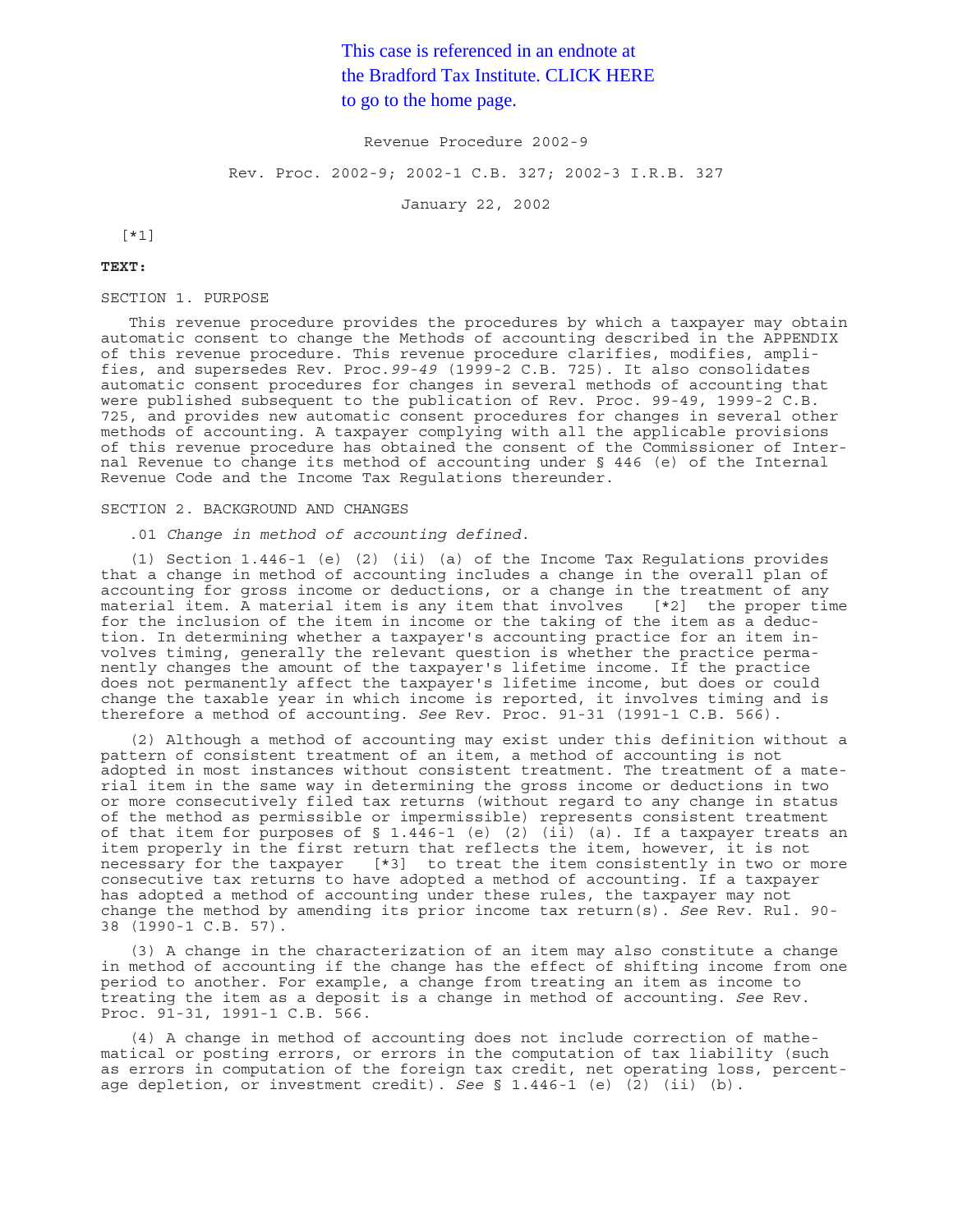.02 *Securing permission to make a method change*. Sections 446 (e) and 1.446-1 (e) state that, except as otherwise provided, a taxpayer must secure the consent of the Commissioner before changing a method of accounting for federal income tax purposes. Section 1.446-1 (e) (3) (i) requires [\*4] that, in order to obtain the Commissioner's consent to a method change, a taxpayer must file a Form 3115, *Application for Change in Accounting Method*, during the taxable year in which the taxpayer wants to make the proposed change.

.03 *Terms and conditions of a method change*. Section 1.446-1 (e) (3) (ii) authorizes the Commissioner to prescribe administrative procedures setting forth the limitations, terms, and conditions deemed necessary to permit a taxpayer to obtain consent to change a method of accounting in accordance with § 446 (e). The terms and conditions the Commissioner may prescribe include the year of change, whether the change is to be made with a § 481 (a) adjustment or on a cut-off basis, and the § 481 (a) adjustment period.

.04 *No retroactive method change*. Unless specifically authorized by the Commissioner, a taxpayer may not request, or otherwise make, a retroactive change in method of accounting, regardless of whether the change is from a permissible or an impermissible method. *See generally* Rev. Rul. 90-38, 1990-1 C.B. 57.

.05 *Method change with § 481 (a) adjustment*.

(1) *Need for adjustment*. Section 481 (a) requires those adjustments necessary to prevent amounts from being duplicated or omitted [\*5] to be taken into account when the taxpayer's taxable income is computed under a method of accounting different from the method used to compute taxable income for the preceding taxable year. When there is a change in method of accounting to which § 481 (a) is applied, income for the taxable year preceding the year of change must be determined under the method of accounting that was then employed, and income for the year of change and the following taxable years must be determined under the new method of accounting as if the new method had always been used.

*Example*. A taxpayer that is not required to use inventories uses the overall cash receipts and disbursements method and changes to an overall accrual method. The taxpayer has \$120,000 of income earned but not yet received (accounts receivable) and \$100,000 of expenses incurred but not yet paid (accounts payable) as of the end of the taxable year preceding the year of change. A positive § 481 (a) adjustment of \$20,000 (\$120,000 accounts receivable less \$100,000 accounts payable) is required as a result of the change.

(2) *Adjustment period*. Section 481 (c) and §§ 1.446-1 (e) (3) (ii) and 1.481- 4 provide that the adjustment required by § 481 (a) [\*6] may be taken into account in determining taxable income in the manner and subject to the conditions agreed to by the Commissioner and the taxpayer. Generally, in the absence of such an agreement, the § 481 (a) adjustment is taken into account completely in the year of change, subject to § 481 (b) which limits the amount of tax where the § 481 (a) adjustment is substantial. However, under the Commissioner's authority in § 1.446-1 (e) (3) (ii) to prescribe terms and conditions for changes in methods of accounting, this revenue procedure provides specific adjustment periods that are intended to achieve an appropriate balance between the goals of mitigating distortions of income that result from accounting method changes and providing appropriate incentives for voluntary compliance.

.06 *Method change using a cut-off method*. The Commissioner may determine that certain changes in methods of accounting will be made without a  $\bar{S}$  481 (a) adjustment, using a "cut-off method." Under a cut-off method, only the items arising on or after the beginning of the year of change (or other operative date) are accounted for under the new method of accounting. Any items arising before the year of change (or other [\*7] operative date) continue to be accounted for under the taxpayer's former method of accounting. See, for example, sections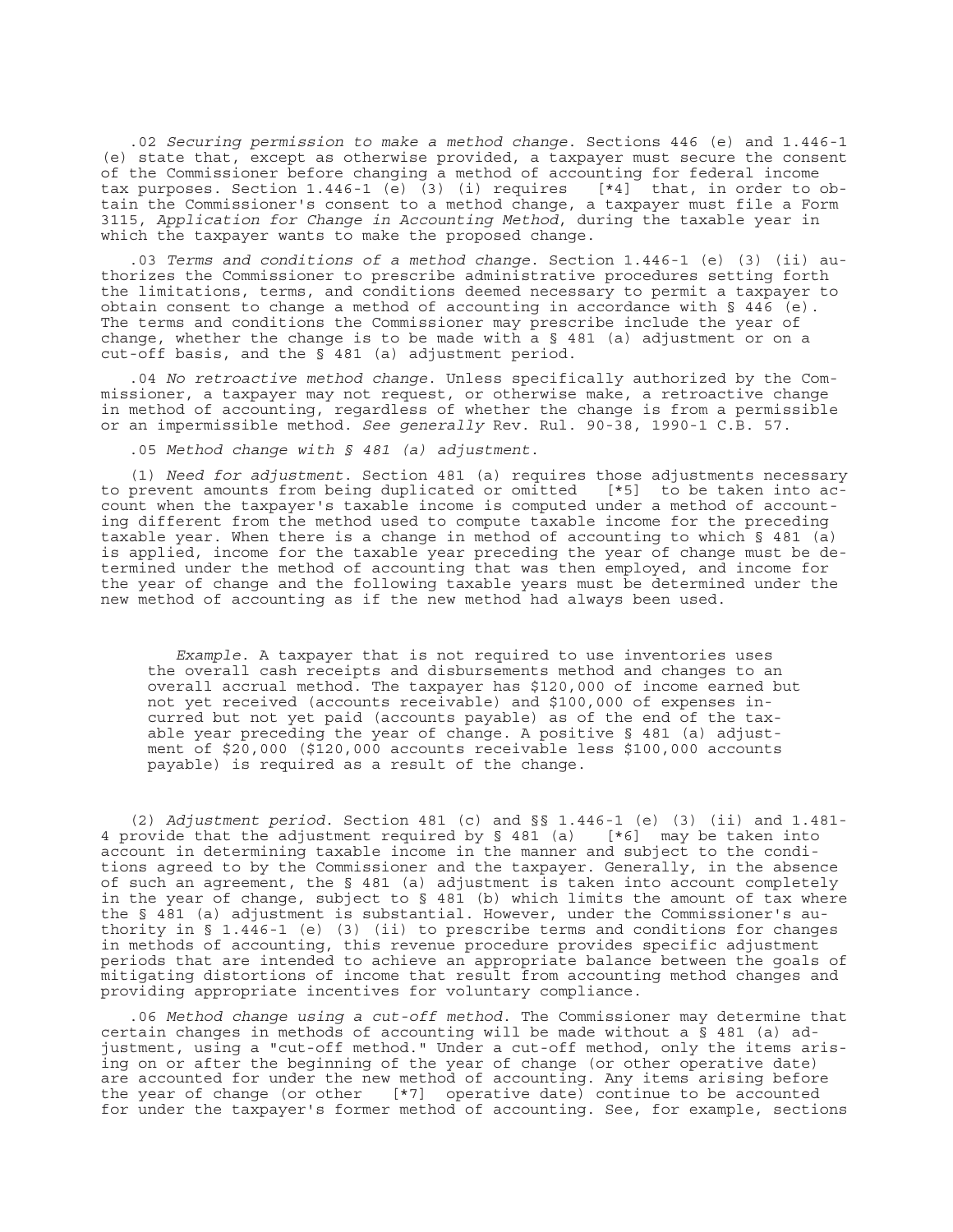1.01 and 7A.01 of the APPENDIX of this revenue procedure. Because no items are duplicated or omitted from income when a cut-off method is used to effect a change in accounting method, no § 481 (a) adjustment is necessary.

.07 *Consistency and clear reflection of income*. Methods of accounting should clearly reflect income on a continuing basis, and the Internal Revenue Service exercises its discretion under §§ 446 (e) and 481 (c) in a manner that generally minimizes distortions of income across taxable years and on an annual basis.

.08 *Separate trades or businesses*.

(1) Sections 1.446-1 (d) (1) and (2) provide that when a taxpayer has two or more separate and distinct trades or businesses, a different method of accounting may be used for each trade or business provided the method of accounting used for each trade or business clearly reflects the overall income of the taxpayer as well as that of each particular trade or business. No trade or business is separate and distinct unless a complete and separable set of books and records is kept for that trade or business.

(2) Section 1.446-1 (d) (3) [\*8] provides that if, by reason of maintaining different methods of accounting, there is a creation or shifting of profits or losses between the trades or businesses of the taxpayer (for example, through inventory adjustments, sales, purchases, or expenses) so that income of the taxpayer is not clearly reflected, the trades or businesses of the taxpayer are not separate and distinct.

.09 *Penalties*. Any otherwise applicable penalty, addition to the tax, or additional amount for the failure of a taxpayer to change its method of accounting (for example, the accuracy-related penalty under § 6662 or the fraud penalty under § 6663) may be imposed if the taxpayer does not timely file a request to change a method of accounting. *See* § 446 (f)- Additionally, the taxpayer's return preparer may also be subject to the preparer penalty under § 6694. However, penalties, additions to the tax, or additional amounts will not be imposed when a taxpayer changes from an impermissible method of accounting to a permissible one by complying with all applicable provisions of this revenue procedure.

.10 *Change made as part of an examination*. Sections 446 (b) and 1.446-1 (b) (1) provide that if a taxpayer does not regularly [\*9] employ a method of accounting that clearly reflects its income, the computation of taxable income must be made in a manner that, in the opinion of the Commissioner, does clearly reflect income. If a taxpayer under examination is not eligible to change a method of accounting under this revenue procedure, the change may be made by the director. A change resulting in a positive § 481 (a) adjustment will ordinarily be made in the earliest taxable year under examination with a ore-year § 481 (a) adjustment period.

.11 *Significant changes*. Significant changes to Rev. Proc. 99-49, 1999-2 C.B. 725 include:

- (1) The term "applicable provisions" is now defined in new section 3.02.
- (2) The term "director" as defined in section 3.11 of this revenue procedure replaces the term "district director" as defined in section 3.11 of Rev. Proc. 99-49, 1999-2 C.B. 725.
- (3) The scope exclusion in section 4.02 (7), relating to a taxpayer engaging in transactions to which § 381 (a) applies, has been narrowed to exclude certain transactions under § 381 (a).
- (4) The consent provisions of section 6.01 have been clarified,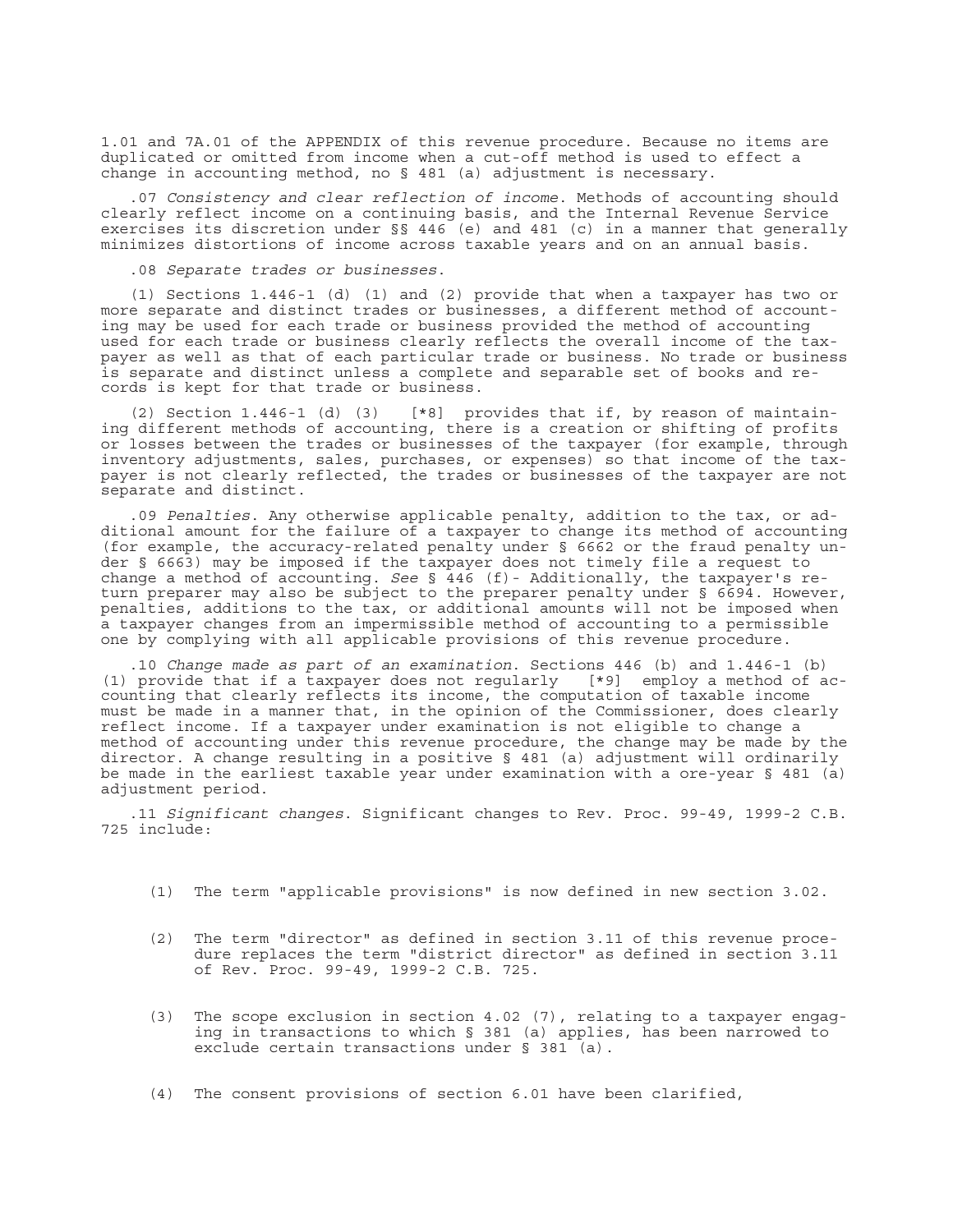- (5) A new section 6.02 (1), clarifying the form and content of applications, has been added.
- (6) The instructions in section 6.02 (6) (c) for [\*10] hand delivery of applications to the national office have been modified,
- (7) A new section 6.02 (9) has been added, which provides that where a particular change waives the scope limitations of section 4.02 of this revenue procedure, a taxpayer making such a change that is under examination, before an appeals office, or before a federal court is required to provide a copy of its application to the examining agent(s), appeals officer(s), or counsel (s) for the government, as appropriate. This requirement was repeated throughout the APPENDIX of Rev. Proc. 99-49, 1999-2 C.B. 725 in each of the various changes that waived the scope limitations of section 4.02. The addition of new section 6.02 (9) consolidates these various requirements into a single uniform provision, and allows the requirements to be removed throughout the AP-PENDIX.
- (8) A new section 6.03 (5) has been added, permitting a taxpayer under examination to change its method of accounting under this revenue procedure if the APPENDIX of this revenue procedure provides that the audit protection provisions of section 7 of this revenue procedure do not apply to the change made by the taxpayer.
- (9) A new section 9.02, relating to taxpayers that have made [\*11] a change in method of accounting without complying with all the applicable provisions of this revenue procedure, has been added.
- (10) Section 10.02 (2) has been expanded to clarify the procedures applicable to a taxpayer that does not qualify for automatic consent procedures of this revenue procedure because the taxpayer has failed to provide on a timely basis the additional information requested by the national office.
- (11) Section 10.04 (1) has been expanded to clarify that in no event will an application under this revenue procedure be treated as an application under Rev. Proc. 97-27, 1997-1 C.B. 680 (or any successor).
- (12) The first sentence of section 13.02, relating to the transition rules, has been rephrased to express more clearly the intended scope of the rule.
- (13) Section 4.01 of the APPENDIX is modified to include certain additional uniform capitalization (UNICAP) changes by resellers.
- (14) Section 5.01 of the APPENDIX is modified to allow certain taxpayers producing real or tangible personal property to change from the cash receipts and disbursements method or a hybrid method to an overall accrual method (or to the overall accrual method in conjunction with the recurring item exception under §461 (h) (3)).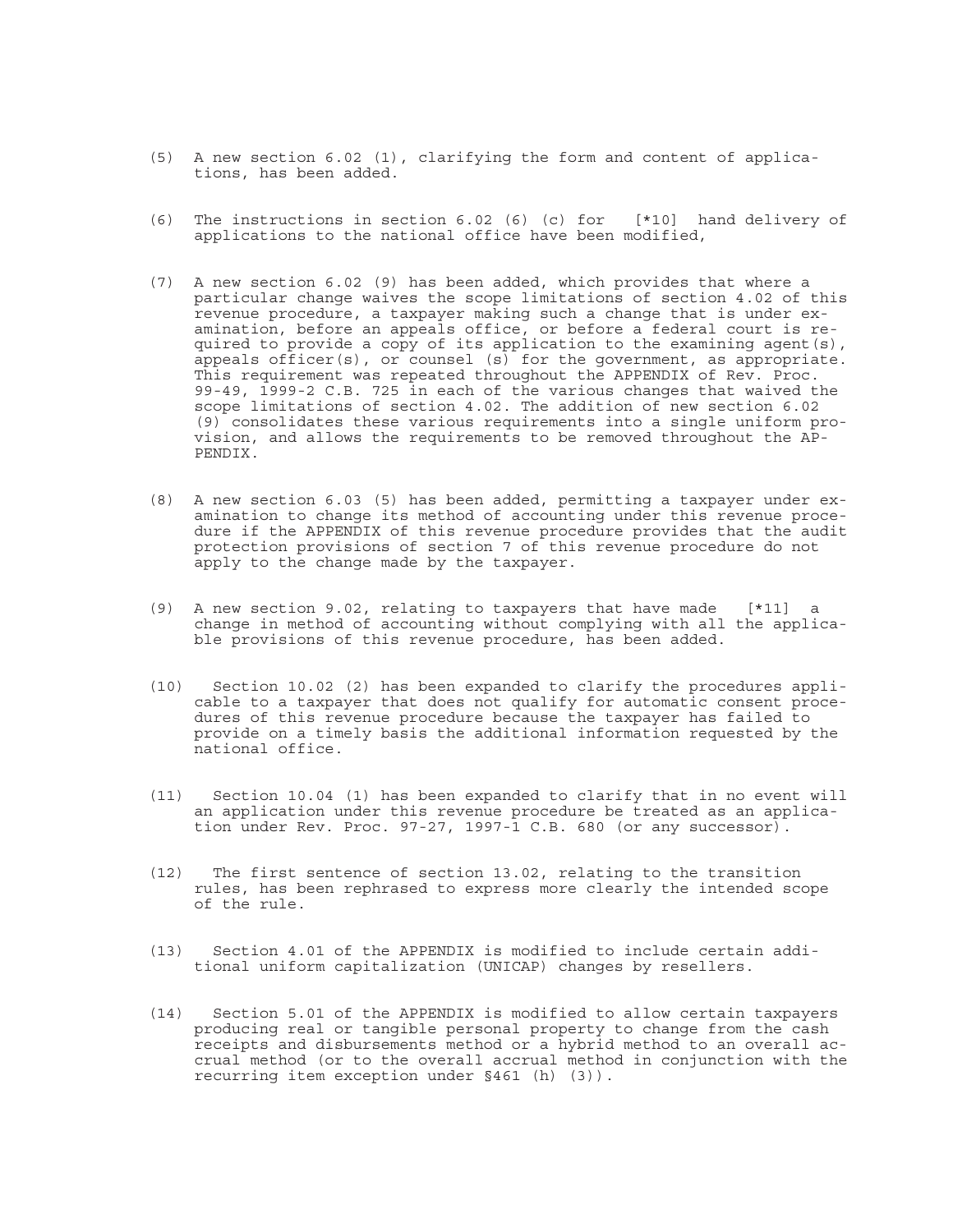- (15) Section 8.01 [\*12] is modified by the removal of provisions relating to bonuses, which are transferred to section 4B.02 of the AP-PENDIX.
- (16) Section 8.02 of the APPENDIX is modified to include personal property taxes and state income taxes.
- (17) Section 13.02 of the APPENDIX is modified to be applicable to all cash method banks.
- (18) The following changes in method of accounting have been added to the APPENDIX of this revenue procedure:
	- (a) Section 1 of the APPENDIX, relating to Commodity Credit Corporation loans.
	- (b) Section 1A.03 of the APPENDIX, relating to aircraft maintenance costs.
	- (c) Section 1A.04 of the APPENDIX, relating to ISO 9000 costs.
	- (d) Section 1A.05 of the APPENDIX, relating to railroad track structure expenditures.
	- (e) Section 1A.06 of the APPENDIX, relating to restaurant smallwares.
	- (f) Section 1B.01 of the APPENDIX, relating to bad debts.
	- (g) Section 2.04 of the APPENDIX, relating to golf course greens.
	- (h) Section 2B of the APPENDIX, relating to computer software expenditures.
	- (i) Section 3.03 of the APPENDIX, relating to costs of retiring or removing depreciable assets.
	- (j) Section 4.02 of the APPENDK, [\*13] relating to uniform capitalization (UNICAP) changes by producers of real or tangible personal property.
	- (k) Section 4.03 of the APPENDIX, relating to uniform capitalization (UNICAP) changes by taxpayers engaged in a farming business.
	- (1) Section 4.04 of the APPENDIX, relating to capitalization of research and experimental expenditures into inventory under uniform capitalization (UNICAP).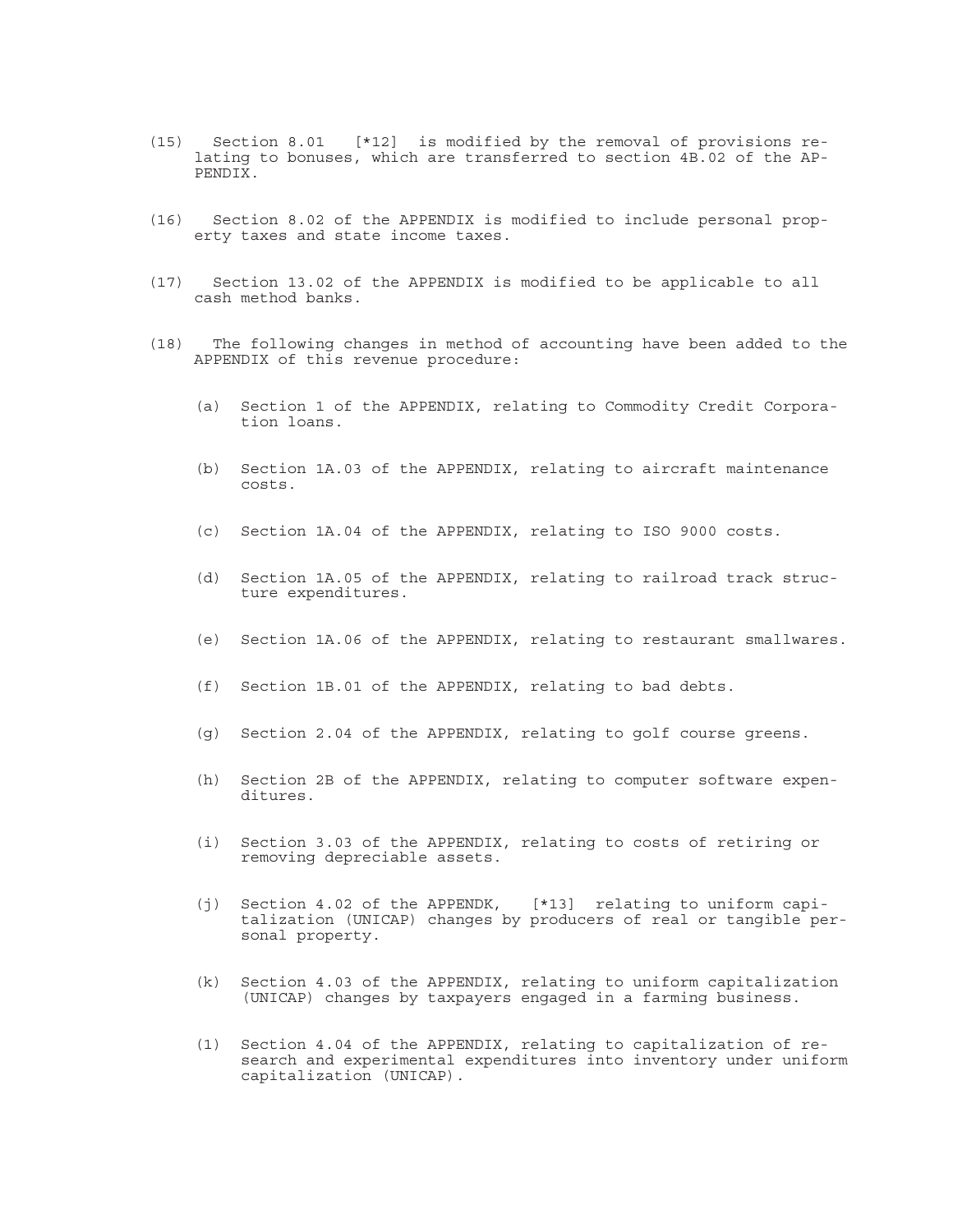- (m) Section 4A.01 of the APPENDIX, relating to the disallowance or deferral under § 267 of certain deductions attributable to transactions between related taxpayers.
- (n) Section 4B.02 of the APPENDIX, relating to bonuses and vacation pay.
- (o) Section 5.05 of the APPENDIX, relating to the use of the cash and disbursements method of accounting by certain small taxpayers.
- (p) Section 5.06 of the APPENDIX, relating to the nonaccrual experience method.
- (q) Section 5A.02 of the APPENDIX, relating to cash advances of insurance commissions.
- (r) Section 5A.03 of the APPENDIX, relating to advance rentals.
- (s) Sections 7A.01 and 7A.02 of the APPENDIX, relating to long-term contracts.
- (t) Section 8.06 of the APPENDIX, relating to distribution fees of open-end regulated investment companies.
- (u) Section 9.03 of the APPENDIX, relating [\*14] to an exemption for certain small taxpayers from the requirement to maintain inventories.
- (v) Section 9.04 of the APPENDIX, relating to payments made or received on "floor stocks."
- (w) Section 9.05 of the APPENDIX, relating to volume related trade discounts.
- (x) Section 9.06 of the APPENDIX, relating to certain impermissible methods of inventory valuation.
- (y) Section 10.04 of the APPENDIX, relating to the used vehicle alternative LIFO method.
- (z) Section 10.06 of the APPENDIX, relating to changes to the inventory price index computation (IPIC) method.
- (aa) Section 10.07 of the APPENDIX, relating to changes within the inventory price index computation (IPIC) method.
- (bb) Section 11A.01 of the APPENDIX, relating to transactions involving computer programs.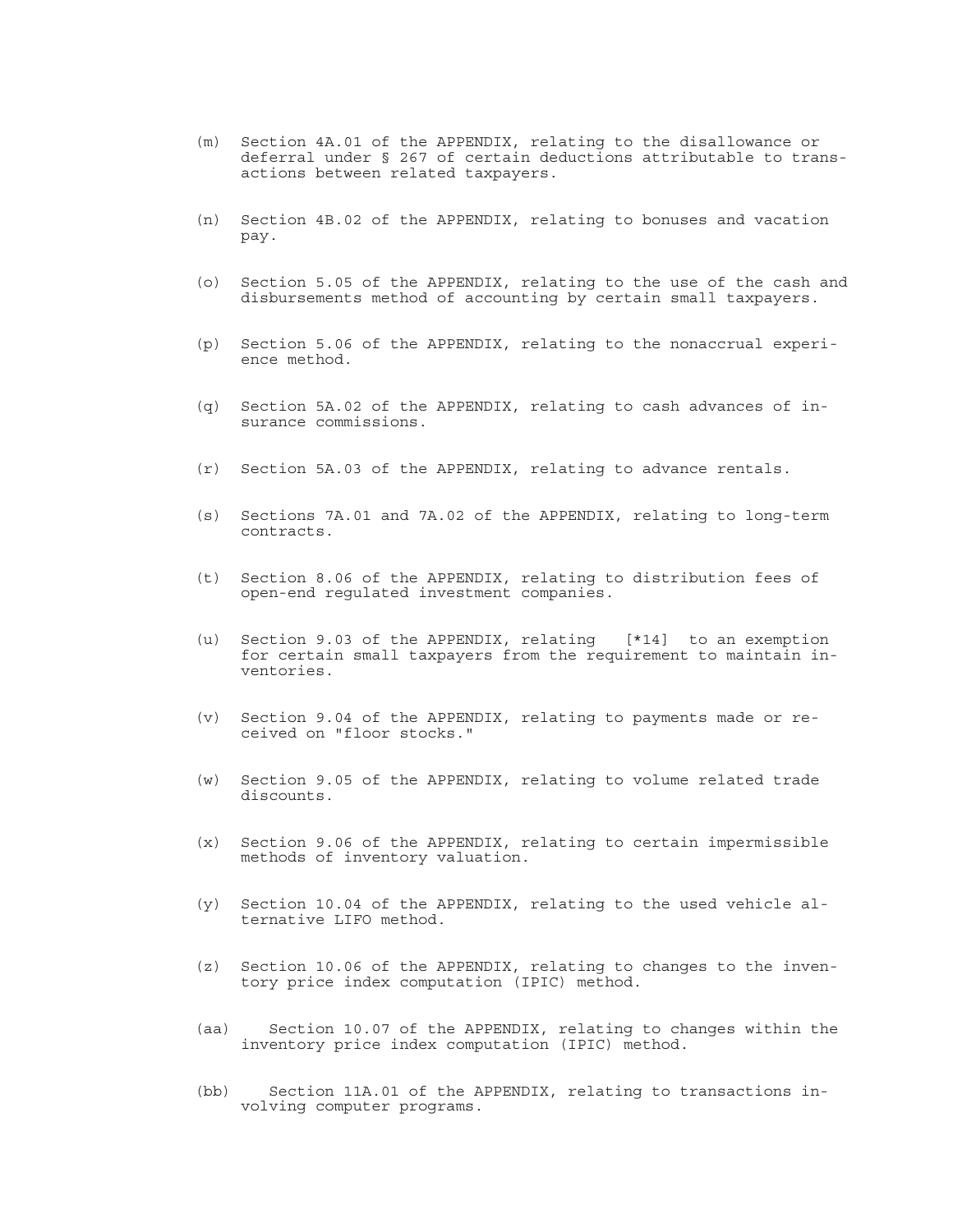- (cc) Section 11B.01 of the APPENDIX, relating to functional currency changes.
- (19) The following changes in method of accounting have been removed from the APPENDIX of this revenue procedure:
	- (a) Section 8A of the APPENDIX of Rev. Proc. 99-49, 1999-2 C.B. 725, relating to rental agreements.
	- (b) Section 10A.01 of the APPENDIX of Rev. Proc. 99-49, 1999-2 C.B. 725, relating to mark-to-market accounting for nonfinancial customer paper.
	- (c) Section 12A.02 of the APPENDIX of Rev. Proc. 99-49, 1999-2 C.B. 725, [\*15] relating to pools of debt instruments.

## SECTION 3. DEFINITIONS

.01 *Application*, The term "application" includes a Form 3115, or any statement that is authorized under the APPENDIX of this revenue procedure to be filed in lieu of a Form 3115, and any attachments.

.02 *Applicable provisions*. The term "applicable provisions" means all provisions of this revenue procedure pertinent to the taxpayer or its requested change, including but not limited to:

- (1) the scope requirements and limitations of section 4 of this revenue procedure;
- (2) the terms and conditions of change in section 5 of this revenue procedure;
- (3) the requirements regarding the form and content of an application in section 6 of this revenue procedure;
- (4) the filing requirements of section 6 of this revenue procedure; and
- (5) the APPENDIX of this revenue procedure, including
	- (a) the available changes in method of accounting;
	- (b) any restrictions on the availability of a requested change to the taxpayer (including provisions that render the change inapplicable to the taxpayer); and
	- (c) any special terms and conditions applicable to a change, such as the use of a cut-off method or a  $\frac{1}{8}$  481 (a) adjustment, the spread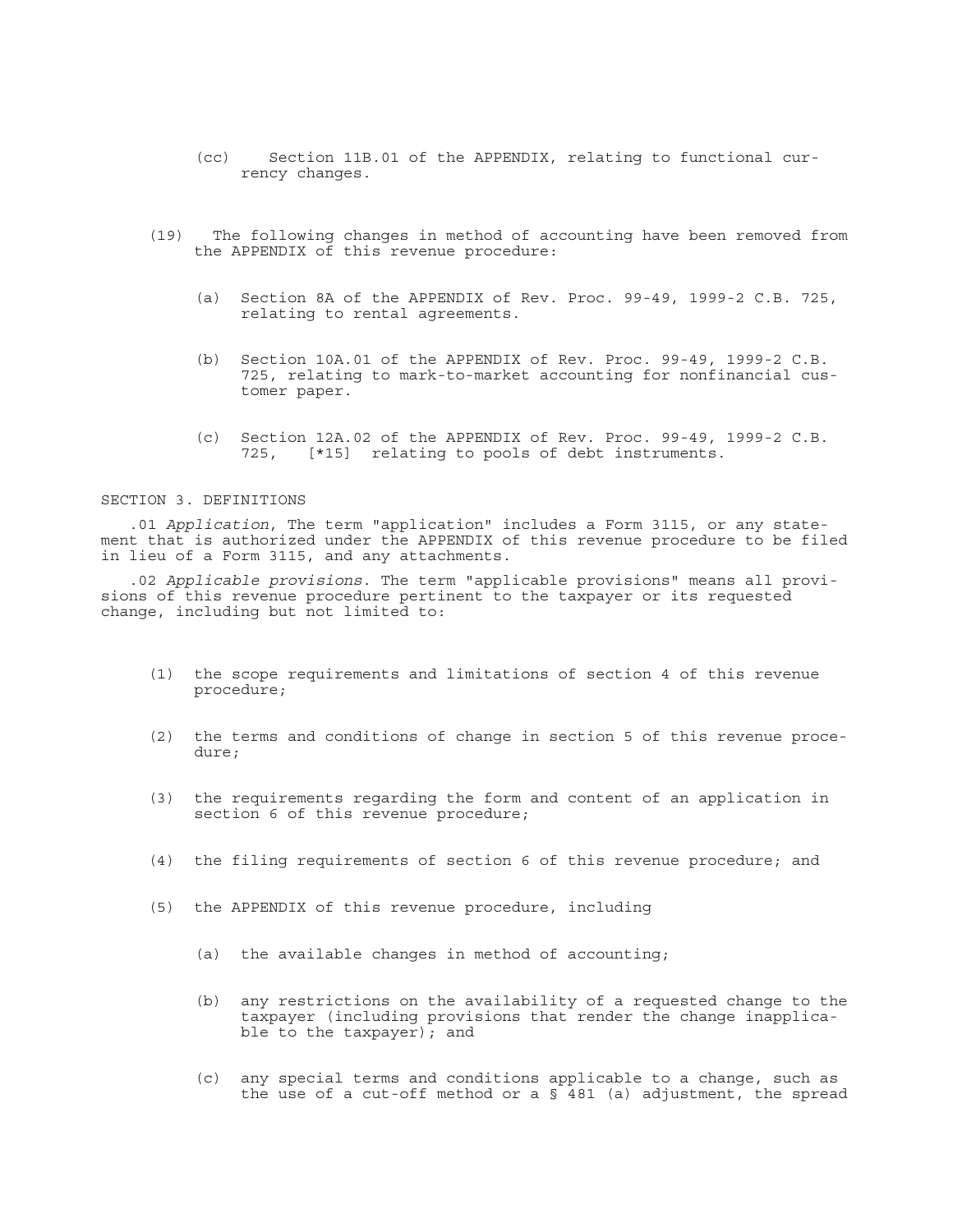period for any § 481 (a) adjustment, [\*16] and the year of change.

.03 *Taxpayer*.

(1) *In general*. The term "taxpayer" has the same meaning as the term "person" defined in § 7701 (a) (1) (rather than the meaning of the term "taxpayer" defined in § 7701 (a) (14)).

(2) *Consolidated group*. For purposes of (a) sections 3.08 (1), 3.09 (1), and 4.02 (1) of this revenue procedure (taxpayer under examination), (b) sections 3.09 (2) and 4.02 (2) of this revenue procedure (taxpayer before an appeals office), or (c) sections 3.09 (3) and 4.02 (3) of this revenue procedure (taxpayer before a federal court), the term "taxpayer" includes a consolidated group.

.04 *Timely mailing as timely filing*. Under the provisions of section 7502, any form (including an application), statement, or other document required to be filed under this revenue procedure is considered timely filed if it is timely postmarked and mailed, postage prepaid, to the proper address (or an address similar enough to complete delivery). If these requirements are met, the date of filing is the date of the U.S. postmark or the applicable date recorded or marked by a designated private delivery service. *See* Notice 2001-62, 2001-2 C.B. 307 (2001-40, I.R.B. 307). If the requirements of section 7502 are not [\*17] met, the form, statement, or other document is considered filed on the date it is delivered to the Service.

.05 *Timely performance of acts*. The rules of § 7503 apply when the last day for the taxpayer's timely performance of any act (for example, filing an application or submitting additional information) falls on a Saturday, Sunday, or legal holiday. The performance of any act is timely if the act is performed on the next succeeding day that is not a Saturday, Sunday, or legal holiday.

.06 *Year of change*. The year of change is the taxable year for which a change in method of accounting is effective, that is, the first taxable year the new method is to be used, even if no affected items are taken into account for that year.

.07 *Section 481 (a) adjustment period*. The § 481 (a) adjustment period is the applicable number of taxable years for taking into account the § 481 (a) adjustment required as a result of the change in method of accounting. The year of change is the first taxable year in the adjustment period and the  $\S$  481 (a) adjustment is taken into account ratably over the number of taxable years in the adjustment period. The applicable adjustment periods are set forth in section 5.04 of [\*18] this revenue procedure.

- .08 *Under examination*.
- *(1) In general*.

(a) Except as provided in section 3.08 (2) of this revenue procedure, an examination of a taxpayer with respect to a federal income tax return begins on the date the taxpayer is contacted in any manner by a representative of the Service for the purpose of scheduling any type of examination of the return. An examination ends:

- (i) in a case in which the Service accepts the return as filed, on the date of the "no change" letter sent to the taxpayer;
- (ii) in a fully agreed case, on the earliest of the date the taxpayer executes a waiver of restrictions on assessment or acceptance of overassessment (for example, Form 870, 4549, or 4605), the date the taxpayer makes a payment of tax that equals or exceeds the proposed deficiency, or the date of the "closing" letter (for example, Letter 891 (IN) or 987 (DO)) sent to the taxpayer; or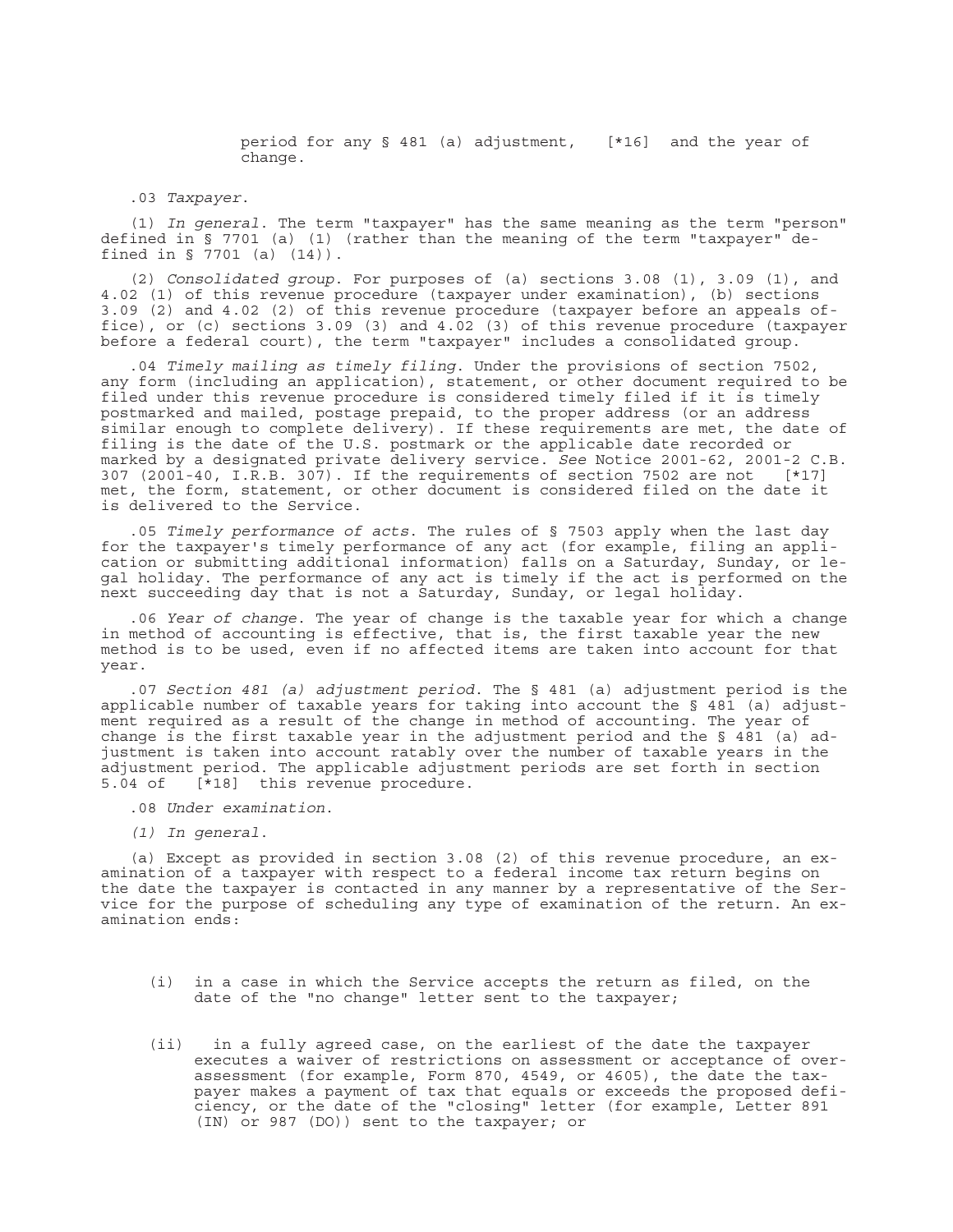(iii) in an unagreed or a partially agreed case, on the earliest of the date the taxpayer (or its representative) is notified by Appeals that the case has been referred by the examining agent(s) to Appeals, the date the taxpayer files a petition in the Tax Court, the date on which the period for filing a petition [\*19] with the Tax Court expires, or the date of the notice of claim disallowance.

(b) An examination does not end as a result of the early referral of an issue to Appeals under the provisions of Rev. Proc. 99-28 (1999-2 C.B. 109).

(c) An examination resumes on the date the taxpayer (or its representative) is notified by Appeals (or otherwise) that the case has been referred to the examining agent(s) for reconsideration.

(2) *Partnerships and S corporations subject to TEFRA*. For an entity (including a limited liability company), treated as a partnership or an S corporation for federal income tax purposes, that is subject to the TEFRA unified audit and litigation provisions for partnerships and S corporations, an examination begins on the date of the notice of the beginning of an administrative proceeding sent to the Tax Matters Partner/Tax Matters Person (TMP). An examination ends:

- (a) in a case in which the Service accepts the partnership or S corporation return as filed, on the date of the "no adjustments" letter or the "no change" notice of final administrative adjustment sent to the TMP;
- (b) in a fully agreed case, when all the partners, members, or shareholders execute a Form 870-P, 870-L, [\*20] or 870-S; or
- (c) in an un-agreed or a partially agreed case, on the earliest of the date the TMP (or its representative) is notified by Appeals that the case has been referred by the examining agent  $(s)$  to Appeals, the date the TMP (or a partner, member, or shareholder) requests judicial review, or the date on which the period for requesting judicial review expires. But see section 4.02 (5) of this revenue procedure for certain rules that preclude an entity from requesting a change in accounting method. Also note that S corporations are not subject to the TEFRA unified audit and litigation provisions for taxable years beginning after December 31, 1996. *See* Small Business Job Protection Act of 1996, Pub. L. No. 104-188, § 1317 (a), 110 Stat. 1755, 1787 (1996).

.09 *Issue under consideration*.

(1) *Under examination*. A taxpayer's method of accounting for an item is an issue under consideration for the taxable years under examination if the taxpayer receives written notification (for example, by examination plan, information document request (IDR), or notification of proposed adjustments or income tax examination changes) from the examining agent(s) specifically citing the treatment of the item [\*21] as an issue under consideration. For example, a taxpayer's method of pooling under the dollar-value, last-in, first-out (LIFO) inventory method is an issue under consideration as a result of an examination plan that identifies LIFO pooling as a matter to be examined, but it is not an issue under consideration, as a result of an examination plan that merely identifies LIFO inventories as a matter to be examined. Similarly, a taxpayer's method of determining inventoriable costs under § 263A is an issue under consideration as a result of an IDR that requests documentation supporting the costs included in inventoriable costs, but it is not an issue under consideration as a result of an IDR that requests documentation supporting the amount of cost of goods sold reported on the return. The question of whether a method of accounting is an issue under consideration may be referred to the national office as a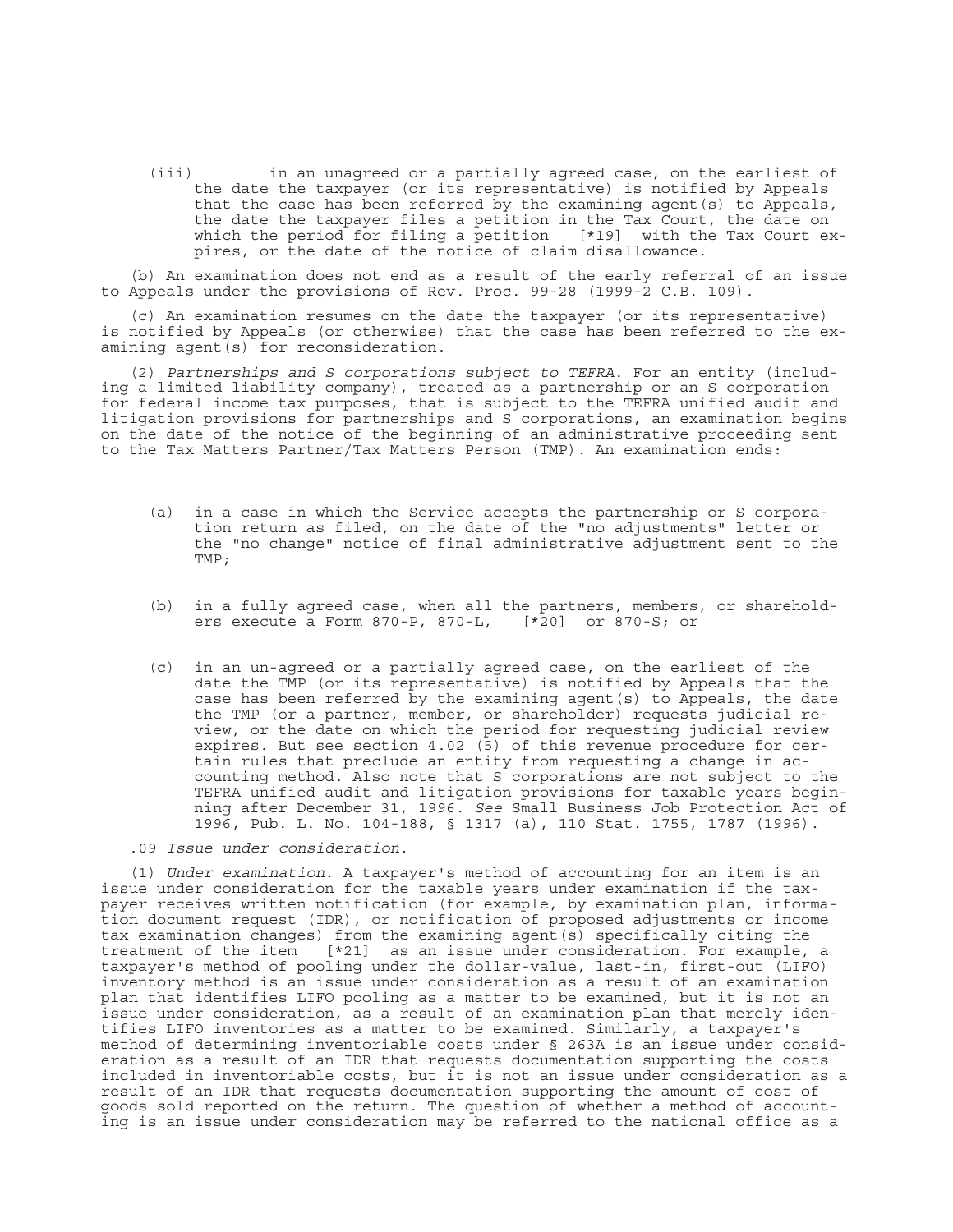request for technical advice under the provisions of Rev. Proc. 2001-2 (2001-1 I.R.B. 79) (or any successor).

(2) *Before an appeals office*. A taxpayer's method of accounting for an item is an issue under consideration for the taxable years before an appeals office if the treatment of the [\*22] item is included as an item of adjustment in the examination report referred to Appeals or is specifically identified in writing to the taxpayer by Appeals.

(3) *Before a federal court*. A taxpayer's method of accounting for an item is an issue under consideration for the taxable years before a federal court if the treatment of the item is included in the statutory notice of deficiency, the notice of claim disallowance, the notice of final administrative adjustment, the pleadings (for example, the petition, complaint, or answer) or amendments thereto, or is specifically identified in writing to the taxpayer by the counsel for the government.

.10 *Change within the LIFO inventory method*. A change within the LIFO inventory method is a change from one LIFO inventory method or sub-method to another LIFO inventory method or sub-method. A change within the LIFO inventory method does not include a change in method of accounting that could be made by a taxpayer that does not use the LIFO inventory method (for example, a method governed by § 471 or 263A).

.11 *Director*. The term "director" has the same meaning as this term has in Rev. Proc. 2001-1 (2001-1 I.R.B. 1) (or any successor).

SECTION 4. SCOPE

.01 *Applicability*. [\*23] This revenue procedure applies to a taxpayer requesting the Commissioner's consent to change to a method of accounting described in the APPENDIX of this revenue procedure. This revenue procedure is the exclusive procedure for a taxpayer within its scope to obtain the Commissioner's consent.

.02 *Inapplicability*. Except as otherwise provided in the APPENDIX of this revenue procedure (see, for example, section 1.01 of the APPENDIX of this revenue procedure), this revenue procedure does not apply in the following situations:

- (1) *Under examination*. If, on the date the taxpayer would otherwise file a copy of the application with the national office, the taxpayer is under examination (as provided in section 3.08 of this revenue procedure), except as provided in sections 6.03 (2) (90-day window), 6.03 (3) (120-day window), 6.03 (4) (director consent) and 6.03 (5) (changes lacking audit protection) of this revenue procedure;
- (2) *Before an appeals office*. If, on the date the taxpayer would otherwise file a copy of the application with the national office, the taxpayer is before an appeals office with respect to any income tax issue and the method of accounting to be changed is an issue under consideration [\*24] by the appeals office (as provided in section 3.09 (2) of this revenue procedure);
- (3) *Before a federal court*. If, on the date the taxpayer would otherwise file a copy of the application with the national office, the taxpayer is before a federal court with respect to any income tax issue and the method of accounting to be changed is an issue under consideration by the federal court (as provided in section 3.09 (3) of this revenue procedure);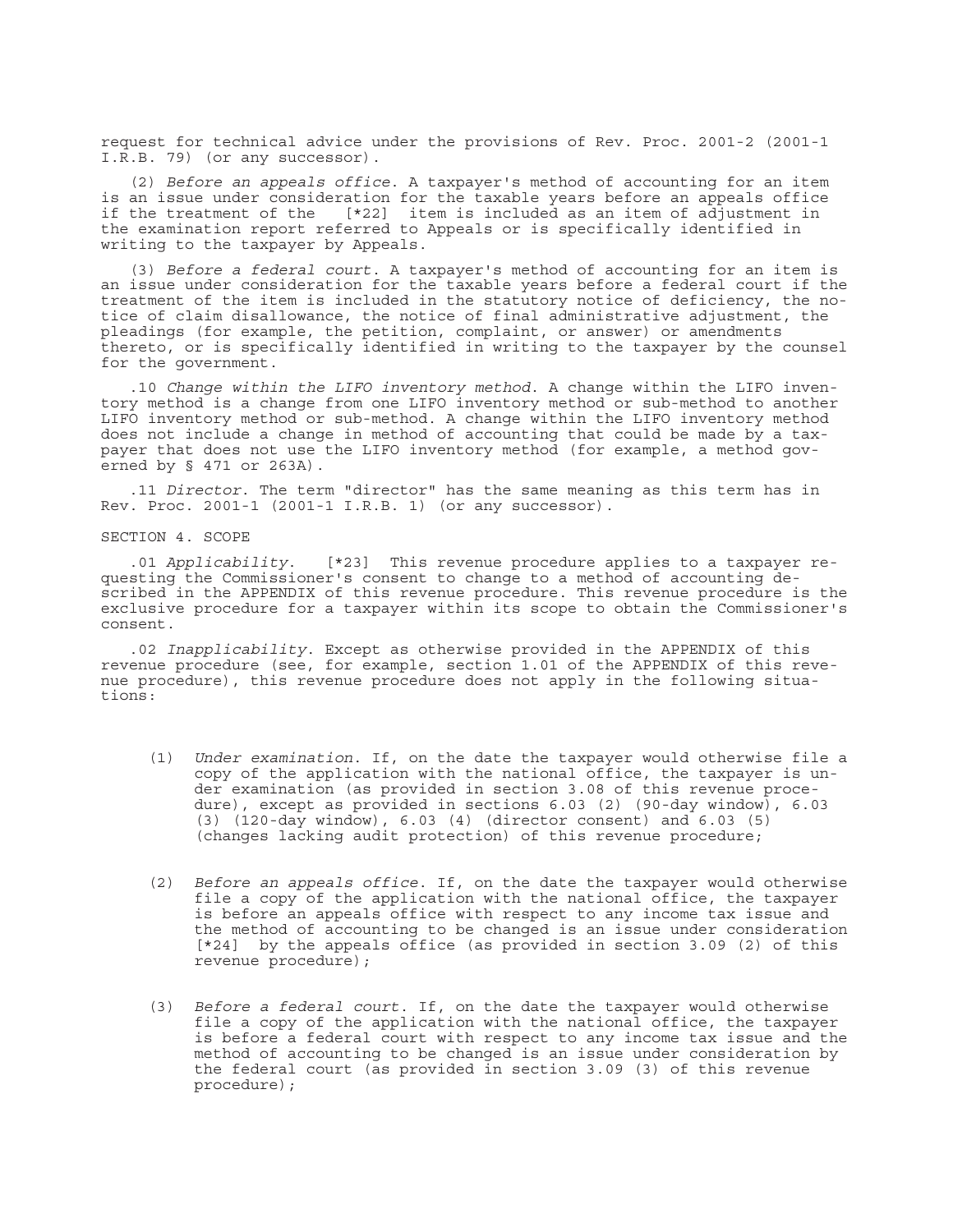- (4) *Consolidated group member*. A corporation that is (or was formerly) a member of a consolidated group is under examination, before an appeals office, or before a federal court (for purposes of sections 4.02 (1), (2), and (3) of this revenue procedure) if the consolidated group is under examination, before an appeals office, or before a federal court for a taxable year(s) that the corporation was a member of the group;
- (5) *Partnerships and S corporations*. For an entity (including a limited liability company) treated as a partnership or an S corporation for federal income tax purposes, if, on the date the entity would otherwise file a copy of the application with the national office, the entity's accounting method to be changed is an issue under consideration [\*25] in an examination of a partner, member, or shareholder's federal income tax return or an issue under consideration by an appeals office or by a federal court with respect to a partner, member, or shareholder's federal income tax return;
- (6) *Prior change*. If the taxpayer, within the last five taxable years (including the year of change), (a) has made a change in the same method of accounting (with or without obtaining the Commissioner's consent), or (b) has applied to change the same method of accounting without effecting the change (whether, for example, the application to change was withdrawn, not perfected, not granted, or denied). For purposes of this paragraph 4.02 (6), a change in method of accounting does not include the adoption of a method of accounting in the initial tax return of a taxpayer or in the first taxable year in which the taxpayer has the item to which the method of accounting relates;
- (7) *Section 381 (a) transaction*. Except as otherwise provided in this section 4.02 (7), if the taxpayer engages in a transaction to which § 381 (a) applies within the proposed taxable year of change (determined without regard to any potential closing of the year under § 381 (b) (1)).(a) [\*26] *No differences in methods*. An acquiring corporation may change its method of accounting pursuant to this revenue procedure if the acquiring corporation would be permitted to continue to use its prior method of accounting under the rules of §§ 1.381 (c) (4)-1 (b) (1) and (3) (i) (taking into account the third sentence of  $\S$  1.381 (c) (4)-1 (b) (4) relating to no prior method established by a party to the transaction) or  $\S$ § 1.381 (c) (5)-1 (b) (1) and (3) (i) (taking into account the second sentence of  $\S$  1.381 (c) (5)-1 (b) (4) (i) relating to no prior inventory method established by a party to the transaction) because all of the parties to the transaction used the same method of accounting on the date of distribution or transfer. The change pursuant to this revenue procedure is ignored for purposes of determining whether on the date of distribution or transfer the parties to the transaction used the same methods of accounting under 1.381 (c) (4)-1 (b) or § 1.381 (c) (5)-1 (b), and thus §§ 1.381 (c) (4)-1 (b) (3) (ii) and (c) and §§ 1.381 (c) (5)-1 (b) (3) (ii) and (c) will not apply.(b) *Separate trades or businesses*. An acquiring corporation may change pursuant to this revenue procedure a method [\*27] of accounting used by a trade or business operated by such corporation if the trade or business would be permitted to continue to use its prior method of accounting under the rules of §§ 1.381 (c) (4)-1 (b) (2) or  $\S$ § 1.381 (c) (5)-1 (b) (2). The change pursuant to this revenue procedure is ignored for purposes of determining whether on the date of distribution or transfer the parties to the transaction used the same methods of accounting under § 1.381 (c) (4)-1 (b) or § 1.381 (c) (5)-1 (b), and thus §§ 1.381 (c) (4)-1 (b) (3) and (c) and §§ 1.381  $(c)$   $(5)-1$   $(b)$   $(3)$  and  $(c)$  will not apply.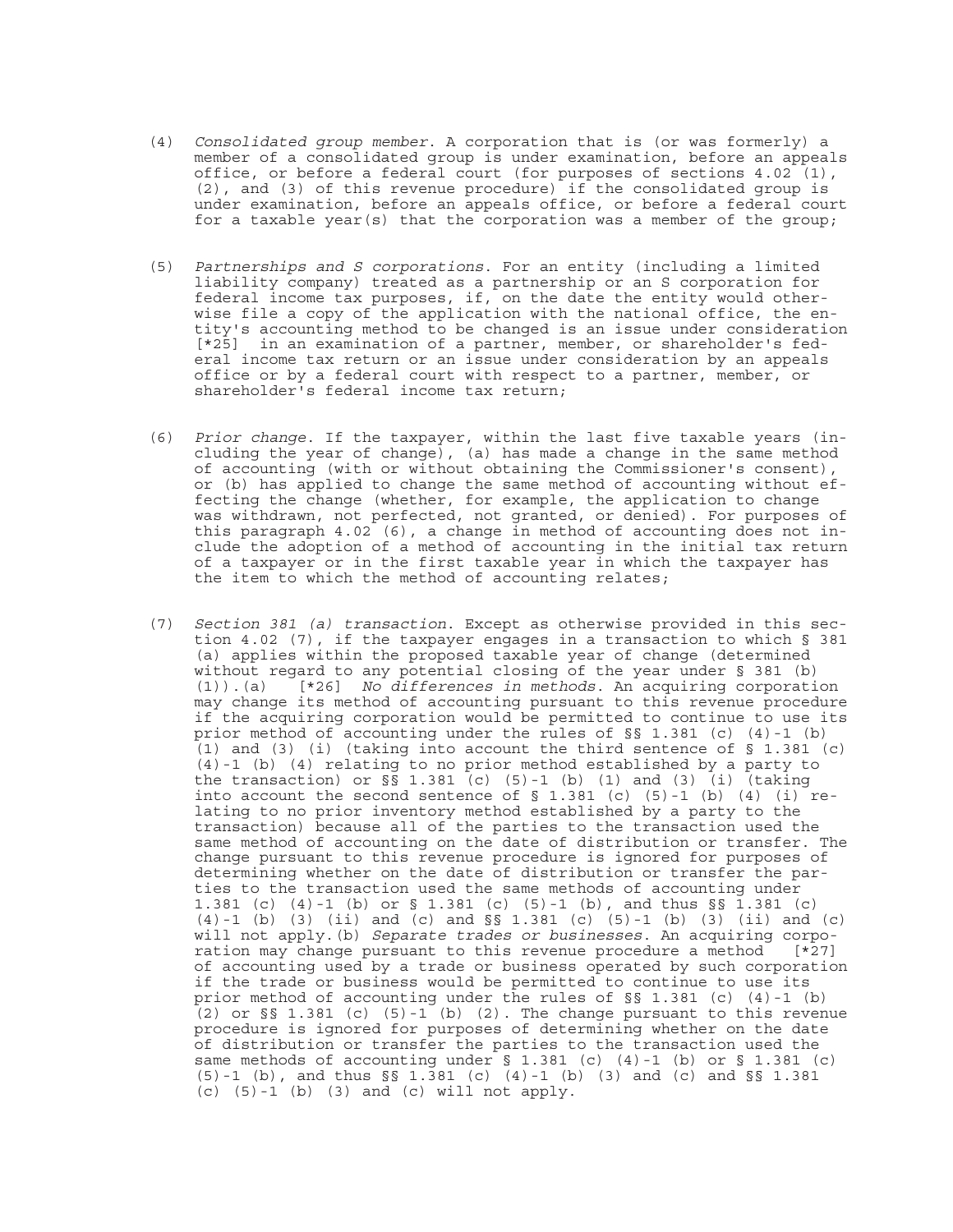(8) *Final year of trade or business*. If the taxpayer would be required by section 5.04 (3) (c) of this revenue procedure to take the entire amount of the § 481 (a) adjustment into account in computing taxable income for the year of change.

.03 *Nonautomatic changes*. If a taxpayer is precluded by other than sections 4.02 (1) through 4.02 (5) of this revenue procedure from using this revenue procedure to make a change in method of accounting, the taxpayer requesting such a change must file a Form 3115 with the Commissioner in accordance with the requirements of § 1.446-1 (e) (3) (i) and Rev. Proc. 97-27 (1997-1 C.B. 680) [\*28] (or any other applicable Code, regulation, or administrative provision).

SECTION 5. TERMS AND CONDITIONS OF CHANGE

.01 *In general*. An accounting method change filed under this revenue procedure must be made pursuant to the terms and conditions provided in this revenue procedure.

.02 *Year of change*. The year of change is the taxable year designated on the application and for which the application is timely filed under section 6.02 (3).

.03 *Section 481 (a) adjustment*. Unless otherwise provided in this revenue procedure, a taxpayer making a change in method of accounting under this revenue procedure must take into account a  $\bar{s}$  481 (a) adjustment in the manner provided in section 5.04 of this revenue procedure.

.04 *Section 481 (a) adjustment period*.

(1) *In general*. Except as otherwise provided in section 5.04 (3) or the AP-PENDIX of this revenue procedure, the  $\overline{S}$  481 (a) adjustment period for positive and negative § 481 (a) adjustments is four taxable years.

(2) *Short period as a separate taxable year*. If the year of change, or any taxable year during the § 481 (a) adjustment period, is a short taxable year, the § 481 (a) adjustment must be included in income as if that short taxable year were a full 12-month [\*29] taxable year. *See* Rev. Rul. 78-165 (1978-1 C.B. 276).

Example 1. A calendar year taxpayer received permission to change an accounting method beginning with the 2001 calendar year. The § 481 (a) adjustment is \$30,000 and the adjustment period is four taxable years. The taxpayer subsequently receives permission to change its annual accounting period to September 30, effective for the taxable year ending September 30, 2002. The taxpayer must include \$7,500 of the § 481 (a) adjustment in gross income for the short period from January 1, 2002, through September 30, 2002.

Example 2. Corporation X, a calendar year taxpayer, received permission to change an accounting method beginning with the 2001 calendar year. The § 481 (a) adjustment is \$30,000 and the adjustment period is four taxable years. On July 1, 2003, Corporation Z acquires Corporation X in a transaction to which  $\S$  381 (a) applies. Corporation Z is a calendar year taxpayer that uses the same method of accounting to which Corporation *X* changed in 2001. Corporation X must include \$7,500 of the § 481 (a) adjustment in gross income for its short period income tax return for January 1, 2003, through June 30, 2003. In addition, Corporation  $[*30]$  Z must include \$7,500 of the \$481 (a) adjustment in gross income in its income tax return for calendar year 2003.

(3) *Shortened or accelerated adjustment periods*. The § 481 (a) adjustment period provided in section 5.04 (1) or the APPENDIX of this revenue procedure will be shortened or accelerated in the following situations.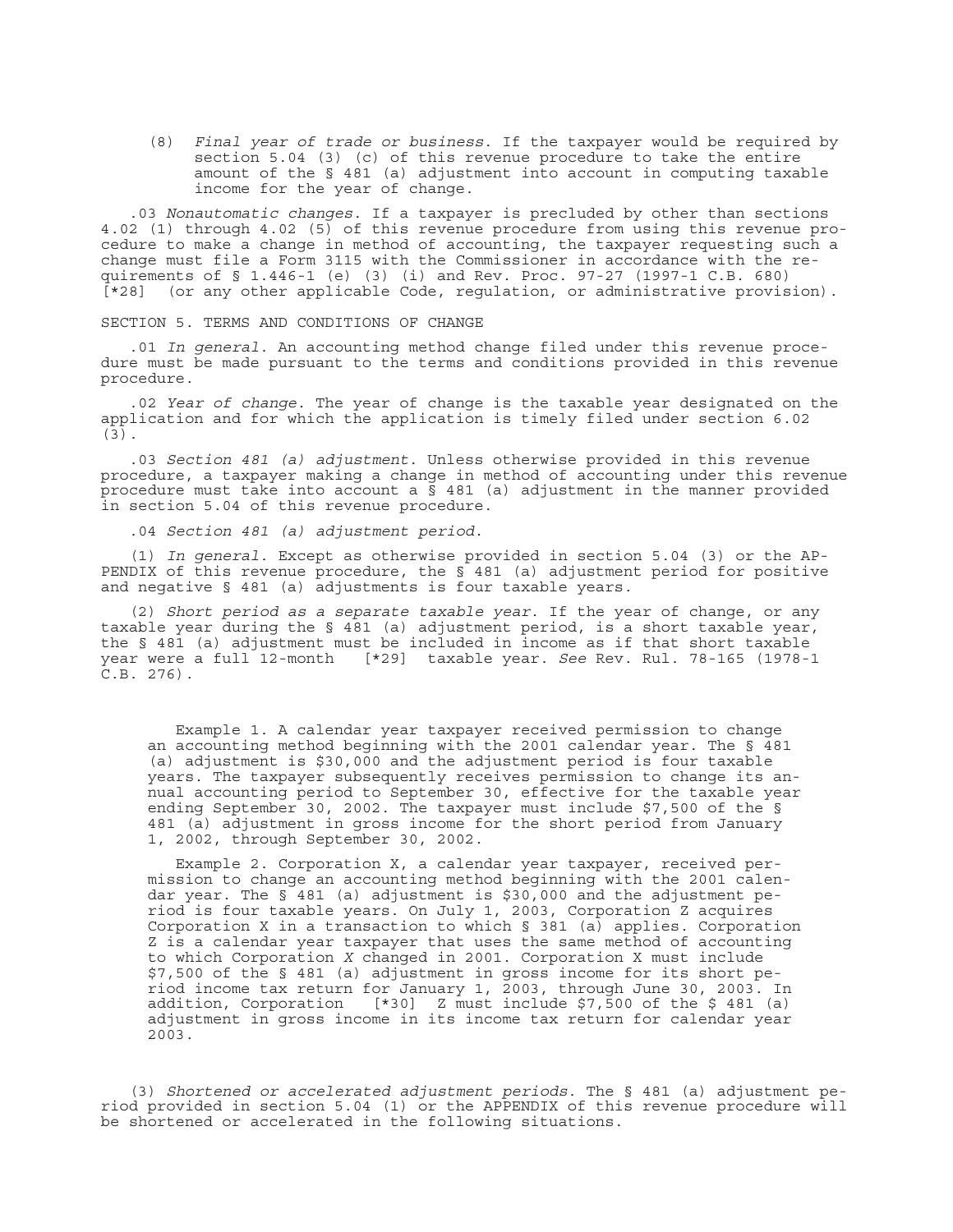(a) *De minimis rule*. A taxpayer may elect to use a one-year adjustment period in lieu of the § 481 (a) adjustment period otherwise provided by this revenue procedure if the entire § 481 (a) adjustment is less than \$25,000 (either positive or negative). A taxpayer makes an election under this *de minimis* rule by so indicating on the application. For example, for a taxpayer filing a Form 3115, the taxpayer must complete the appropriate line on the Form 3115 to elect this *de minimis* rule.

(b) *Cooperatives*. A cooperative within the meaning of § 1381 (a) generally must take the entire amount of a § 481 (a) adjustment into account in computing taxable income for the year of change. *See* Rev. Rul. 79-45 (1979-1 C.B. 284).

(c) *Ceasing to engage in the trade or business or terminating existence*.

(i) *In general*. A taxpayer that ceases to engage in a trade or business or terminates [\*31] its existence must take the remaining balance of any § 481 (a) adjustment relating to the trade or business into account in computing taxable income in the taxable year of the cessation or termination. Except as provided in sections 5.04 (3) (c) (iv) and (v) of this revenue procedure, a taxpayer is treated as ceasing to engage in a trade or business if the operations of the trade or business cease or substantially all the assets of the trade or business are transferred to another taxpayer. For this purpose, "substantially all" has the same meaning as in section 3.01 of Rev. Proc. 77-37 (1977-2 C.B. 568).

(ii) *Examples of transactions that are treated as the cessation of a trade or business*. The following is a nonexclusive list of transactions that are treated as the cessation of a trade or business for purposes of accelerating the § 481 (a) adjustment under section 5.04 (3) (c) of this revenue procedure:

- (A) the trade or business to which the § 481 (a) adjustment relates is incorporated;
- (B) the trade or business to which the § 481 (a) adjustment relates is purchased by another taxpayer in a transaction to which § 1060 applies;
- (C) the trade or business to which the § 481 (a) adjustment relates [\*32] is terminated or transferred pursuant to a taxable liquidation;
- (D) a division of a corporation ceases to operate the trade or business to which the § 481 (a) adjustment relates; or
- (E) the assets of a trade or business to which the § 481 (a) adjustment relates are contributed to a partnership.

(iii) *Conversion to or from S corporation status*. Except as provided in section 10.01 of the APPENDIX of this revenue procedure, no acceleration of a § 481 (a) adjustment is required under section 5.04 (3) (c) of this revenue procedure when a C corporation elects to be treated as an S corporation or an S corporation terminates its S election and is then treated as a C corporation.

(iv) *Certain transfers to which § 381 (a) applies*. No acceleration of the § 481 (a) adjustment is required under section 5.04 (3) (c) of this revenue procedure when a taxpayer transfers substantially all the assets of the trade or business that gave rise to the § 481 (a) adjustment to another taxpayer in a transfer to which § 381 (a) applies and the accounting method (the change to which gave rise to the § 481 (a) adjustment) is a tax attribute that is carried over and used by the acquiring corporation immediately after the transfer [\*33] pursuant to § 381 (c). The acquiring corporation is subject to any terms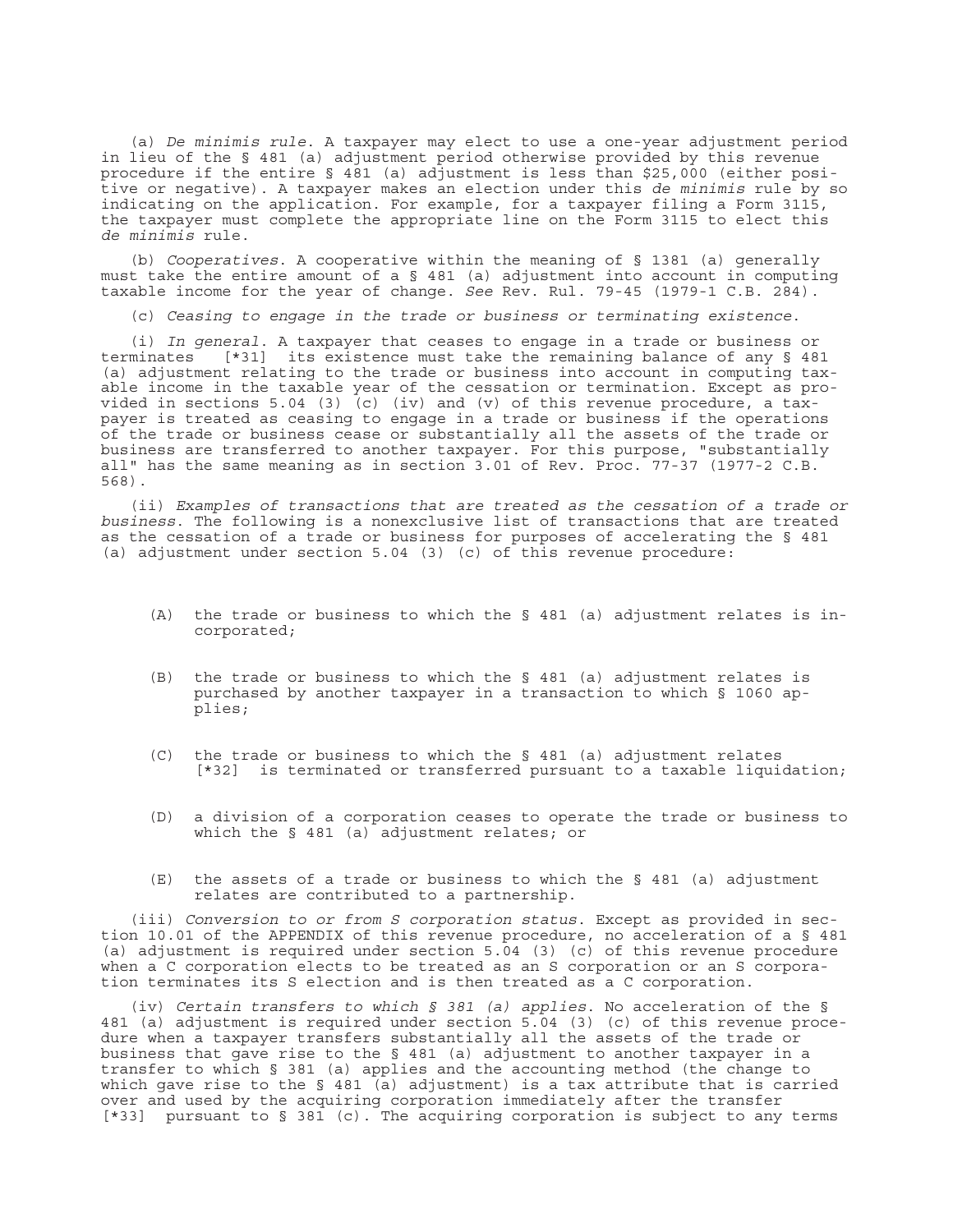and conditions imposed on the transferor (or any predecessor of the transferor) as a result of its change in method of accounting.

(v) *Certain transfers pursuant to § 351 within a consolidated group*.

(A) *In general*. No acceleration of the § 481 (a) adjustment is required under section 5.04 (3) (c) of this revenue procedure when one member of an affiliated group filing a consolidated return transfers substantially all the assets of the trade or business that gave rise to the § 481 (a) adjustment to another member of the same consolidated group in an exchange qualifying under § 351 and the transferee member adopts and uses the same method of accounting (the change to which gave rise to the § 481 (a) adjustment) used by the transferor member. The transferor member must continue to take the § 481 (a) adjustment into account pursuant to the terms and conditions set forth in this revenue procedure. The transferor member must take into account activities of the transferee member (or any successor) in determining whether acceleration of the § 481 (a) adjustment is required. For example, except as provided in the following sentence, [\*34] the transferor member must take any remaining § 481 (a) adjustment into account in computing taxable income in the taxable year in which the transferee member ceases to engage in the trade or business to which the § 481 (a) adjustment relates. The § 481 (a) adjustment is not accelerated when the transferee member engages in a transaction described in section  $5.04$  (3) (c) (iv) or  $5.04$  (3) (c) (v) (A) of this revenue procedure.

(B) *Exception*. The provisions of section 5.04 (3) (c) (v) (A) of this revenue procedure cease to apply and the transferor member must take any remaining balance of the § 481 (a) adjustment into account in the taxable year immediately preceding any of the following: (1) the taxable year the transferor member ceases to be a member of the group; (2) the taxable year any transferee member owning substantially all the assets of the trade or business which gave rise to the  $\frac{1}{2}$  481 (a) adjustment ceases to be a member of the group; or (3) a separate return year of the common parent of the group. In applying the preceding sentence, the rules of paragraphs (j) (2), (j) (5), and (j) (6) of § 1.1502-13 apply, but only if the method of accounting to which the transferor member changed [\*35] and to which the § 481 (a) adjustment relates is adopted, carried over, or used by any transferee member acquiring the assets of the trade or business that gave rise to the § 481 (a) adjustment immediately after acquisition of such assets. For example, the transferor member is not required to accelerate the § 481 (a) adjustment if a transferee member ceases to be a member of a consolidated group by reason of an acquisition to which § 381 (a) applies and the acquiring corporation (1) is a member of the same group as the transferor member, and (2) continues, under § 381 (c) (4) and the regulations thereunder, to use the same method of accounting as that used by the transferor member with respect to the assets of the trade or business to which the § 481 (a) adjustment relates.

.05 *NOL carryback limitation for taxpayer subject to criminal investigation*. Generally, no portion of any net operating loss that is attributable to a negative § 481 (a) adjustment may be carried back to a taxable year prior to the year of change that is the subject of any pending or future criminal investigation or proceeding concerning (1) directly or indirectly, any issue relating to the taxpayer's federal tax liability, [\*36] or (2) the possibility of false or fraudulent statements made by the taxpayer with respect to any issue relating to its federal tax liability.

.06 *Change treated as initiated by the taxpayer*. For purposes of § 481, a change in method of accounting made under this revenue procedure is a change in method of accounting initiated by the taxpayer.

#### SECTION 6. GENERAL APPLICATION PROCEDURES

.01 *Consent*. Pursuant to § 1.446-1 (e) (2) (i), the consent of the Commissioner is hereby granted to any taxpayer within the scope of this revenue procedure to change its method(s) of accounting as described in the APPENDIX to this revenue procedure. Such consent is granted only for the change(s) of accounting method and the affected item(s) that are clearly and expressly identified in the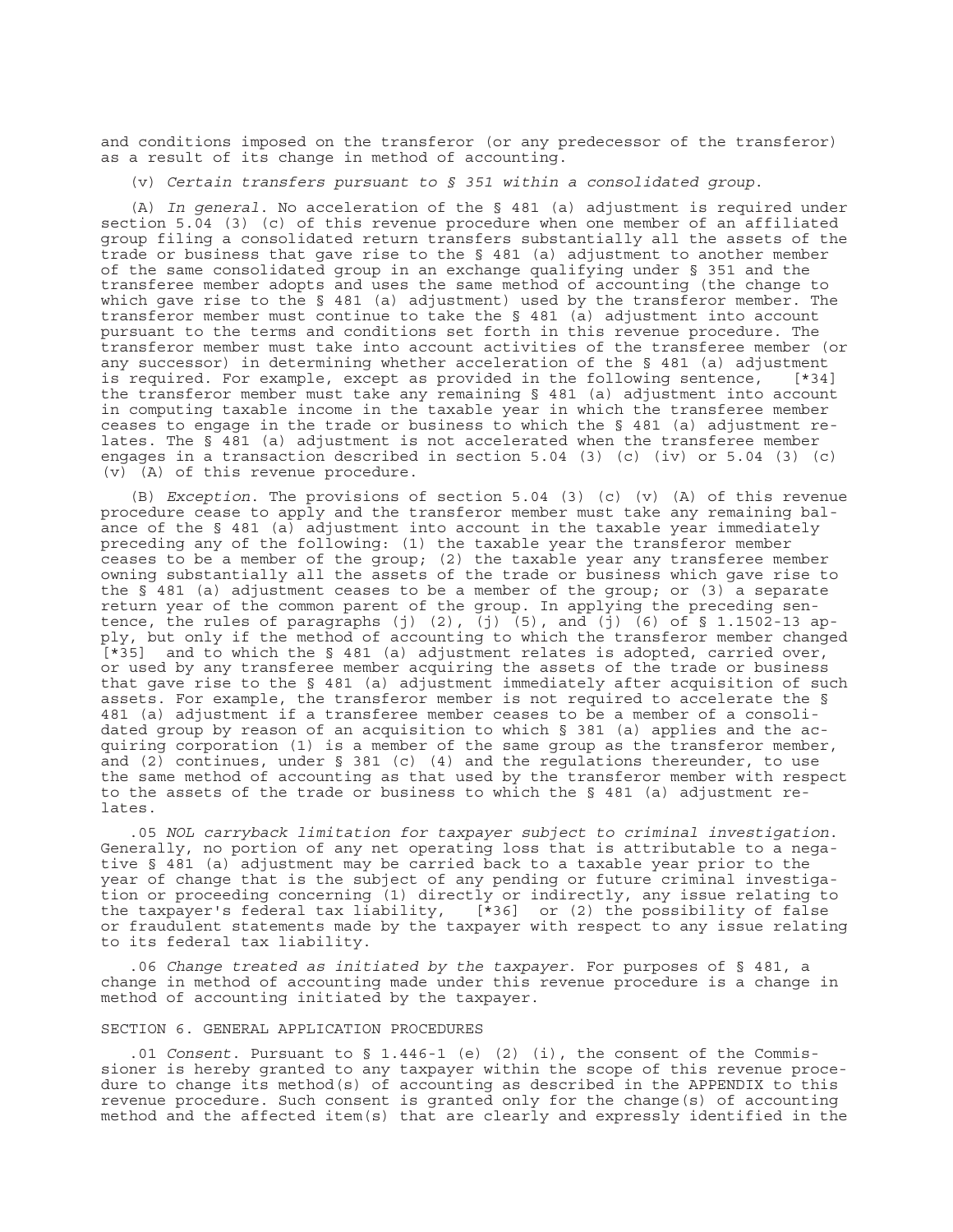taxpayer's application. Such consent is granted only to the extent that the taxpayer complies with all the applicable provisions of this revenue procedure and implements the change in method of accounting for the requested year of change.

.02 *Filing requirements*.

(1) *Applications*.

(a) *Form*. Ordinarily, a taxpayer applies for consent to change a method of accounting pursuant to this revenue procedure by completing a Form 3115. In [\*37] some cases, however, the provisions of this revenue procedure applicable to a particular change may require or allow a taxpayer to file a statement in lieu of a Form 3115 as an application for consent to make such change. See, for example, § 5.02 of the APPENDIX of this revenue procedure.

(b) *Separate applications*. Ordinarily, a taxpayer must submit a separate application for each change in method of accounting. In some cases, however, the provisions of this revenue procedure applicable to particular changes may require or allow a taxpayer to file a single application with respect to two or more changes. See, for example, § 5.05 of the APPENDIX of this revenue procedure.

(c) *Contents*. The taxpayer must submit a complete and accurate application. The application must clearly and expressly identify the method(s) of accounting to be changed and the item(s) to which the change(s) applies.

(2) *Waiver of taxable year filing requirement*. The requirement under § 1.446- 1 (e) (3) (i) to file a Form 3115 within the taxable year for which the change is requested is waived for any application for a change in method of accounting filed pursuant to this revenue procedure. *See* § 1.446-1 (e) (3) (ii).

(3) *Timely* [\*38] *duplicate filing requirement*.

(a) *In general*. A taxpayer changing a method of accounting pursuant to this revenue procedure must complete and file an application in duplicate. The original must be attached to the taxpayer's timely filed (including extensions) original federal income tax return for the year of change, and a copy (with signature) of the application must be filed with the national office (see section 6.02 (6) of this revenue procedure for the address) no earlier than the first day of the year of change and no later than when the original is filed with the federal income tax return for the year of change.

(b) *Limited relief for late application*.

(i) *Automatic extension*. An automatic extension of 6 months from the due date of the return for the year of change (excluding extensions) is granted to file an application, provided the taxpayer (A) timely filed (including extensions) its federal income tax return for the year of change, (B) files an amended return within the 6-month extension period in a manner that is consistent with the new method of accounting, (C) attaches the original application to the amended return, (D) files a copy of the application with the national office [\*39] no later than when the original is filed with the amended return, and (E) writes at the top of the application "FILED PURSUANT TO § 301.9100-2."

(ii) *Other extensions*. A taxpayer that fails to file the application for the year of change as provided in section 6.02 (3) (a) or 6.02 (3) (b) (i) of this revenue procedure will not be granted an extension of time to file under § 301.9100 of the Procedure and Administration Regulations, except in unusual and compelling circumstances. *See* § 301.9100-3 (c) (2).

(4) *Label*.

(a) In order to assist in processing an application under this revenue procedure, the section of the APPENDIX of this revenue procedure describing the specific change in method of accounting should be included in the application. For example, a phrase such as "Section  $1.01$  of the APPENDIX of Rev. Proc. 2002-9, 2002-1 C.B. 327" should be included on the appropriate line on the Form 3115.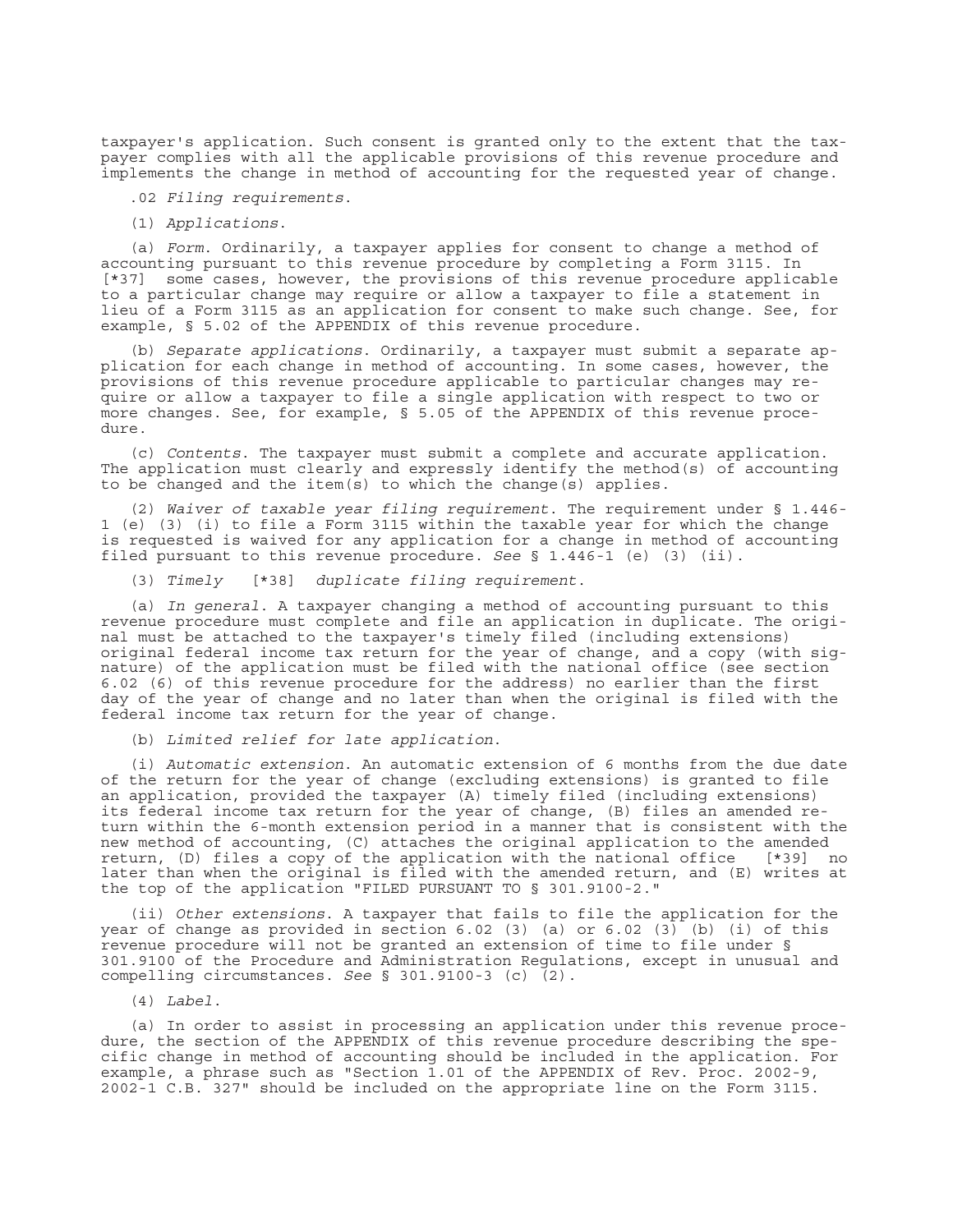(b) If a taxpayer is authorized under the APPENDIX of this revenue procedure to file a statement in lieu of a Form 3115, the taxpayer must include the taxpayer's name and employer identification number (or social security number in the case of an individual) at the top of the first page of the statement underneath [\*40] any other required label.

(5) *Signature requirements*. The copy of the application must be signed by, or on behalf of, the taxpayer requesting the change by an individual with authority to bind the taxpayer in such matters. For example, an officer must sign on behalf of a corporation, a general partner on behalf of a state law partnership, a member-manager on behalf of a limited liability company, a trustee on behalf of a trust, or an individual taxpayer on behalf of a sole proprietorship, If the taxpayer is a member of a consolidated group, an application submitted on behalf of the taxpayer must be signed by a duly authorized officer of the common parent. See the signature requirements set forth in the General Instructions attached to a current Form 3115 regarding those who are to sign. If an agent is authorized to represent the taxpayer before the Service, receive the original or a copy of the correspondence concerning the application, or perform any other  $act(s)$  regarding the application filed on behalf of the taxpayer, a power of attorney reflecting such authorization(s) must be attached to the copy of the application. In addition, the taxpayer must attach to the application either [\*41] a power of attorney reflecting such authorization's) or a statement thoroughly describing such authorizations(s). A tax-payer's representative without a power of attorney to represent the taxpayer as indicated in this section will not be given any information regarding the application.

(6) *Where to file copy*.

(a) For a taxpayer other than an exempt organization, the copy of the application must be addressed to the Commissioner of Internal Revenue, Attention: CC:IT&A (Automatic Rulings Branch), P.O. Box 7604, Benjamin Franklin Station, Washington, D.C. 20044 (or, in the case of a designated private delivery service: Commissioner of Internal Revenue, Attention: CC:IT&A (Automatic Rulings Branch), 1111 Constitution Avenue, NW, Washington, D.C. 20224),

(b) For an exempt organization, the copy of the application must be addressed to the Commissioner, Tax Exempt and Government Entities, Attention: TEGE:EO, P.O. Box 27720, McPherson Station, Washington, D.C. 20038 (or, in the case of a designated private delivery service: Commissioner, Tax Exempt and Government Entities, Attention: TEGE:EO, 1111 Constitution Avenue, NW, Washington, D.C. 20224).

(c) The copy of the application may also be hand [\*42] delivered between the hours of 7:00 a.m. and 4:00 p.m., to the courier's desk at the 12th Street entrance of 1111 Constitution Avenue, NW, Washington, D.C. A receipt will be given at the courier's desk. For a taxpayer other than an exempt organization, the copy of the application must be addressed to the Commissioner of Internal Revenue, Attention: CC:IT&A (Automatic Rulings Branch), 1111 Constitution Avenue, NW, Washington, D.C. 20224. For an exempt organization, the copy of the application must be addressed to the Commissioner, Tax Exempt and Government Entities, Attention: TEGE:EO, 1111 Constitution Avenue, NW, Washington, D.C. 20224

(7) *No user fee*. A user fee is not required for an application filed under this revenue procedure, and, except as provided in section 6.02 (6) (c) of this revenue procedure, the receipt of an application filed under this revenue procedure will not be acknowledged.

(8) *Single application for certain consolidated groups. A* parent corporation may file a single application to change an identical method of accounting on behalf of more than one member of a consolidated group. To qualify, the taxpayers in the consolidated group must be members of the same affiliated [\*43] group under § 1504 (a) that join in the filing of a consolidated tax return, and they must be changing from the identical present method of accounting to the identical proposed method of accounting. All aspects of the change in method of accounting, including the present and proposed methods, the underlying facts, and the authority for the change, must be identical, except for the § 481 (a) ad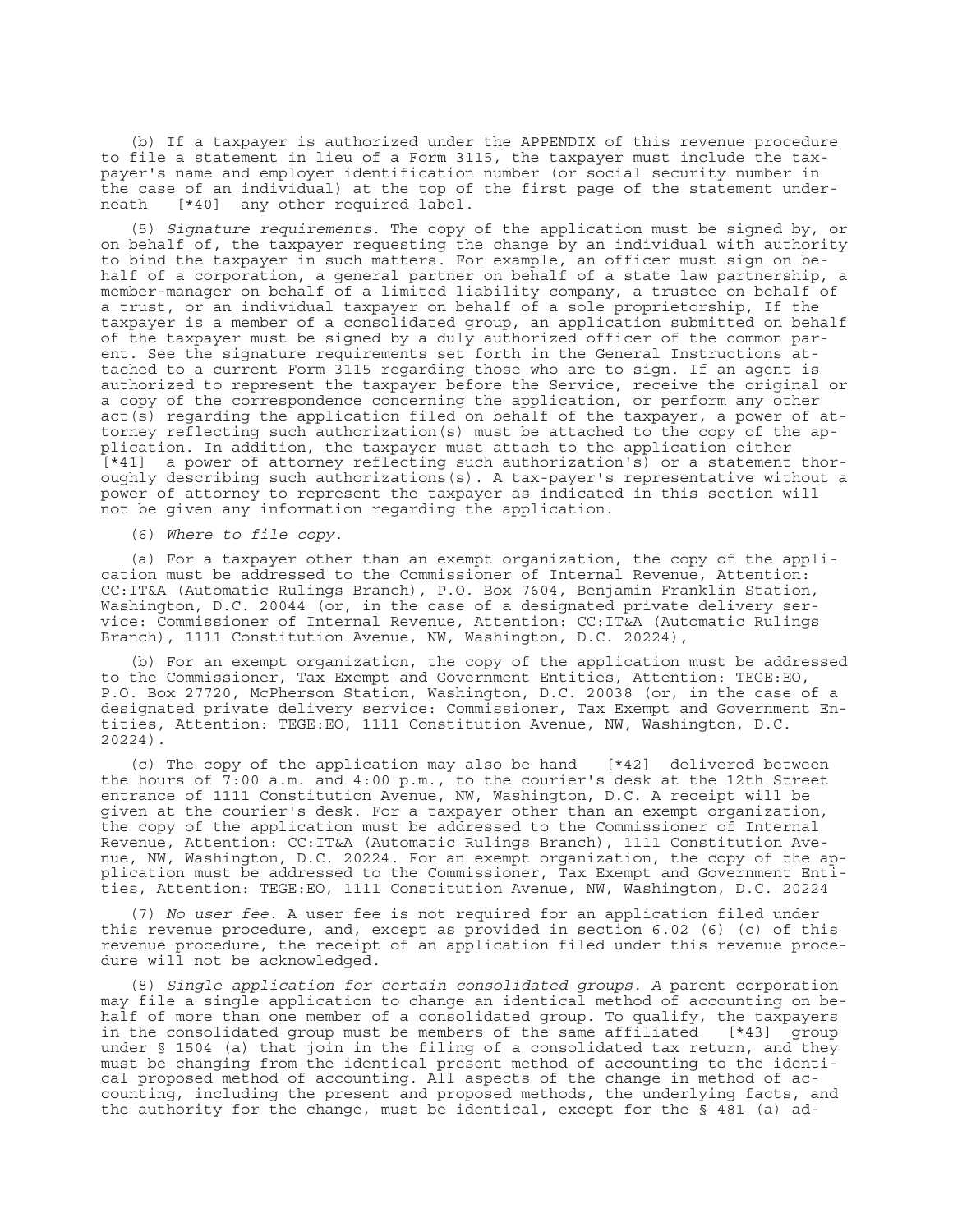justment. *See* section 15.07 (3) of Rev. Proc. 2001-1 (2001-1 I.R.B. at 53) (or any successor) for the information required to be submitted with the application.

(9) *Additional copies required where scope restrictions waived*. If (a) one or more of the scope limitation provisions of section 4.02 this revenue procedure would otherwise preclude a taxpayer from making a change under this revenue procedure, but (b) the scope limitation provisions of section 4.02 of this revenue procedure do not apply to the change sought by the taxpayer (see, for example section 1.01 of the APPENDIX of this revenue procedure), and (c) the taxpayer is under examination (as provided in section 3.08 of this revenue procedure), before an appeals office, or before a federal court on the date it files the copy of its application [\*44] with the national office, then the taxpayer must provide a copy of the application to the examining agent(s), appeals officer(s), or counsel(s) for the government, as appropriate, at the same time that it files a copy of the application with the national office. The application must contain the name(s) and telephone number(s) of the examining agent(s), appeals offi $cer(s)$  or counsel(s) for the government, as appropriate.

.03 *Taxpayer under examination*.

(1) *In general*. Except as otherwise provided in the APPENDIX of this revenue procedure (see, for example, section 1.01 of the APPENDIX of this revenue procedure), a taxpayer that is under examination may file an application to change a method of accounting under section 6 of this revenue procedure only if the taxpayer is within the provisions of section 6.03 (2) (90-day window), 6.03 (3) (120-day window), 6.03 (4) (director consent), or 6.03 (5) (changes lacking audit protection) of this revenue procedure. A taxpayer that files an application beyond the time periods provided in the 90-day and 120-day windows is not eligible for the automatic extension of time and will not be granted an extension of time to file under § 301.9100, except in [\*45] unusual and compelling circumstances.

(2) *90-day window period*.

(a) A taxpayer may file a copy of the application with the national office to change a method of accounting under this revenue procedure during the first 90 days of any taxable year (the "90-day window") if the taxpayer has been under examination for at least 12 consecutive months as of the first day of the taxable year. This 90-day window is not available if the method of accounting the taxpayer is changing is an issue under consideration at the time the copy of the application is filed or an issue the examining agent(s) has placed in suspense at the time the copy of the application is filed.

(b) A taxpayer changing a method of accounting under this 90-day window must provide a copy of the application to the examining agent(s) at the same time it files the copy of the application with the national office. The application must contain the name(s) and telephone number(s) of the examining agent(s). The taxpayer must attach to the application a separate statement certifying that, to the best of the taxpayer's knowledge, the same method of accounting is not an issue under consideration or an issue placed in suspense by the examining  $[*46]$  agent(s).

(3) *120-day window period*.

(a) A taxpayer may file a copy of the application with the national office to change a method of accounting under this revenue procedure during the 120-day period following the date an examination ends (the "120-day window"), regardless of whether a subsequent examination has commenced. This 120-day window is not available if the method of accounting the taxpayer is changing is an issue under consideration at the time a copy of the application is filed or an issue the examining agent(s) has placed in suspense at the time the copy of the application is filed.

(b) A taxpayer changing a method of accounting under this 120-day window must provide a copy of the application to the examining agent(s) for any examination that is in process at the same time it files the copy of the application with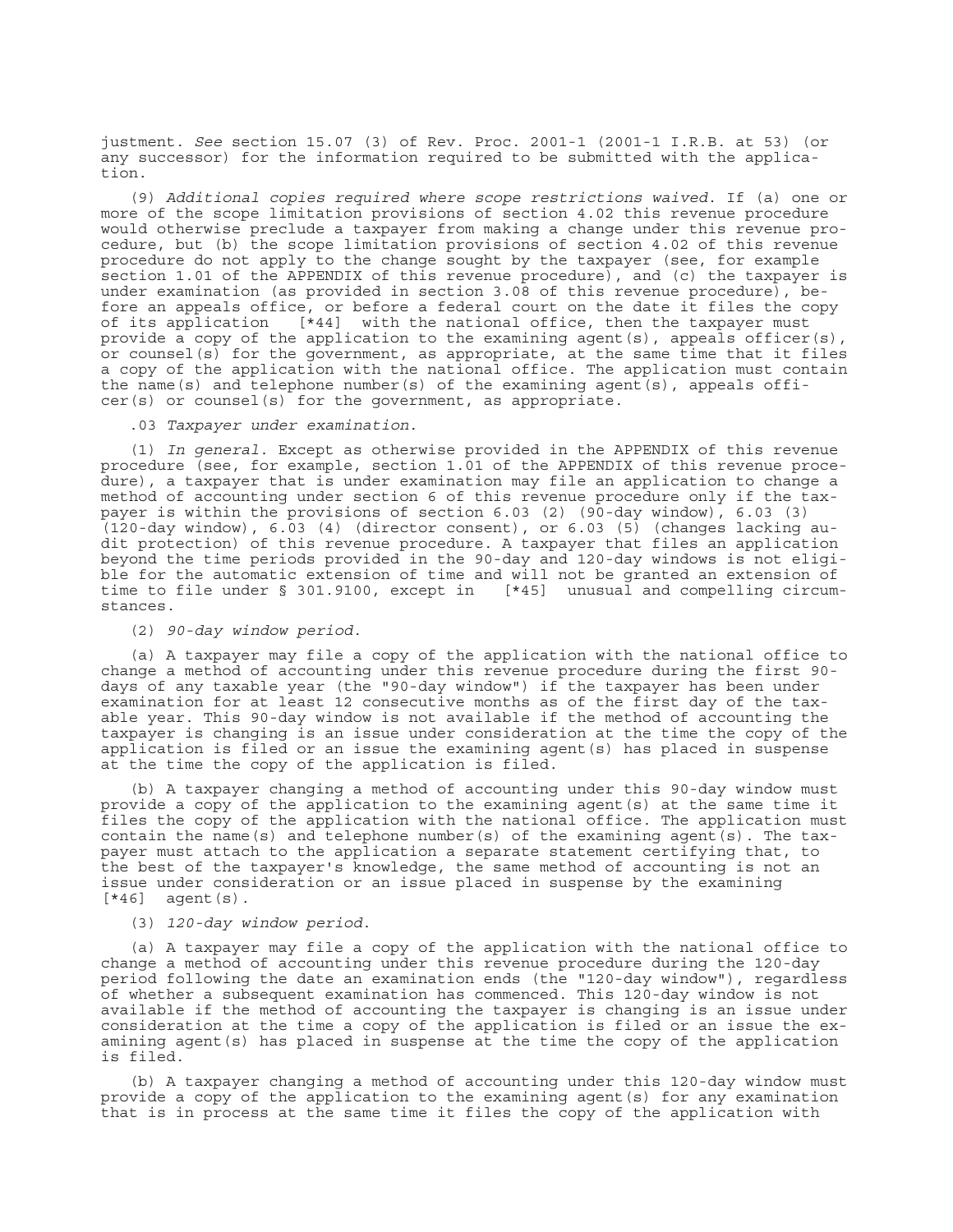the national office. The application must contain the name(s) and telephone number(s) of the examining agent(s). The taxpayer must attach to the application a separate statement certifying that, to the best of the taxpayer's knowledge, the same method of accounting is not an issue under consideration or an issue placed in suspense by the examining agent (s).

(4) *Consent* [\*47] *of director*.

(a) A taxpayer under examination may change its method of accounting under this revenue procedure if the director consents to the filing of the application. The director will consent to the filing of the application unless, in the opinion of the director, the method of Recounting to be changed would ordinarily be included as an item of adjustment in the year(s) for which the taxpayer is under examination. For example, the director will consent to the filing of an application to change from a clearly permissible method of accounting, or from an impermissible method of accounting where the impermissible method was adopted subsequent to the years under examination. The question of whether the method of accounting from which the taxpayer is changing is permissible or was adopted subsequent to the years under examination may be referred to the national office as a request for technical advice under the provisions of Rev. Proc. 2001-2 (or any successor).

(b) A taxpayer changing a method of accounting under this revenue procedure with the consent of the director must attach to the copy of the application a statement from the director consenting to the filing of the application. [\*48] In addition, the taxpayer must attach to its application a statement certifying that it has obtained the written consent of the director to the filing of the application and that the taxpayer will maintain a copy of such consent available for inspection. The taxpayer must provide a copy of the application to the director at the same time it files a copy of the application with the national office. The application must contain the name(s) and telephone number(s) of the examining agent(s).

(5) *Changes lacking audit protection*.

(a) A taxpayer under examination may change its method of accounting under this revenue procedure if the description of the change in the APPENDIX of this revenue procedure provides that the change is not subject to the audit protection provisions of section 7 of this revenue procedure.

(b) A taxpayer changing a method of accounting under this section 6.03 (5) must provide a copy of the application to the examining agent(s) for any examination that is in process at the same time it files the copy of the application with the national office. The application must contain the name(s) and telephone  $number(s)$  of the examining agent  $(s)$ .

.04 *Taxpayer before an appeals office*. [\*49] Except as otherwise provided in the APPENDIX of this revenue procedure (see, for example, section 1.01 of the APPENDIX of this revenue procedure), a taxpayer that is before an appeals office must attach to the application a separate statement certifying that, to the best of the taxpayer's knowledge, the same method of accounting is not an issue under consideration by the appeals office. The taxpayer must provide a copy of the application to the appeals officer at the same time it files a copy of the application with the national office. The application must contain the name and telephone number of the appeals officer.

.05 *Taxpayer before a federal court*. Except as otherwise provided in the AP-PENDIX of this revenue procedure (see, for example, section 1.01 of the APPENDIX of this revenue procedure), a taxpayer that is before a federal court must attach to the application a separate statement certifying that, to the best of the taxpayer's knowledge, the same method of accounting is not an issue under consideration by the federal court. The taxpayer must provide a copy of the application to the counsel for the government at the same time it files a copy of the application with the national [\*50] office. The application must contain the name and telephone number of the counsel for the government.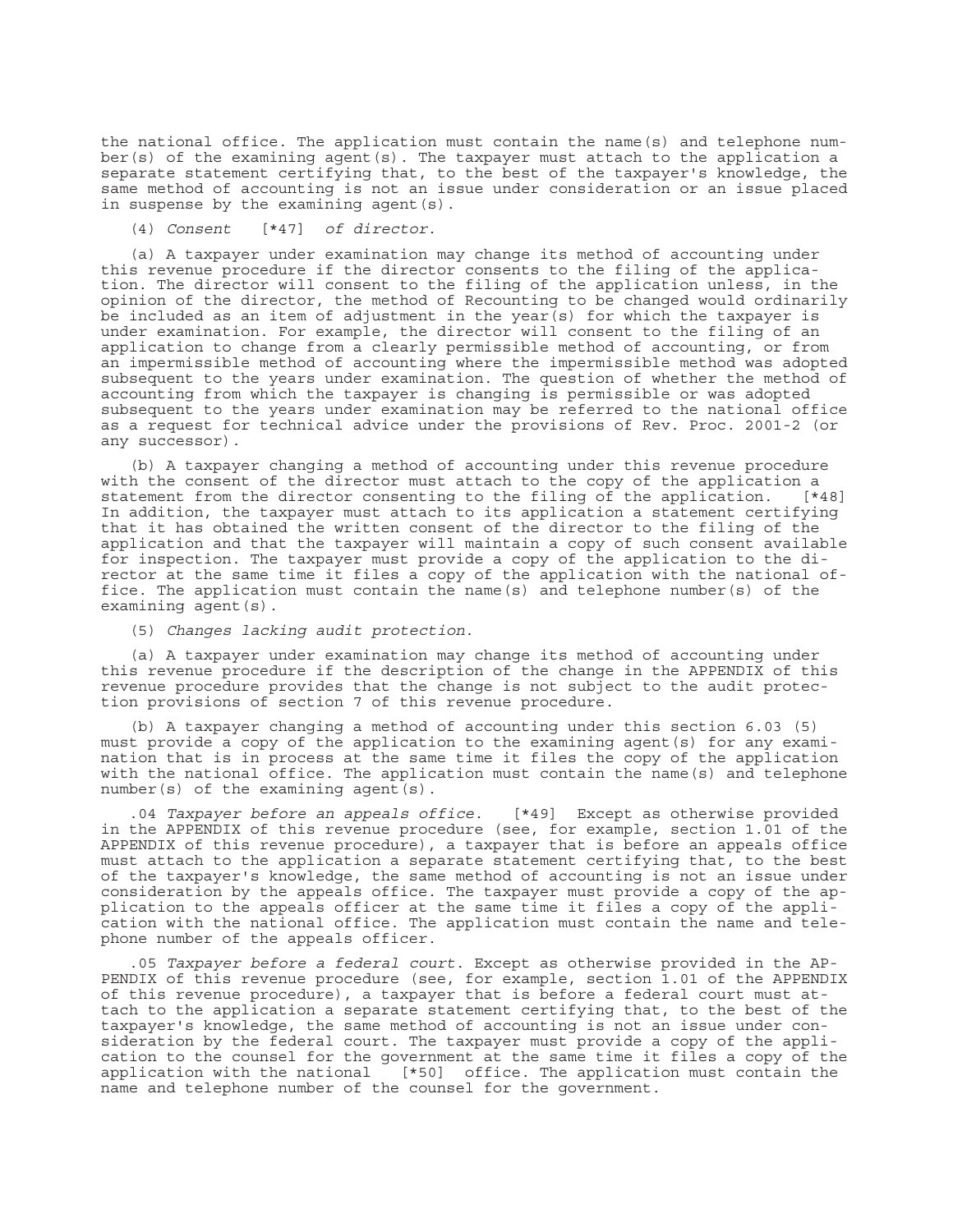.06 *Compliance with provisions*. If a taxpayer to which this revenue procedure applies changes to a method of accounting without complying with all the applicable provisions of this revenue procedure (for example, the taxpayer changes to a method of accounting that varies from the applicable accounting method described in this revenue procedure or the taxpayer is outside the scope of this revenue procedure), the taxpayer has initiated a change in method of accounting without obtaining the consent of the Commissioner as required by § 446 (e). *See* sections 9.02 and 10.04 of this revenue procedure.

#### SECTION 7. AUDIT PROTECTION FOR TAXABLE YEARS PRIOR TO YEAR OF CHANGE

.01 *In general*. Except as provided in sections 6.03 (5) or 7.02 or in the AP-PENDIX of this revenue procedure, when a taxpayer timely files a copy of the application with the national office in compliance with all the applicable provisions of this revenue procedure, the Service will not require the taxpayer to change its method of accounting for the same item for a taxable year prior to the year of change.

#### .02 *Exceptions*.

(1) *Change* [\*51] *not made or made improperly*. The Service may change a taxpayer's method of accounting for prior taxable years if (a) the taxpayer fails to implement the change, (b) the taxpayer implements the change but does not comply with all the applicable provisions of this revenue procedure, or (c) the method of accounting is changed or modified because there has been a misstatement or omission of material facts *(see* section 8.02 (2) of this revenue procedure).

(2) *Change in sub-method*. The Service may change a taxpayer's method of accounting for prior taxable years if the taxpayer is changing a sub-method of accounting within the method. For example, an examining agent may propose to terminate the taxpayer's use of the LIFO inventory method during a prior taxable year even though the taxpayer changes its method of valuing increments in the current year.

(3) *Prior year Service-initiated change*. The Service may make adjustments to the taxpayer's returns for the same item for taxable years prior to the requested year of change to reflect a prior year Service-initiated change reported as an issue pending or in a Revenue Agent's Report.

(4) *Criminal investigation*. The Service may change a taxpayer's [\*52] method of accounting for the same item for taxable years prior to the year of change if there is any pending or future criminal investigation or proceeding concerning (a) directly or indirectly, any issue relating to the taxpayer's federal tax liability for any taxable year prior to the year of change, or (b) the possibility of false or fraudulent statements made by the taxpayer with respect to any issue relating to its federal tax liability for any taxable year prior to the year of change.

#### SECTION 8. EFFECT OF CONSENT

.01 *In general*. A taxpayer that changes to a method of accounting pursuant to this revenue procedure may be required to change or modify that method of accounting for the following reasons:

- (1) the enactment of legislation;
- (2) a decision of the United States Supreme Court;
- (3) the issuance of temporary or final regulations;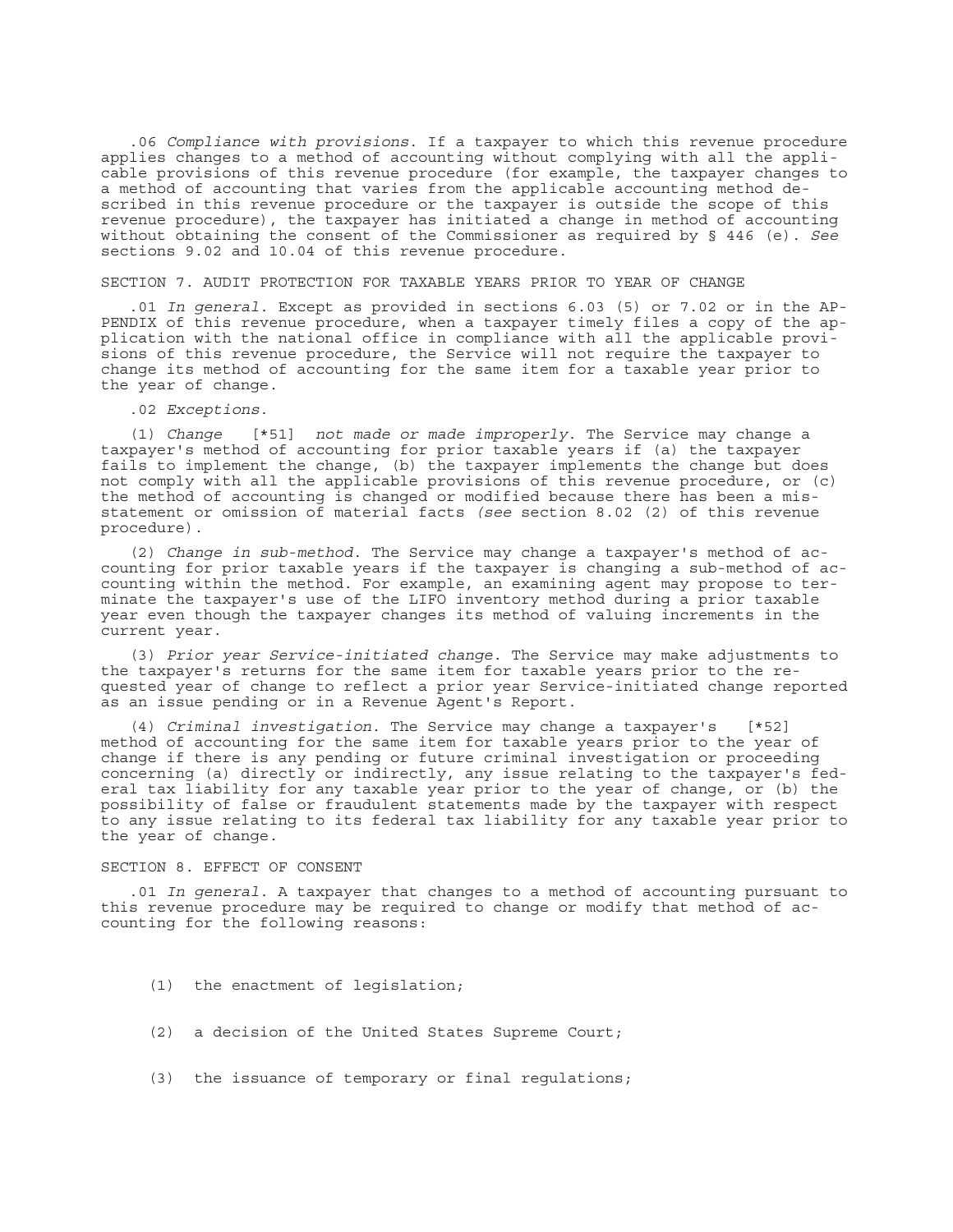- (4) the issuance of a revenue ruling, revenue procedure, notice, or other statement published in the Internal Revenue Bulletin;
- (5) the issuance of written notice to the taxpayer that the change in method of accounting is not in accord with the current views of the Service; or
- (6) a change in the material facts on which the consent was based.

.02 *Retroactive change* [\*53] *or modification*. Except in rare or unusual circumstances, if a taxpayer that changes its method of accounting under this revenue procedure is subsequently required under section 8.01 of this revenue procedure to change or modify that method of accounting, the required change or modification will not be applied retroactively, provided that:

- (1) the taxpayer complied with all the applicable provisions of this revenue procedure;
- (2) there has been no misstatement or omission of material facts;
- (3) there has been no change in the material facts on which the consent was based;
- (4) there has been no change in the applicable law; and
- (5) the taxpayer to whom consent was granted acted in good faith in relying on the consent, and applying the change or modification retroactively would be to the taxpayer's detriment.

#### SECTION 9. REVIEW BY DIRECTOR

.01 *In general*. The director must apply a change in method of accounting made in compliance with all the applicable provisions of this revenue procedure in determining the taxpayer's liability, unless the director recommends that the change in method of accounting should be modified or revoked. (See section 9.02 of this revenue procedure if a change in method of [\*54] accounting is made without complying with all the applicable provisions of this revenue procedure.) The director will ascertain if the change in method of accounting was made in compliance with all the applicable provisions of this revenue procedure, including whether:

- (1) the representations on which the change was based reflect an accurate statement of the material facts;
- (2) the amount of the § 481 (a) adjustment was properly determined;
- (3) the change in method of accounting was implemented in compliance with all the applicable provisions of this revenue procedure.

The director will also ascertain whether: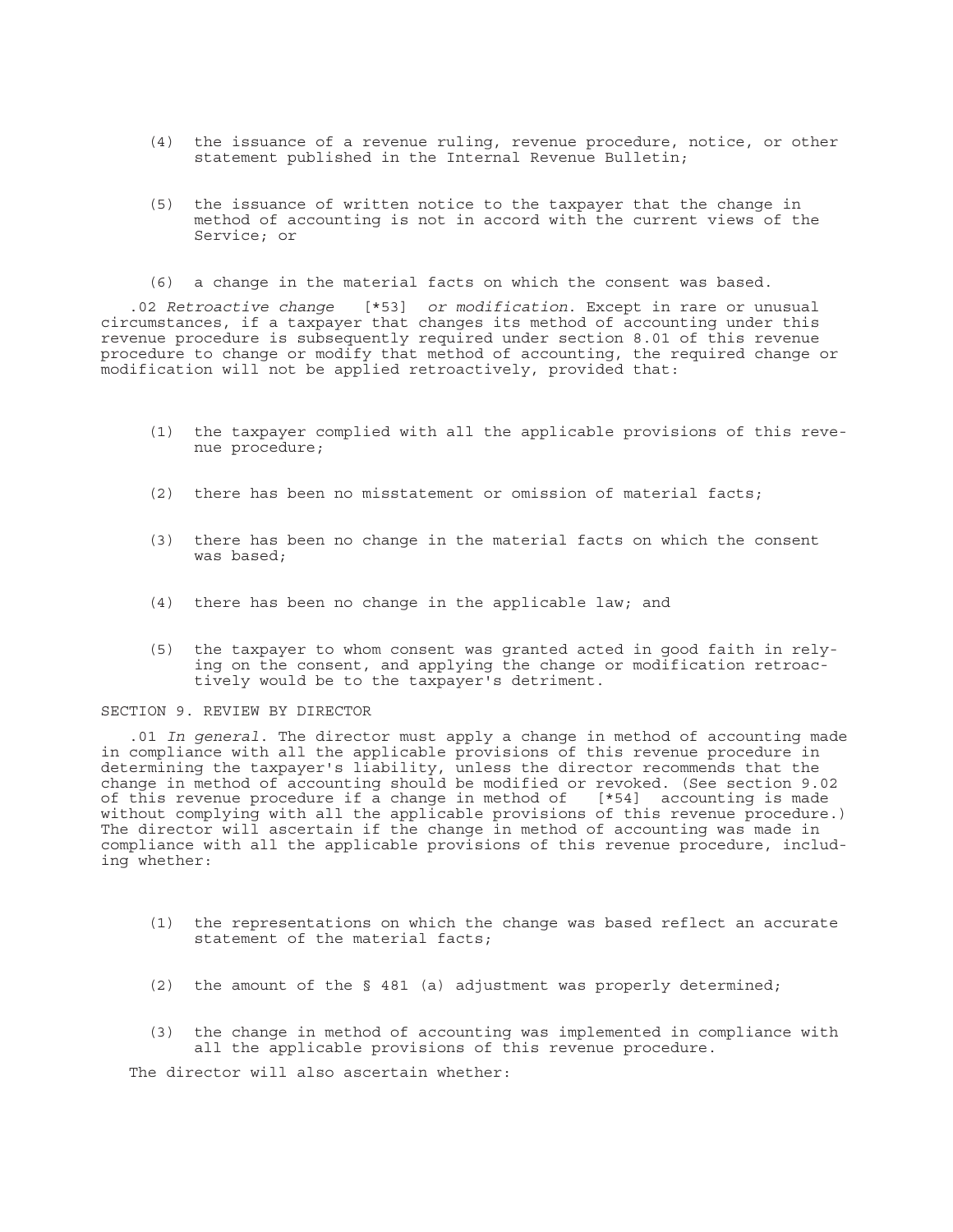- (4) there has been any change in the material facts on which the change was based during the period the method of accounting was used; and
- (5) there has been any change in the applicable law during the period the method of accounting was used.

.02 *Changes not made in compliance with all applicable provisions*. If the director determines that the taxpayer has not complied with all of the other applicable provisions of this revenue procedure, the director may:

- (1) deny the change in method of accounting and require the taxpayer to continue to use the prior method of accounting;
- (2) deny the change [\*55] in method of accounting and place the taxpayer on a proper method of accounting (see section 2.10 of this revenue procedure); or
- (3) make any adjustments (including the amount of any § 481 (a) adjustment) that are necessary to bring the change in method of accounting into compliance with all applicable provisions of this revenue procedure.

The director may impose any otherwise applicable penalty, addition to tax, or additional amount on the understatement of tax attributable to the change in method of accounting.

.03 *National office consideration*. If the director recommends that a change in method of accounting (other than the § 481 (a) adjustment) made in compliance with all the applicable provisions of this revenue procedure should be modified or revoked, the director will forward the matter to the national office for consideration before any further action is taken. Such a referral to the national office will be treated as a request for technical advice, and the provisions of Rev. Proc. 2001-2 (or any successor) will be followed.

## SECTION 10. REVIEW BY NATIONAL OFFICE

.01 *In general*. Any application filed under this revenue procedure may be reviewed by the national office. If the application [\*56] is reviewed by the national office, the procedures in sections 10.02 through 10.04 of this revenue procedure apply.

.02 *Incomplete application*.

(1) *30-day rule*. If the national office reviews an application and determines that the application is not properly completed in accordance with the instructions of the Form 3115 or the provisions of this revenue procedure, or if supplemental information is needed, the national office will notify the taxpayer. The notification will specify the information that needs to be provided, and the taxpayer will be permitted 30 days from the date of the notification to furnish the necessary information. The national office reserves the right to impose shorter reply periods if subsequent requests for additional information are made. An extension of the 30-day period to furnish information, not to exceed 30 days, may be granted to a taxpayer. A request for an extension of the 30-day period must be made in writing and submitted within the initial 30-day period. If the extension request is denied, there is no right of appeal.

(2) *Failure to provide additional information*. Ordinarily, if the taxpayer fails to provide the additional information on a timely basis, [\*57] the application does not qualify for the automatic consent procedures of this revenue procedure. If the national office determines that the application does not qualify for the automatic consent procedures of this revenue procedure because the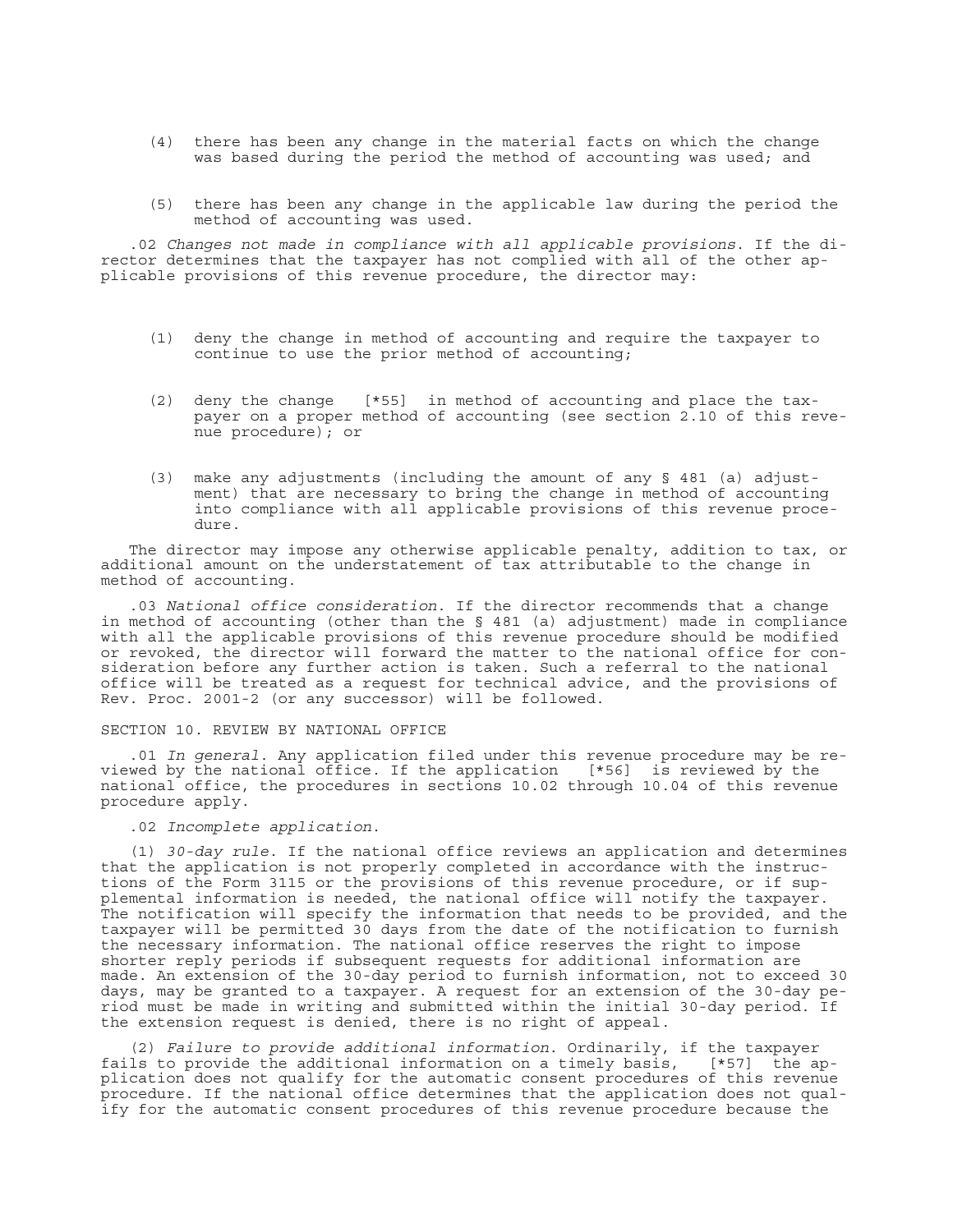taxpayer has failed to provide the additional information on a timely basis, the national office will notify the taxpayer that consent to make the change in method of accounting is not granted.

.03 *Conference in the national office*. If the national office tentatively determines that the taxpayer has changed its method of accounting without complying with all the applicable provisions of this revenue procedure (for example, the tax-payer changed to a method of accounting that varies from the applicable accounting method described in this revenue procedure or the taxpayer is outside the scope of this revenue procedure), the national office will notify the taxpayer of its tentative adverse determination and will offer the taxpayer a conference of right, if the taxpayer has requested a conference. For conference procedures for taxpayers other than exempt organizations, see section 11 of Rev. Proc. 2001-1, 2001-1 C.B. 1 (or any successor). For conference procedures [\*58] for exempt organizations, see section 12 of Rev. Proc. 2001-4, 2001-1 C.B. 121, 2001-1 I.R.B. 121 (or any successor).

.04 *National office determination*.

(1) *Consent not granted*. Except as provided in section 10.04 (2) of this revenue procedure, if the national office determines that a taxpayer has changed its method of accounting without complying with all the applicable provisions of this revenue procedure, the national office will notify the taxpayer that consent to make the change in method of accounting is not granted. In no event will an application under this revenue procedure be treated as an application under Rev. Proc. 97-27, 1997-1 C.B. 680 (or any successor).

(2) *Application changed*. If the national office determines that a taxpayer has changed its method of accounting without complying with all the applicable provisions of this revenue procedure, the national office, in its discretion, may allow the taxpayer (a) to make appropriate adjustments to conform its change in method of accounting to the applicable provisions of this revenue procedure, and (b) to make conforming amendments to any federal income tax returns filed for the year of change and subsequent taxable years. Any application changed under section 10.04 (2) [\*59] of this revenue procedure is subject to review by the director as provided in section 9 of this revenue procedure.

SECTION 11. APPLICABILITY OF REV. PROCS. 2001-1 AND 2001-4

Rev. Procs. 2001-1, 2001-1 C.B. 1 and 2001-4, 2001-1 C.B. 121 (or any successors) are applicable to applications filed under this revenue procedure, unless specifically excluded or overridden by other published guidance (including the special procedures in this document).

### SECTION 12. INQUIRIES

Inquiries regarding this revenue procedure may be addressed to the Commissioner of Internal Revenue, Attention: CC:IT&A, 1111 Constitution Avenue, NW, Washington, D. C. 20224.

## SECTION 13. EFFECTIVE DATE

.01 *In general*. Except as provided in sections 13.02 and 13.03 of this revenue procedure, this revenue procedure is effective for taxable years ending on or after January 7, 2002. The Service will return any application that is filed on or after December 31, 2001, if the application is filed with the national office pursuant to the Code, regulations, or administrative guidance other than this revenue procedure and the change in method of accounting is within the scope of this revenue procedure.

.02 *Transition rules*. If a taxpayer filed an application or ruling request [\*60] with the national office to make a change in method of accounting described in the APPENDIX of this revenue procedure for a year of change for which this revenue procedure is effective (see section 13.01 of this revenue procedure), and the application or ruling request is pending with the national office on January 7, 2002, the taxpayer may make the change under this revenue procedure. However, the national office will process the application or ruling re-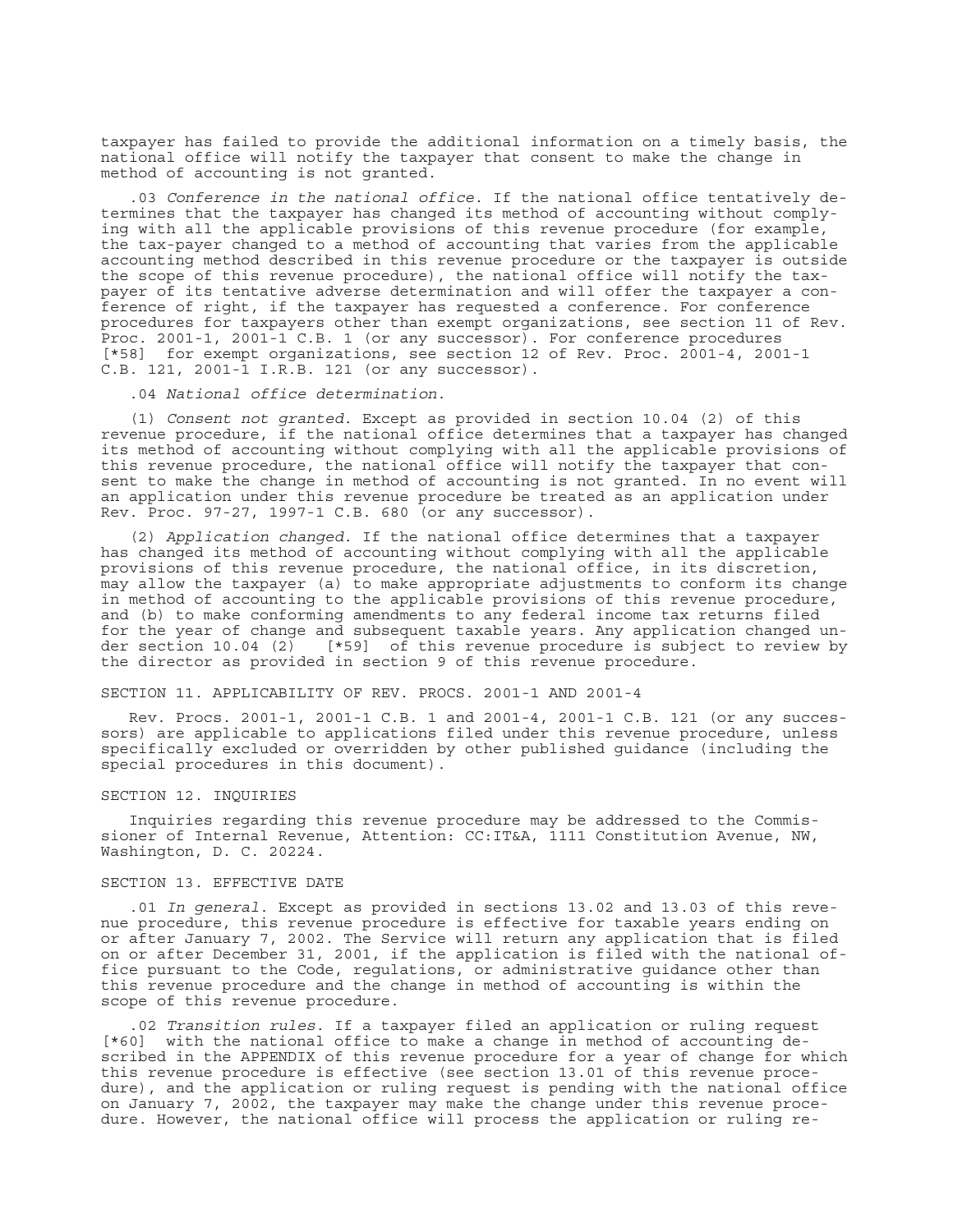quest in accordance with the authority under which it was filed, unless prior to the later of February 15, 2002, or the issuance of the letter ruling granting or denying consent to the change, the taxpayer notifies the national office that it wants to make the change under this revenue procedure. If the taxpayer timely notifies the national office that it wants to make the method change under this revenue procedure, the national office will require the taxpayer to make appropriate modifications to the application or ruling request to comply with the applicable provisions of this revenue procedure. In addition, any user fee that was submitted with the application or ruling request will be returned to the taxpayer.

.03 *Special rules*.

(1) [\*61] *Certain uniform capitalization (UNICAP) methods used by taxpayers in a farming business*. For a change in method of accounting described in section 4.03 of the APPENDIX of this revenue procedure, this revenue procedure is effective for the taxpayer's first taxable year ending after August 21, 2000 (in the case of property that is not inventory in the hands of the taxpayer), or the first taxable year beginning after August 21, 2000 (in the case of property that is inventory in the hands of the taxpayer), whichever is applicable.

(2) *Stated interest on short-term loans of cash banks*. For a change in method of accounting described in section 13.02 (1) (a) of the APPENDIX of this revenue procedure, this revenue procedure is effective for taxable years ending on or after December 31, 2001, and for any taxable year ending before December 31, 2000, for which the requirements of section 13.02 (2) of the APPENDIX of this revenue procedure are satisfied.

#### SECTION 14. EFFECT ON OTHER DOCUMENTS

.01 Rev. Proc. 99-49, 1999-2 C.B. 725 is clarified, modified, amplified, and superseded.

.02 *Reserved*

## SECTION 15. PAPERWORK REDUCTION ACT

The collections of information contained in this revenue procedure have been reviewed and approved [\*62] by the Office of Management and Budget in accordance with the Paperwork Reduction Act (44 U.S.C. 3507) under control number 1545-1551. An agency may not conduct or sponsor, and a person is not required to respond to, a collection of information unless the collection of information displays a valid OMB control number.

The collections of information in this revenue procedure are in sections 6, 10, and sections 1C, 2, 2B, 3, 4, 5, 5A, 6, 7, 9, 10, 10A, 12, 12A and 13 of the APPENDIX. This information is necessary and will be used to determine whether the taxpayer properly changed to a permitted method of accounting. The collections of information are required for the taxpayer to obtain consent to change its method of accounting. The likely respondents are the following: individuals, farms, business or other for-profit institutions, nonprofit institutions, and small businesses or organizations.

The estimated total annual reporting and/or recordkeeping burden is 13,804 hours.

The estimated annual burden per respondent/recordkeeper varies from 1/6 hour to 81/2 hours, depending on individual circumstances, with an estimated average of 11/2 hours. The estimated number of respondents is 13,195. [\*63] The estimated annual frequency of responses is on occasion.

Books or records relating to a collection of information must be retained as long as their contents may become material in the administration of any internal revenue law. Generally tax returns and tax return information are confidential, as required by 26 U.S.C. 6103.

DRAFTING INFORMATION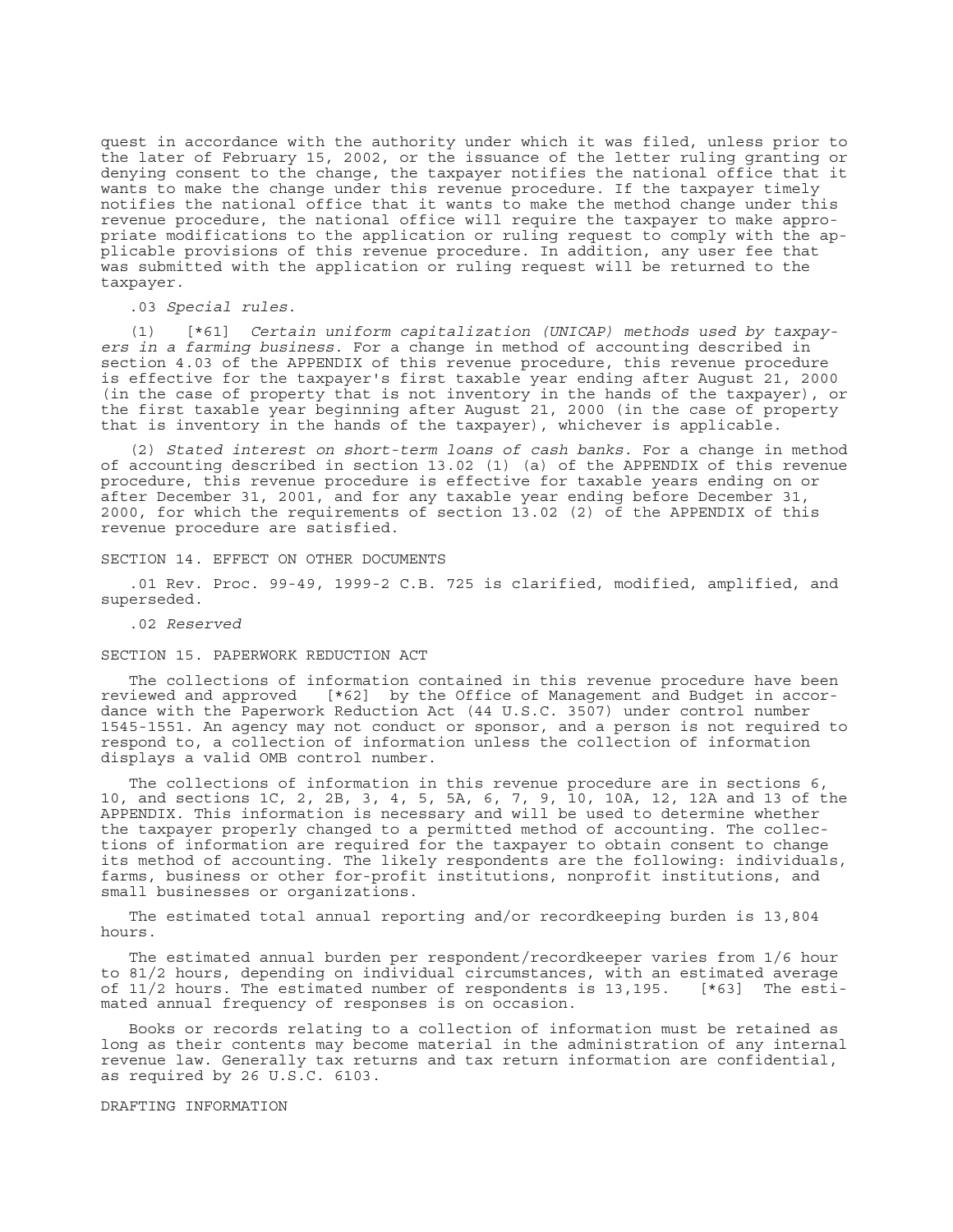The principal author of this revenue procedure is Grant D. Anderson of the Office of Associate Chief Counsel (Income Tax and Accounting). For further information regarding this revenue procedure, contact Mr. Anderson at (202) 622- 4930 (not a toll-free call). For further information regarding the APPENDIX of this revenue procedure, contact the following individuals (calls are not tollfree): (1) for changes in method of accounting under sections 1A.03 and 3.03 of the APPENDIX of this revenue procedure, Merrill D. Feldstein of the Office of Associate Chief Counsel (Income Tax & Accounting) at (202) 622-4950; (2) for changes in method of accounting under section 1A.05 of the APPENDIX of this revenue procedure, Kimberly L. Koch of the Office of Associate Chief Counsel (Income Tax and Accounting) at (202) 622-5020; (3) for changes in method of accounting  $\lceil *64 \rceil$  under section 1A.06 of the APPENDIX of this revenue procedure [\*64] under section 1A.06 of the APPENDIX of this revenue procedure, Angella L. Warren of the Office of the Associate Chief Counsel (Income Tax and Accounting) at (202) 622-4950; (4) for changes in methods of accounting under sections 1C.01 and 12A.01 of the APPENDIX of this revenue procedure, Christina Morrison of the Office of Associate Chief Counsel (Financial Institutions and Products) at (202) 622-3950; (5) for changes in methods of accounting under sections 2.01, 2.02, 2.04 and 2B of the APPENDIX of this revenue procedure, Douglas Kim of the Office of Associate Chief Counsel (Passthroughs and Special Industries) at (202) 622-3110; (6) for changes in methods of accounting under section 2A.01 of the APPENDIX of this revenue procedure, Lisa Shuman of the Office of Associate Chief Counsel (Passthroughs and Special Industries) at (202) 622-3120; (7) for changes in methods of accounting under section 4B of the APPENDIX of this revenue procedure, Norm Paul of the Office of the Division Counsel/Associate Chief Counsel (Tax Exempt and Government Entities) at (202) 622- 6060; (8) for changes in methods of accounting under sections 5.04, 6, 12, and 13 of the APPENDIX of this revenue procedure,  $\lceil *65 \rceil$  William E. Blanchard of 13 of the APPENDIX of this revenue procedure, the Office of Associate Chief Counsel (Financial Institutions and Products) at (202) 622-3950; (9) for changes in method of accounting under sections 5.05 and 9.03, Cheryl Lynn Oseekey of the Office of Associate Chief Counsel (Income Tax and Accounting) at (202) 622-4960; (10) for changes in methods of accounting under section 5A.01 of the APPENDIX of this revenue procedure, Timothy Sebastian of the Office of Associate Chief Counsel (Financial Institutions and Products) at (202) 622-3920; (11) for changes in methods of accounting under section 5A.02 of the APPENDIX of this revenue procedure, Leo F. Nolan II of the Office of Associate Chief Counsel (Income Tax and Accounting) at (202) 622-4970; (12) for changes in methods of accounting under sections 9.04, 10.06, and 10.07 of the APPENDIX of this revenue procedure, Jeffery G. Mitchell or Leo F. Nolan II of the Office of Associate Chief Counsel (Income Tax and Accounting) at (202) 622- 4930; (13) for changes in methods of accounting under section 11 of the APPENDIX of this revenue procedure, Craig R. Wojay of the Office of Associate Chief Counsel (Financial Institutions and Products) at (202) 622-3920 (not a toll-free [\*66] call); (14) for changes in method of accounting under section 11B of the APPENDIX of this revenue procedure, Milton Cahn of the Office of the Associate Chief Counsel (International) at (202) 622-3870; (15) for changes in methods of accounting under section 13.02 of the APPENDIX of this revenue procedure, William E. Blanchard or Marsha A. Sabin of the Office of the Associate Chief Counsel (Financial Institutions and Products) at (202) 622-3950; and for all other sections, Mr. Anderson at (202) 622-4930.

#### **ATTACHMENTS:**

APPENDIX

CHANGES IN METHODS OF ACCOUNTING TO WHICH THIS REVENUE PROCEDURE APPLIES

SECTION 1. COMMODITY CREDIT LOANS (§ 77)

.01 *Treating amounts received as loans*.

(1) *Description of change and scope*. This change applies to a taxpayer that wants to change its method of accounting for loans received from the Commodity Credit Corporation from including the loan amount in gross income for the taxable year in which the loan is received to treating the loan amount as a loan.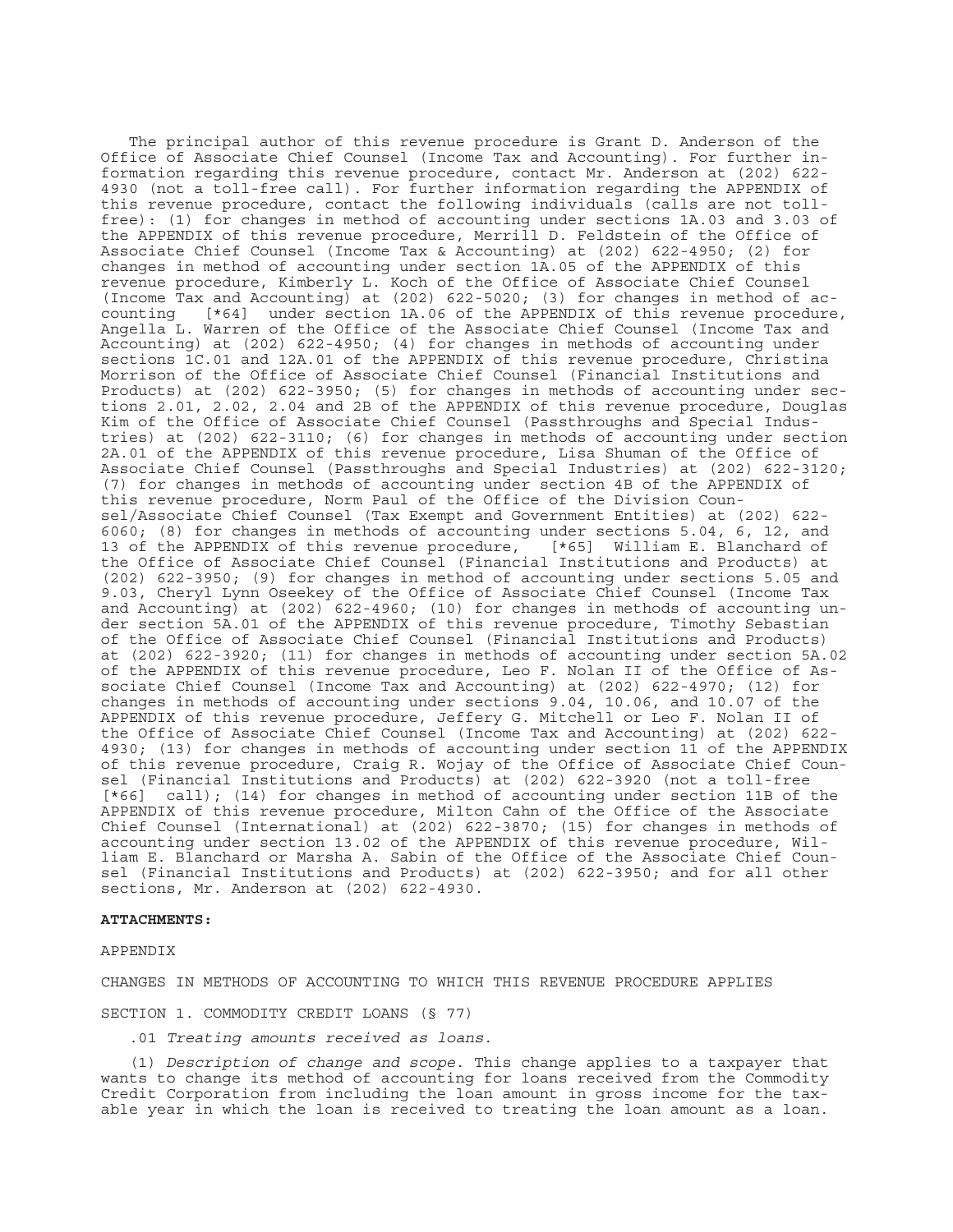(2) *Scope limitations inapplicable*. A taxpayer that wants to make this change is not subject to the scope limitations of section 4.02 of this revenue procedure.

(3) *Manner of making change*. This change is made on a cut-off basis. [\*67] Accordingly, a § 481 (a) adjustment is neither permitted nor required.

.02 *Reserved*

SECTION 1A. TRADE OR BUSINESS EXPENSES (§ 162)

.01 *Advances made by a lawyer on behalf of clients*-*Description of change and scope*. This change applies to a lawyer handling cases on a contingent fee basis that advances money to pay for costs of litigation or for other expenses on behalf of clients and that wants to change the method of accounting for such advances from treating them as deductible business expenses to treating them as loans. *See Boccardo v. United States*, 12 Cl. Ct. 184 (1987); *Canelo v. Commissioner*, 53 T.C. 217 (1969), *aff'd per curiam*, 447 F.2d 484 (9th Cir. 1971).

.02 *Year 2000 costs-Description of change and scope*. This change applies to a taxpayer that wants to change its method of accounting for Year 2000 costs (as defined in Rev. Proc. 97-50, 1997-2 C.B. 525) to conform to the method described in section 3 of Rev. Proc. 97-50, 1997-2 C.B. 525. Section 3 of Rev. Proc. 97- 50, 1997-2 C.B. 525 provides that Year 2000 costs fall within the purview of Rev. Proc. 69-21 (1969-2 C.B. 303), *superceded by* Rev. Proc. 2000-50, 2000-2 C.B. 601 (2000-52 I.R.B. 601), and that the Service will not disturb a taxpayer's treatment of its Year 2000 costs as [\*68] deductible expenses or capital expenditures if the taxpayer treats these costs in accordance with Rev. Proc. 2000-50, 2000-2 C.B. 601.

.03 *Aircraft maintenance costs*.

(1) *Description of change*. This change applies to a taxpayer that wants to change its method of accounting for costs incurred to perform work on aircraft air-frames during heavy maintenance visits to conform with Rev. Rul. 2001-4 (2001-3 I.R.B. 295) and Notice 2001-23 (2001-12 I.R.B. 911).

(2) *Year of change*. This change applies only to the taxpayer's first or second taxable year ending after December 21, 2000.

(3) *Scope limitations inapplicable*. The scope limitations in section 4.02 of this revenue procedure are not applicable to this change unless the taxpayer's method of accounting for costs incurred to perform work on its aircraft airframes is an issue pending, within the meaning of section 6.01 (6) of Rev. Proc. 2000-38 (2000-40 I.R.B. 310), at the time the copy of its application is filed with the national office.

(4) *Transition rule*. If a taxpayer filed an application to make this change under Rev. Proc. 97-27, and the application was pending with the national office on February 16, 2001, the taxpayer may change its method under Rev. Proc. 97-27 [\*69] or this revenue procedure. However, the national office will process the application in accordance with the procedure under which it was filed, unless, prior to the later of April 1, 2001, or the issuance of the letter ruling granting or denying consent to the change, the taxpayer notifies the national office that it wants to change its method of accounting under this revenue procedure. If the taxpayer timely notifies the national office that it wants to change its method under this revenue procedure, the taxpayer must make appropriate modifications to comply with the applicable provisions of this revenue procedure. In addition, any application fee that was submitted with the application will be returned to the taxpayer.

.04 *ISO 9000 costs*.

(1) *Description of change*. This change applies to a taxpayer that wants to change its method of accounting for costs incurred to obtain, maintain and renew ISO 9000 certification to conform with Rev. Rul. 2000-4, 2000-1 C.B. 331 (200 (M I.R.B. 331).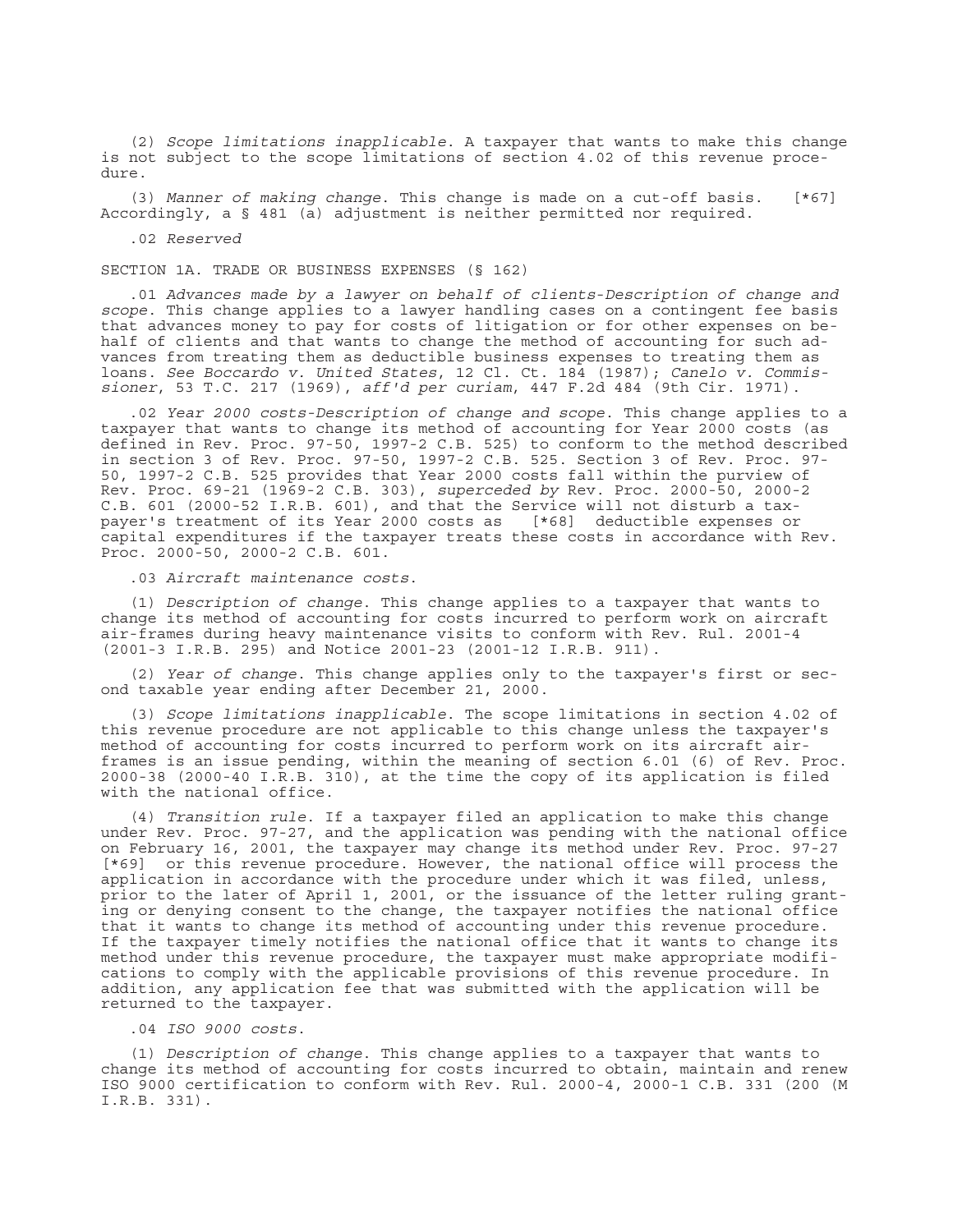(2) *Scope limitations inapplicable*. The scope limitations in section 4.02 of this revenue procedure are not applicable to this change.

.05 *Track structure expenditures*.

(1) *Description of change and scope*. This change applies [\*70] to a taxpayer that wants to change its method of accounting for track structure expenditures (as defined by section 4.02 of Rev. Proc. 2001-46, 2001-37 I.R.B. 263) to the track maintenance allowance method described in Rev. Proc. 2001-46.

(2) *Year of change*. This change may be made for the taxpayer's first or second taxable year ending on or after December 31, 2000.

(3) *Scope limitations inapplicable*. The scope limitations in section 4.02 of this revenue procedure do not apply to this change.

(4) *Special filing requirements for certain taxpayers*. A taxpayer that wants to make this change for its first taxable year ending on or after December 31, 2000, and that files its return for such taxable year on or before October 22, 2001, is not subject to the filing requirements in section 6.02 (2) (a) of this revenue procedure, provided that it complies with the following filing requirements. The original application must be attached to the taxpayer's amended federal income tax return for its first taxable year ending on or after December 31, 2000. This amended return must be filed no later than January 28, 2002. A copy of the application must be filed with the national office no later than when [\*71] the taxpayer's amended return is filed.

(5) *Manner of making change*.

(a) *Section 481 (a) adjustment*. If a taxpayer wants to make this change and the taxpayer's treatment of its track structure expenditures is not an issue under consideration in examination, before an area appeals office, or before a federal court (within the meaning of section 3.08 of Rev. Proc. 97-27, 1997-1 C.B. 680) on August 21, 2001, the taxpayer must make the change using an adjustment under § 481 (a). If the taxpayer did not file Form R-1 for one or more of the taxable years to which the  $\frac{1}{8}$  481 (a) adjustment relates, the taxpayer must compute the § 481 (a) adjustment based on information equivalent to that required by Form R-1.

(b) *Cut-off method*. If a taxpayer wants to make this change and the taxpayer's treatment of its track structure expenditures is an issue under consideration in examination, before an area appeals office, or before a federal court (within the meaning of section 3.08 of Rev. Proc. 97-27, 1997-1 C.B. 680) on August 21, 2001, the taxpayer must make the change using a cut-off method. Under a cut-off method, only the items arising on or after the beginning of the year of change are accounted for [\*72] under the track maintenance allowance method. Any items arising before the year of change continue to be accounted for under the taxpayer's former method of accounting. Because no items are duplicated or omitted from income when a cut-off method is used to effect a change in accounting method, no § 481 (a) adjustment is necessary.

(6) *Audit protection*. If a taxpayer's treatment of its track structure expenditures is an issue under consideration in examination, before an area appeals office, or before a federal court (within the meaning of section 3.08 of Rev. Proc. 97-27, 1997-1 C.B. 680) on August 21, 2001, the taxpayer does not receive audit protection under the provisions of section 7 of this revenue procedure.

(7) *Effect of consent*. For purposes, of section 8.01 of this revenue procedure, a change in the material fact on which the consent was based includes a material change in how a taxpayer reports amounts on the Form R-1 or a change in the taxpayer's obligation to file a Form R-1.

.06 *Restaurant smallwares packages*.

(1) *Description of change*. This change applies to a taxpayer engaged in the trade or business of operating a restaurant or tavern (within the meaning of section 4.01 of [\*73] Rev. Proc. 2002-12, 2002-1 C.B. 374, 2002-3 I.R.B. 374) who wants to change its method of accounting for the cost of restaurant small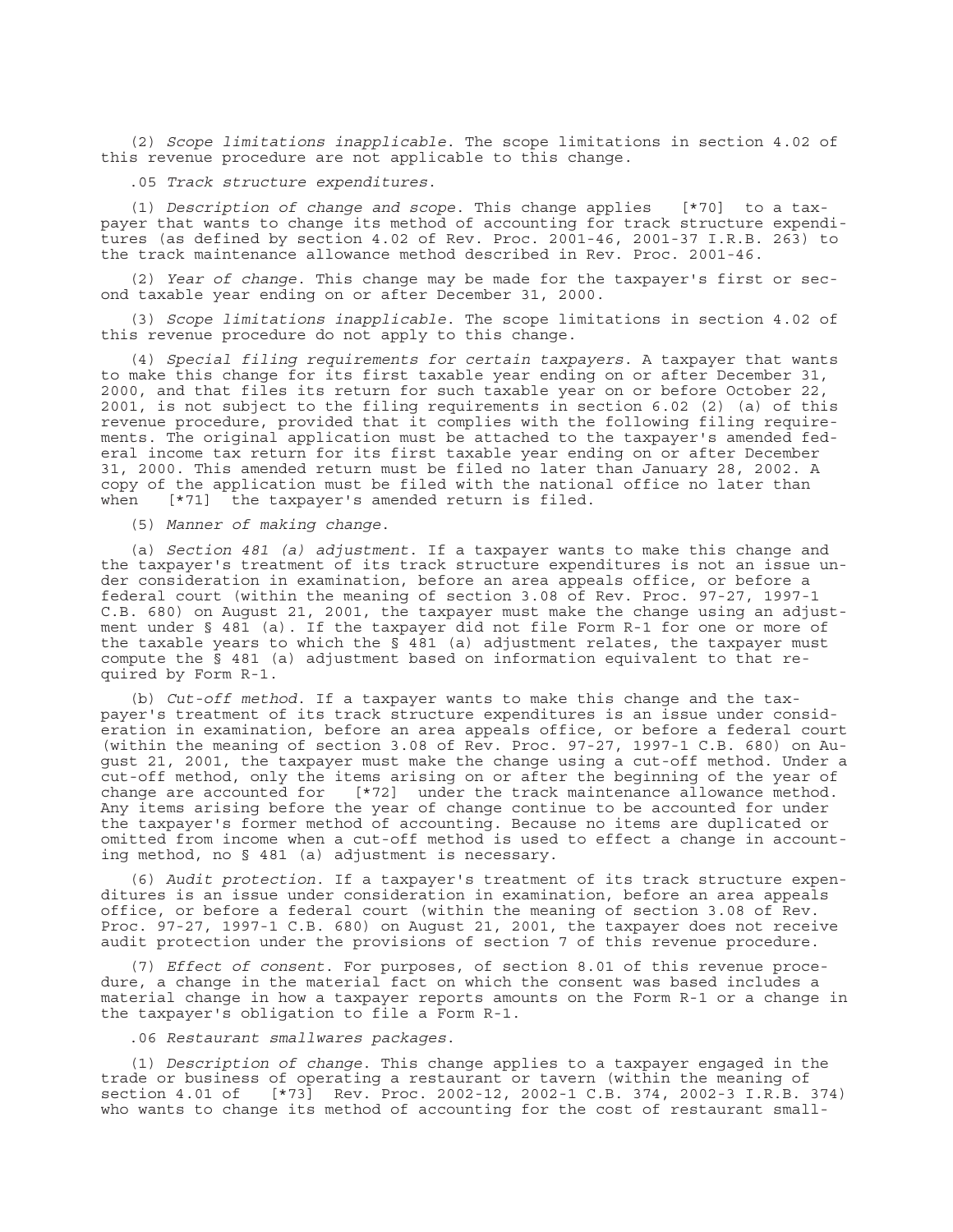wares to the smallwares method described in Rev. Proc. 2002-12, 2002-1 C.B. 374 *(i.e*., as materials and supplies that are not incidental under § 1.162-3).

(2) *Scope limitations inapplicable*. The scope limitations in section 4.02 of this revenue procedure are not applicable to this change.

(3) *Section 481 (a) adjustment*. A taxpayer changing its method of accounting for restaurant smallwares under this section must take the entire § 481 (a) adjustment into account in computing taxable income in the year of change.

#### SECTION 1B. BAD DEBTS (§ 166)

.01 *Change from reserve method to specific charge-off method*-*description of change and scope*. This change applies to a taxpayer (other than a bank as defined in § 585 (a) (2)) that wants to change its method of accounting for bad debts from a reserve method (or other improper method) to a specific charge-off method that complies with § 166. For procedures applicable to banks, *see* § 585 (c) (and the regulations thereunder) and section 11 of the APPENDIX of this revenue procedure.

.02 *Reserved*.

SECTION 1C. AMORTIZABLE BOND PREMIUM (§ 171)

.01 *Revocation of § 171 (c)* [\*74] *election*.

(1) *Description of change and scope*. This change applies to a taxpayer that wants to change its method of accounting for amortizable bond premium by revoking its  $\S 171$  (c) election. Under  $\S 171$  (c), a taxpayer that holds certain taxable bonds may elect to amortize any bond premium on the bonds in accordance with regulations prescribed by the Secretary. Sections 1.171-1 through 1.171-5 provide rules relating to the amortization of bond premium by a taxpayer. Section 1.171-4 provides the procedures to make a § 171 (c) election to amortize bond premium.

(2) *Revocation of election*. The revocation of a § 171 (c) election applies to all taxable bonds that are held by the taxpayer on the first day of the first taxable year for which the revocation is effective (year of change), and to all taxable bonds that are subsequently acquired by the taxpayer.

(3) *Manner of making the change*. This change is made using a cut-off method and applies only to taxable bonds held during or after the year of change. Consequently, for taxable bonds held at the beginning of the year of change, the taxpayer may not amortize any remaining bond premium on the bonds. Because cut-<br>off treatment is prescribed for [\*75] this change, the basis of any bond, ad [\*75] this change, the basis of any bond, adjusted for amounts previously amortized during the period of the election, is not affected by the revocation.

(4) *Additional requirements*. On a statement attached to the application, the taxpayer must provide:

- (a) the reason(s) for revoking the election; and
- (b) a description of the method by which, and the date on which, the taxpayer made the § 171 (c) election that is proposed to be revoked.

(5) *Audit protection*. A taxpayer receives audit protection under section 7 of this revenue procedure in connection with this change. However, the audit protection applicable to this change does not preclude the Commissioner from examining the method used by the taxpayer to determine the amount of amortizable bond premium under § 171 (b) for a taxable year prior to the year of change.

.02 *Reserved*.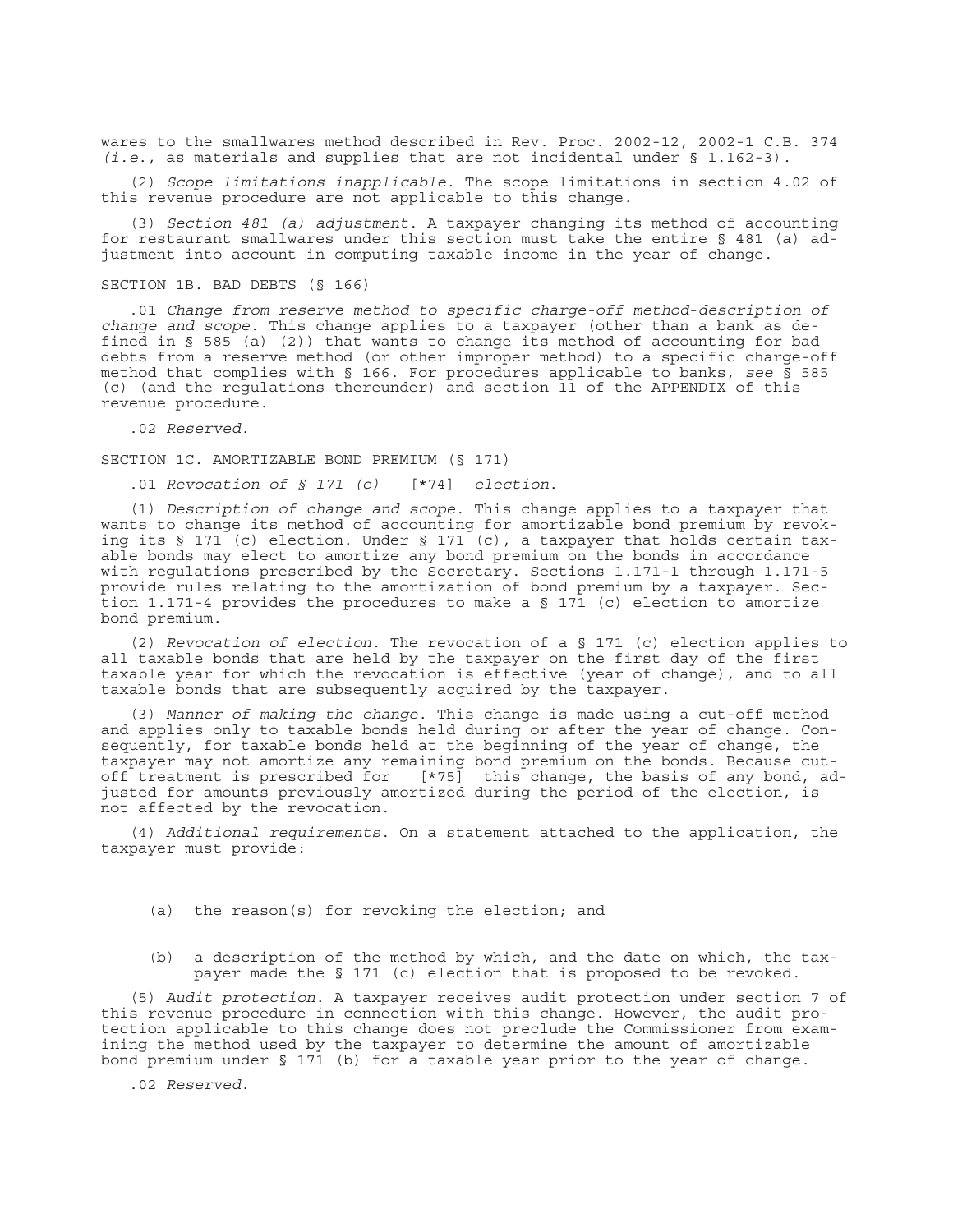SECTION 2. DEPRECIATION OR AMORTIZATION (§ 56 (a) (1), 56 (g) (4) (A), 167, 168, OR 197, OR FORMER § 168)

.01 *Impermissible to permissible method of accounting for depreciation or amortization*.

(1) *Description of change*.

(a) This change applies to a taxpayer that wants to change from an impermissible method of accounting for depreciation or amortization (depreciation) under which [\*76] the taxpayer did not claim the depreciation allowable, to a permissible method of accounting for depreciation under which the taxpayer will claim the depreciation allowable.

(b) A change from a taxpayer's impermissible method of accounting for depreciation under which the taxpayer did not claim the depreciation allowable to a permissible method of accounting for depreciation under which the taxpayer will claim the depreciation allowable is a change in method of accounting for which the consent of the Commissioner is required. Sections 1.167 (e)-1 (a) and 1.446- 1 (e) (2) (ii) (b). This method change, however, does not include any correction of mathematical or posting errors. Section 1.446-1 (e) (2) (ii) (b).

(2) *Scope*.

(a) *Applicability*. This change applies to any taxpayer that has used an impermissible method of accounting for depreciation in at least the two taxable years immediately preceding the year of change, and is changing that accounting method to a permissible method of accounting for depreciation, for any item of property:

- (i) for which, under the taxpayer's impermissible method of accounting, the taxpayer has not taken into account any depreciation allowance or has taken into [\*77] account some depreciation but less than or more than the depreciation allowable (claimed less than or more than the depreciation allowable);
- (ii) for which depreciation is determined under-56 (a) (1), 56 (g) (4) (A), 167, 168, 197, or 168 prior to its amendment in 1986 (former § 168); and
- (iii) that is owned by the taxpayer at the beginning of the year of change.

(b) *Certain scope limitations inapplicable*. The scope limitations in sections 4.02 (7) and 4.02 (8) of this revenue procedure are not applicable to this change.

(c) *Inapplicability*. This change does not apply to:

- (i) any property to which § 1016 (a) (3) (regarding property held by a tax-exempt organization) applies;
- (ii) any taxpayer that is subject to § 263A and that is required to capitalize the costs with respect to which the taxpayer wants to change its method of accounting under section 2.01 of this APPENDIX, if the taxpayer is not capitalizing the costs as required;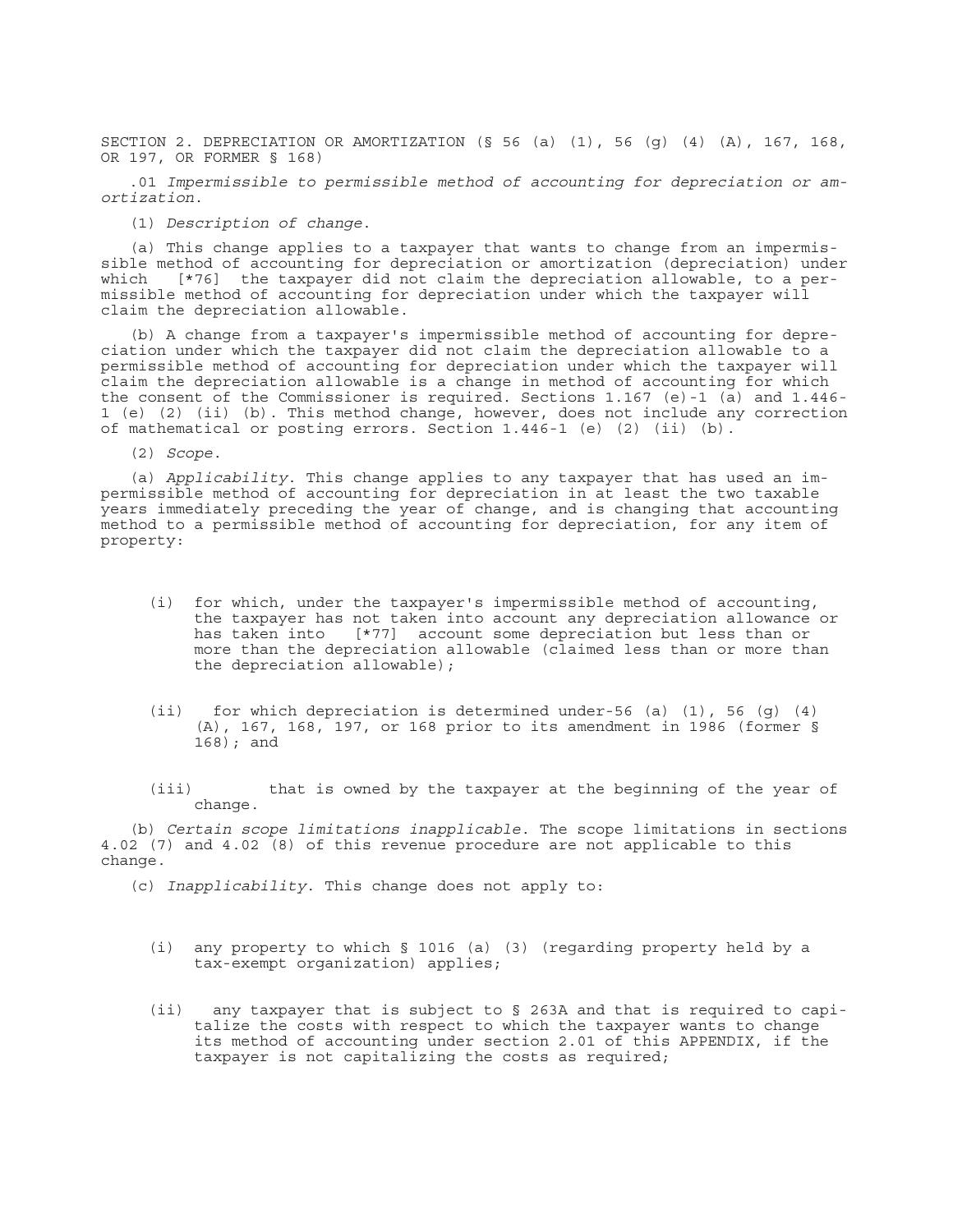- (iii) any intangible property subject to § 56 (g) (4) (A) or 167, except for property subject to § 167 (f) (regarding certain property excluded from § 197);
- (iv) any property subject to § 167 (g) (regarding property depreciated under the income forecast method);
- (v) any § 1250 property [\*78] that a taxpayer is reclassifying to an asset class of Rev. Proc. 87-56 (1987-2 C.B. 674), or Rev. Proc. 83-35 (1983-1 C.B. 745), as appropriate, that does not explicitly include § 1250 property (for example, asset class 57.0, Distributive Trades and Services);
- (vi) any property for which a taxpayer is revoking a timely valid election, or making a late election, under § 167, 168, former § 168, or § 13261 (g) (2) or (3) of the Revenue Reconciliation Act of 1993 (1993 Act), 1993-3 C.B. 1, 128 (relating to amortizable § 197 intangibles). A taxpayer may request consent to revoke or make the election by submitting a request for a letter ruling under Rev. Proc. 2001-1 (2001-1 I.R.B. 1) (or any successor);
- (vii) any property subject to § 56 (g) (4) (A) or 167 (other than § 167 (f), regarding certain property excluded from § 197), for which a taxpayer is changing only the estimated useful life of the property. A change in the estimated useful life of property for which depreciation is determined under  $\S$  56 (g) (4) (A) or 167 (other than  $\S$  167 (f)) must be made prospectively *(see, for example*, § 1.167 (b)-2 (c)). (In contrast, section 2.01 of this APPENDIX generally applies to a change in the recovery period [\*79] of property for which depreciation is determined under § 56 (a) (1), 56 (g) (4) (A), 168 or former § 168);
- (viii) any depreciable property that changes use but continues to be owned by the same taxpayer *(see*, for example, § 168 (i) (5));
- (ix) any property for which depreciation is determined in accordance with § 1.167 (a)-11 (regarding the Class Life Asset Depreciation Range System (ADR));
- (x) any change in method of accounting involving a change from deducting the cost or other basis of any property as an expense to capitalizing and depreciating the cost or other basis;
- (xi) any change in method of accounting involving a change from one permissible method of accounting for the property to another permissible method of accounting for the property. For example:
	- (A) a change from the straight-line method of depreciation to the income forecast method of depreciation for videocassettes. *See* Rev. Rul. 89-62 (1989-1 C.B. 78); or
	- (B) a change from charging the depreciation reserve with costs of removal and crediting the depreciation reserve with salvage proceeds to deducting costs of removal as an expense (provided the costs of removal are not required to be capitalized under any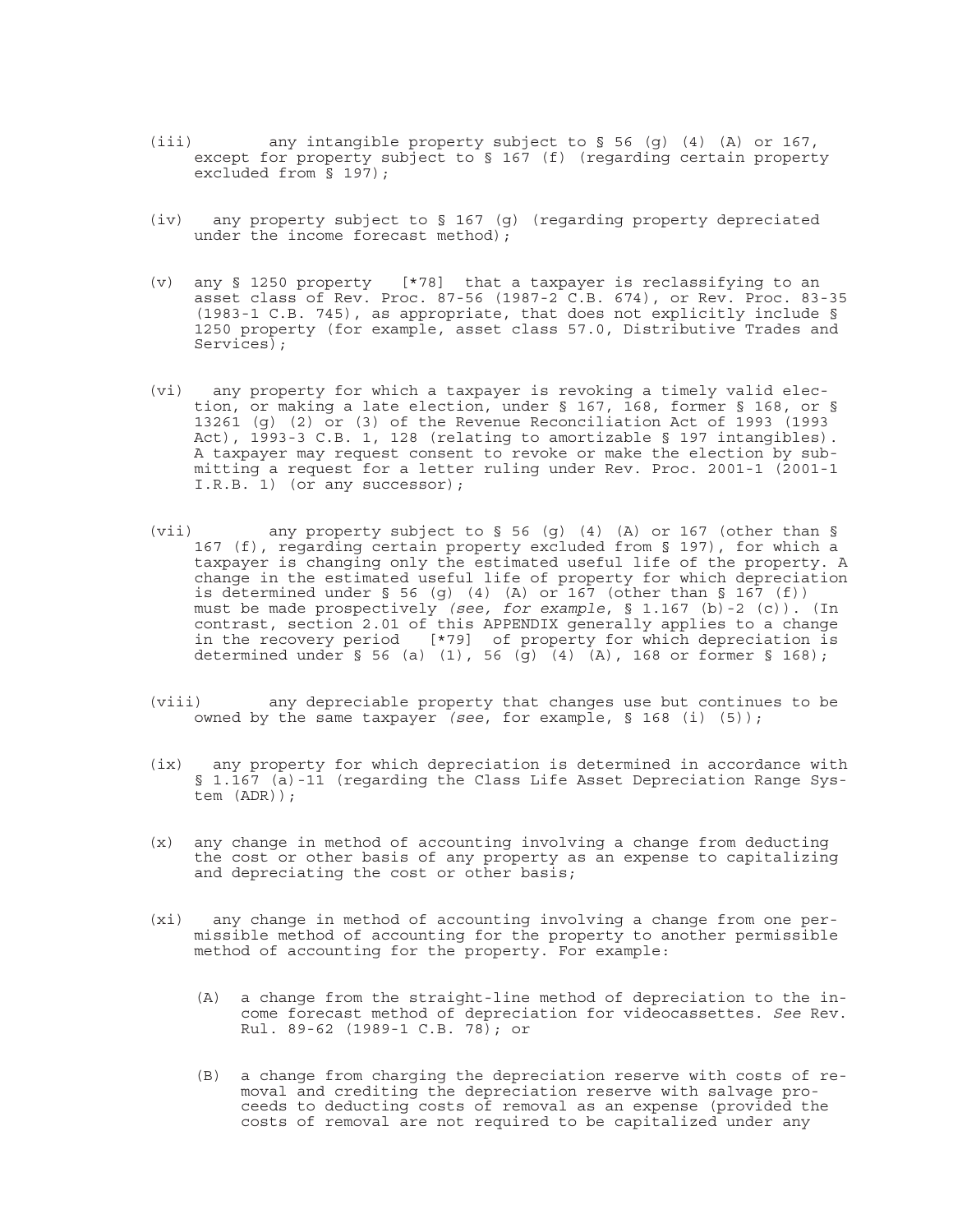provision of the Code, such [\*80] as, § 263 (a)) and including salvage proceeds in taxable income (see section 2.02 of this AP-PENDIX for making this change for property for which depreciation is determined under § 167);

- (xii) any change in method of accounting involving both a change from treating the cost or other basis of the property as nondepreciable property to treating the cost or other basis of the property as depreciable property and the adoption of a method of accounting for depreciation requiring an election under § 167, 168, former § 168, or § 13261 (g) (2) or (3) of the 1993 Act (for example, a change in the treatment of the space consumed in landfills placed in service in 1990 from nondepreciable to depreciable property (assuming section 2.01 (2) (c) (xiii) of the APPENDIX does not apply) and the making of an election under § 168 (f) (1) to depreciate this property under the unitof-production method of depreciation under  $\frac{1}{8}$  167);
- (xiii) any change in method of accounting for an item of income or deduction other than depreciation, even if a taxpayer's present method of accounting may have resulted in the taxpayer claiming less than or more than the depreciation allowable. For example, a change in method of accounting [\*81] involving:
	- (A) a change in inventory costs (for example, when property is reclassified from inventory property to depreciable property, or vice versa) (but see section 3.02 of this APPENDIX for making a change from inventory property to depreciable property for unrecoverable line pack gas or unrecoverable cushion gas): or
	- (B) a change in the character of a transaction from sale to lease, or vice versa (but see section 2.03 of this APPENDIX for making this change); or
- (xiv) a change from determining depreciation under § 168 to determining depreciation under former § 168 for any property subject to the transition rules in § 203 (b) or 204 (a) of the Tax Reform Act of 1986, 1986-3 (Vol. 1) C.B. 1, 60-80.
- (3) *Additional requirements*. A taxpayer also must comply with the following:
	- (a) *Permissible depreciation method*. A taxpayer must change to a permissible method of accounting for depreciation for the item of property. This method is the same method that determines the depreciation allowable for the item of property (as provided in section 2.01 (6) of this APPENDIX).
	- (b) *Statements required*. A taxpayer must provide the following statements, if applicable, and attach them to the completed application:
		- (i) a [\*82] detailed description of the former and new methods of accounting. A general description of these methods of accounting is unacceptable (for example, MACRS to MACRS or erroneous method to proper method);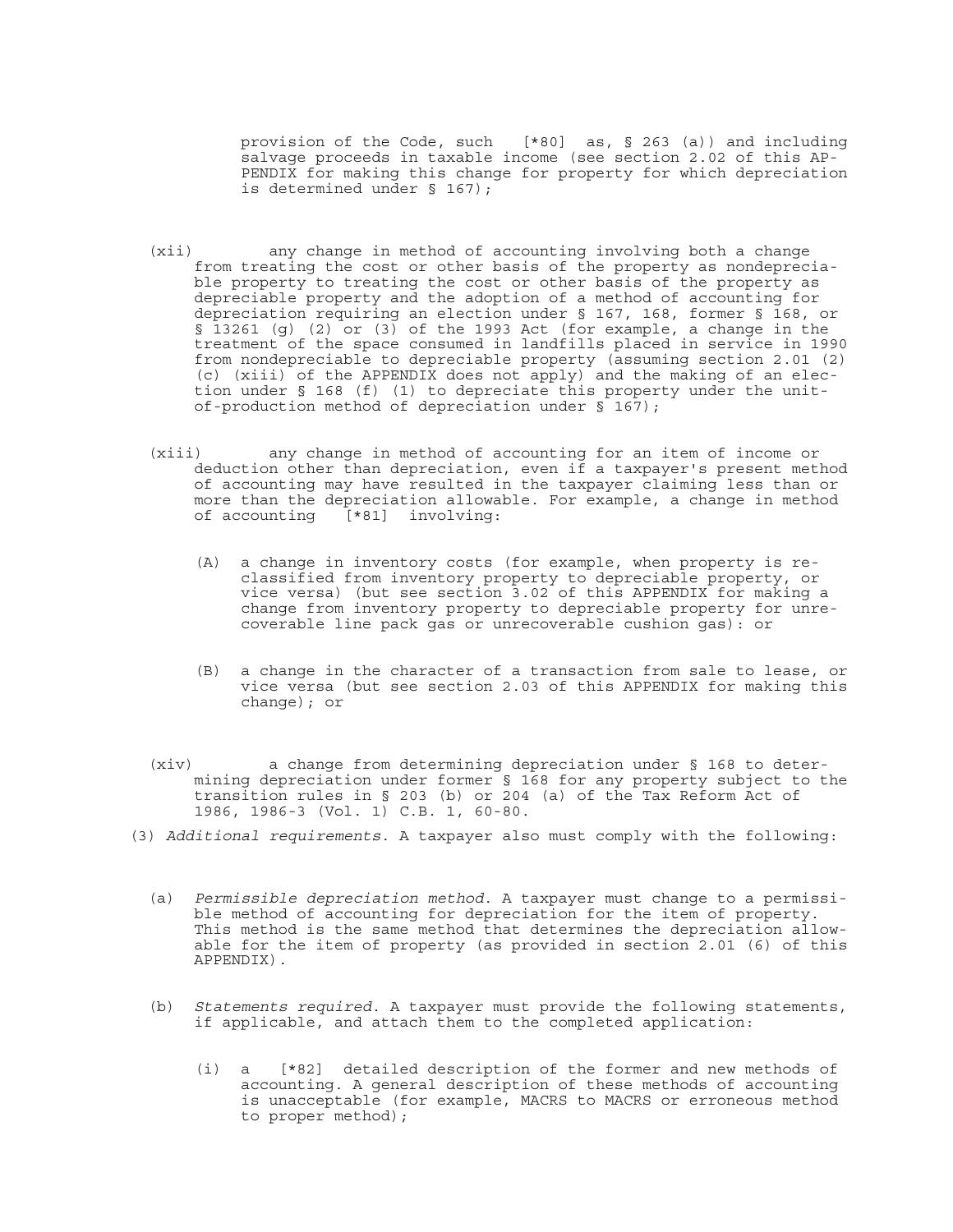- (ii) to the extent not provided elsewhere on the application, a statement describing the taxpayer's business or income-producing activities. Also, if the taxpayer has more than one business or income-producing activity, a statement describing the taxpayer's business or income-producing activity in which the item of property at issue is primarily used by the taxpayer;
- (iii) to the extent not provided elsewhere on the application, a statement of the facts and law supporting the new method of accounting, new classification of the item of property, and new asset class in, as appropriate, Rev. Proc. 87-56, 1987-2 C.B. 674 or Rev. Proc. 83-35, 1983-1 C.B. 745. If the taxpayer is the: owner and lessor of the item of property at issue, the statement of the facts and law supporting the new asset class also must describe the business or income-producing activity in which that item of property is primarily used by the lessee;
- (iv) to the extent not provided elsewhere on the application, a statement identifying the year in which the [\*83] item of property was placed in service;
- (v) if the item of property is depreciated under former § 168, a statement identifying the asset class in Rev. Proc. 83-35, 1983-1 C.B. 745 that applies under the taxpayer's former and new methods of accounting (if none, state and explain);
- (vi) if any item of property is public utility property within the meaning of § 168 (i)  $(10)$  or former § 167 (1)  $(3)$  (A), as applicable, a statement providing that the taxpayer agrees to the following additional terms and conditions:
	- (A) a normalization method of accounting (within the meaning of former § 167 (l) (3) (G), former § 168 (e) (3) (B), or § 168 (i) (9), as applicable) will be used for the public utility property subject to the application;
	- (B) as of the beginning of the year of change, the taxpayer will adjust its deferred tax reserve account or similar reserve account in the taxpayer's regulatory books of account by the amount of the deferral of federal income tax liability associated with the § 481 (a) adjustment applicable to the public utility property subject to the application; and
	- (C) within 30 calendar days of filing the federal income tax return for the year of change, the taxpayer will provide a copy of the completed [\*84] application to any regulatory body having jurisdiction over the public utility property subject to the application;
- (vii) if the taxpayer is changing the classification of an item of § 1250 property placed in service after August 19, 1996, to a retail motor fuels outlet under § 168 (e) (3) (E) (iii), a statement containing the following representation: "For purposes of §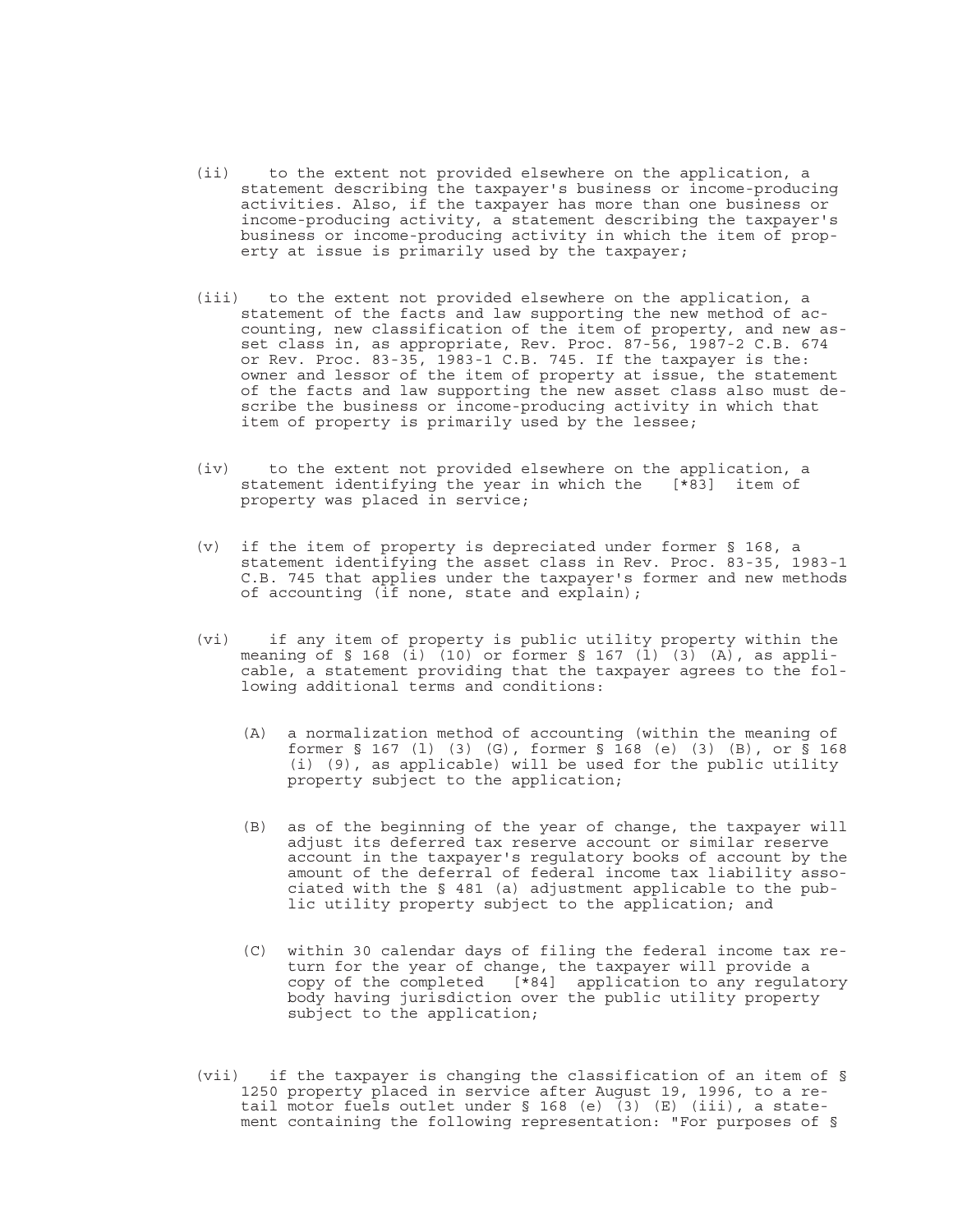168 (e) (3) (E) (iii) of the Internal Revenue Code, the taxpayer represents that (A) 50 percent or more of the gross revenue generated from the item of § 1250 property is from the sale of petroleum products (not including gross revenue from related services, such as the labor cost of oil changes and gross revenue from the sale of nonpetroleum products such as tires and oil filters), (B) 50 percent or more of the floor space in the item of property is devoted to the sale of petroleum products (not including floor space devoted to related services, such as oil changes and floor space devoted to nonpetroleum products such as tires and oil filters), or (C) the item of § 1250 property is 1,400 square feet or less."; and

(viii) if the taxpayer is changing the classification of an item of property from § 1250 property to § 1245 property [\*85] under § 168 or former § 168, a statement of the facts and law supporting the new § 1245 property classification, and a statement containing the following representation: "Each item of property that is the subject of the application filed under section 2.01 of the APPENDIX of Rev. Proc. 2002-9, 2002-1 C.B. 327 for the year of change beginning *[Insert the date]*, and that is reclassified from *[Insert, as appropriate: nonresidential real property, residential rental property, 19-year real property, 18 year real property, or 15-year real property]* to an asset class of *[Insert, as appropriate, either: Rev. Proc. 87-56, 1987-2 C.B. 674, or Rev. Proc. 83-35, 1983-1 C.B. 745]* that does not explicitly include § 1250 property, is § 1245 property for depreciation purposes."

(4) *Section 481 (a) adjustment*. Because the adjusted basis of the property is changed as a result of a method change made under section 2.01 of this APPENDIX *(see* section 2.01 (5) of this APPENDIX), items are duplicated or omitted. Accordingly, this change is made with a § 481 (a) adjustment. This adjustment may result in either a negative § 481 (a) adjustment (a decrease in taxable income) or a positive § 481 (a) adjustment (an increase in taxable [\*86] income) and may be a different amount for regular tax, alternative minimum tax, and adjusted current earnings purposes. This  $\bar{S}$  481 (a) adjustment equals the difference between the total amount of depreciation taken into account in computing taxable income for the property under the taxpayer's former method of accounting, and the total amount of depreciation allowable for the property under the taxpayer's new method of accounting (as determined under section 2.01 (6) of this APPEN-DIX), for open and closed years prior to the year of change. However, the amount of the § 481 (a) adjustment must be adjusted to account for the proper amount of the depreciation allowable that is required to be capitalized under any provision of the Code (for example, § 263A) at the beginning of the year of change.

(5) *Basis adjustment*. As of the beginning of the year of change, the basis of depreciable property to which section 2.01 of this APPENDIX applies must reflect the reductions required by § 1016 (a) (2) for the depreciation allowable for the property (as determined under section 2.01 (6) of this APPENDIX).

(6) *Meaning of depreciation allowable*.

(a) *In general*. Section 2.01 (6) of this APPENDIX provides the [\*87] amount of the depreciation allowable, determined under § 56 (a) (1), 56 (g) (4) (A), 167, 168, 197, or former § 168. This amount, however, may be limited by other provisions of the Code (for example, § 280F).

(b) *Section 56 (a) (1) property*. The depreciation allowable for any taxable year for property for which depreciation is determined under  $\S$  56 (a) (1) is determined by using the depreciation method, recovery period, and convention provided for under § 56 (a) (1) that applies for the property's placed-in-service date.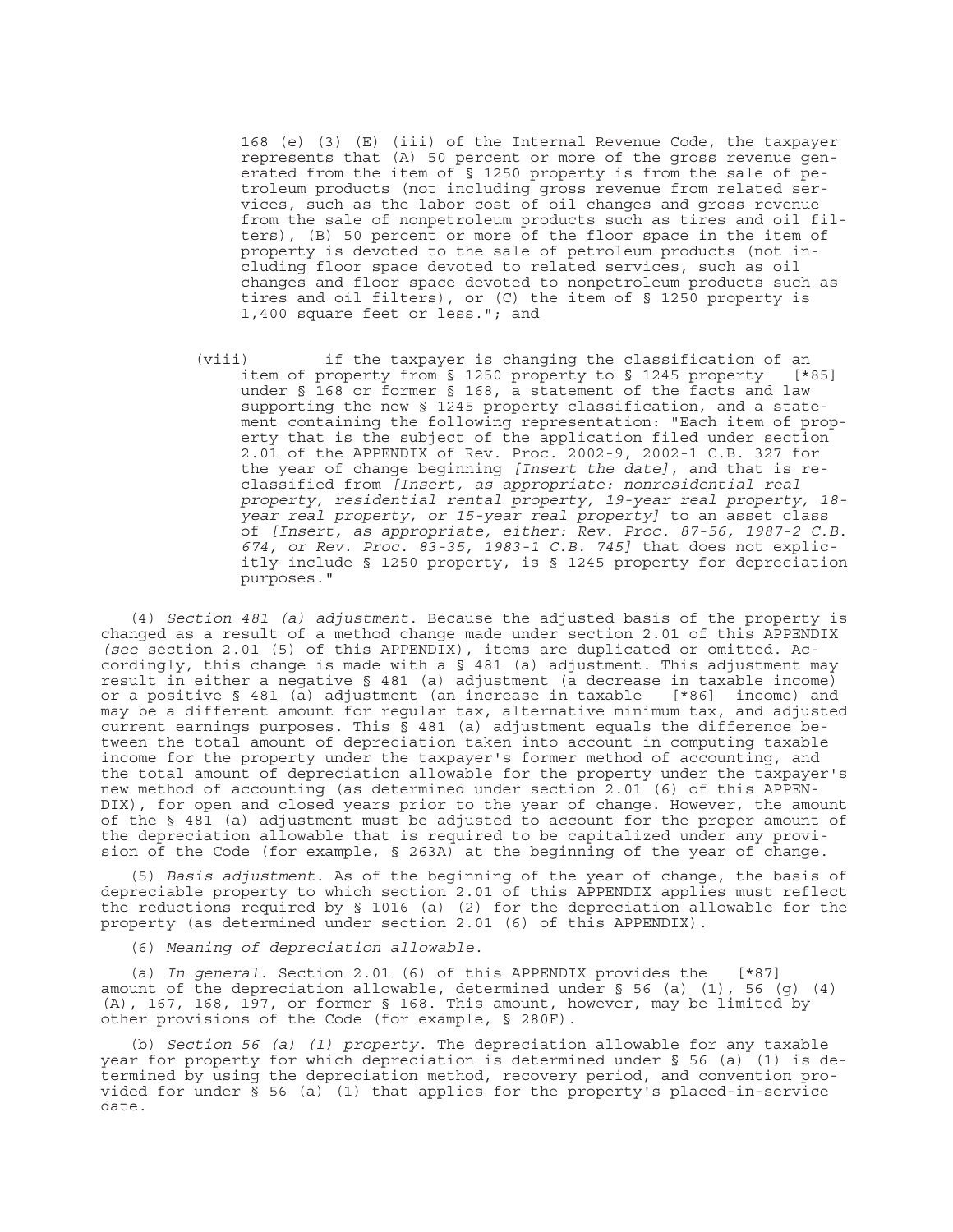(c) Section 56 (g) (4) (A) property. The depreciation allowable for any taxable year for property for which depreciation is determined under § 56 (g)  $(4)$ (A) is determined by using the depreciation method, recovery period or useful life, as applicable, and convention provided for under § 56 (g) (4) (A) that applies for the property's placed-in-service date.

(d) *Section 167 property*. Generally, for any taxable year, the depreciation allowable for property for which depreciation is determined under § 167, is determined either:

- (i) under the depreciation method adopted by a taxpayer for the property; or
- (ii) if that depreciation method does not result in a reasonable allowance for depreciation [\*88] or a taxpayer has not adopted a depreciation method for the property, under the straight-line depreciation method.

For determining the estimated useful life and salvage value of the property, see  $\S$ § 1.167 (a)-1 (b) and (c), respectively. The depreciation allowable for any taxable year for property subject to § 167 (f) (regarding certain property excluded from § 197) is determined by using the depreciation method and useful life prescribed in § 167 (f).

(e) *Section 168 property*. The depreciation allowable for any taxable year for property for which depreciation is determined under § 168, is determined by using either:

- (i) the general depreciation system in § 168 (a); or
- (ii) the alternative depreciation system in § 168 (g) if the property is required to be depreciated under the alternative depreciation system pursuant to § 168 (g) (1) or other provisions of the Code (for example, property described in § 263A (e) (2) (A) or 280F (b) (1)). Property required to be depreciated under the alternative depreciation system pursuant to § 168 (g) (1) includes property in a class (as set out in § 168 (e)) for which the taxpayer made a timely election under  $$168$  (q) (7).

(f) *Section 197 property*. The depreciation [\*89] allowable for any taxable year for an amortizable § 197 intangible (including any property for which a timely election under § 13261 (g) (2) of the 1993 Act was made) is determined in accordance with § 1.197-2 (f) of the Income Tax Regulations.

(g) Former § 168 property. The depreciation allowable for any taxable year for property subject to former § 168 is determined by using either:

- (i) the accelerated method of cost recovery applicable to the property (for example, for 5-year property, the recovery method under former § 168 (b) (l)); or
- (ii) the straight-line method applicable to the property if the property is required to be depreciated under the straight-line method (for example, property described in former § 168 (f) (12) or former § 280F (b) (2)) or if the taxpayer elected to determine the depreciation allowance under the optional straight-line percentage (for example, the straight-line method in former § 168 (b) (3)).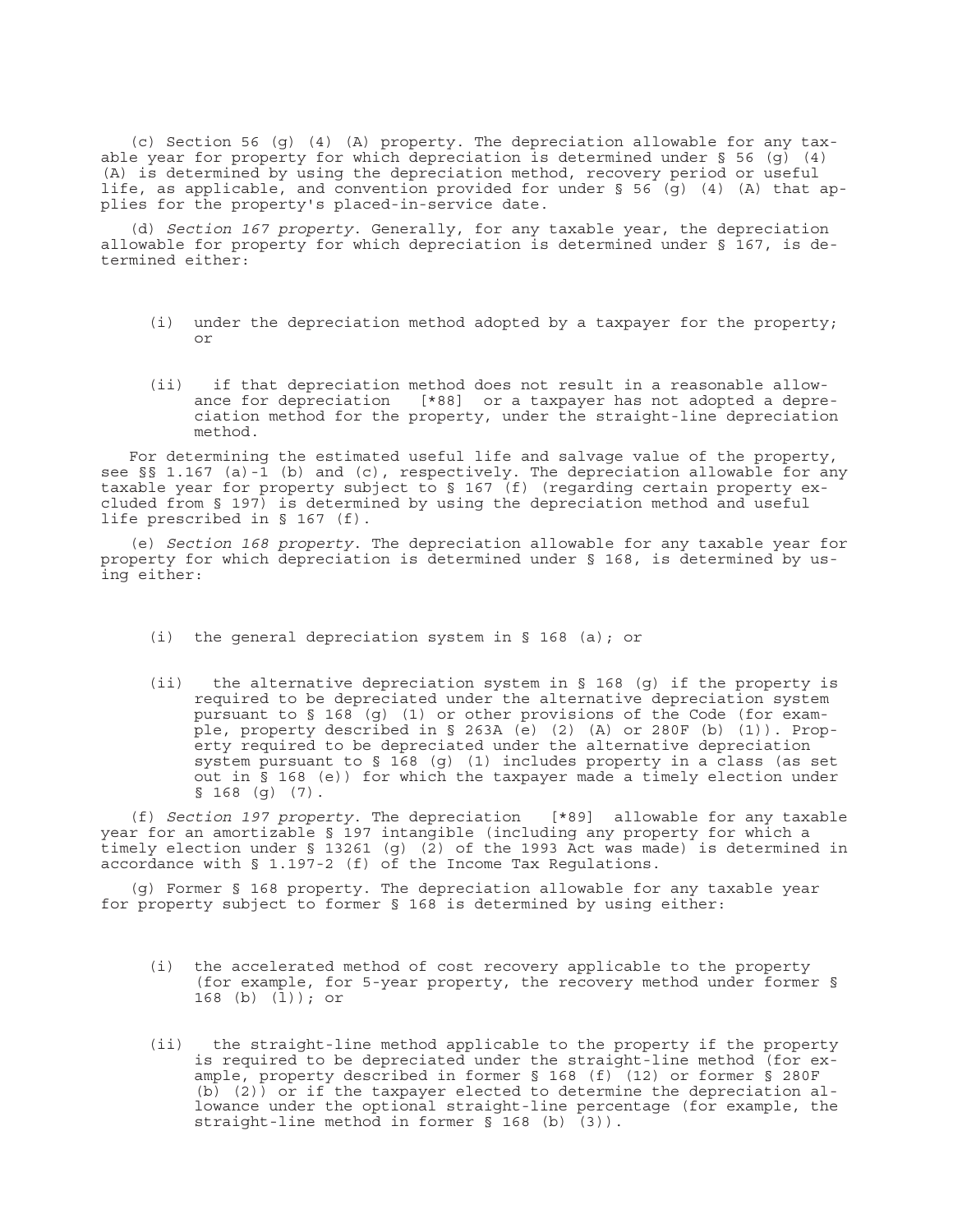#### .02 *Permissible to permissible method of accounting for depreciation*.

(1) *Description of change*. This change applies to a taxpayer that wants to change from a permissible method of accounting for depreciation under § 56 (g) (4) (A) (iv) or 167 to another permissible method of accounting [\*90] for depreciation under § 56 (g) (4) (A) (iv) or 167. Pursuant to §§ 1.167 (a)-7 (a) and (c), a taxpayer may account for depreciable property either by treating each individual asset as an account or by combining two or more assets in a single account and, for each account, depreciation allowances are computed separately.

(2) *Scope*.

(a) *Applicability*. This change applies to any taxpayer wanting to make a change in method of accounting for depreciation specified in section 2.02 (3) of this APPENDIX for the property in an account:

- (i) for which the present and proposed methods of accounting for depreciation specified in section 2.02 (3) of this APPENDIX are permissible methods for the property under § 56 (g) (4) (A) (iv) or 167; and
- (ii) that is owned by the taxpayer at the beginning of the year of change.

(b) *Certain scope limitations inapplicable*. The scope limitations in sections 4.02 (7) and 4.02 (8) of this revenue procedure are not applicable to this change.

(c) *Inapplicability*. This change does not apply to:

- (i) any taxpayer that is subject to § 263A and that is required to capitalize the costs with respect to which the taxpayer wants to change its method of accounting under section 2.02 of this [\*91] APPENDIX, if the taxpayer is not capitalizing the costs as required;
- (ii) any property to which § 1016 (a) (3) (regarding property held by a tax-exempt organization) applies;
- (iii) any intangible property, except distributor commissions (as defined by section 2 of Rev. Proc. 2000-38, 2000-40 I.R.B. 310) that are not amortizable section 197 intangibles and for which the taxpayer is making the change in method of accounting for depreciation specified in section 2.02 (3) (1) or  $(m)$  of this APPENDIX;
- (iv) any property described in § 167 (f) (regarding certain property excluded from § 197);
- (v) any property subject to § 167 (g) (regarding property depreciated under the income forecast method);
- (vi) any property for which depreciation is determined under § 56 (a) (1), 56 (g) (4) (A) (i), (ii), (iii), or (v), 168 or § 168 prior to its amendment in 1986 (former § 168);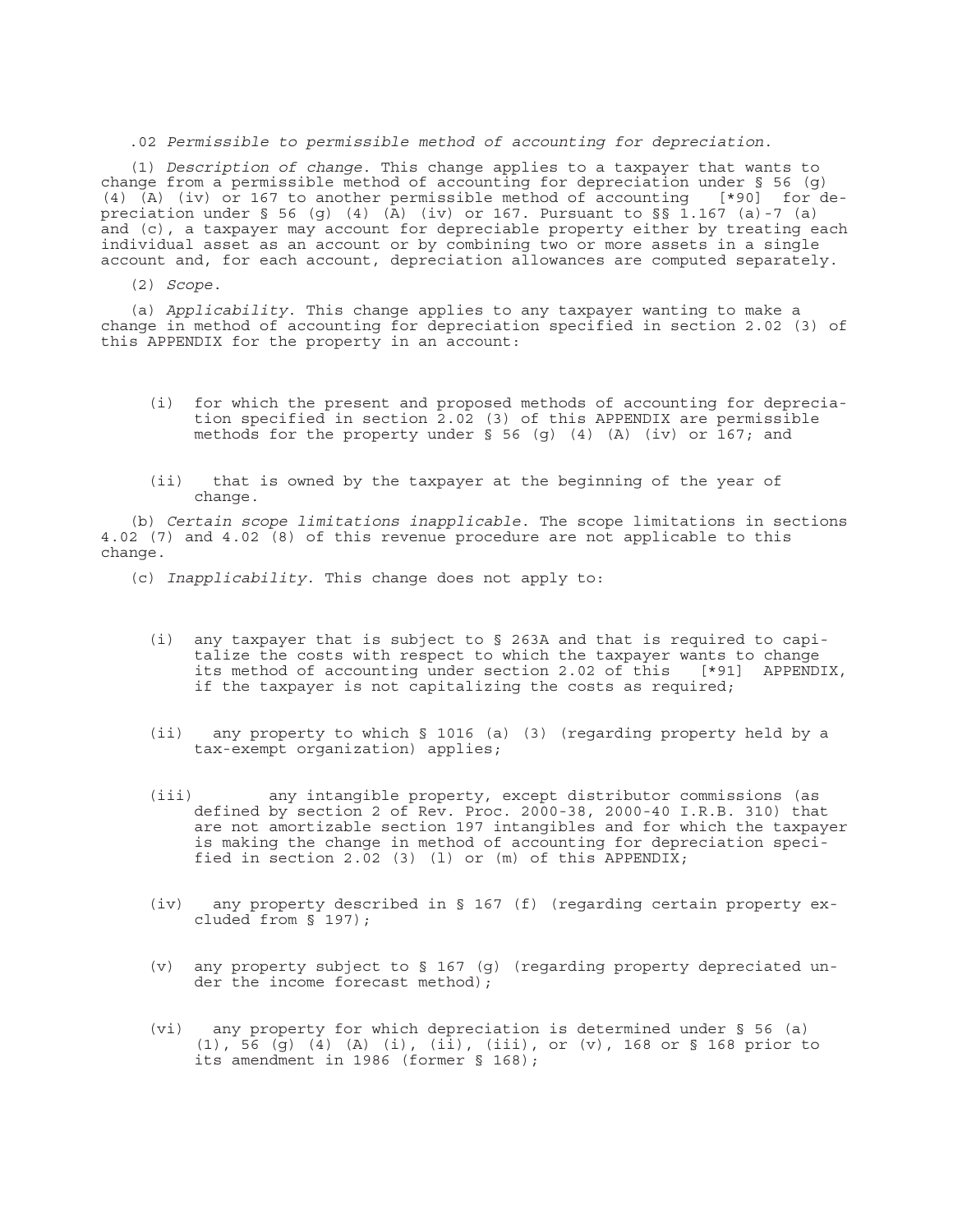- (vii) any property that the taxpayer elected under § 168 (f) (l) or former  $\S$  168 (e) (2) to exclude from the application of, respectively, § 168 or former § 168;
- (viii) any property for which depreciation is determined in accordance with § 1.167 (a)-11 (regarding the Class Life Asset Depreciation Range System (ADR));
- (ix) any depreciable property for which [\*92] the taxpayer is changing the depreciation method pursuant to  $\S$  1.167 (e)-1 (b) (change from declining-balance method to straight-line method), § 1.167 (e)-1 (c) (certain changes for § 1245 property), or § 1.167 (e)-1 (d) (certain changes for § 1250 property). These changes must be made prospectively and are not permitted under the cited regulations for property for which the depreciation is determined under § 168 or former § 168; or
- (x) any distributor commissions (as defined by section 2 of Rev. Proc. 2000-38, 2000-2 C.B. 310, 2000-40 I.R.B. 310) for which the taxpayer is changing the useful life under the distribution fee period method or the useful life method (both described in Rev. Proc. 2000-38, 2000- 2 C.B. 310). A change in this useful life must be made prospectively *(see, for example*, § 1.167 (b)-2 (c)).

(3) *Changes covered*. Section 2.02 of this APPENDIX only applies to the following changes in methods of accounting for depreciation:

- (a) a change from the straight-line method to the sum-of-the-years-digits method, the sinking fund method, the unit-of-production method, or the declining-balance method using any proper percentage of the straightline rate;
- (b) a change from the declining-balance method using any percentage [\*93] of the straight-line rate to the sum-of-the-years-digits method, the sinking fund method, or the declining-balance method using a different proper percentage of the straight-line rate;
- (c) a change from the sum-of-the-years-digits method to the sinking fund method, the declining-balance method using any proper percentage of the straight-line rate, or the straight-line method;
- (d) a change from the unit-of-production method to the straight-line method;
- (e) a change from the sinking fund method to the straight-line method, the unit-of-production method, the sum-of-the-years-digits method, or the declining-balance method using any proper percentage of the straightline rate;
- (f) a change in the interest factor used in connection with a compound interest method or sinking fund method;
- (g) a change in averaging convention as set forth in § 1.167 (a)-10 (b). However, as specifically provided in § 1.167 (a)-10 (b), in any tax-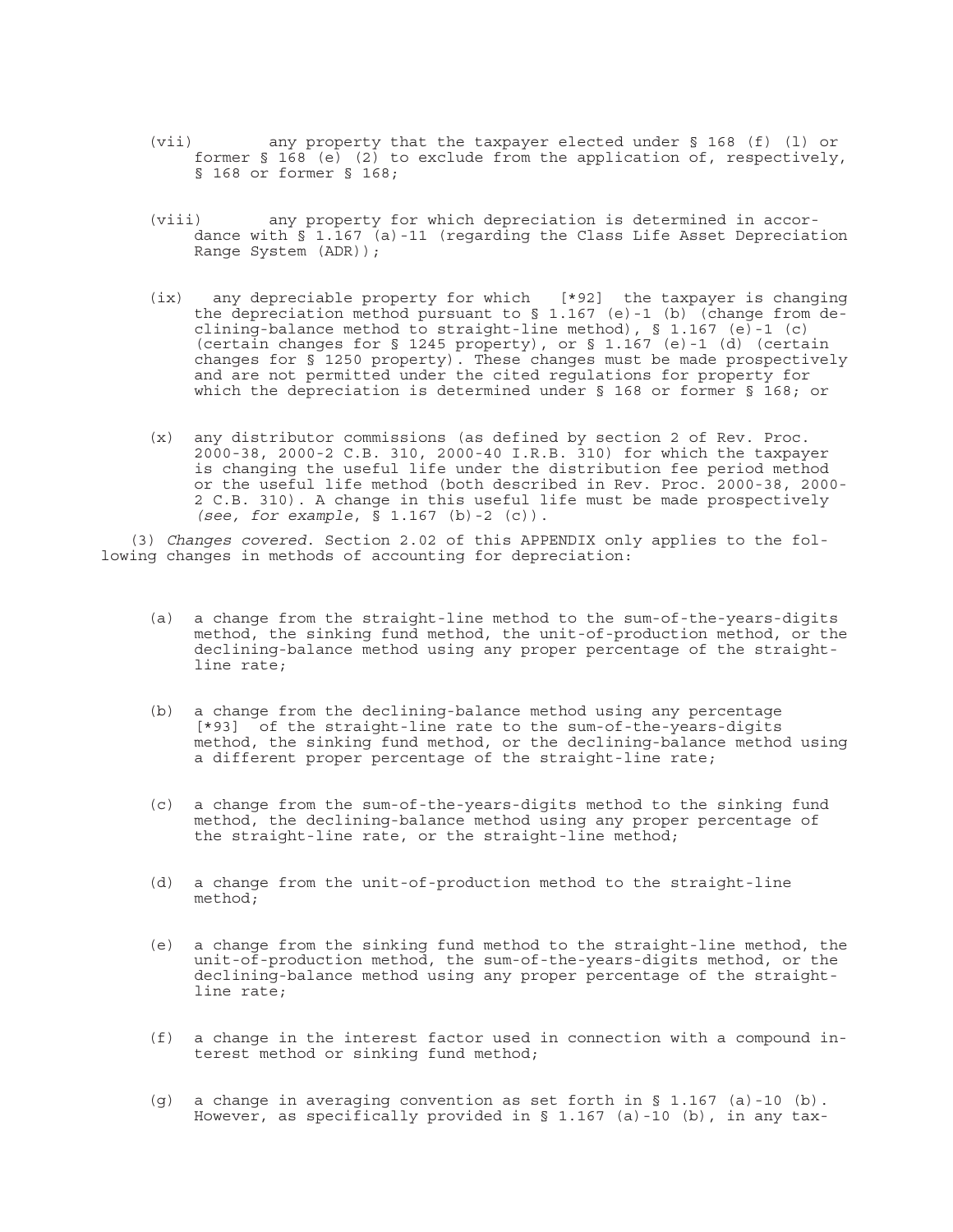able year in which an averaging convention substantially distorts the depreciation allowance for the taxable year, it may not be used *(see* Rev. Rul. 73-202, 1973-1 C.B. 81);

- (h) a change from charging the depreciation reserve with costs of removal and crediting the depreciation reserve [\*94] with salvage proceeds to deducting costs of removal as an expense and including salvage proceeds in taxable income as set forth in § 1.167 (a)-8 (e) (2). *See* Rev. Rul. 74-455, 1974-2 C.B. 63. This change, however, may be made under this revenue procedure only if:
	- (i) the change is applied to all items in the account for which the change is being made; and
	- (ii) the removal costs are not required to be capitalized under any provision of the Code (for example, § 263 (a), 263A, or 280B);
- (i) a change from crediting the depreciation reserve with the salvage proceeds realized on normal retirement sales to computing and recognizing gains and losses on such sales *(see* Rev. Rul. 70-165, 1970-1 C.B. 43);
- (j) a change from crediting ordinary income (including the combination method of crediting the lesser of estimated salvage value or actual salvage proceeds to the depreciation reserve, with any excess of salvage proceeds over estimated salvage value credited to ordinary income) with the salvage proceeds realized on normal retirement sales, to computing and recognizing gains and losses on such sales *(see* Rev. Rul,  $70-166$ , 1970-1 C.B. 44);
- (k) a change from item accounting for specific assets to multiple [\*95] asset accounting for the same assets, or vice versa;
- (1) a change from one method described in Rev. Proc. 2000-38, 2000-2 C.B. 310 for amortizing distributor commissions (as defined by section 2 of Rev. Proc. 2000-38, 2000-40 I.R.B. 310) to another method described in Rev. Proc. 2000-38, 2000-2 C.B. 310 for amortizing distributor commissions; or
- (m) a change from pooling to a single asset, or vice versa, for distributor commissions (as defined by section 2 of Rev. Proc. 2000-38, 2000-2 C.B. 310, 2000-40 I.R.B. 310) for which the taxpayer is using the distribution fee period method or the useful life method (both described in Rev. Proc. 2000-38, 2000-2 C.B. 310).
- (4) *Additional requirements*. A taxpayer also must comply with the following:
	- (a) *Basis for depreciation*. At the beginning of the year of change, the basis for depreciation of property to which this change applies is the adjusted basis of the property as provided in § 1011 at the end of the taxable year immediately preceding the year of change (determined under the taxpayer's present method of accounting for depreciation). If applicable under the taxpayer's proposed method of accounting for depreciation, this adjusted basis is reduced by the estimated salvage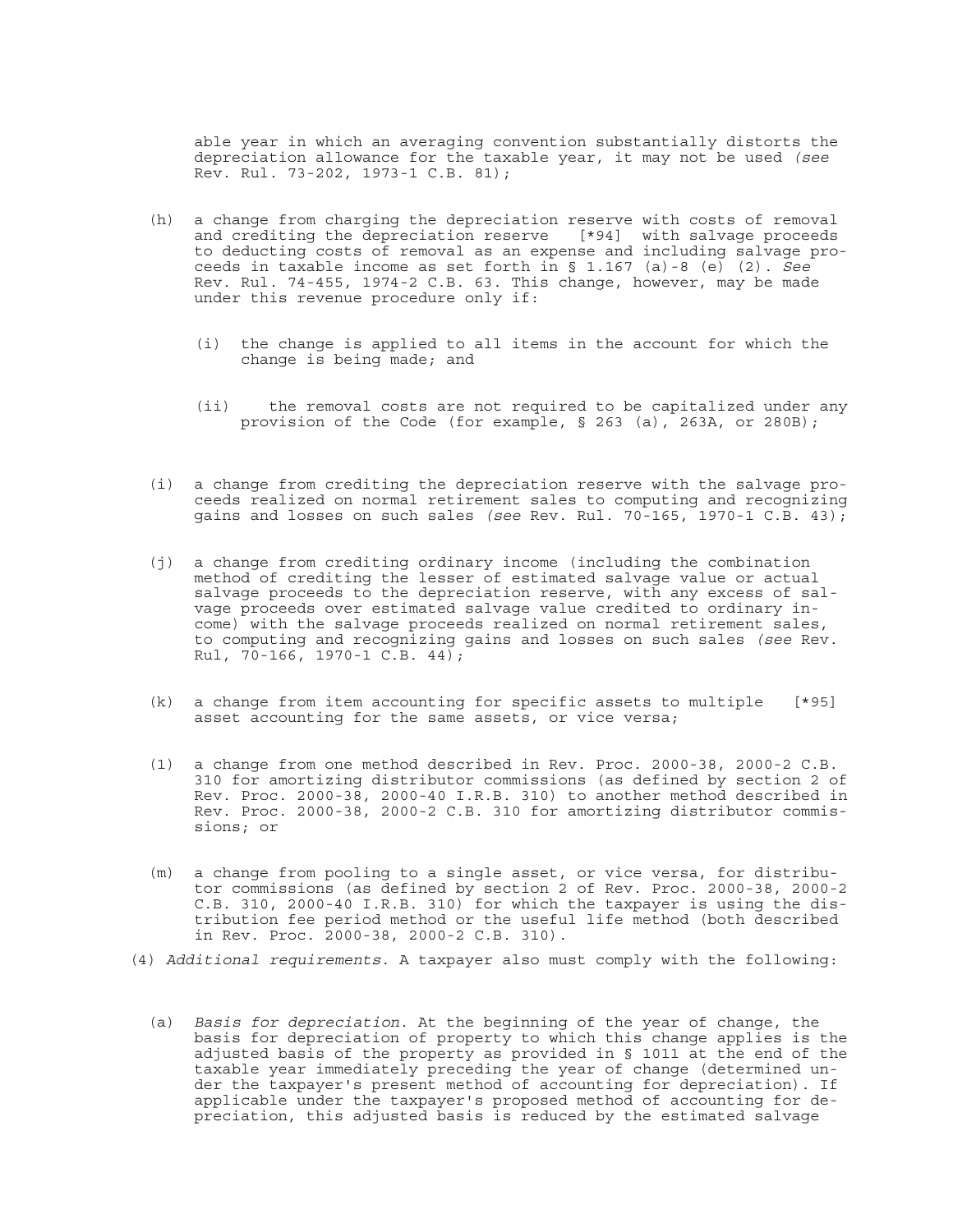value of the property (for example, a change [\*96] to the straightline method).

- (b) *Rate of depreciation*. The rate of depreciation for property changed  $t \cap t$ 
	- (i) the straight-line or sum-of-the-years-digits method of depreciation must be based on the remaining useful life of the property as of the beginning of the year of change; or
	- (ii) the declining-balance method of depreciation must be based on the useful life of the property measured from the placed-inservice date, and not the expected remaining life from the date the change becomes effective.
- (c) *Regulatory requirements*. For changes in method of depreciation to the sum-of-the-years-digits or declining-balance method, the property must meet the requirements of  $\S$  1.167 (b)-0 or 1.167 (c)-1, as appropriate.
- (d) *Public utility property*. If any item of property is public utility property within the meaning of former  $\S$  167 (1) (3) (A), the taxpayer must attach to the application a statement providing that the taxpayer agrees to the following additional terms and conditions:
	- (i) a normalization method of accounting within the meaning of former § 167 (1) (3) (G) will be used for the public utility property subject to the application; and
	- (ii) within 30 calendar days of filing the federal income tax return [\*97] for the year of change, the taxpayer will provide a copy of the completed application to any regulatory body having jurisdiction over the public utility property subject to the application.

(5) *Section 481 (a) adjustment*. Because the adjusted basis of the property is not changed as a result of a method change made under section 2.02 of this AP-PENDIX, no items are being duplicated or omitted. Accordingly, the § 481 (a) adjustment is zero.

.03 *Sale or lease transactions*.

(1) *Description of change and scope*. (a) *Applicability*. This change applies to a taxpayer that wants to change its method of accounting from:

- (i) improperly treating property as sold by the taxpayer to properly treating property as leased by the taxpayer;
- (ii) improperly treating property as leased by the taxpayer to properly treating property as sold by the taxpayer;
- (iii) improperly treating property as purchased by the taxpayer to properly treating property as leased by the taxpayer; and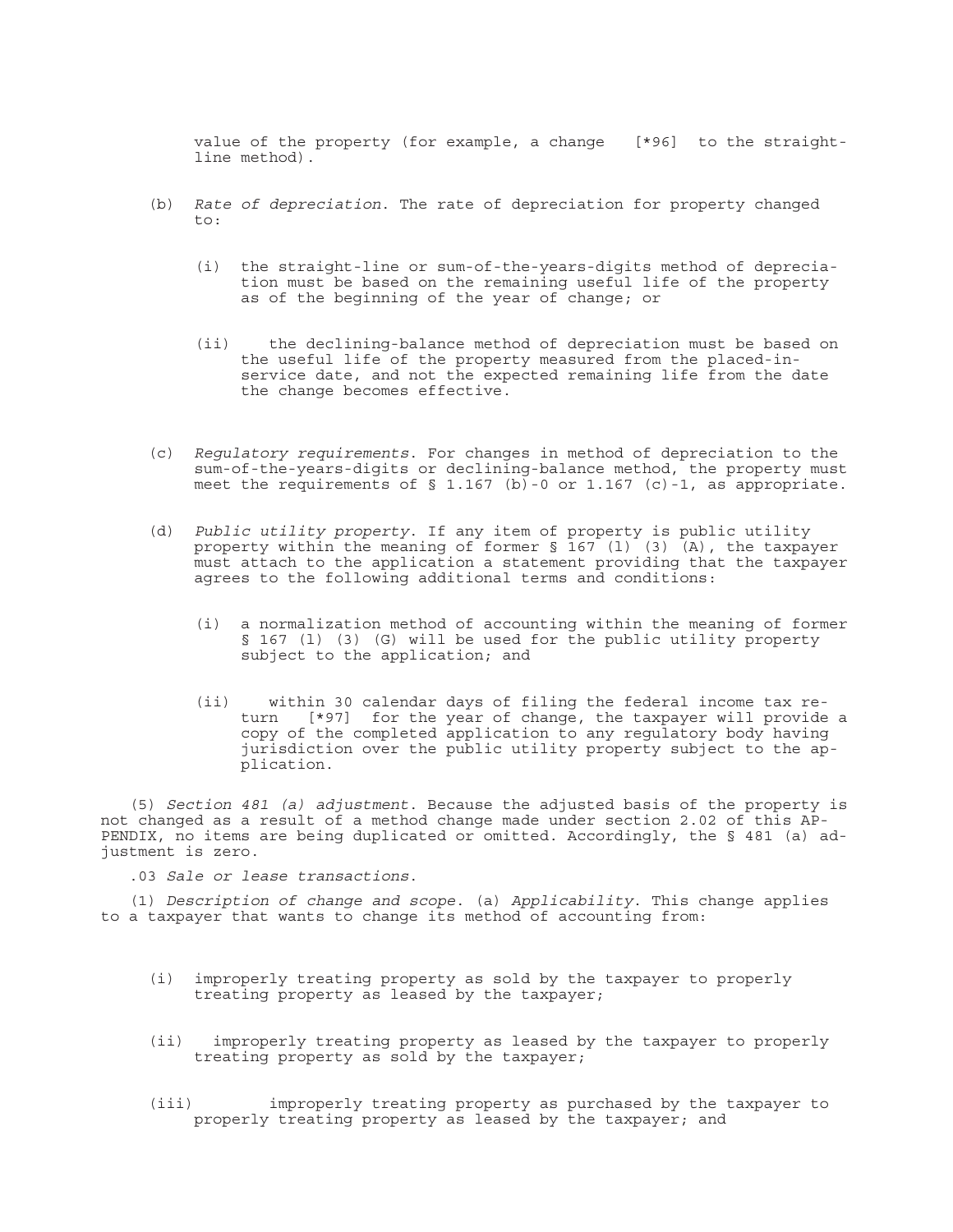- (iv) improperly treating property as leased by the taxpayer to properly treating property as purchased by the taxpayer.
- (b) *Inapplicability*. This change does not apply to:
	- (i) a rent-to-own dealer that wants to change its method of accounting for [\*98] rent-to-own contracts described in section 3 of Rev. Proc. 95- 38 (1995-2 C.B. 397); or
	- (ii) a taxpayer that holds assets for sale or lease, if any asset so held is not the subject of a sale or lease transaction as of the beginning of the year of change.
- (2) *Manner of making the change*.

(a) The change in method of accounting under section 2.03 of this APPENDIX is made using a cut-off method and applies to transactions entered into on or after the beginning of the year of change. *See* section 2.06 of this revenue procedure.

(b) If a taxpayer wants to change its method of accounting for existing sale or lease transactions, the taxpayer must file an application with the Commissioner in accordance with the requirements of  $\S$  1.446-1 (e) (3) (i) and Rev. Proc. 97-27, 1997-1 C.B. 680. A change involving existing sale or lease transactions will require a § 481 (a) adjustment. Consent to change a method of accounting for an existing sale or lease transaction is granted only in unusual and compelling circumstances.

(3) *No audit protection*. A taxpayer does not receive audit protection under section 7 of this revenue procedure in connection with this change.

.04 *Modern golf course greens*.

(1) *Description of change and scope*. [\*99] This change applies to a taxpayer wanting to change the method of accounting for the cost of modern golf course greens owned by the taxpayer at the beginning of the year of change to conform with the holding in Rev. Rul. 2001-60 (2001-51 I.R.B. 587). Rev. Rul. 2001-60 holds that the costs of land preparation undertaken by a taxpayer in the original construction or reconstruction of modern greens (as described in Rev. Rul. 2001-60) that is so closely associated with depreciable assets, such as a network of underground drainage tiles or pipes, that the land preparation will be retired, abandoned, or replaced contemporaneously with those depreciable assets are to be capitalized and depreciated over the recovery period of the depreciable assets with which the land preparation is associated. However, the general earthmoving, grading, and initial shaping of the area surrounding and underneath the modern green that occur before the construction are inextricably associated with the land and, therefore, the costs attributable to this land preparation are added to the taxpayer's cost basis in the land and are not depreciable.

(2) *Additional requirements*. A taxpayer that changes its method of [\*100] accounting for the cost of modern golf course greens under section 2.04 of this APPENDIX must change to a permissible method of accounting for depreciation of modern greens. For purposes of § 168, the modern green is includible in asset class 00.3, Land Improvements, of Rev. Proc. 87-56 (1987-2 C.B. 674).

SECTION 2A. RESEARCH AND EXPERIMENTAL EXPENDITURES (§ 174)

.01 *Changes to a different method or different amortization period*.

(1) *Description of change*.

(a) This change applies to a taxpayer that wants to change the treatment of expenditures that qualify as research and experimental expenditures under §174.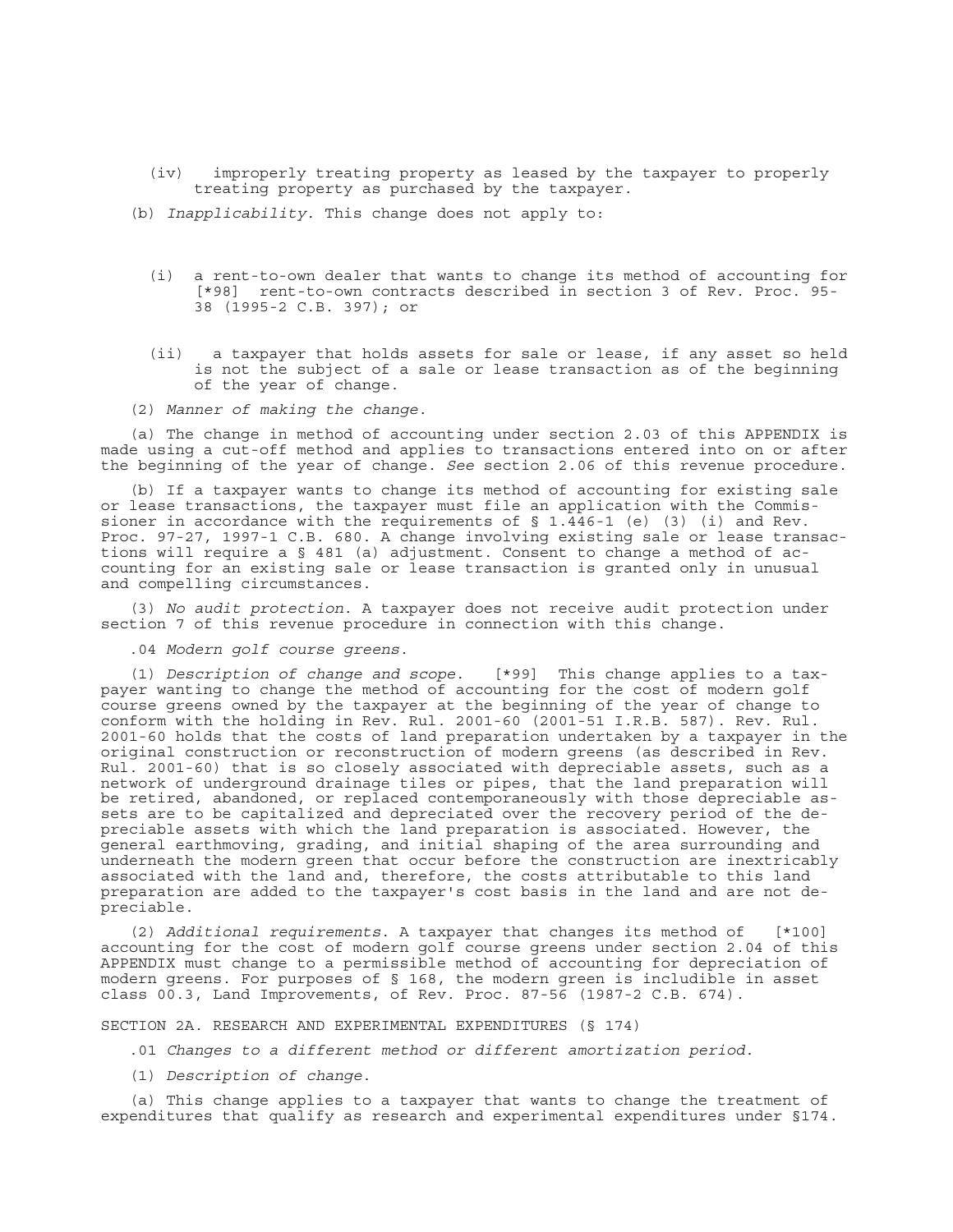(b) Section 174 and the regulations thereunder provide the specific rules for changing a method of accounting under § 174 for research and experimental expenditures. Under § 174, a taxpayer may treat research and experimental expenditures that are paid or incurred by the taxpayer during the taxable year in connection with the taxpayer's trade or business as expenses under § 174 (a) or as deferred expenses amortizable ratably over a period of not less than 60 months under § 174 (b). Pursuant to § 1.174-1, research and experimental expenditures that are not treated as expenses or deferred expenses [\*101] under § 174 must be treated as capital expenditures. Further, § 1.174-1 provides that the expenditures to which § 174 applies may relate either to a general research program or to a particular project.

(c) If a taxpayer has not treated research and experimental expenditures as expenses under  $\bar{S}$  174 (a),  $\bar{S}$  174 (a) (2) (B) and 1.174-3 (b) (2) provide that the taxpayer may, with consent, adopt the expense method at any time.

(d) If a taxpayer has treated research and experimental expenditures as expenses under §  $174$  (a), §§ 174 (a) (3) and 1.174-3 (b) (3) provide that the taxpayer may, with consent, change to a different method of treating research and experimental expenditures.

(e) If a taxpayer has treated research and experimental expenditures as deferred expenses under  $\S 174$  (b),  $\S 174$  (b) (2) and  $1.174-4$  (b) (2) provide that the taxpayer may, with consent, change to a different method of treating research or experimental expenditures or to a different period of amortization for deferred expenses.

(2) *Scope*.

- (a) *Applicability*. This change applies to any taxpayer that is changing:
	- (i) from treating research and experimental expenditures for a particular project or projects as expenses under § 174 (a) [\*102] to treating such expenditures as deferred expenses under § 174 (b), or vice versa;
	- (ii) to a different period of amortization for research and experimental expenditures for a particular project or projects that are being treated as deferred expenses under § 174 (b); or
	- (iii) from treating research and experimental expenditures for a particular project or projects as expenses under § 174 (a) or deferred expenses under § 174 (b) to treating such expenditures as a capital expenditure under § 263 (a), or vice versa.

(b) *Scope limitations clarified*. The scope limitation under section 4.02 (6) of this revenue procedure is applied on a project by project basis.

- (c) *Inapplicability*. This change does not apply to:
	- (i) a portion of the research and experimental expenditures paid or incurred for a particular project during the year of change or in subsequent taxable years (that is, the change must apply to all of such expenditures; *see* §§ 1.174-3 (a) and 1.174-4 (a) (5));
	- (ii) a change in the treatment of computer software costs under Rev. Proc. 2000-50 (2000-52 I.R.B. 601) (but see section 2B of this APPEN-DIX for making this change); or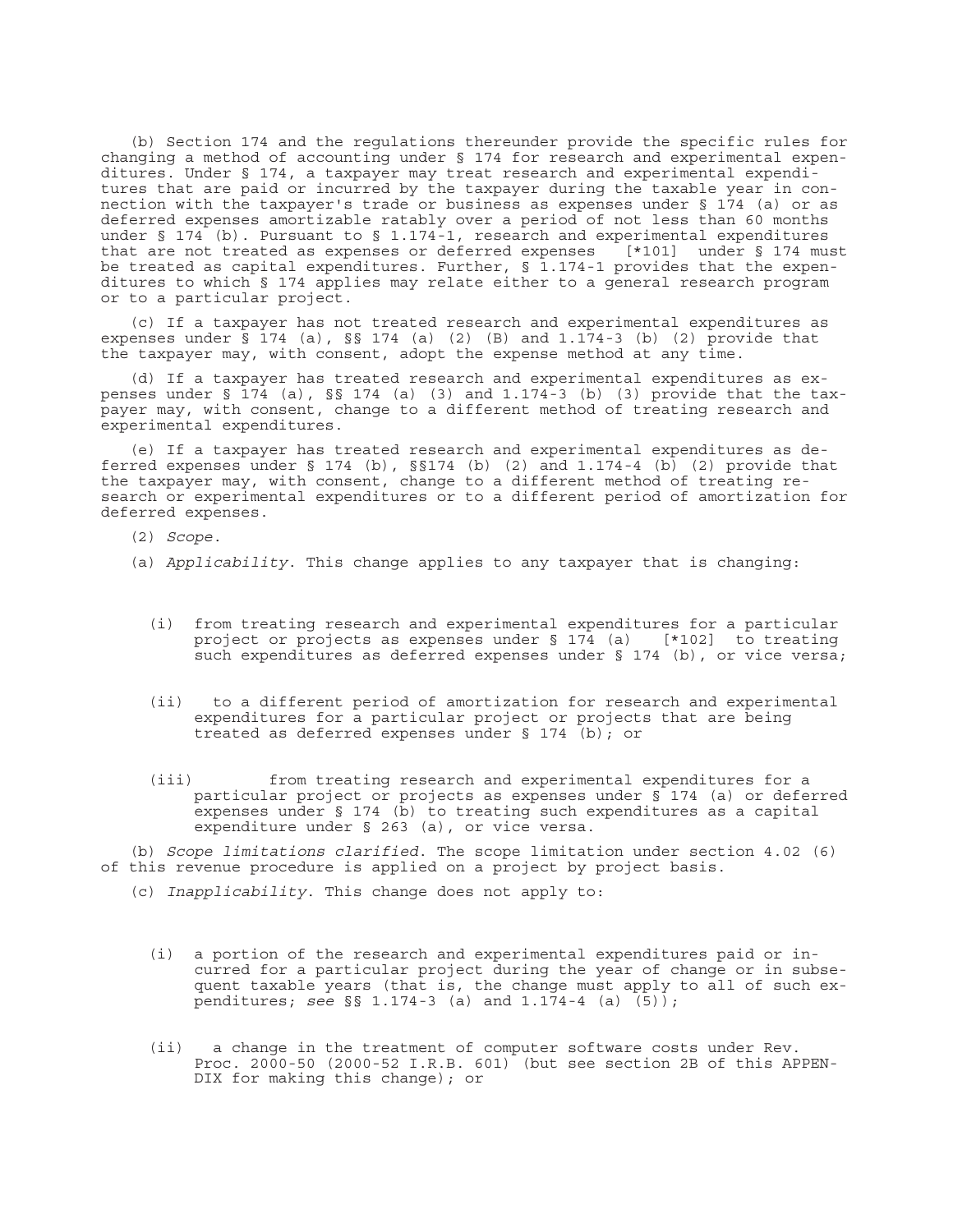(iii) a change in the treatment of Year 2000 costs under Rev. Proc. 97-50 (1997-2 C.B. 525) [\*103] (but see section 1A.02 of this AP-PENDIX for making this change).

(3) *Manner of making the change*.

(a) This change is made using a cutoff method and applies to all research and experimental expenditures paid or incurred for a particular project or projects during the year of change and in subsequent taxable years. *See* section 2.06 of this revenue procedure and §§ 174 (b) (2), 1.174-3 (a), 1.174-3 (b) (2), and  $1.174-4$  (a)  $(5)$ .

(b) The requirement under §§ 1.174-3 (b) (2), 1.174-3 (b) (3), and 1.174-4 (b) (2) to file an application no later than the end of the first taxable year in which the different method or different amortization period is to be used *is* waived for this change. However, see section 6 of this revenue procedure for filing requirements applicable under this revenue procedure.

(c) The consent granted under this revenue procedure satisfies the consent required under §§ 174 (a) (2) (B), 174 (a) (3), 174 (b) (2), 1.174-3 (b) (2), 1.174-3 (b) (3), and 1.174-4 (b) (2).

(4) *Additional requirement*. A taxpayer must attach to the application a written statement providing:

- (a) the information required in § 1.174-3 (b) (2) if the taxpayer is changing to treating research and experimental expenditures [\*104] as expenses under § 174 (a);
- (b) the information required in § 1.174-3 (b) (3) if the taxpayer is changing from treating research and experimental expenditures as expenses under § 174 (a); or
- (c) the information required in § 1.174-4 (b) (2) if the taxpayer is changing from treating research and experimental expenditures as deferred expenses method under § 174 (b) or is changing to a different period of amortization for research and experimental expenditures being treated as deferred expenses under § 174 (b).

(5) *No audit protection*. A taxpayer does not receive audit protection under section 7 of this revenue procedure in connection with this change.

.02 *Reserved*.

SECTION 2B. COMPUTER SOFTWARE EXPENDITURES (§§ 162, 167, AND 197)

.01 *Description of change*. This change applies to a taxpayer that wants to change its method of accounting for the costs of computer software to a method described in Rev. Proc. 2000-50, 2000-2 C.B. 601 (2000-52 I.R.B. 601). Section 5 of Rev. Proc. 2000-50, 2000-2 C.B. 601 describes the methods applicable to the costs of developing computer software. Section 6 of Rev. Proc. 2000-50, 2000-2 C.B. 601 describes the method applicable to the costs of acquired computer software. Section 7 of Rev. Proc. 2000-50, 2000-2 C.B. 601 describes the method [\*105] applicable to leased or licensed computer software. If a taxpayer treats the costs of computer software in accordance with the applicable method described in Rev. Proc. 2000-50, 2000-2 C.B. 601, the Service will not disturb the taxpayer's treatment of its costs of computer software.

.02 *Scope*. This change applies to all costs of computer software as defined in section 2 of Rev. Proc. 2000-50, 2000-2 C.B. 601. However, this change does not apply to any computer software that is subject to amortization as an "amortizable section 197 intangible" as defined in § 197 (c) and the regulations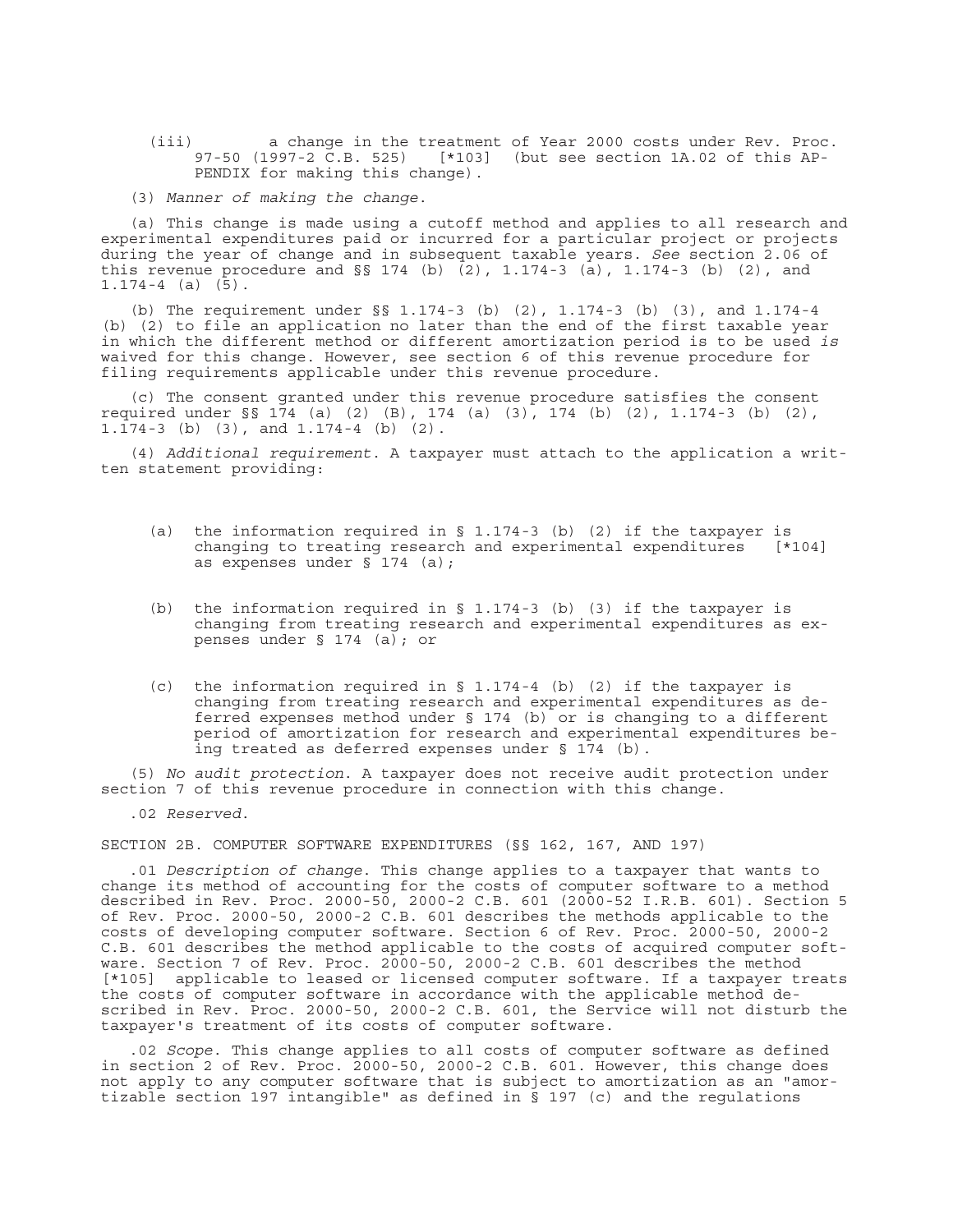thereunder, or to costs that a taxpayer has treated as research and experimentation expenditures under § 174.

.03 *Inapplicability*. This change does not apply to a change in useful life under the method described in sections 5.01  $(2)$  or 6.01 (2) of Rev. Proc. 2000-50, 2000-2 C.B. 601.

.04 *Statement required*. If a taxpayer is changing to the method described in section 5.01 (2) of Rev. Proc. 2000-50, 2000-2 C.B. 601, the taxpayer must attach to the application a statement providing the information required in section 8.02 (2) of Rev. Proc. 2000-50, 2000-2 C.B. 601.

SECTION 3. CAPITAL EXPENDITURES (§ 263)

.01 *Package design costs*.

(1) *Description of change and scope*.

(a) *Applicability*. This change applies [\*106] to a taxpayer that wants to change its method of accounting for package design costs that are within the scope of Rev. Proc. 97-35 (1997-2 C.B. 448) to one of the three alternative methods of accounting for package design costs described in section 5 of Rev. Proc. 97-35, 1997-2 C.B. 448. The three alternative methods of accounting for package design costs described are: (1) the capitalization method, (2) the design-by-design capitalization and 60-month amortization method, and (3) the pool-of-cost capitalization and 48-month amortization method.

(b) *Inapplicability*. This change does not apply to a taxpayer that wants to change to the capitalization method for costs of developing (or modifying) any package design that has an ascertainable useful life.

(2) *Additional requirements*. If a taxpayer is changing its method of accounting for package design costs to the capitalization method or the design-bydesign capitalization and 60-month amortization method, the taxpayer must attach a statement to its timely filed application. The statement must provide a description of each package design, the date on which each was placed in service, and the cost basis of each (as determined under sections 5.01 (2) or 5.02 (2) [\*107] of Rev. Proc. 97-35, 1997-2 C.B. 448).

.02 *Line pack gas; cushion gas*.

(1) *Description of change and scope*. This change applies to a taxpayer that wants to change its method of accounting for line pack gas or cushion gas to a method consistent with the holding in Rev. Rul. 97-54 (1997-2 C.B. 23). Rev. Rul. 97-54, 1997-2 C.B. 23 holds that the cost of line pack gas or cushion gas is a capital expenditure under § 263, the cost of recoverable line pack gas or recoverable cushion gas is not depreciable, and the cost of unrecoverable line pack gas or unrecoverable cushion gas is depreciable under §§ 167 and 168.

(2) *Additional requirements*. A taxpayer that changes its method of accounting for unrecoverable line pack gas or unrecoverable cushion gas under section 3.02 of this APPENDIX must change to a permissible method of accounting for depreciation for the cost of that gas.

.03 *Removal costs*.

(1) *Description of change*. This change applies to a taxpayer that wants to change its method of accounting for certain costs incurred in the retirement and removal of depreciable assets to conform with Rev. Rul. 2000-7 (2000-9 I.R.B. 712).

(2) *Additional requirements*.

(a) Except for assets for which depreciation is determined in accordance with [\*108] § 1.167 (a)-11 (ADR), the taxpayer's new method of treating removal costs for assets accounted for in a multiple asset account must be consistent with the taxpayer's method of treating salvage proceeds. *See* Rev. Rul. 74-455 (1974-2 C.B. 63). *(See* section 2.02 of the APPENDIX of this revenue procedure for changing a taxpayer's present method of treating salvage proceeds.)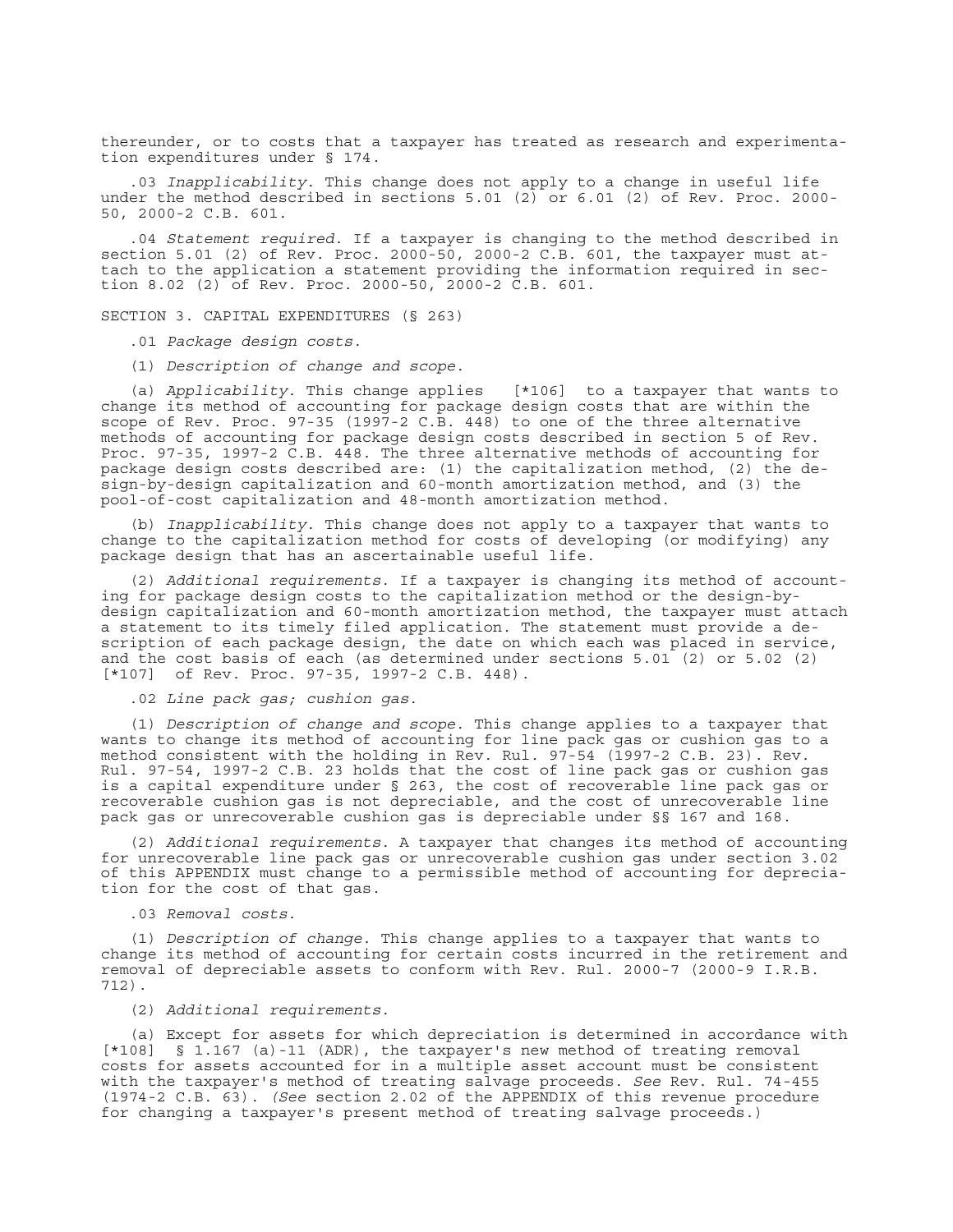(b) If this change involves assets that are public utility property within the meaning of § 168 (i) (10) or former § 167 (l) (3) (A), the taxpayer must comply with the terms and conditions in section 2.01 (3) (b) (vi) of the APPEN-DIX of this revenue procedure.

(3) *Scope limitations inapplicable*. The scope limitations in section 4.02 of this revenue procedure are not applicable to this change.

SECTION 4. UNIFORM CAPITALIZATION (§ 263A)

.01 *Certain uniform capitalization (UNICAP) methods used by resellers and reseller-producers*.

- (1) *Description of change and scope*.
- (a) *Applicability*. This change applies to:
	- (i) a small reseller of personal property changing from a permissible UNI-CAP method to a permissible non-UNICAP inventory capitalization method in any taxable year that it qualifies as a small reseller;
	- (ii) a formerly small reseller [\*109] changing from a permissible non-UNICAP inventory capitalization method to a permissible UNICAP method in the first taxable year that it does not qualify as a small reseller;
	- (iii) a reseller-producer changing from a permissible UNICAP method for both its production and resale activities to a permissible simplified resale method described in § 1.263A-3 (d) (3) in any taxable year that it qualifies to use a simplified resale method for both its production and resale activities under § 1.263A-3 (a) (4) (resellers with *de minimis* production activities);
	- (iv) a reseller-producer changing from a permissible simplified resale method described in § 1.263A-3 (d) (3) for both its production and resale activities to a permissible UNICAP method for both its production and resale activities in the first taxable year that it does not qualify to use a simplified resale method for both its production and resale activities under § 1.263A-3 (a) (4);
	- (v) a reseller that wants to change its permissible UNICAP method to include a special reseller cost allocation rule; or
	- (vi) a reseller changing from a non-UNICAP method to a UNICAP method specifically described in the regulations in any taxable year, other than the [\*110] first taxable year, that it does not qualify as a small reseller.

(b) *Scope limitations inapplicable*. A taxpayer that wants to make a change described in sections 4.01 (1) (a) (i) through 4.01 (1) (a) (iv) of this APPEN-DIX is not subject to the scope limitations in section 4.02 of this revenue procedure.

(c) *Inapplicability*. This change does not apply to a taxpayer making an historic absorption ratio election under  $\S$ § 1.263 A-2 (b) (4) or 1.263A-3 (d) (4), or to a taxpayer that wants to revoke an election to use the historic absorption ratio with the simplified resale method *(see* § 1.263A-3 (d) (4) (iii) (B)).

(2) *Definitions*.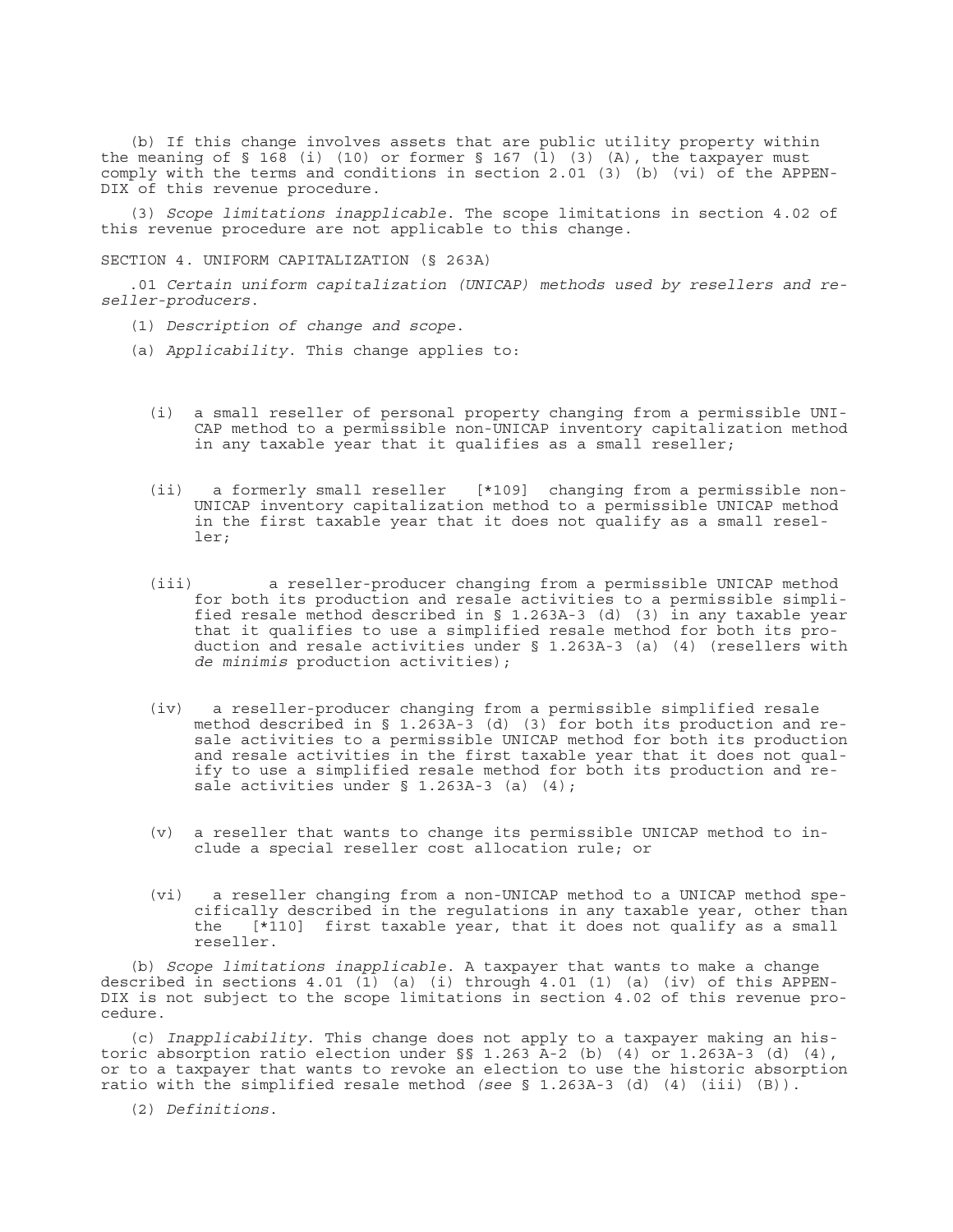(a) "Reseller" means a taxpayer that acquires real or personal property described in § 1221 (1) for resale.

(b) "Small reseller" means a reseller whose average annual gross receipts for the three immediately preceding taxable years (or fewer, if the taxpayer has not been in existence during the three preceding taxable years) do not exceed \$10,000,000. *See* § 263A (b) (2) (B).

(c) "Formerly small reseller" means a reseller that no longer qualifies as a small reseller.

(d) "Producer" means a taxpayer that produces real or tangible personal property.

(e) "Reseller-producer" means [\*111] a taxpayer that is both a producer and a reseller.

(f) "Permissible UNICAP method" means a method of capitalizing costs that is permissible under § 263A.

(g) "UNICAP method specifically described in the regulations" includes the simplified service cost method using a labor-based allocation ratio (§ 1.263A-1 (h)) and the simplified resale method without an historic absorption ratio election (§ 1.263A-3 (d)), but does not include any other reasonable allocation method within the meaning of § 1.263A-1 (f) (4).

(h) "Special reseller cost allocation rule" means the 90-10 *de minimis* rule to allocate a mixed service department's costs to property acquired for resale  $(S_1.263A-1 (g) (4) (ii))$ , the  $1/3 - 2/3$  rule to allocate labor costs of personnel to purchasing activities (§ 1.263A-3 (c) (3) (ii) (A)), and the 90-10 de minimis rule to allocate a dual-function storage facility's costs to property acquired for resale  $(S_1.263A-3(C)$  (5) (iii)  $(C)$ .

(i) "Permissible non-UNICAP inventory capitalization method" means a method of capitalizing inventory costs that is permissible under § 471.

(3) *Section 481 (a) adjustment*. Beginning with the year of change, a taxpayer changing its method of accounting for costs [\*112] pursuant to sections 4.01 (1) (a) (i), 4.01 (1) (a) (iii), or 4.01 (1) (a) (iv) of this APPENDIX generally must take any applicable § 481 (a) adjustment into account ratably over the same number of taxable years, not to exceed four, that the taxpayer used its former method of accounting. A taxpayer changing its method of accounting for costs pursuant to sections 4.01 (1) (a) (ii), 4.01 (1) (a) (v), or 4.01 (1) (a) (vi) of this APPENDIX generally must taken any applicable § 481 (a) adjustment into account ratably over four taxable years. See section 5.04 (3) of this revenue procedure for exceptions to this general rule.

(4) *Multiple changes*. Taxpayers making both this change and another change in method of accounting in the same year of change must comply with the ordering rules of § 1.263A-7 (b) (2).

(5) *Example*. The following example illustrates the principles of section 4.01 of this APPENDIX for small resellers and formerly small resellers.

Assume X, a corporate reseller of personal property, incorporated January 2, 1991, adopted a taxable year ending December 31. X determines that its average annual gross receipts for the three taxable years (or fewer, if applicable) immediately preceding [\*113] taxable years 1991 through 2000 are as shown in the table below:

**Average Annual Gross Receipts for the Three Taxable Years Immediately Preceding the Current Taxable Year**

| 1991 | S O        |
|------|------------|
| 1992 | 5,000,000  |
| 1993 | 6,000,000  |
| 1994 | 7,000,000  |
| 1995 | 11,000,000 |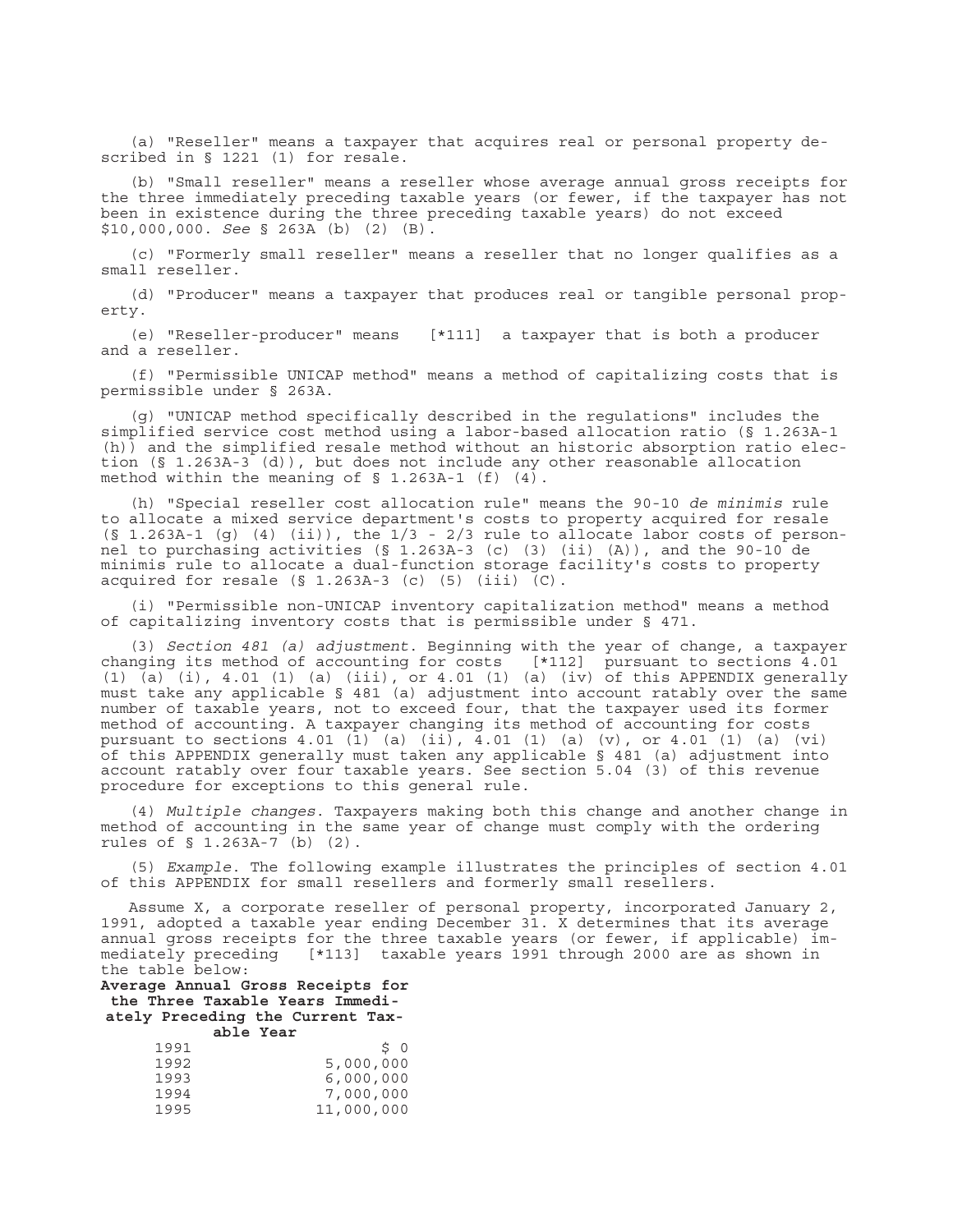**Average Annual Gross Receipts for the Three Taxable Years Immediately Preceding the Current Tax-**

|      | able Year |            |
|------|-----------|------------|
| 1996 |           | 11,000,000 |
| 1997 |           | 9,000,000  |
| 1998 |           | 8,000,000  |
| 1999 |           | 11,000,000 |
| 2000 |           | 12,000,000 |

Furthermore, X, which adopted the dollar-value LIFO inventory method, has the following LIFO inventory balances determined without considering the effects of the UNICAP method:

|      | Beginning   | Ending      |
|------|-------------|-------------|
| 1995 | \$1,000,000 | \$1,100,000 |
| 1996 | 1,100,000   | 1,200,000   |
| 1997 | 1,200,000   | 1,300,000   |
| 1998 | 1,300,000   | 1,400,000   |
| 1999 | 1,400,000   | 1,500,000   |
| 2000 | 1,500,000   | 1,600,000   |

X was required by § 263A to change to the UNICAP method for 1995 because its average annual gross receipts for the three taxable years immediately preceding 1995 were \$11,000,000, which exceeded the \$10,000,000 ceiling permitted by the small reseller exception. Assume that X was required to capitalize \$80,000 of "additional § 263A costs" to the cost of its 1995 beginning inventory because of this change in inventory method. In addition, X was required to include onefourth of the § 481 (a) adjustment when computing taxable income for each of the four taxable years beginning with [\*114] 1995. Thus, X was required to include a \$20,000 positive § 481 (a) adjustment in its 1995 taxable income.

X elected to use the simplified resale method without an historic absorption ratio election under § 1.263A-3 (d) (3) for determining the amount of additional § 263A costs to be capitalized to each 1995. LIFO layer. Assume that X was required to add \$10,000 of additional § 263A costs to the cost of its 1995 ending inventory because of the \$100,000 increment for 1995.

| X's 1995 Ending Inventory:   |                |
|------------------------------|----------------|
| Beginning Inventory (With-   | \$1,000,000    |
| out UNICAP costs)            |                |
| 1995 Increment               | 100,000        |
| Additional § 263A Costs in   | 80,000         |
| Beginning Inventory          |                |
| Additional § 263A Costs in   | 10,000         |
| 1995 Increment               |                |
| Total 1995 Ending Inventory  | \$1,190,000    |
| X's Unamortized 1995 § 481   |                |
| (a) adjustment:              |                |
| 1995 $\S$ 481 (a) Adjustment | \$80,000       |
| Amount Included in 1995      | $<$ 20,000 $>$ |
| Taxable Income               |                |
| Unamortized 1995 § 481 (a)   | \$60,000       |
| Adjustment-12/31/95          |                |

Because X failed to satisfy the small reseller exception for 1996, X was required to continue using the UNICAP method for its inventory costs. Furthermore, X was required to include \$20,000 of the Unamortized 1995 positive § 481 (a) adjustment in 1996 taxable income. Assume that X was required to add \$10,000 of additional § 263A [\*115] costs to the cost of its 1996 ending inventory because of the \$100,000 increment for 1996.<br>X's 1996 Ending Inventory: \$1,190,000 X's 1996 Ending Inventory: Beginning Inventory (With UNICAP costs) 100,000 1996 Increment Additional § 263 A Costs in 1996 Increment 10,000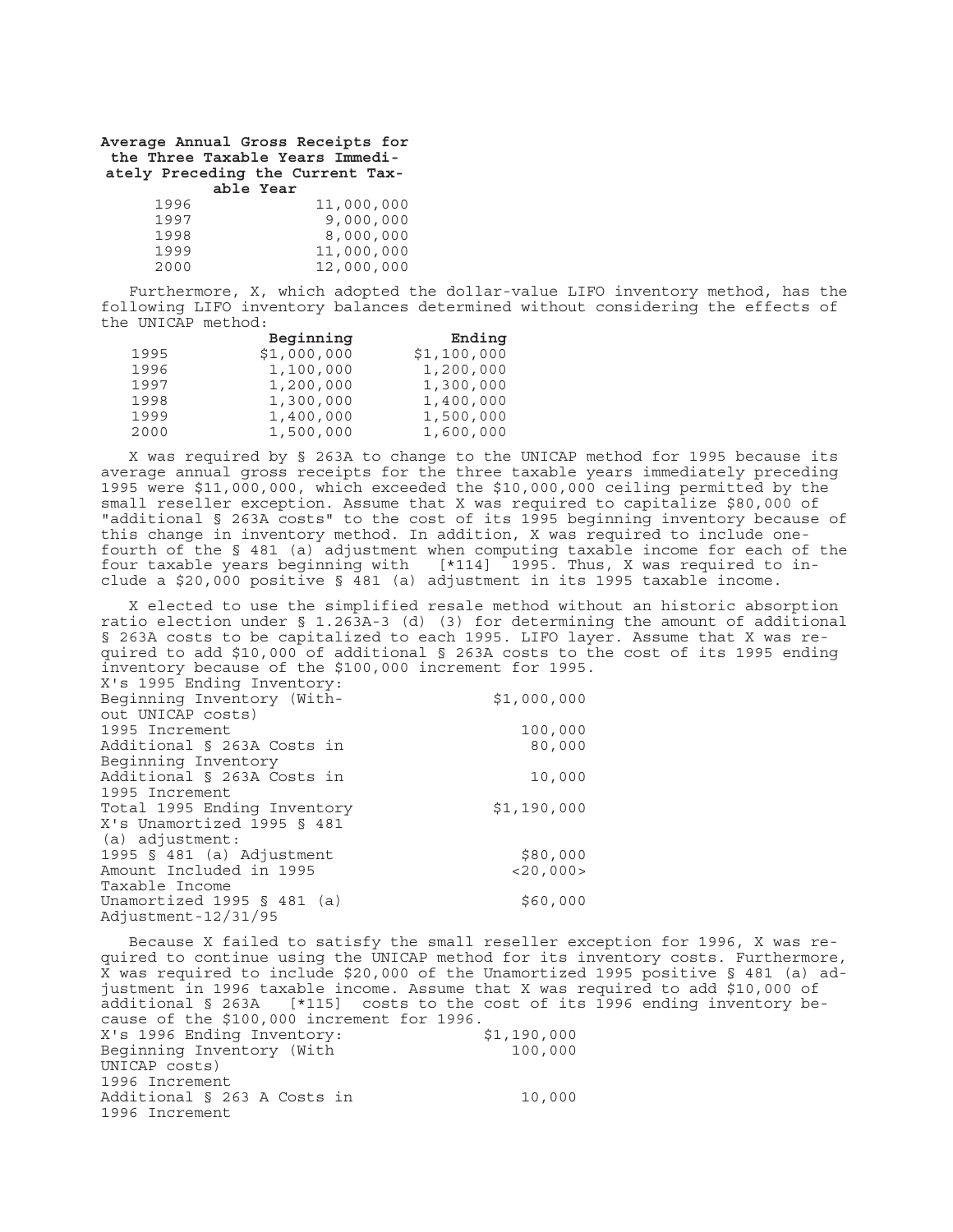| Total 1996 Ending Inventory<br>X's Unamortized 1995 § 481 | \$1,300,000    |
|-----------------------------------------------------------|----------------|
| (a) Adjustment:                                           |                |
| Unamortized 1995 § 481 (a)                                | \$60,000       |
| Adjustment-12/31/95                                       |                |
| Amount Included in 1996 Tax-                              | $<$ 20,000 $>$ |
| able Income                                               |                |
| Unamortized 1995 § 481 (a)                                | \$40,000       |
| Adjustment-12/31/96                                       |                |

12/31/97

Because X satisfies the small reseller exception for 1997, X may change voluntarily from the UNICAP method to a permissible non-UNICAP inventory capitalization method under section 4.01 of this APPENDIX. To reflect the removal of the additional § 263A costs from the cost of its 1997 beginning inventory, X must compute a corresponding § 481 (a) adjustment, which is a negative \$100,000 (\$1,200,000-\$1,300,000). Because X used the UNICAP method for only two years (that is, 1995 and 1996), X must include one-half of the  $\S$  481 (a) adjustment when computing taxable income for each of the two taxable years beginning with 1997. Thus, X must include a \$50,000 negative § 481 (a) adjustment in 1997 taxable income. In addition, X must include \$20,000 [\*116] of the unamortized 1995 § 481 (a) adjustment in 1997 taxable income. X's 1997 Ending Inventory: Beginning Inventory (With UNICAP costs) \$1,300,000 1997 Increment 100,000 1997 § 481 (a) Adjustment <Negative>  $<$ 100,000 $>$ Total 1997 Ending Inventory \$1,300,000 X's Unamortized 1995 § 481 (a) Adjustment: Unamortized 1995 § 481 (a) Adjustment-12/31/96 \$40,000 Amount Included in 1997 Taxable Income  $<$ 20,000 $>$ Unamortized 1995 § 481 (a) Adjustment-12/31/97 \$20,000 X's Unamortized 1997 § 481 (a) Adjustment: 1997 § 481 (a) Adjustment<Negative>  $$ <100,000>$ Amount Included in 1997 Taxable Income 50,000 Unamortized 1997 § 481 (a) Adjustment- $$ **50,000**$ 

X also satisfies the small reseller exception for 1998 and, therefore, is not required to return to the UNICAP method for 1998. X, however, must include \$20,000 of the unamortized 1995 positive § 481 (a) adjustment and \$50,000 of the unamortized 1997 negative § 481 (a) adjustment in 1998 taxable income. X's 1998 Ending Inventory: Beginning Inventory (Without UNICAP costs) \$1,300,000 1998 Increment 100,000 Total 1998 Ending Inventory 1,400,000 X's Unamortized 1995 § 481 (a) Adjustment: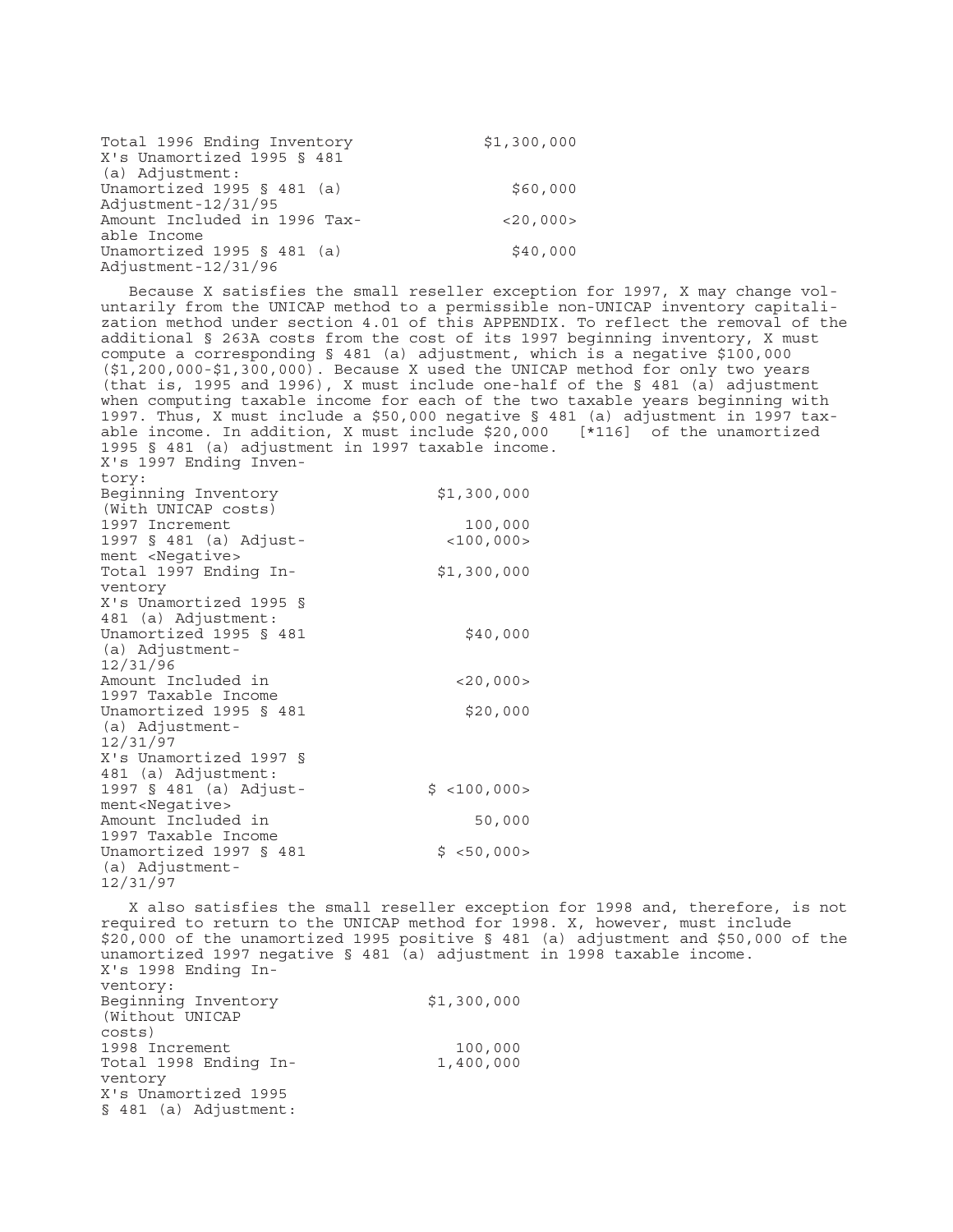| Unamortized 1995 §<br>481 (a) Adjustment-<br>12/31/97                | \$20,000       |
|----------------------------------------------------------------------|----------------|
| Amount Included in                                                   | $<$ 20,000 $>$ |
| 1998 Taxable Income<br>Unamortized 1995 §                            | \$ 0           |
| 481 (a) Adjustment-<br>12/31/98                                      |                |
| X's Unamortized 1997                                                 |                |
| $§ 481$ (a) Adjustment:<br>Unamortized 1997 §<br>481 (a) Adjustment- | < 50,000>      |
| 12/31/97<br>Amount Included in<br>1998 Taxable Income                | 50,000         |
| Unamortized 1997 §<br>481 (a) Adjustment-<br>12/31/98                | \$<br>$\circ$  |

In [\*117] 1999, X fails to satisfy the small reseller exception and, therefore, must return to the UNICAP method as provided under section 4.01 of this APPENDIX. X changes to the simplified resale method without a historic absorption ratio election under § 1.263A-3 (d) (3). Assume that X must capitalize \$120,000 of additional § 263A costs to the cost of its 1999 beginning inventory because of this change in inventory method. In addition, X must include onefourth of the § 481 (a) adjustment when computing taxable income for each of the four taxable years beginning with 1999. Thus, X must include a \$30,000 positive § 481 (a) adjustment in its 1999 taxable income. Assume that X must add \$10,000 of additional § 263A costs to the cost of its 1999 ending inventory because of the \$100,000 increment for 1999.

| tory:                                         |                |
|-----------------------------------------------|----------------|
| Beginning Inventory<br>(Without UNICAP costs) | \$1,400,000    |
| 1999 Increment                                | 100,000        |
| Additional § 263A                             | 120,000        |
| costs in Beginning In-                        |                |
| ventory                                       |                |
| Additional § 263 A                            | 10,000         |
| costs in 1999 Incre-                          |                |
| ment                                          |                |
| Total 1999 Ending In-                         | \$1,630,000    |
| ventory                                       |                |
| X's Unamortized 1999 §                        |                |
| 481 (a) adjustment:                           |                |
| 1999 § 481 (a) Adjust-                        | \$120,000      |
| ment                                          |                |
| Amount Included in                            | $<$ 30,000 $>$ |
| 1999 Taxable Income                           |                |
| Unamortized 1999 § 481                        | \$90,000       |
| (a) Adjustment-                               |                |
| 12/31/99                                      |                |

X's 1999 Ending Inven-

Because [\*118] X fails to satisfy the small reseller exception for 2000, X must continue using the UNICAP method for its inventory costs. Furthermore, X is required to include \$30,000 of the unamortized 1999 positive § 481 (a) adjustment in 2000 taxable income. Assume that X is required to add \$10,000 of additional § 263A costs to the cost of its 2000 ending inventory because of the \$100,000 increment for 2000. X's 2000 Ending Inventory: Beginning Inventory (With UNICAP costs) \$1,630,000 2000 Increment 100,000 Additional § 263A Costs in 10,000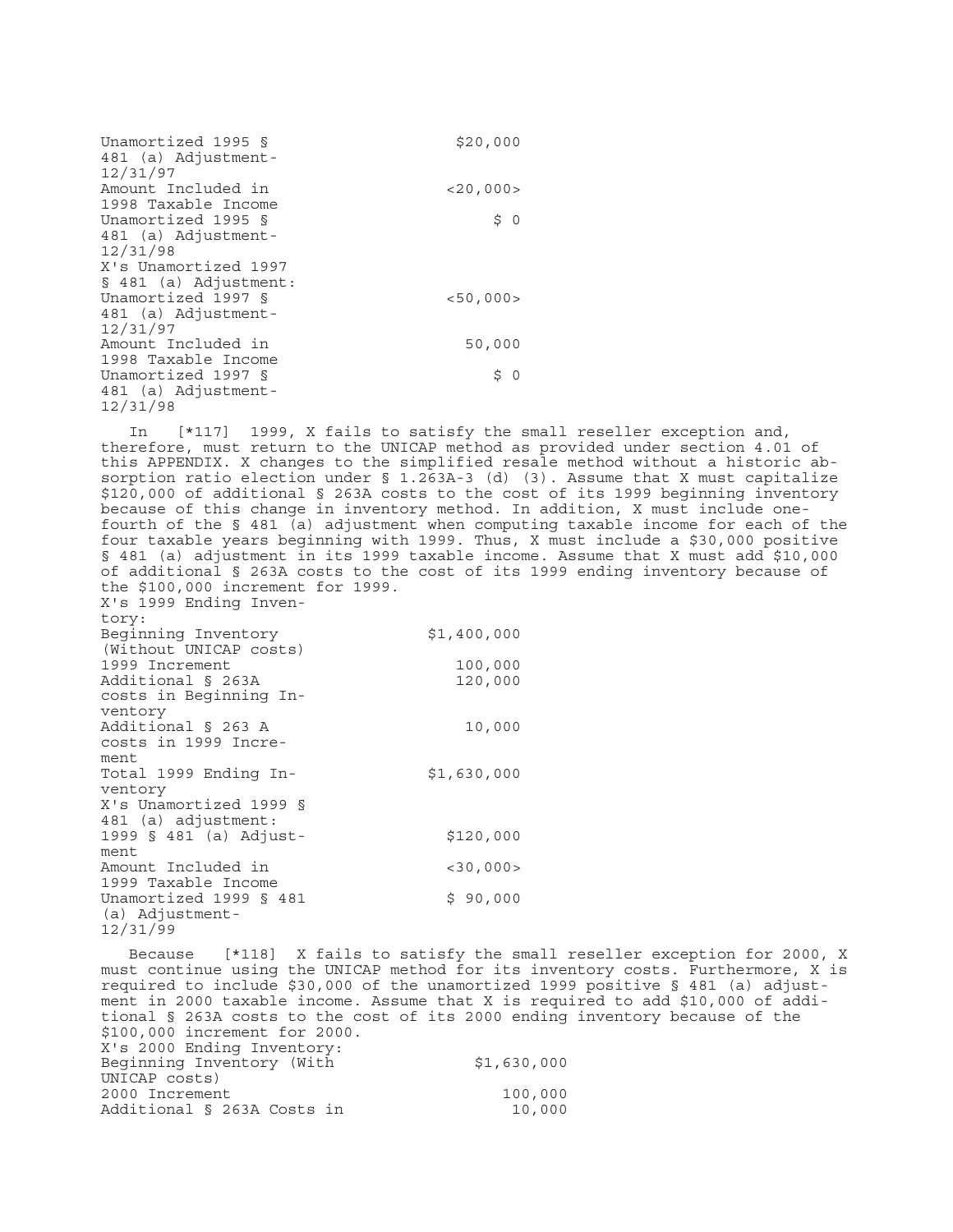| 2000 Increment              |                |
|-----------------------------|----------------|
| Total 2000 Ending Inventory | \$1,740,000    |
| X's Unamortized 1999 § 481  |                |
| (a) Adjustment:             |                |
| Unamortized 1999 § 481 (a)  | \$90,000       |
| Adjustment-12/31/99         |                |
| Amount Included in 2000     | $<$ 30,000 $>$ |
| Taxable Income              |                |
| Unamortized 1999 § 481 (a)  | \$60,000       |
| Adjustment-12/31/00         |                |

.02 *Certain uniform capitalization (UNICAP) methods used by producers*.

(1) *Applicability*. This change applies to a producer of real or tangible personal property described in § 1.263A-2 that wants to change to a UNICAP method (or methods) specifically described in the regulations.

(2) *Inapplicability*. This change does not apply to a producer of real or tangible personal property described in § 1.263A-2 that wants to revoke an election [\*119] to use the historic absorption ratio with the simplified production method *(see* § 1.263A-2 (b) (4) (iii) (B)).

(3) *Definition*. A "UNICAP method specifically described in the regulations" includes the specific identification method  $(S\ 1.263A-1\ (f)\ (2))$ , the burden rate method  $(\bar{S}$  1.263A-1 (f) (3)), the standard cost method ( $\bar{S}$  1.263A-1 (f) (3)), the direct reallocation method  $(S_1.263A-1 (g) (4) (iii) (A))$ , the stepallocation method (§ 1.263A-1 (g) (4) (iii) (B)), the simplified service-cost method (§ 1.263A-1 (h)), and the simplified production method without the historic absorption ratio election (§ 1.263A-2 (b)), but does not include any other reasonable allocation method within the meaning of § 1.263A-1 (f) (4).

(4) *Multiple changes*. Taxpayers making both this change and another change in method of accounting in the same year of change must comply with the ordering rules of § 1.263A-7 (b) (2).

.03 *Certain uniform capitalization (UNICAP) methods used by taxpayers in a farming business*.

(1) *Description of change and scope*. This change applies to a taxpayer in a farming business that wants to change its method or methods of accounting to comply with § 1.263A-4.

(2) *Year of change*. This change only applies [\*120] to the taxpayer's first taxable year ending after August 21, 2000 (in the case of property that is not inventory in the hands of the taxpayer), or the first taxable year beginning after August 21, 2000 (in the case of property that is inventory in the hands of the taxpayer), whichever is applicable.

(3) *Scope limitations inapplicable*. The scope limitations in section 4.02 of this revenue procedure do not apply, provided the taxpayer's method of accounting for property produced in a farming business is not an issue under consideration within the meaning of section 3.09 of this revenue procedure.

(4) *Manner of making change; audit protection*.

(a) *Non-inventory property*. In the case of property that is not inventory in the hands of the taxpayer, the change applies to costs incurred after August 21, 2000, is made on a cut-off basis as described in section 2.06 of this revenue procedure, and is not subject to the audit protection provisions of section 7 of this revenue procedure. However, a taxpayer may receive such audit protection for non-inventory property by taking into account any § 481 (a) adjustment that results from the change in method of accounting for non-inventory property to comply  $[*121]$  with § 1.263A-4. A taxpayer that opts to determine a § 481 (a) adjustment (and, thus, obtain audit protection) for non-inventory property must take into account only additional section 263A costs incurred after December 31, 1986, in taxable years ending after December 31, 1986.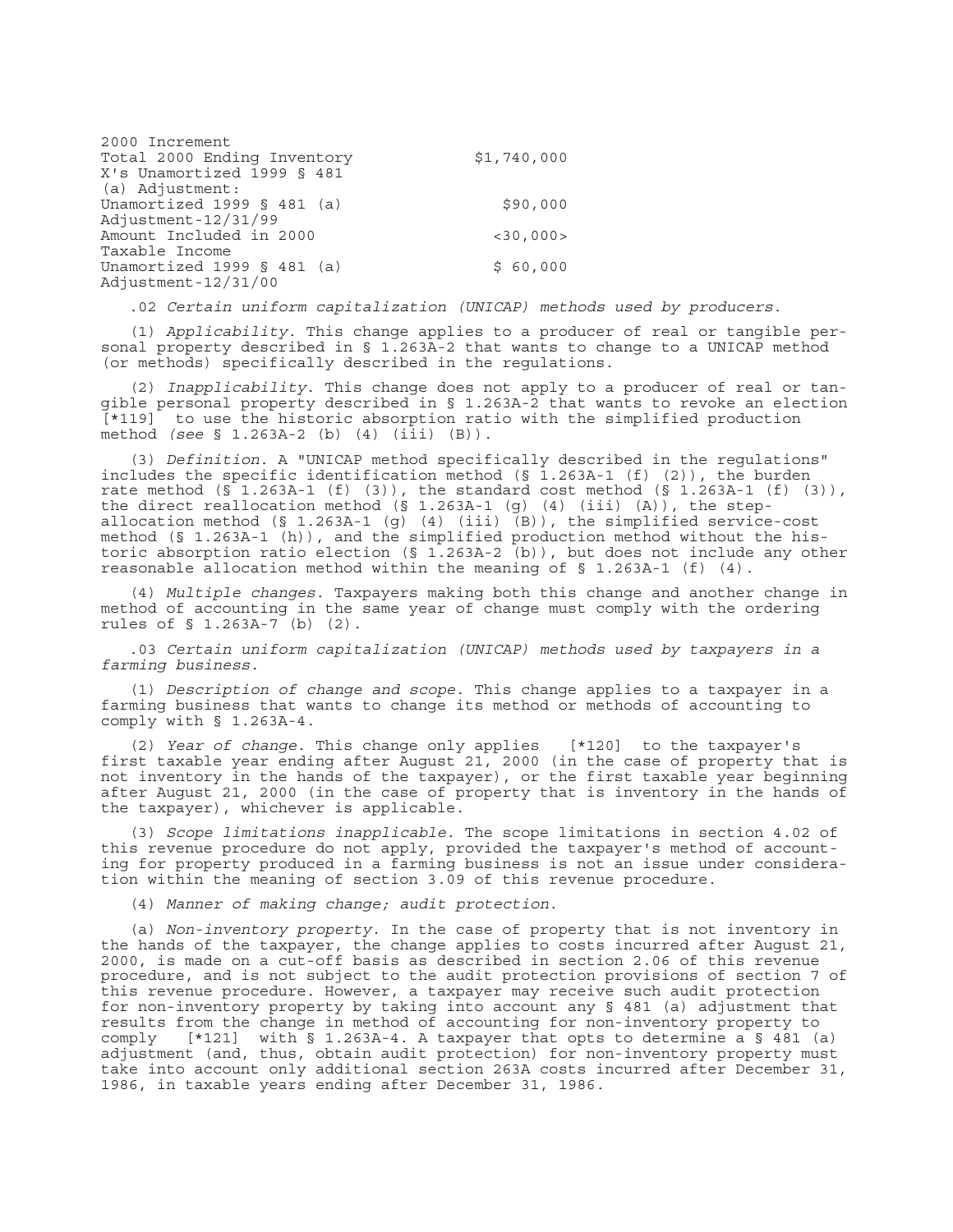(b) *Inventory property*. In the case of property that is inventory in the hands of the taxpayer, the change applies to costs incurred after December 31, 1986, in taxable years ending after December 31, 1986, and is made by taking into account an adjustment under § 481 (a). Such adjustment must take into account only additional section 263A costs incurred after December 31, 1986, in taxable years ending after December 31, 1986.

(5) *Multiple changes*. Taxpayers making both this change and another change in method of accounting in the same year of change must comply with the ordering rules of § 1.263A-7 (b) (2).

.04 *Change to no longer capitalize research and experimental expenditures under uniform capitalization (UNICAP)*

(1) *Description of change and scope*. This change applies to a taxpayer who no longer wants to capitalize research and experimental expenditures to inventory under § 263A and the regulations thereunder. A [\*122] taxpayer making this change must be in compliance with all other aspects of § 263A and the regulations thereunder and must have an effective election under either § 174 (a) or § 174 (b).

(2) *Manner of making the change*. A taxpayer must attach to the application the following:

- (a) a representation that the § 174 costs the taxpayer proposes not to capitalize to inventory under § 263A and the regulations thereunder are costs that are subject to the taxpayer's effective election under either § 174 (a) or § 174 (b) and the regulations thereunder (Indicate which section applies to the taxpayer); and
- (b) for the § 174 costs that it proposes to remove from inventory costs, a representation that the taxpayer had identified the § 174 costs as § 174 costs at the time that the costs were capitalized to inventory under § 263A and the regulations thereunder.

(3) *No audit protection*. A taxpayer does not receive audit protection under section 7 of this revenue procedure in connection with this change.

SECTION 4A. LOSSES, EXPENSES AND INTEREST WITH RESPECT TO TRANSACTIONS BETWEEN RELATED TAXPAYERS (§ 267)

.01 *Change to comply with § 267*. This change applies to a taxpayer that wants to change its method or methods of accounting  $[\overline{*}123]$  to comply with the requirements of § 267, which disallows or defers certain deductions attributable to transactions between related taxpayers. However, this change applies to a change for stated interest only to the extent the stated interest is qualified stated interest (as defined in § 1.1273-1 (c)).

.02 *Reserved*.

SECTION 4B. DEFERRED COMPENSATION (§ 404)

- .01 *Change to comply with § 404 (a) (11)*.
- (1) *Description of change and scope*.

(a) *Applicability*. This change applies to a taxpayer required to change its method of accounting for its first taxable year ending after July 22, 1998, to comply with § 404 (a) (11). Section 404 (a) (11) provides that, for purposes of determining under § 404 whether compensation of an employee is deferred compensation and when deferred compensation is paid, no amount is treated as received by the employee, or paid, until it is actually received by the employee. Section 404 (a) (11) overturns the decision in *Schmidt Baking Co. v. Commissioner*, 107 T.C. 271 (1996), in which the court held that a  $\S$  83 (a) income inclusion event upon securitization of vacation and severance pay benefits with a letter of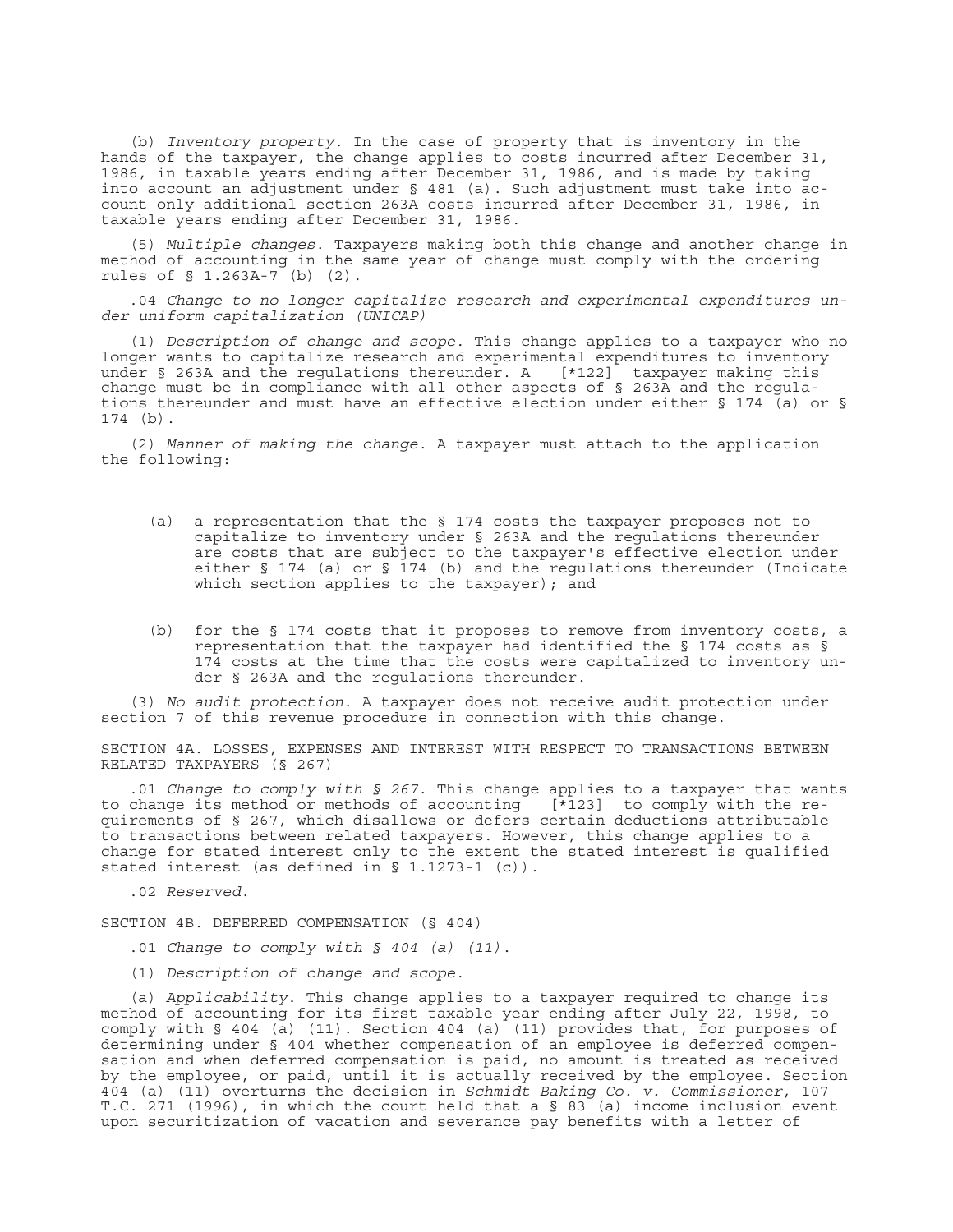credit constitutes receipt of those benefits by employees for purposes [\*124] of determining whether an employer's deduction for the benefits is subject to § 404. *See* Notice 99-13 (1999-1 C.B. 687) (March 29, 1999).

(b) *Scope limitations inapplicable*. A taxpayer changing its method of accounting to comply with  $\S$  404 (a) (11) is not subject to the scope limitations in section 4.02 of this revenue procedure.

(2) *Section 481 (a) adjustment period*. A taxpayer must take the § 481 (a) adjustment into account ratably over three taxable years.

(3) *No audit protection*. A taxpayer does not receive audit protection under section 7 of this revenue procedure in connection with this change.

.02 *Deferred compensation*.

(1) *Applicability*. This change applies to an accrual method taxpayer that wants to change its method of accounting to treat bonuses or vacation pay as follows (see  $\bar{S}$  404 (a) (5) and  $\bar{S}$  1.404 (b)-1T, Q&A 2):

- (a) *Bonuses*.
	- (i) *Bonuses not subject to capitalization under § 263A*. If by the end of the taxable year all the events have occurred that establish the fact of the liability to pay a bonus and the amount of the liability can be determined with reasonable accuracy (see § 1.446-1 (c) (1) (ii)), and the bonus is otherwise deductible, but the bonus is received by the employee after [\*125] the 15th day of the 3rd calendar month after the end of that taxable year, to treat the bonus as deductible in the taxable year of the employer in which or with which ends the taxable year of the employee in which the bonus is includible in the gross income of the employee; or
	- (ii) *Bonuses that are subject to capitalization under § 263A*. If by the end of the taxable year all the events have occurred that establish the fact of the liability to pay a bonus and the amount of the liability can be determined with reasonable accuracy (see § 1.446-1 (c) (1) (ii)), and the bonus is otherwise deductible (without regard to § 263A), but the bonus is received by the employee after the 15th day of the 3rd calendar month after the end of that taxable year, to treat the bonus as capitalizable (within the meaning of  $\sin 1.263A-1$  (c) (3)) in the taxable year of the employer in which or with which ends the taxable year of the employee in which the bonus is includible in the gross income of the employee; or
- (b) *Vacation pay*.
	- (i) *Vacation pay not subject to capitalization under § 263A*. If by the end of the taxable year all the events have occurred that establish the fact of the liability to pay vacation pay and the [\*126] amount of the liability can be determined with reasonable accuracy (see § 1.446-1 (c) (1) (ii)), and the vacation pay is otherwise deductible, but the vacation pay is received by the employee after the 15th day of the 3rd calendar month after the end of that taxable year, to treat the vacation pay as deductible in the taxable year of the employer in which the vacation pay is paid to the employee; or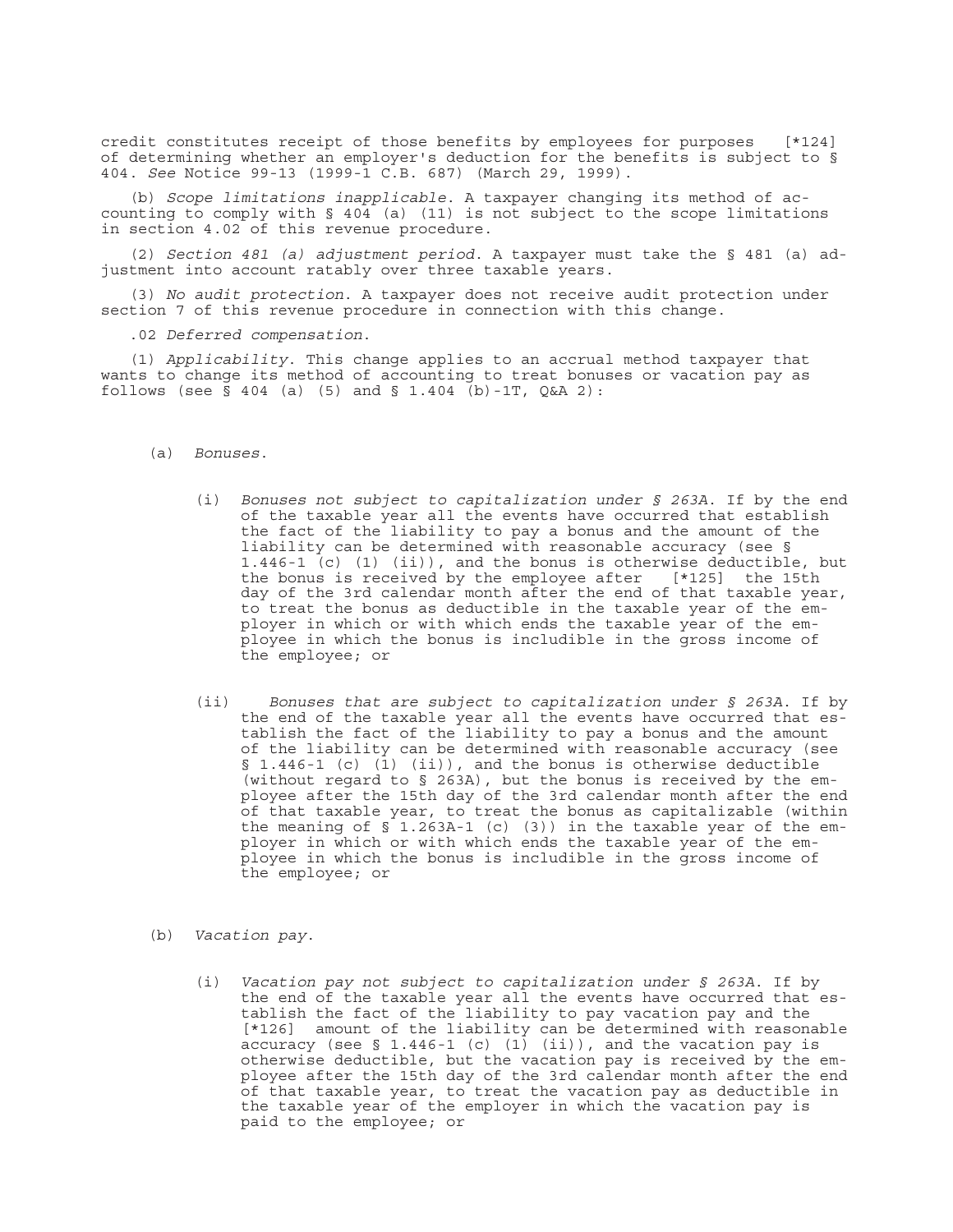(ii) *Vacation pay that is subject to capitalization under § 263A*. If by the end of the taxable year all the events have occurred that establish the fact of the liability to pay vacation pay and the amount of the liability can be determined with reasonable accuracy (see  $\S$  1.446-1 (c)  $(1)$  (ii)), and the vacation pay is otherwise deductible (without regard to § 263A), but the vacation pay is received by the employee after the 15th day of the 3rd calendar month after the end of that taxable year, to treat the vacation pay as capitalizable (within the meaning of § 1.263A-1 (c) (3)) in the taxable year of the employer in which the vacation pay is paid to the employee.

(2) *Inapplicability*. This change does not apply to the extent that it is also described in section  $4B.01$  of this APPENDIX. This change apply to a taxpayer that is subject to § 263A and that is required to capitalize the costs with respect to which the taxpayer wants to change its method of accounting if the taxpayer is not capitalizing the costs as required.

SECTION 5. METHODS OF ACCOUNTING (§ 446)

- .01 *Cash or hybrid method to accrual method*.
- (1) *Description of change and scope*.
- (a) *Applicability*. This change applies to:
	- (i) a taxpayer that wants to change to an overall accrual method, or to an overall accrual method in conjunction with the recurring item exception under § 461 (h) (3), from the cash receipts and disbursements method (cash method), or from a hybrid method (the use of a combination of accounting methods under which an item or items of income or expense are reported on the cash method and another item or other items of income or expense are reported on an accrual method); or
	- (ii) a taxpayer that is required to change to an overall accrual method under § 448, but is ineligible to make the change under § 1.448-1 (h) (2) (relating to the "first § 448 year").
- (b) *Inapplicability*. This change does not apply to:
	- (i) a farmer;
	- (ii) a cooperative organization described in § 501 (c) (12), 521, or 1381;
	- (iii) an individual [\*128] taxpayer, except for activities conducted as a sole proprietorship;
	- (iv) a taxpayer required to use an inventory method of accounting, unless:
		- (A) the taxpayer is using or adopts a proper inventory method under § 471 and the regulations thereunder, the taxpayer is a small reseller within the meaning of § 1.263A-3 (a), and, if the taxpayer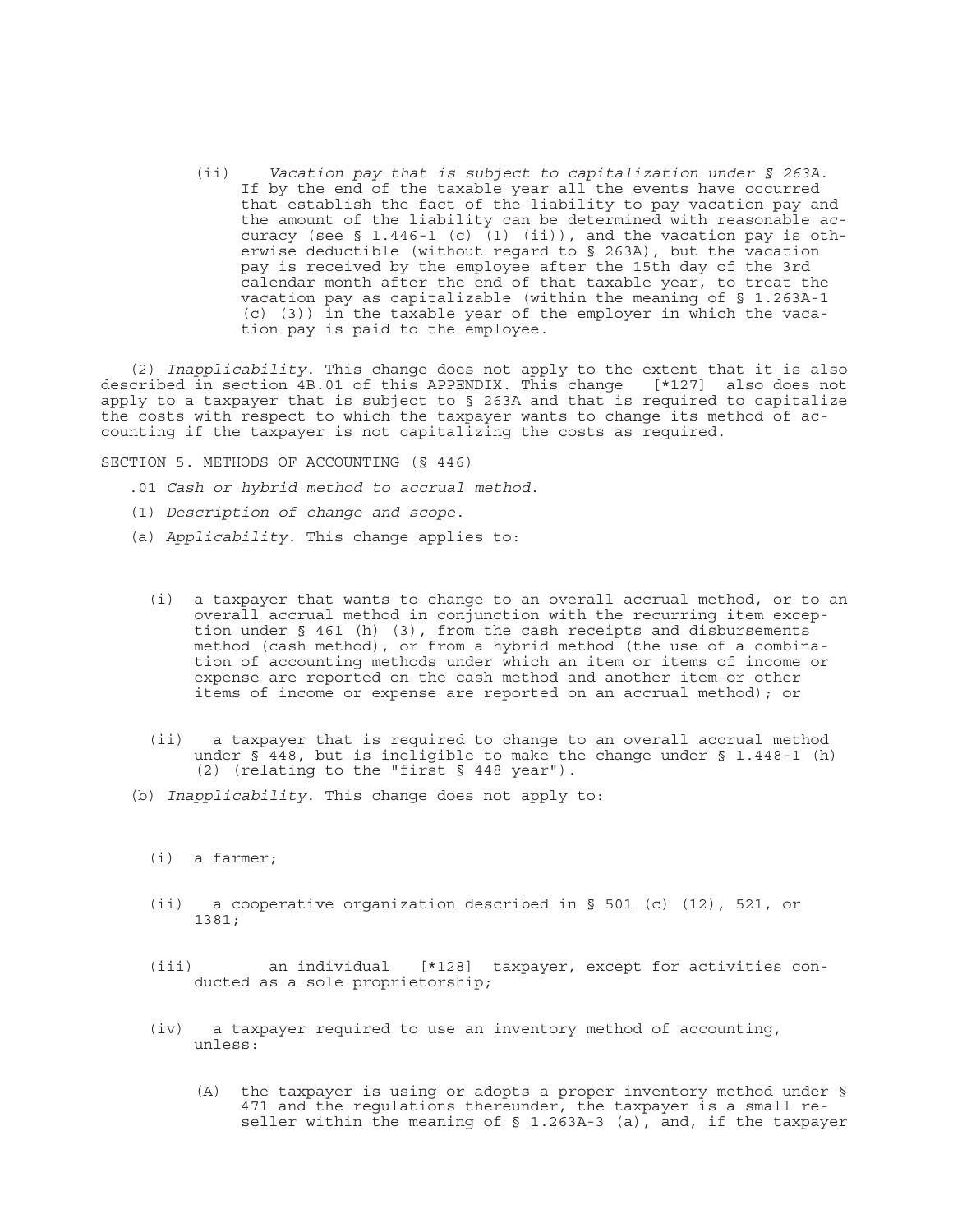has production activities, the taxpayer's production activities qualify under the *de minimis* presumption of § 1.263A-3 (a) (2)  $(iii);$ 

- (B) the taxpayer is using or adopts a proper inventory method under § 471 and the regulations thereunder, the taxpayer is a reseller eligible to use the simplified resale method under § 1.263A-3 (d), and the taxpayer is using or adopts a proper method under that section for the year of change;
- (C) the taxpayer is a producer of real or tangible personal property described in § 1.263A-2, and is using both a proper inventory method under § 471 and the regulations thereunder and a proper capitalization method under § 263A and the regulations thereunder; or
- (D) the taxpayer is a producer of real or tangible personal property described in § 1.263A-2, is using or adopts a proper inventory<br>method under § 471 and the regulations thereunder, and [\*129] method under  $§$  471 and the regulations thereunder, and adopts a UNICAP method or methods specifically described in the regulations. A "UNICAP method specifically described in the regulations" includes the specific identification method (§ 1.263A-1 (f) (2)) the burden rate method (§ 1.263A-1 (f) (2)), the standard cost method (§ 1.263A-1 (f) (3)), the direct reallocation method (§ 1.263A-1 (g) (4) (iii) (A)), the step-allocation method (§ 1.263A-1 (g) (4) (iii) (B)), the simplified service cost method (§ 1.263A-1 (h)), or the simplified production method without the historic absorption ratio election  $(S_11.263A-2 (b))$ , but does not include any other reasonable allocation method within the meaning of  $\overline{S}$  1.263A-1 (f) (4).
- (v) a taxpayer required or wanting to use a special method of accounting, unless the taxpayer is permitted to change automatically to the special method under this revenue procedure. A special method of accounting is a method that deviates from the normal tax accounting rules, such as the method of accounting for advance payments pursuant to either Rev. Proc. 71-21 (1971-2 C.B. 549), or § 1.451-5, the installment method of accounting under § 453, or a long-term contract method, such as the percentage of completion method or the completed [\*130] contract method;
- (vi) a taxpayer required to change to an overall accrual method under § 448 and eligible to make the change under § 1.448-1 (h) (2). *See* § 1.448-1 (h) (2), which provides an automatic consent procedure for a taxpayer changing for the first taxable year that it is subject to § 448. *See also* § 1.448-1 (h) (1), which provides that § 1.448-1 (h) does not apply to a change required under any Code section (or regulations thereunder) other than  $\frac{1}{5}$  448 (for example, a taxpayer with inventories); or
- (vii) a taxpayer engaged in two or more trades or businesses, unless the taxpayer uses or adopts the same overall accrual method for each such trade or business.
- (2) *Section § 481 (a) adjustment*.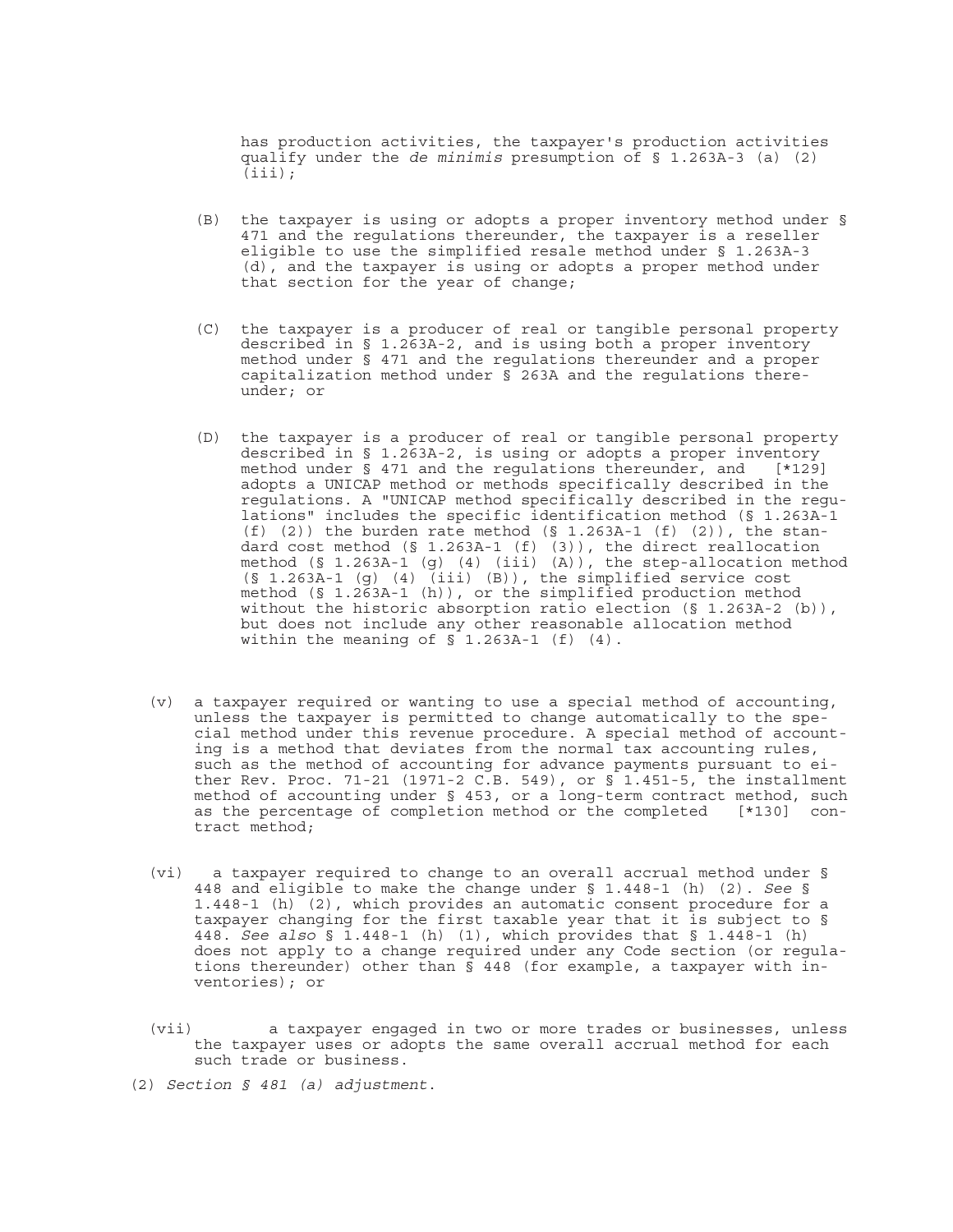(a) *In general*. The § 481 (a) adjustment takes into account the accounts receivable, accounts payable, inventory, and any other item determined to be necessary in order to prevent items from being duplicated or omitted. The § 481 (a) adjustment does not include any item of income accrued but not received that was worthless or partially worthless (within the meaning of § 166 (a)) on the last day of the year preceding the year of change.

(b) *Recurring item exception*. As part of the change to an overall accrual [\*131] method, a taxpayer may adopt the recurring item exception for the year of change if the taxpayer is eligible and follows the procedures of § 1.461-5 (d). If the taxpayer is eligible and wants to adopt this method as specified in § 461 (h) (3), the amount of the § 481 (a) adjustment must be modified to account for the amount of any additional deduction.

(3) *Change to a special method of accounting*. If a taxpayer that wants to change to an accrual method in conjunction with a change to a special method of accounting is not permitted to make the change under this revenue procedure, the taxpayer may request to make both changes only by filing one application under the provisions of Rev. Proc. 97-27 (1997-1 C.B. 680). Only one user fee will be required for these changes.

(4) *Coordination with section 13.01 of the APPENDIX for short-term obligations*. If a taxpayer subject to § 1281 wants to change its method of accounting under this section 5.01 of the APPENDIX and, as part of the change, is changing its method of accounting for interest income on short-term obligations, then the change for interest income on short-term obligations should be made under section 13.01 of the APPENDIX of this revenue [\*132] procedure and not under this section 5.01 of the APPENDIX.

.02 *Multi-year service warranty contracts*.

(1) *Description of change and scope*.

(a) *Applicability*. This change applies to an eligible accrual method manufacturer, wholesaler, or retailer of motor vehicles or other durable consumer goods that wants to change to the service warranty income method described in section 5 of Rev. Proc. 97-38 (1997-2 C.B. 479). Under the service warranty income method, a qualifying taxpayer may, in certain specified and limited circumstances, include a portion of an advance payment related to the sale of a multiyear service warranty contract in gross income generally over the life of the service warranty obligation.

(b) *Inapplicability*. This change does not apply to a taxpayer outside the scope of Rev. Proc. 97-38 (1997-2 C.B. 479).

(2) *Manner of making the change*.

(a) This change is made using a cutoff method, under which the taxpayer begins the use of the service warranty income method for all qualified advance payment amounts received in the year of change and thereafter. *See* section 2.06 of this revenue procedure.

(b) In accordance with  $\S$  1.446-1 (e) (3) (ii), the requirement of  $\S$  1.446-1 (e) (3) (i) to file an application [\*133] on Form 3115 is waived and a statement in lieu of the Form 3115 is authorized for this change. The statement must be identified at the top as follows: **"CHANGE TO THE SERVICE WARRANTY INCOME METHOD UNDER SECTION 5.02 OF THE APPENDIX OF REV. PROC. 2002-9, 2002-1 C.B. 327."** The statement must set forth the information required under section 6.03 of Rev. Proc. 97-38 (1997-2 C.B. 479) except that the statement under section 6.03 (2) (that the taxpayer agrees to all of the terms and conditions of the revenue procedure) also should refer to Rev. Proc. 2002-9, 2002-1 C.B. 327.

(c) A taxpayer changing to the service warranty income method of accounting under section 5.02 of this APPENDIX must satisfy the annual reporting requirement set forth in section 6.04 of Rev. Proc. 97-38 (1997-2 C.B. 479).

.03 *Multi-year insurance policies for multi-year service warranty contracts*-*Description of change and scope*.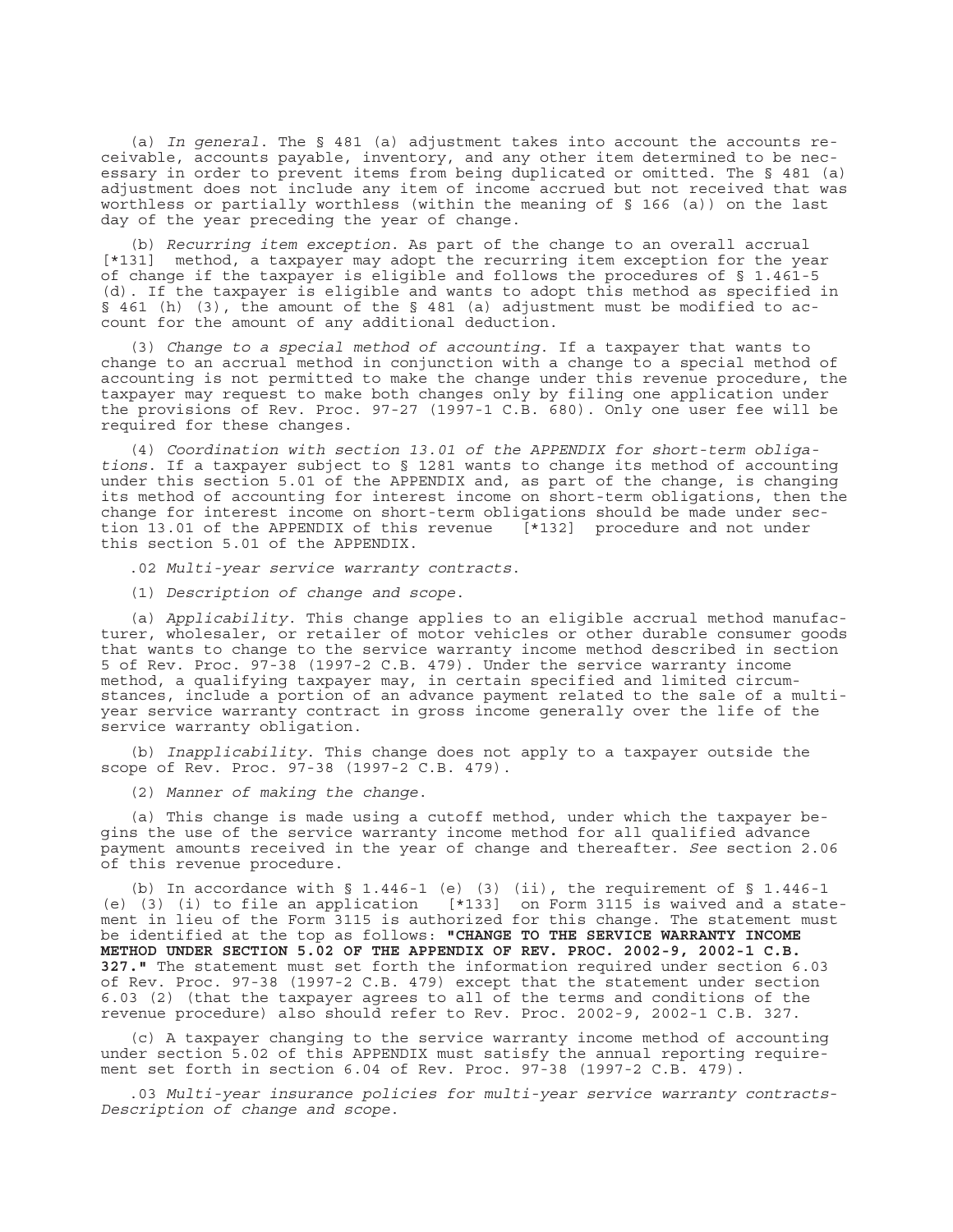(1) *Applicability*. This change applies to a manufacturer, wholesaler, or retailer of motor vehicles or other durable consumer goods that wants to change its method of accounting for insurance costs paid or incurred to insure its risks under multi-year service warranty contracts to the method described in section 5.03 (3) of this APPENDIX. Multi-year service warranty [\*134] contracts to which this change applies include only those separately priced contracts sold by a manufacturer, wholesaler, or retailer also selling the motor vehicles or other durable consumer goods (to the ultimate customer or to an intermediary) underlying the contracts. The classification of goods as "durable consumer goods" for purposes of this change depends on the common usage of the goods, rather than the purchaser's actual intended use of the goods.

(2) *Inapplicability*. This change does not apply to a taxpayer that covers its risks under its multi-year service warranty contracts through arrangements not constituting insurance.

(3) *Description of method*. If a taxpayer purchases a multi-year service warranty insurance policy (in connection with its sale of multi-year service warranty contracts to customers) by paying a lump-sum premium in advance, the taxpayer must capitalize the amount paid or incurred and may only obtain deductions for that amount by prorating (or amortizing) it over the life of the insurance policy (whether the cash method or an accrual method of accounting is used to account for service warranty transactions).

.04 *Interest accruals on short-term consumer loans*-*Rule* [\*135] *of 78s method*.

(1) *Description of change and scope*. This change applies to a taxpayer that wants to change its method of accounting from the Rule of 78s method to the constant yield method for stated interest (including stated interest that is original issue discount) on short-term consumer loans described in Rev. Proc. 83-40, 1983-1 C.B. 774, which was obsoleted by Rev. Proc. 97-37 (1997-2 C.B. 455). However, this change only applies to loans issued on or after the first day of the taxpayer's first taxable year that begins on or after January 1, 1999.

(2) *Background*.

(a) A short-term consumer loan is described in Rev. Proc. 83-40, 1983-1 C.B. 774, provided:

- (i) the loan is a self-amortizing loan that requires level payments, at regular intervals at least annually, over a period not in excess of five years (with no balloon payment at the end of the loan term); and
- (ii) the loan agreement between the borrower and the lender provides that interest is earned, or upon the prepayment of the loan interest is treated as earned, in accordance with the Rule of 78s method.

(b) In general, the Rule of 78s method allocates interest over the term of a loan based, in part, on the sum of the periods' digits for the term [\*136] of the loan. See Rev. Rul. 83-84 (1983-1 C.B. 97) for a description of the Rule of 78s method.

(c) In general, the constant yield method allocates interest and original issue discount over the term of a loan based on a constant yield. See § 1.1272-1 (c) for a description of the constant yield method. The Rule of 78s method generally front-loads interest as compared to the constant yield method.

(d) Rev. Proc. 83-40, 1983-1 C.B. 774 was obsoleted because, under §§ 1.446-2 and 1.1272-1 (which were effective for debt instruments issued on or after April 4, 1994), taxpayers generally must account for stated interest and original issue discount on a debt instrument (loan) by using a constant yield method. As a result, the Rule of 78s method is no longer an acceptable method of accounting for federal income tax purposes.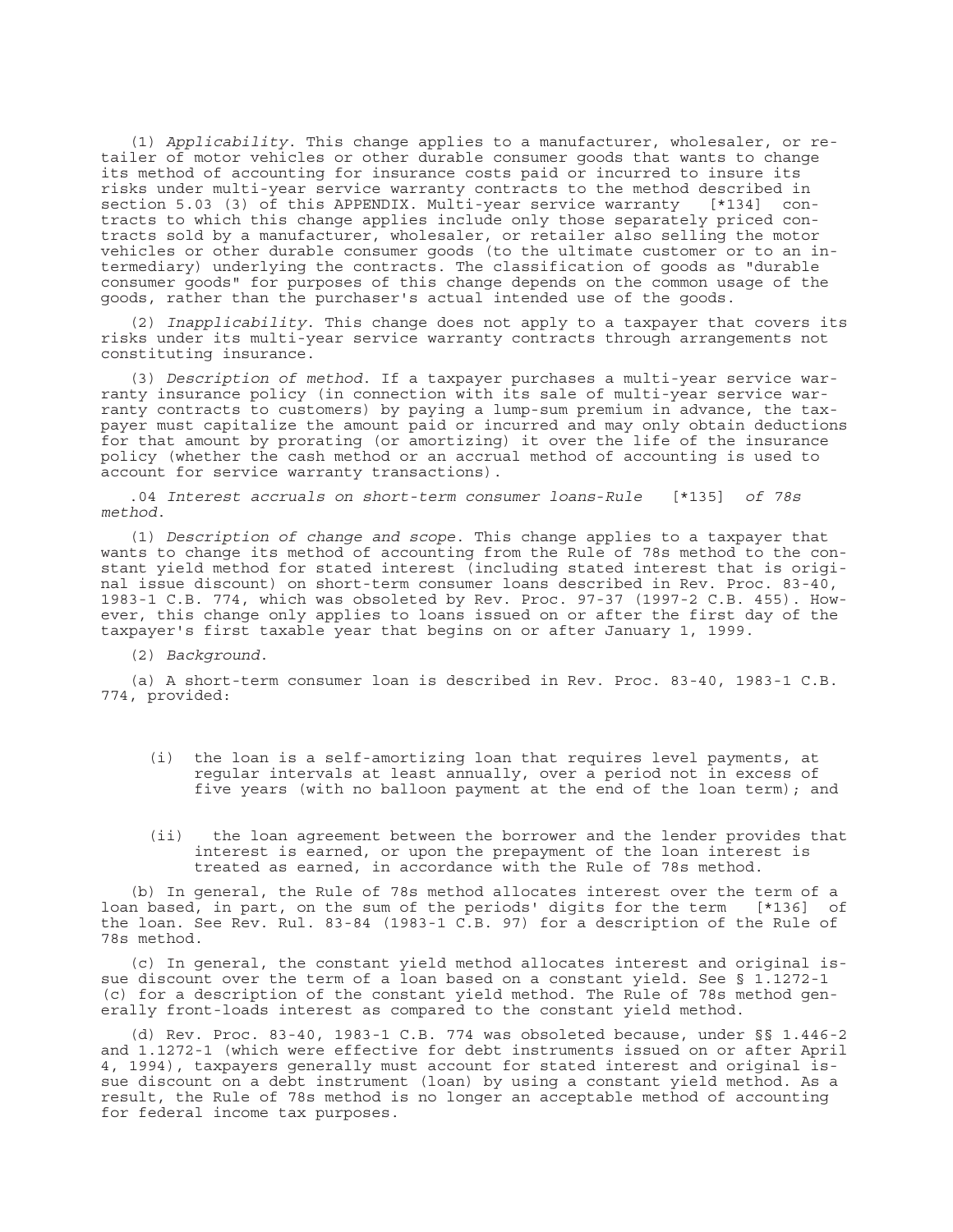(e) Notwithstanding §§ 1.446-2 and 1.1272-1, as a matter of administrative convenience, the Service will allow a taxpayer to use the Rule of 78s method for stated interest on short-term consumer loans described in Rev. Proc. 83-40, 1983-1 C.B. 774 if the loans were issued prior to the first day of the taxpayer's first taxable year that begins on or after January 1, 1999.

(3) *Manner of making the change*. This change [\*137] applies to loans issued on or after the first day of the taxpayer's first taxable year that begins on or after January 1, 1999. As a result, any § 481 adjustment will be computed only with respect to those loans.

.05 *Small taxpayers changing to overall cash method*.

(1) *Description of change*. This change applies to a taxpayer (other than a taxpayer described in § 448 (a) (3)) with "average annual gross receipts" (as defined in section 5.01 of Rev. Proc. 2001-10, 2001-1 C.B. 272, 2001-2 I.R.B. 272) of \$1,000,000 or less that wants to change to the overall cash method of accounting as described in Rev. Proc. 2001-10, 2001-1 C.B. 272.

(2) *Scope limitations inapplicable*. The scope limitations in section 4.02 of this revenue procedure do not apply to this change.

(3) *Manner of making the change*. Taxpayers making this change are urged to consult Rev. Proc. 2001-10, 2001-1 C.B. 272 for additional guidance on the computation of the § 481 (a) adjustment and the completion of the application.

(4) *Automatic changes to treating inventoriable items as nonincidental materials and supplies under Rev. Proc. 2001-10, 2001-1 C.B. 272*. A taxpayer desiring to make both this change and the change to treating inventoriable items as materials and supplies that are not incidental under [\*138] § 1.162-3 (see section 9.03 of the APPENDIX of this revenue procedure) may file a single application for both changes.

.06 *Nonaccrual-experience method*.

(1) *Applicability*. This change applies to a taxpayer using an overall accrual method that wants to change, and is eligible to change, to the nonaccrualexperience method of accounting under § 448 (d) (5) and regulations thereunder for amounts to be received for the performance of services by the taxpayer which (on the basis of experience) will not be collected.

(2) *Inapplicability*. This change does not apply to any amount:

(a) if interest is required to be paid on such amount; or

(b) if a penalty is imposed for failure to timely pay such amount.

(3) *Scope limitations inapplicable*. The scope limitations in section 4.02 of this revenue procedure are not applicable to this change.

SECTION 5A. TAXABLE YEAR OF INCLUSION (§451)

.01 *Accrual of interest on nonperforming loans*.

(1) *Description of change and scope*.

(a) This change applies to an accrual method taxpayer that is a bank as defined in § 581 (or whose primary business is making or managing loans) and wants to change its method of accounting to comply with §§ 451 and 1.451-1 (a) for qualified stated interest [\*139] (as defined in § 1.1273-1 (c)) on nonperforming loans.

(b) Section 1.451-1 (a) requires income to be accrued when all the events have occurred that fix the right to receive the income and the amount thereof can be determined with reasonable accuracy. A taxpayer may not stop accruing qualified stated interest on a nonperforming loan for federal income tax pur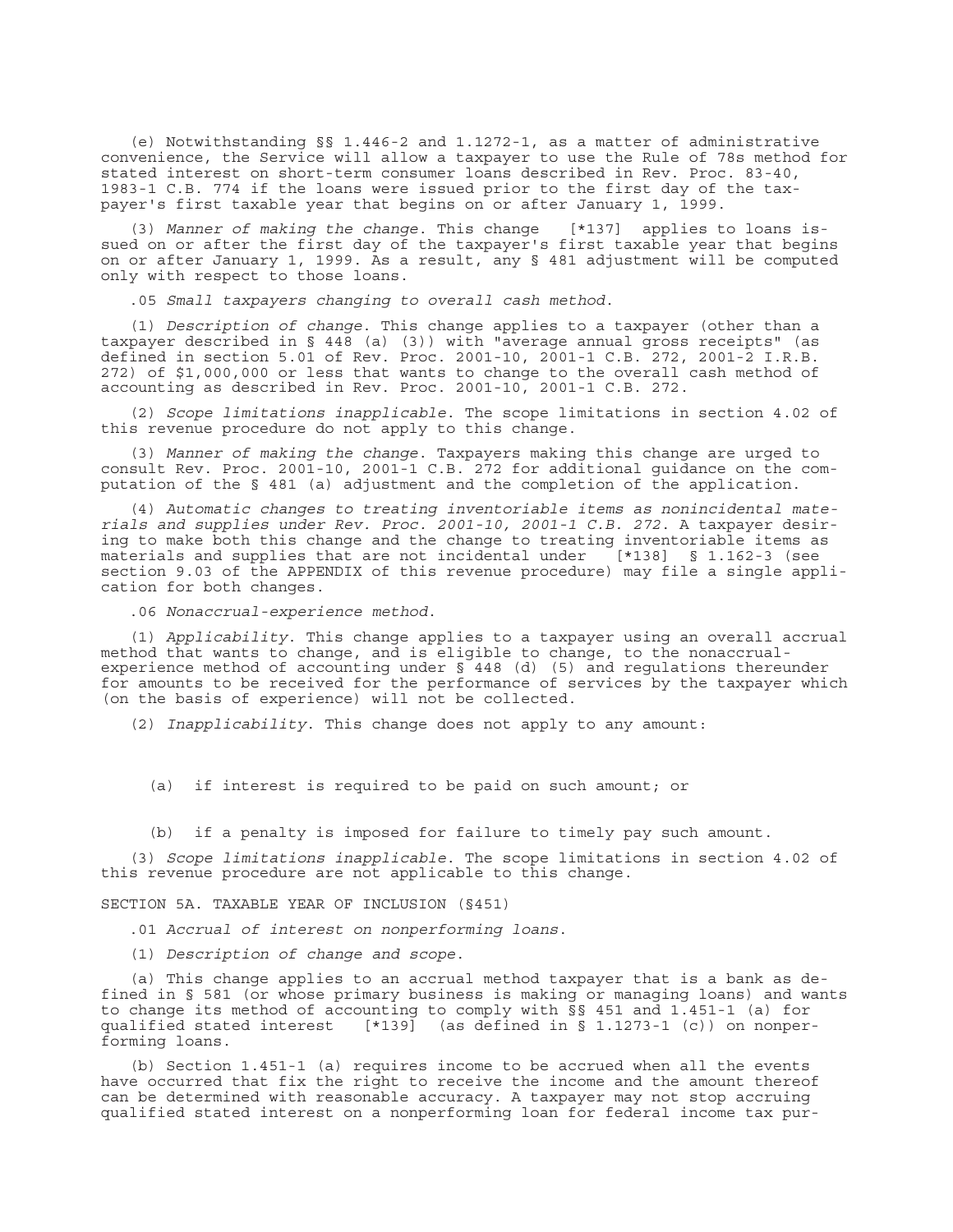poses merely because payments on the loan are overdue by a certain length of time, such as 90 days, even if a federal, state, or other regulatory authority having jurisdiction over the taxpayer permits or requires that the overdue interest not be accrued for regulatory purposes.

(c) Under §§ 451 and 1.451-1 (a), a taxpayer must continue accruing qualified stated interest on any nonperforming loan until either (i) the loan is worthless under § 166 and charged off as a bad debt, or (ii) the interest is determined to be uncollectible. In order for interest to be determined uncollectible, the taxpayer must substantiate, taking into account all the facts and circumstances, that it has no reasonable expectation of payment of the interest. This substantiation requirement is applied on a loan by loan basis.

(d) A taxpayer that changes its method [\*140] of accounting under section 5A.01 of this APPENDIX must do so for all of its loans.

(2) *Section 481 (a) adjustment*. In general, the § 481 (a) adjustment for a method change under section 5A.01 of this APPENDIX represents the amount of qualified stated interest, on the taxpayer's nonperforming loans outstanding as of the beginning of the year of change, that should have been accrued under §§451 and 1.451-1 (a) and was not accrued. Interest for which the taxpayer, as of the beginning of the year of change, has no reasonable expectation of payment is not taken into account in determining the amount of the  $\overline{S}$  481 (a) adjustment.

.02 *Cash advances on insurance commissions*.

(1) *Description of change*.

(a) This change applies to an insurance company that wishes to change its method of accounting for cash advances on commissions paid to its agents from deducting a cash advance in the taxable year in which the advance is paid to the agent to deducting a cash advance in the taxable year in which the advance is earned by the agent. This change applies only to cash advances qualifying as loans under Rev. Proc. 2001-24 (2001-10 I.R.B. 788). An insurance company making this change must comply with all other [\*141] applicable provisions of Rev. Proc. 2001-24.

(b) An agent of an insurance company making this change is granted consent to change the agent's method of accounting to report cash advances in the year earned rather than in the year paid, so long as the agent's change in method of accounting is consistent with the insurance company's reporting. No separate filing is required by an agent.

(2) *Year of change*. This change applies only to the insurance company's first or second taxable year beginning after December 31, 1999.

(3) *Scope limitations inapplicable*. The scope limitations in section 4.02 of this revenue procedure do not apply.

(4) *Manner of making the change*.

(a) The insurance company must attach to the application a statement that complies with section 4.03 of Rev. Proc. 2001-24.

(b) This change is effected on a cutoff basis. *See* section 2.06 of this revenue procedure. If the insurance company previously changed its method of accounting for cash advances from "loan" to "earned cash advances" and that change resulted in a § 481 (a) adjustment that has not been fully included in the insurance company's taxable income, the insurance company must include the remaining § 481 (a) adjustment [\*142] in taxable income in the year of change. Similarly, if the insurance company previously changed its method of accounting for cash advances from "loans" to "earned cash advances" and that change resulted in a § 481 (a) adjustment that has not been fully included in the agent's reported income, the insurance company must include the remaining § 481 (a) adjustment on the agent's applicable Form 1099-MISC, *Miscellaneous Income*, or Form W-2, *Wage and Tax Statement*, for the year of change.

.03 *Advance rentals*-*description of change and scope*. This change applies to a taxpayer that wishes to change its method of accounting for advance rentals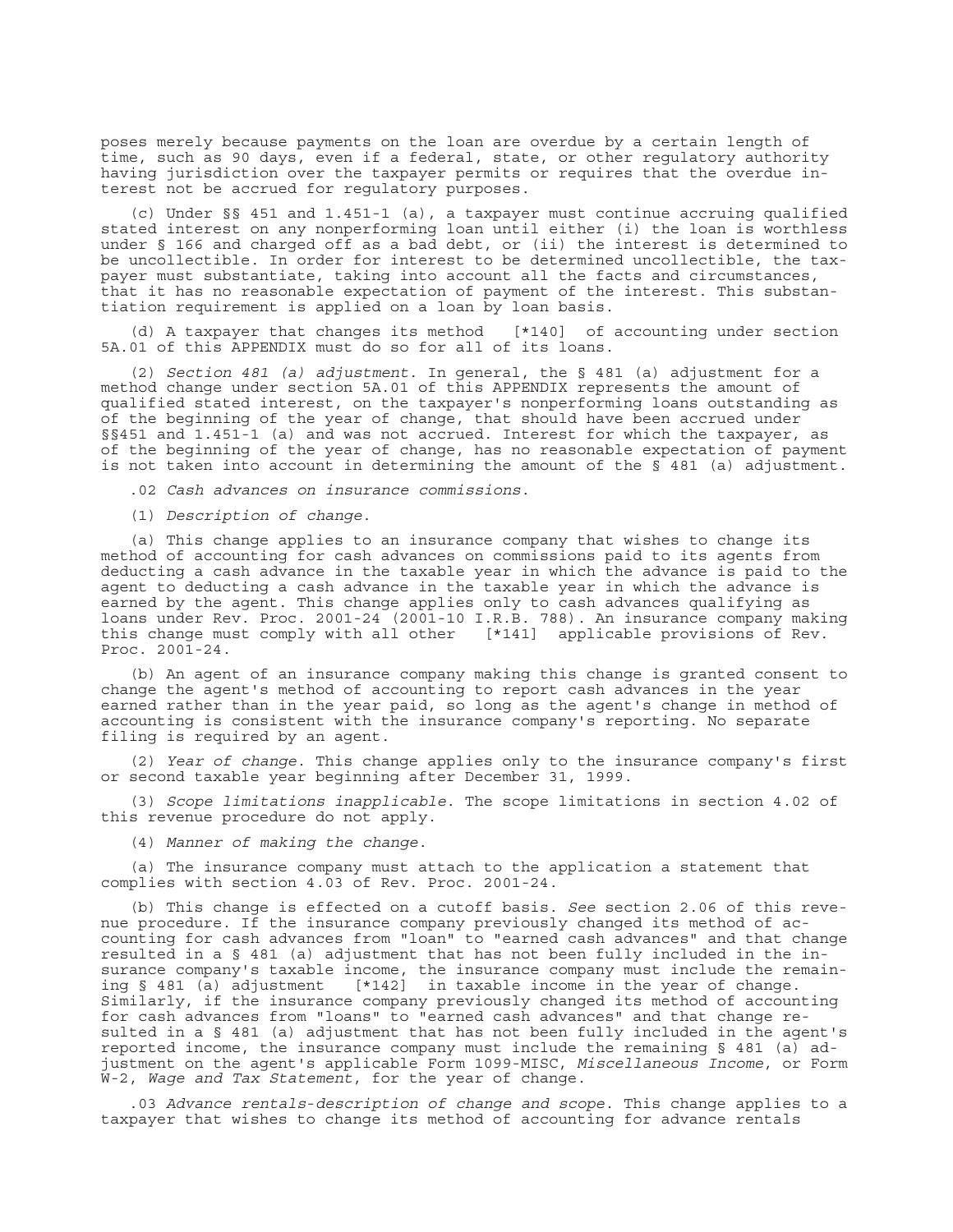(other than advance rentals subject to § 467 and the regulations thereunder) to include such advance rentals in gross income in the taxable year received. *See* § 1.61-8 (b).

SECTION 6. OBLIGATIONS ISSUED AT DISCOUNT (§ 454)

.01 *Series E, EE or I U.S. savings bonds*.

(1) *Description of change and scope*. This change applies to a cash method taxpayer that wants to change its method of accounting for interest income on Series E, EE, or I U.S. savings bonds. However, this change only applies to a taxpayer that has previously made an election under § 454 to report as interest [\*143] income the increase in redemption price on a bond occurring in a taxable year, and that now wants to report this income in the taxable year in which the bond is redeemed, disposed of, or finally matures, whichever is earliest.

(2) *Manner of making the change*.

(a) This change is made using a cutoff method and is effective for any increase in redemption price occurring after the beginning of the year of change for all Series E, EE and I U.S. savings bonds held by the taxpayer on or after the beginning of the year of change. *See* section 2.06 of this revenue procedure.

(b) In accordance with  $\S$  1.446-1 (e) (3) (ii), the requirement of  $\S$  1.446-1 (e) (3) (i) to file an application on Form 3115 is waived and a statement in lieu of the Form 3115 is authorized for this change. The statement must be identified at the top as follows: **"CHANGE** IN **METHOD OF ACCOUNTING UNDER SECTION 6.01 OF THE APPENDIX OF REV. PROC. 2002-9, 2002-1 C.B. 327."** The statement must set forth:

- (i) the Series E, EE, or I U.S. savings bonds for which this change in accounting method is requested;
- (ii) an agreement to report all interest on any bonds acquired during or after the year of change when the interest is realized upon disposition, redemption, [\*144] or final maturity, whichever is earliest; and
- (iii) an agreement to report all interest on the bonds acquired before the year of change when the interest is realized upon disposition, redemption, or final maturity, whichever is earliest, with the exception of any interest income previously reported in prior taxable years.

.02 *Reserved*.

SECTION 7. PREPAID SUBSCRIPTION INCOME (§ 455)

.01 *Prepaid subscription income*.

(1) *Description of change and scope*. This change applies to an accrual method taxpayer that wants to change its method of accounting for prepaid subscription income to the method described in § 455 and the regulations thereunder, including an eligible taxpayer that wants to make the "within 12 months" election under § 1.455-2.

(2) *Manner of making the change*.

(a) This change is made using a cut off method and does not apply to any prepaid subscription income received before the first taxable year to which the change applies. Any prepaid subscription income arising prior to the year of change is accounted for under the taxpayer's former method of accounting. *See* section 2.06 of this revenue procedure.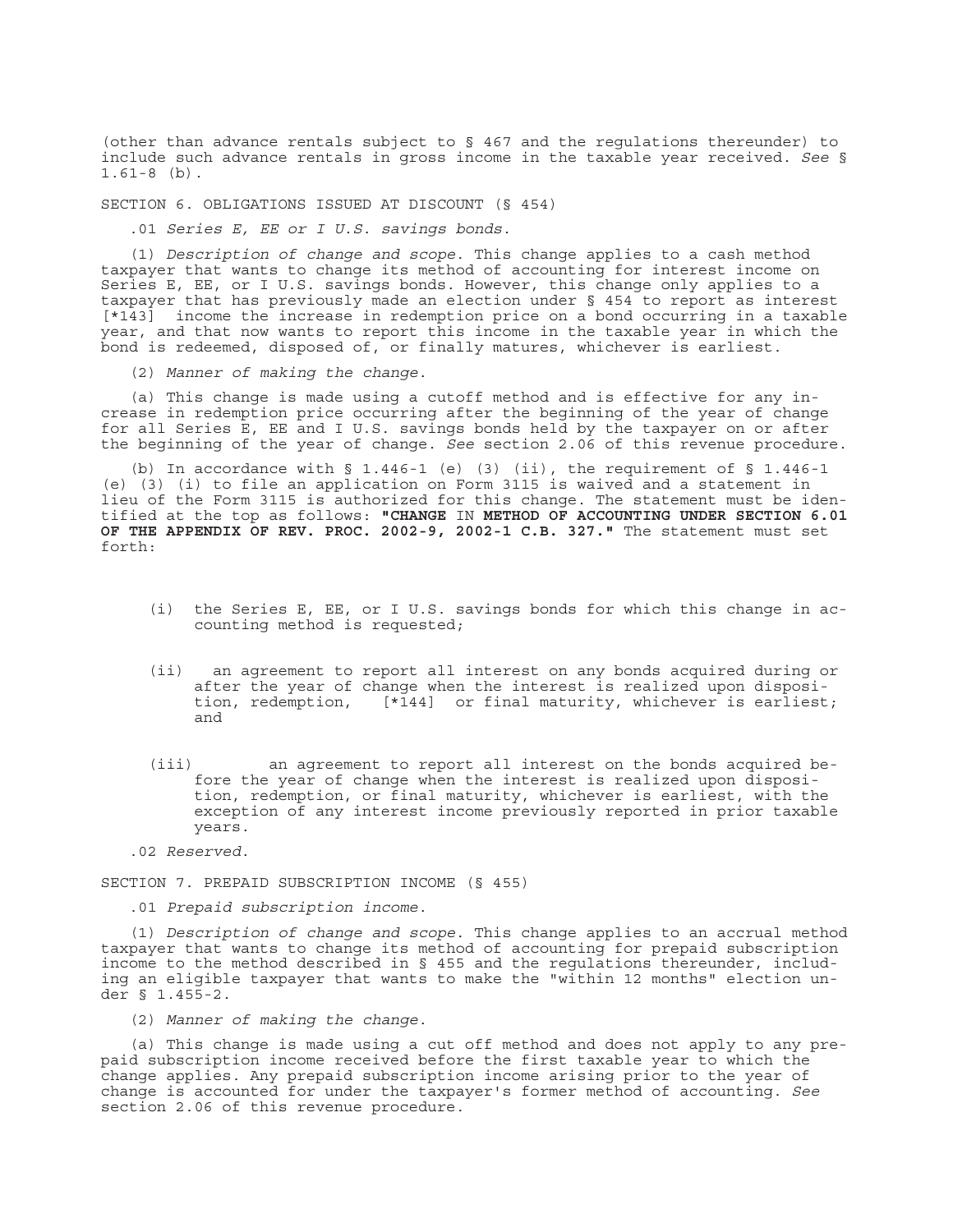(b) In accordance with  $\S$  1.446-1 (e) (3) (ii), the requirement of  $\S$  1.446-1 (e) (3) (i) [\*145] to file an application on Form 3115 is waived and a stat  $[*145]$  to file an application on Form 3115 is waived and a statement in lieu of the Form 3115 is authorized for this change. The statement must be identified at the top as follows: **"CHANGE IN METHOD OF ACCOUNTING FOR PREPAID SUBSCRIPTION INCOME UNDER SECTION 7.01 OF THE APPENDIX OF REV. PROC. 2002-9, 2002-1 C.B. 327."** The statement must set forth the information required under § 1.455-6 (b).

(c) The consent granted under this revenue procedure satisfies the consent required under §§ 455 (c) (3) and 1.455-6 (b).

.02 *Reserved*.

SECTION 7A. SPECIAL RULES FOR LONG-TERM CONTRACTS (§ 460)

.01 *Change to comply with final regulations under § 460*.

(1) *Description of change and scope*.

(a) *Applicability*. This change applies to taxpayers that must change their methods of accounting to comply with the provisions of §§ 1.460-1 through 1.460- 5 for long-term contracts entered into on or after January 11, 2001. *See* § 1.460-1 (c) (2) for a description of when a contract is viewed as "entered into."

(b) *Inapplicability*. This change does not apply to a taxpayer that wishes to change its exempt-contract method of accounting (as defined in § 1.460-4 (c)). A taxpayer desiring to change its exempt-contract method of accounting must obtain consent [\*146] for such change by filing an application under Rev. Proc. 97- 27, 1997-1 C.B. 680 (or successor).

(2) *Year of change*. The year of change for this change is the taxpayer's taxable year that includes January 11, 2001.

(3) *Manner of making change*. This change is made on a cut-off basis. Accordingly, a § 481 (a) adjustment is neither permitted nor required.

(4) *Scope limitations inapplicable*. The scope limitations in section 4.02 of this revenue procedure do not apply to this change.

(5) *No audit protection*. A taxpayer does not receive audit protection under section 7 of this revenue procedure in connection with this change.

.02 *Change from exempt-contract method to percentage-of-completion method*.

(1) *Description of change and scope*. This change applies to a taxpayer that

(a) is not required by § 460 and regulations thereunder to use the percentage-of-completion method to account for its long-term contracts, and

(b) wants to change its method of accounting for long-term contracts from an exempt-contract method *(see* § 1.460-4 (c)) to the percentage of completion method *(see* § 1.460-4 (b)).

(2) *Manner of making change*. This change is made on a cut-off basis. Accordingly, a § 481 (a) adjustment is neither permitted nor [\*147] required. This change does not apply to any long-term contract entered into before the year of change. *See* § 1.460-1 (c) (2) for a description of when a contract is viewed as "entered into."

(3) *No audit protection. A* taxpayer does not receive audit protection under section 7 of this revenue procedure in connection with this change.

## SECTION 8. TAXABLE YEAR OF DEDUCTION (§ 461)

.01 *Timing of incurring liabilities for employee compensation*.

(1) *Self-insured employee medical benefits*.

(a) *Applicability*. This change applies to an accrual method taxpayer that wants to change its method of accounting to treat an obligation to pay an em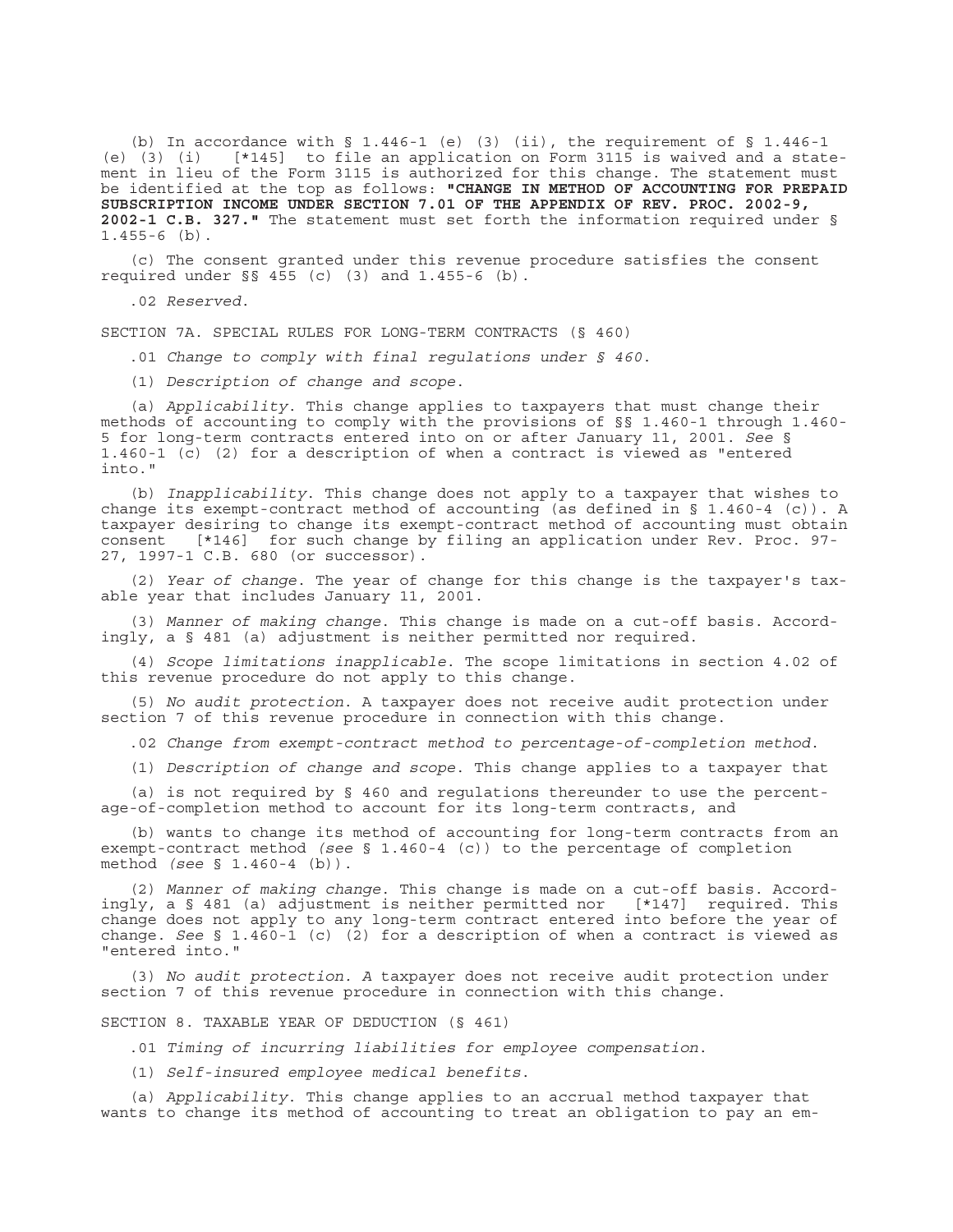ployee's medical expenses that is neither insured nor paid from a welfare benefit fund within the meaning of § 419 (e) as a liability incurred in the taxable year in which the employee files the claim with the employer. *See United States v. General Dynamics Corp*., 481 U.S. 239, 95 L. Ed. 2d 226, 107 S. Ct. 1732 (1987) (1987-2 C.B. 134).

(b) *Inapplicability*. This change does not apply to a taxpayer that is subject to § 263A and that is required to capitalize the costs with respect to which the taxpayer wants to change its method of accounting under section 8.01 of this [\*148] APPENDIX, if the taxpayer is not capitalizing the costs as required.

(2) *Amounts taken into account*. Applicable provisions of the Code, regulations, and other published guidance prescribe the manner in which a liability that has been incurred is taken into account. For example, for a taxpayer with inventories, direct labor costs must be included in inventory costs and may be recovered through cost of goods sold. *See* § 1.263A-1 (e) (2) (i) (B). A taxpayer may not rely on the provisions of section 8.01 of this APPENDIX to take a current year deduction.

.02 *Timing of incurring liabilities for real property taxes, personal property taxes and state income taxes*.

(1) *Description of change*. An accrual method taxpayer generally incurs a liability in the taxable year that all the events have occurred that establish the fact of the liability, the amount of the liability can be determined with reasonable accuracy, and economic performance has occurred with respect to the liability. *See* § 1.446-1 (c) (1) (ii). Under § 1.461-4 (g) (6), if the liability of the taxpayer is to pay a tax, economic performance occurs as the tax is paid to the government authority that imposed the tax.

(2) *Scope*.

(a) *Applicability*. [\*149] This change applies to an accrual method taxpayer that wants to change its method of accounting to:

- (i) treat liabilities (for which the all events test of § 461 (h) (4) is otherwise met) for real property taxes, personal property taxes, or state income taxes as incurred in the taxable year in which the taxes are paid, under §§ 461 and 1.461-4 (g) (6);
- (ii) account for real property taxes, personal property taxes or state income taxes under the recurring item exception to the economic performance rules under §§ 461 (h) (3) and 1.461-5 (b) (1); or

(iii) revoke an election under § 461 (c) (ratable accrual election).

(b) *Inapplicability*. This change does not apply to a taxpayer that is subject to § 263A and that is required to capitalize the costs with respect to which the taxpayer wants to change its method of accounting under section 8.02 of this AP-PENDIX, if the taxpayer is not capitalizing the costs as required.

(3) *Amounts taken into account*. Applicable provisions of the Code, regulations, and other published guidance prescribe the manner in which a liability that has been incurred is taken into account. For example, for a taxpayer with inventories, certain real property taxes must be included [\*150] in inventory costs and may be recovered through cost of goods sold. *See* § 1.263A-1 (e) (3) (ii) (L). A taxpayer may not rely on the provisions of section 8.02 of this AP-PENDIX to take a current year deduction.

.03 *Timing of incurring liabilities under a workers' compensation act, tort, breach of contract, or violation of law*.

(1) *Description of change and scope*.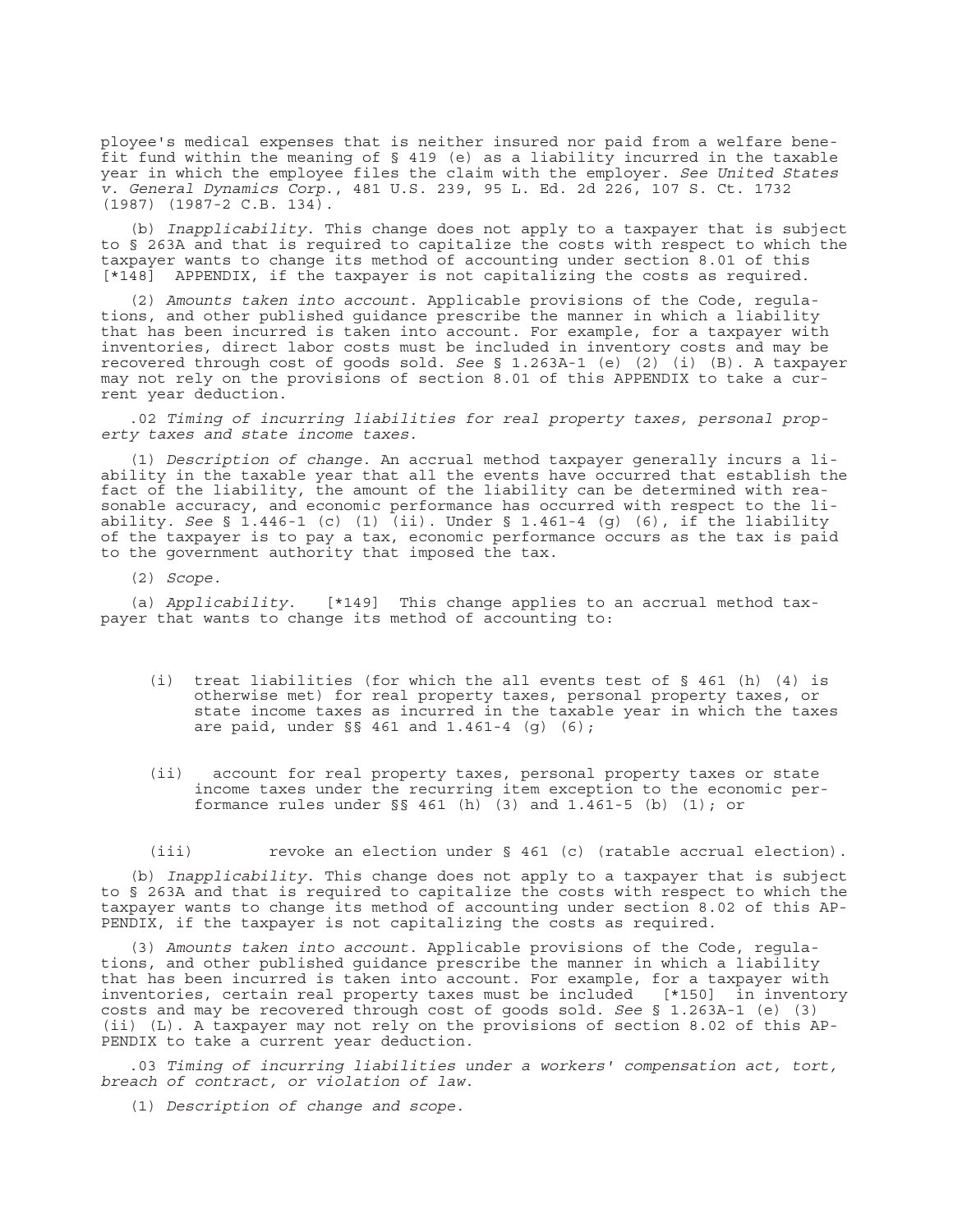(a) *Applicability*. This change applies to an accrual method taxpayer that wants to change its method of accounting for self-insured liabilities (including any amounts not covered by insurance, such as a "deductible" amount under an insurance policy) arising under any workers' compensation act or out of any tort, breach of contract, or violation of law, to treating the liability for the workers' compensation, tort, breach of contract, or violation of law as being incurred in the taxable year in which all the events have occurred which establish the fact of the liability, the amount of the liability can be determined with reasonable accuracy, and payment is made to the person to which the liability is owed. *See* §§ 461 and 1.461-4 (g) (2).

- (b) *Inapplicability*. This change does not apply:
	- (i) to a taxpayer that is subject to § 263A and that [\*151] is required to capitalize the costs with respect to which the taxpayer wants to change its method of accounting under section 8.03 of this APPENDIX, if the taxpayer is not capitalizing the costs as required;
	- (ii) if payment is made to a third party rather than to the person to which the liability is owed. *See* § 1.461-4 (g) (1); or
	- (iii) if payment is made by a third party.

(2) *Amounts taken into account*. Applicable provisions of the Code, regulations, and other published guidance prescribe the manner in which a liability that has been incurred is taken into account. For example, for a taxpayer with inventories, certain employee benefit costs (including workers' compensation) must be included in inventory costs and may be recovered through costs of goods sold. *See* § 1.263A-1 (e) (3) (ii) (D). A taxpayer may not rely on the provisions of section 8.03 of this APPENDIX to take a current year deduction.

.04 *Timing of incurring liabilities for payroll taxes*.

- (1) *Applicability*. This change applies to:
	- (a) an accrual method employer that wants to change its method of accounting for
		- (i) FICA and FUTA taxes to a method consistent with the holding in Rev. Rul. 96-51 (1996-2 C.B. 36) (Rev. Rul. 96-51, 1996-2 C.B. 36 holds [\*152] that, under the all events test of § 461, an accrual method employer may deduct in Year 1 its otherwise deductible FICA and FUTA taxes imposed with respect to year-end wages properly accrued in Year 1, but paid in Year 2, if the requirements of the recurring item exception are met); and
		- (ii) state unemployment taxes and, in the event the taxpayer is an employer within the meaning of the Railroad Retirement Tax Act *(see* § 3231 (a)), railroad retirement taxes to a method under which the taxpayer may deduct in Year 1 its otherwise deductible state unemployment taxes and railroad retirement taxes (if applicable) imposed with respect to year-end wages properly accrued in Year 1, but paid in Year 2, if the requirements of the recurring item exception are met (including the requirement that, as of the end of the taxable year, all events have occurred that establish the fact of the liability and the amount of the liability can be determined with reasonable accuracy, *see* § 1.461-5 (b)); or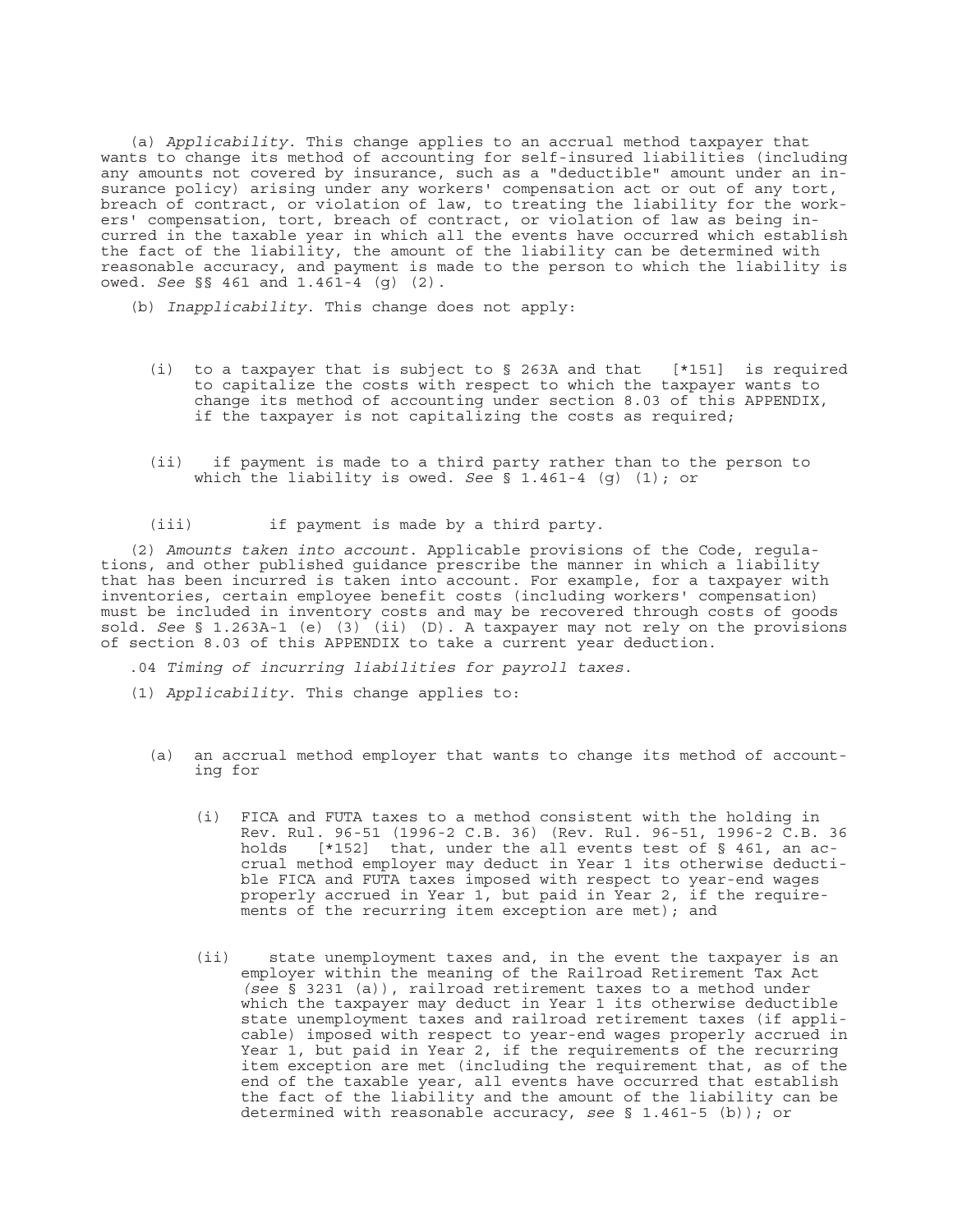(b) an accrual method employer that utilizes a method of accounting for FICA and FUTA taxes that is consistent with the holding in Rev. Rul. 96-51 (1996-2 C.B. 36) and wishes to change its method of accounting<br>for [\*153] state unemployment taxes and, in the event the employe: [\*153] state unemployment taxes and, in the event the employer is an employer within the meaning of the Railroad Retirement Tax Act *(see* § 3231 (a)), railroad retirement taxes to a method under which the taxpayer may deduct in Year 1 its otherwise deductible state unemployment taxes and railroad retirement taxes (if applicable) imposed with respect to year-end wages properly accrued in Year 1, but paid in Year 2, if the requirements of the recurring item exception are met (including the requirement that, as of the end of the taxable year, all events have occurred that establish the fact of the liability and the amount of the liability can be determined with reasonable accuracy, *see* § 1.461-5 (b)).

(2) *Inapplicability*. This change does not apply to a taxpayer that is subject to § 263A and that is required to capitalize the costs with respect to which the taxpayer wants to change its method of accounting under section 8.04 of this AP-PENDIX, if the taxpayer is not capitalizing the costs as required.

(3) *Recurring item exception*. A taxpayer that previously has not changed to or adopted the recurring item exception for FICA, FUTA, state unemployment taxes and railroad retirement taxes (if applicable) [\*154] must change to the reand railroad retirement taxes (if applicable) [\*154] must change to the re-<br>curring item exception method for FICA, FUTA, state unemployment taxes and railroad retirement taxes (if applicable) as specified in § 461 (h) (3) as part of this change.

(4) *Amounts taken into account*. Applicable provisions of the Code, regulations, and other published guidance prescribe the manner in which a liability that has been incurred is taken into account. For example, for a taxpayer with inventories, certain taxes must be included in inventory costs and may be recovered through cost of goods sold. *See* § 1.263A-1 (e) (3) (ii) (L). A taxpayer may not rely on the provisions of section 8.04 of this APPENDIX to take a current year deduction.

.05 *Cooperative advertising*.

(1) *Description of change and scope*. This change applies to a taxpayer that wants to change its method of accounting for cooperative advertising costs to a method consistent with the holding in Rev. Rul. 98-39 (1998-2 C.B. 198). Rev. Rul. 98-39, 1998-2 C.B. 198 generally provides that, under the all events test of § 461, an accrual method manufacturer's liability to pay a retailer for cooperative advertising services is incurred in the year in which the services are performed, provided the manufacturer is able to [\*155] reasonably estimate this liability, and even though the retailer does not submit the required claim form until the following year.

(2) *Scope limitations inapplicable*. A taxpayer that wants to make this change for its first or second taxable year ending on or after August 17, 1998, is not subject to the scope limitations in section 4.02 of this revenue procedure.

.06 *Distributor commissions*.

(1) *Changes made under Rev. Proc. 2000-38, 2000-2 C.B. 310*.

(a) *Description of change and scope*. This change applies to taxpayers that wish to change their method of accounting for distributor commissions (as defined by § 2 of Rev. Proc. 2000-38, 2000-2 C.B. 310, 2000-40 I.R.B. 310) to the distribution fee period method, the 5-year method, or the useful life method (all described in Rev. Proc. 2000-38, 2000-2 C.B. 310) for the taxpayer's taxable year that includes January 1, 2001.

(b) *Inapplicability*. This change does not apply to an amortizable section 197 intangible (including any property for which a timely election under § 13261 (g) (2) of the 1993 Act was made).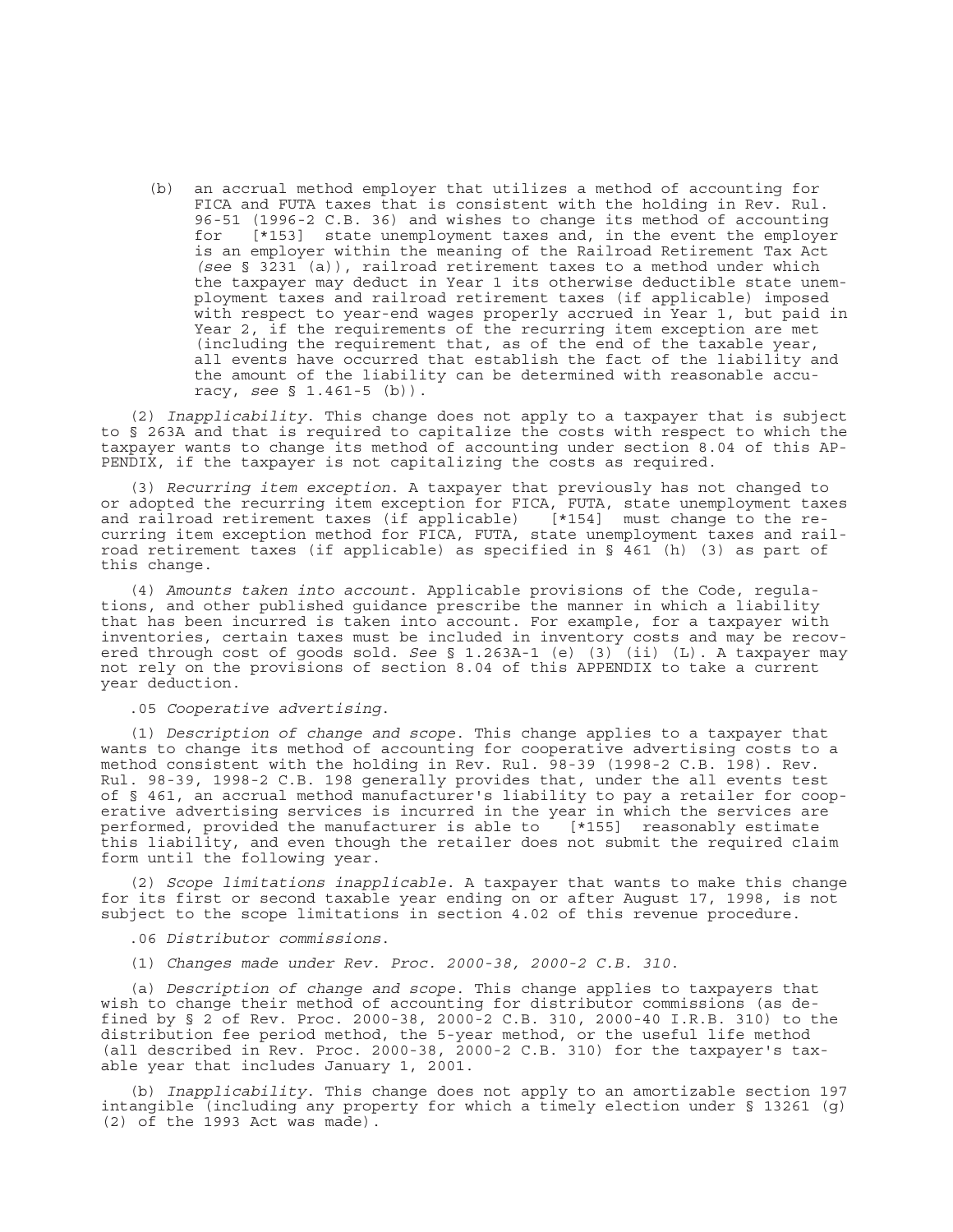#### (c) *Scope limitations*.

(i) A taxpayer that files a copy of its application for this change with the national office on or before April 2, 2001 is not subject to the scope limitations in section 4.02 [\*156] of this revenue procedure, unless the taxpayer's method of accounting for distributor commissions is an issue under consideration before a federal court within the meaning of section 3.09 (3) of this revenue procedure.

(ii) If the taxpayer's method of accounting for distributor commissions is an issue pending at the time that a Form 3115 is filed with the national office, the taxpayer also must provide to the examining agent or appeals officer, as appropriate, an executed closing agreement substantially in the form set forth in APPENDIX A of Rev. Proc. 2000-38, 2000-2 C.B. 310. For purposes of this change, the taxpayer's method of accounting for distributor commissions is an issue pending if the Service has given the taxpayer written notification indicating an adjustment is being made or will be proposed with respect to the taxpayer's method of accounting for distributor commissions. This will normally occur after the Service has gathered information sufficient to determine that a proposed adjustment is appropriate and justified, although the exact amount of the adjustment may not yet be determined.

(d) *Manner of making the change*.

(i) *Cut-off method*. The change must be made using a cut-off method, and [\*157] applies only to distributor commissions paid or incurred on or after January 1, 2001. Because no items are duplicated or omitted from income when a cut-off method is used, a § 481 (a) adjustment described in § 5.03 of this revenue procedure is not necessary. *See* section 2.06 of this revenue procedure.

(ii) *Year of change*. The year of change is the taxpayer's taxable year that includes January 1, 2001.

(iii) *Filing requirements*. Notwithstanding section 6.02 (3) (a) of this revenue procedure, a taxpayer making this change may file the required copy of its application with the national office before the first day of the year of change if the taxpayer otherwise properly files its application under Rev. Proc. 2000- 38, 2000-2 C.B. 310.

(e) *Audit protection*. If a taxpayer complies with the requirements of Rev. Proc. 2000-38, 2000-2 C.B. 310 and this revenue procedure for changing its method of accounting for distributor commissions to any of the three methods of accounting described in Rev. Proc. 2000-38, 2000-2 C.B. 310, the treatment of distributor commissions will not be raised as an issue in any taxable year before the year of change and, if the treatment of distributor commissions has already been raised as an issue in a taxable year before [\*158] the year of change, the treatment of distributor commissions will not be further pursued.

(2) *Changes not made under Rev. Proc. 2000-38, 2000-2 C.B. 310*.

(a) *Change from deducting to capitalizing distributor commissions*.

(i) *Description of change and scope*. This section 8.06 (2) (a) applies to a taxpayer that wishes to change from currently deducting distributor commissions (as defined by section 2 of Rev. Proc. 2000-38, 2000-2 C.B. 310, 2000-40 I.R.B. 310) to a method of capitalizing and amortizing distributor commissions using the distribution fee period method, the 5-year method, or the useful life method (all described in Rev. Proc. 2000-38, 2000-2 C.B. 310) for a taxable year other than the taxpayer's taxable year that includes January 1, 2001).

(ii) *Inapplicability*. This change does not apply to an amortizable section 197 intangible (including any property for which a timely election under § 13261 (g) (2) of the 1993 Act was made.

(iii) *Manner of making the change*. The change under this section 8.06 (2) (a) must be made using the cut-off method, and applies only to distributor commissions paid or incurred on or after the first day of the year of change. Because<br>no items are duplicated or omitted from income when a cut-off method is [\*159] no items are duplicated or omitted from income when a cut-off method is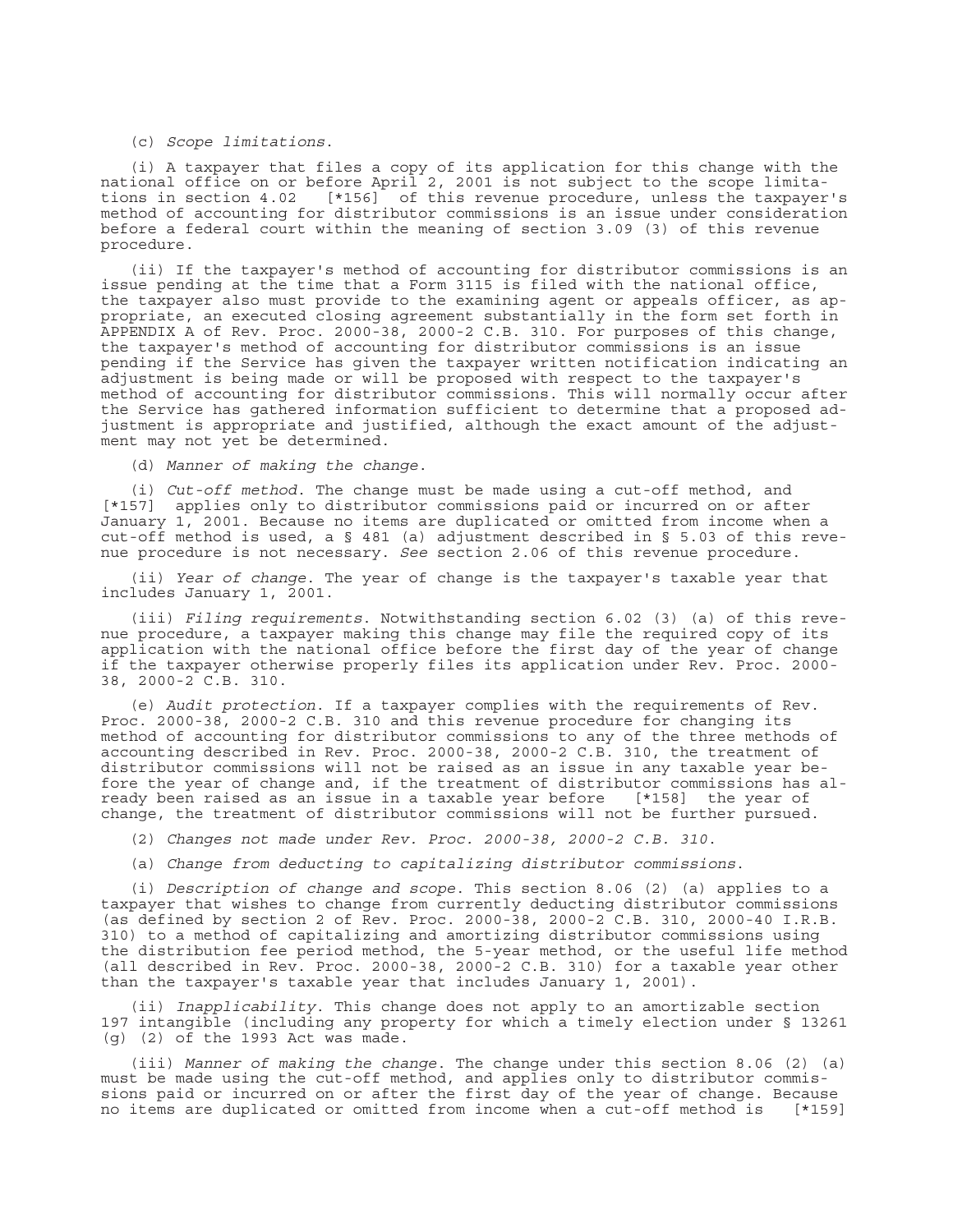used, a § 481 (a) adjustment described in § 5.03 of this revenue procedure is not necessary. *See* section 2.06 of this revenue procedure.

(b) *Other changes. See* section 2.02 of this APPENDIX for (i) changing from one method described in Rev. Proc. 2000-38, 2000-2 C.B. 310 for amortizing distributor commissions (as defined by section 2 of Rev. Proc. 2000-38, 2000-2 C.B. 310, 2000-40 I.R.B.310) to another method described in Rev. Proc. 2000-38, 2000- 2 C.B. 310 for amortizing distributor commissions, or (ii) changing from pooling to a single asset, or vice versa, for distributor commissions for which the taxpayer is using the distribution fee period method or the useful life method (both described in Rev. Proc. 2000-38, 2000-2 C.B. 310).

# SECTION 9. INVENTORIES (§ 471)

# .01 *Cash discounts*

(1) *Description of change and scope*. This change applies to a taxpayer that wants to change its method of accounting for cash discounts (discounts granted for timely payment) when they approximate a fair interest rate, from a method of consistently including the price of the goods before discount in the cost of the goods and including in gross income any discounts taken (the "gross invoice method"), to a method of reducing the cost of the goods by the cash discounts and deducting [\*160] as an expense any discounts not taken (the "net invoice method"), or vice versa. *See* Rev. Rul. 73-65 (1973-1 C.B. 216).

(2) *Computation of § 481 adjustment for changes to net invoice method*. In the case of a taxpayer changing from the gross invoice method to the net invoice method, a negative adjustment must be made to prevent duplications arising from the fact that the gross invoice method reported income upon timely payment for some or all of the goods that remain in inventory, and a positive adjustment must be made to prevent omissions arising from the fact that the gross method included the invoice price, unadjusted for the cash discounts, of some or all goods in cost of goods sold and the discount will be earned by payment in a subsequent taxable year. The net § 481 adjustment can be computed by deducting the "Applicable Discount" at the beginning of the year of change from the "Available Discount" at the beginning of the year of change. The Available Discount is equal to the difference between the accounts payable balance under the gross invoice method and the net invoice method. The Applicable Discount is equal to the difference between the beginning inventory value under the gross [\*161] invoice method and the net invoice method.

*Example*. Taxpayer's accounts payable balance at the beginning of the year of change was \$1,000x under the gross invoice method and \$980x under the net invoice method. Taxpayer's inventory value was \$3,000x under the gross invoice method and \$2,955x under the net invoice method. The Available Discount is \$20 (\$1,000x - \$980x) and the Applicable Discount is \$45 (\$3,000x - \$2,955x). Thus, Taxpayer's net § 481 (a) adjustment is a negative \$25 (\$20 - \$45).

(3) *Computation of § 481 adjustment for changes to gross invoice method*. In the case of a taxpayer changing from the net invoice method to the gross invoice method, a positive adjustment must be made to prevent omissions arising from the fact that the net invoice method did not report income upon timely payment for some or all of the goods that remain in inventory, and a negative adjustment must be made to prevent duplications arising from the fact that the net method included the invoice price, adjusted for the cash discounts, of some or all goods in cost of goods sold and the discount will be earned by payment in a subsequent taxable year. The net § 481 adjustment can be computed by deducting the [\*162] "Applicable Discount" at the beginning of the year of change from the "Available Discount" at the beginning of the year of change. The Available Discount is equal to the difference between the accounts payable balance under the gross invoice method and the net invoice method. The Applicable Discount is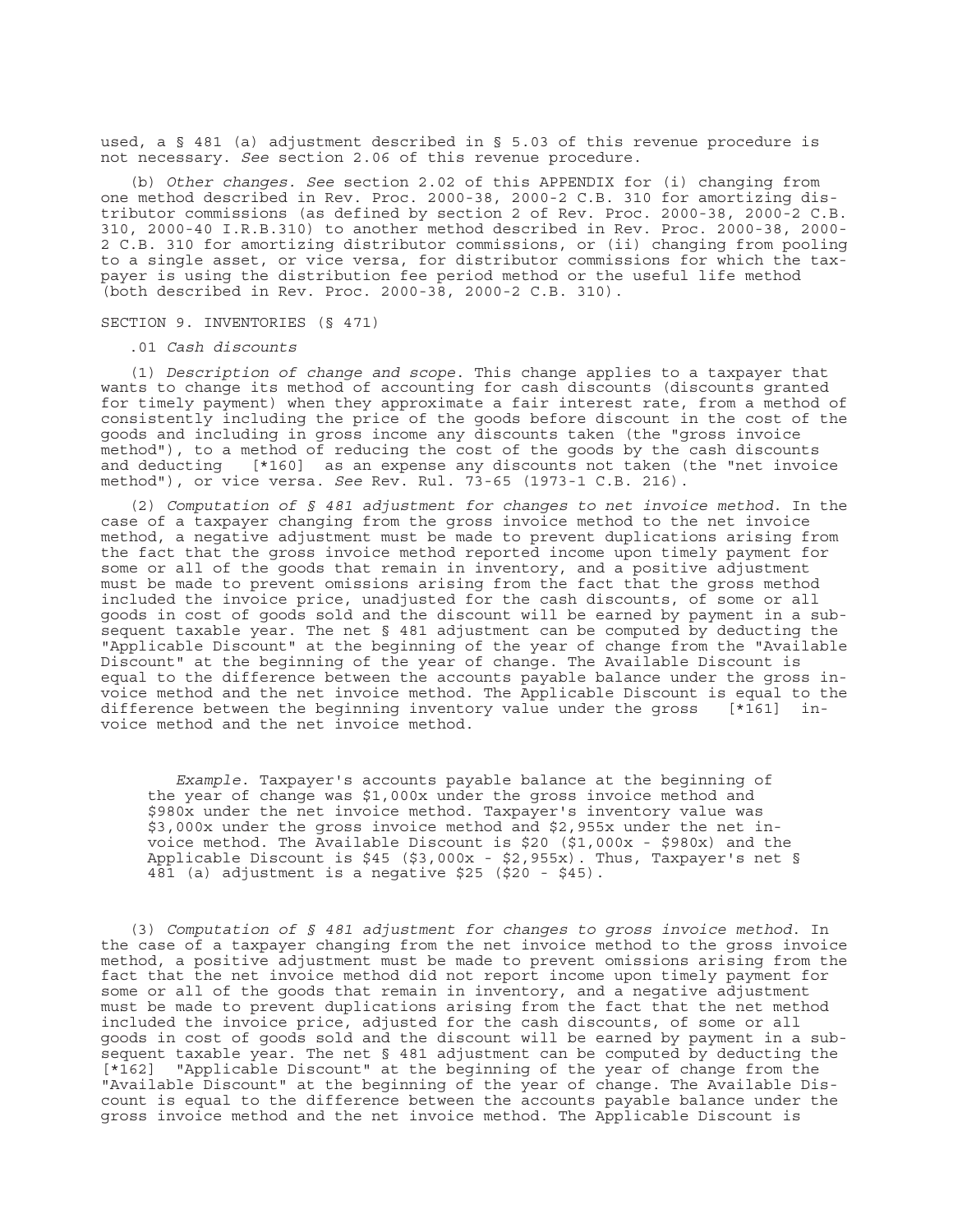equal to the difference between the beginning inventory value under the gross invoice method and the net invoice method.

*Example*. Taxpayer's accounts payable balance at the beginning of the year of change was \$980x under the net invoice method and \$1,000x under the gross invoice method. Taxpayer's inventory value was \$2,955x under the net invoice method \$3,000x under the gross invoice method. The Applicable Discount is  $$45$  ( $$3,000x - $2,955x)$  and the Available Discount is \$20 (\$1,000x - \$980x). Thus, Taxpayer's net § 481 (a) adjustment is a positive \$25 (\$20 - \$45).

.02 *Estimating inventory "shrinkage"*.

(1) *Description of change and scope*.

This change applies to a taxpayer that wants to change to a method of accounting for estimating inventory shrinkage in computing ending inventory, using:

- (a) the "retail safe harbor method" described in section 4 of Rev. Proc. 98-29 (1998-1 C.B. 857); or
- (b) a [\*163] method other than the retail safe harbor method, provided (i) the taxpayer's present method of accounting does not estimate inventory shrinkage, and (ii) the taxpayer's new method of accounting (that estimates inventory shrinkage) clearly reflects income under § 446 (b).

(2) *Scope limitations inapplicable*. A taxpayer that wants to make this change is not subject to the scope limitations in section 4.02 of this revenue procedure.

(3) *Additional requirements*. If the taxpayer wants to change to a method of accounting for inventory shrinkage other than the retail safe harbor method, the taxpayer must attach to the application a statement setting forth a detailed description of all aspects of the new method of estimating inventory shrinkage (including, for LIFO taxpayers, the method of determining inventory shrinkage for, or allocating inventory shrinkage to, each LIFO pool).

(4) *Audit protection*. A taxpayer, whose present method of accounting estimates inventory shrinkage, does not receive audit protection under section 7 of this revenue procedure in connection with a change to the retail safe harbor method if, on the date the taxpayer files a copy of the Form 3115 with the national office, [\*164] the taxpayer's present method of estimating inventory shrinkage is an issue under consideration within the meaning of section 3.09 of this revenue procedure.

(5) *Future change*. A taxpayer that changes to the retail safe harbor method described in Rev. Proc. 98-29, 1998-1 C.B. 857 will not be precluded, solely by reason of such change, from changing to another safe harbor method for estimating inventory shrinkage in computing ending inventory in the first year that such other safe harbor method is available.

.03 *Small taxpayer exception from requirement to account for inventories under § 471*.

(1) *Description of change*. This change applies to a taxpayer (other than a taxpayer described in § 448 (a) (3)) with "average annual gross receipts" (as defined in section 5.01 of Rev Proc. 2001-10, 2001-1 C.B. 272, 2001-2 I.R.B. 272) of \$1,000,000 or less that wants to change from a method of accounting for inventoriable items (including, if applicable, from the method of capitalizing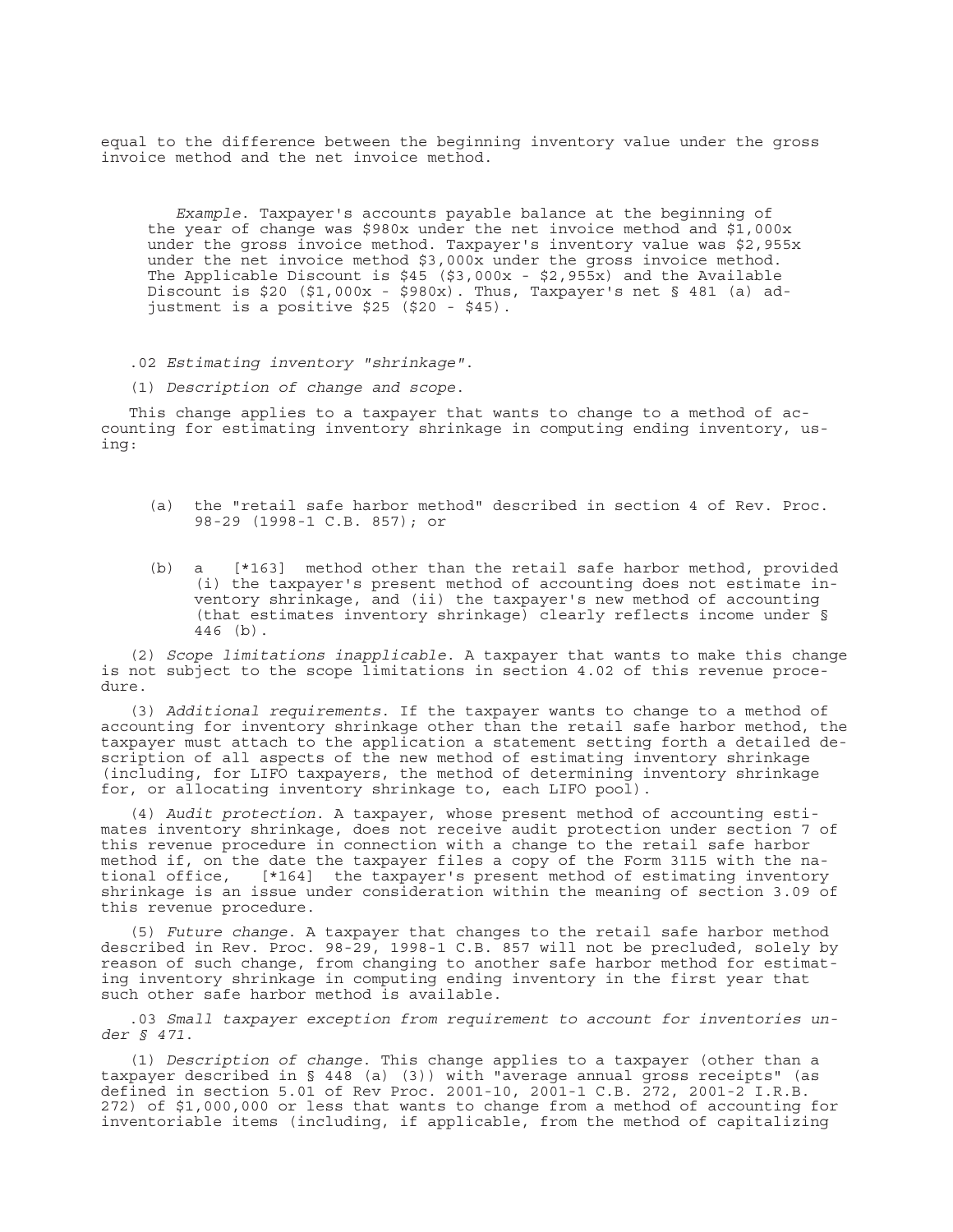costs under § 263A) to the method described in Rev. Proc. 2001-10, 2001-1 C.B. 272 for treating inventoriable items in the same manner as materials and supplies that are not incidental under § 1.162-3.

(2) *Scope limitations inapplicable*. The scope limitations in section 4.02 [\*165] of this revenue procedure do not apply to this change.

(3) *Manner of making the change*. Taxpayers making this change should consult Rev. Proc. 2001-10, 2001-1 C.B. 272 for additional guidance on the computation of the § 481 (a) adjustment and the completion of the application.

(4) *Automatic changes to the cash method under Rev. Proc. 2001-10, 2001-1 C.B. 272*. A taxpayer desiring to make both this change and the change to the overall cash method under Rev. Proc. 2001-10, 2001-1 C.B. 272 (see section 5.05 of the APPENDIX of this revenue procedure) may file a single application for both changes.

.04 *"Floor stocks " payments made or received*.

(1) *Description of change and scope*. This change applies to a taxpayer that wants to change its method of accounting for payments made or received with respect to "floor stocks" to conform with the holding of Rev. Rul. 2001-8, 2001-1 C.B. 726 (2001-9 I.R.B. 726), or to elect the simplifying assumption regarding goods on hand set forth in Rev. Rul. 2001-8, 2001-1 C.B. 726.

(2) *Requirements*. This change may only be made for the first taxable year in which payments are made or received with respect to floor stocks subsequent to February 26, 2001.

(3) *Scope limitations inapplicable*. The scope limitations in section 4.02 of  $[\cdot] 166$ ] do not apply to this change.

(4) *Manner of making the change*.

(a) The change is made using a cutoff method relative to payments made or received with respect to floor stocks on or before February 26, 2001. *See* section 2.06 of this revenue procedure.

(b) A taxpayer making this change should clearly indicate on its application, or in an attachment thereto, if it is electing to use the simplifying assumption of Rev. Rul. 2001-8, 2001-1 C.B. 726 to identify the goods physically held on the floor stocks date for costing purposes.

.05 *Qualifying volume-related trade discounts*.

(1) *Description of change and scope*. This change applies to a taxpayer that wants to change its method of accounting to treat qualifying volume-related trade discounts as a reduction in the cost of merchandise purchased at the time the discount is recognized in accordance with  $\S$  1.471-3 (b). A "qualifying volume-related trade discount" means a discount satisfying the following criteria:

- (a) the taxpayer receives or earns the discount solely as the result of the purchase of the merchandise to which the discount relates;
- (b) the taxpayer is neither obligated nor expected to perform or provide any services in exchange for the discount; and
- (c) the [\*167] discount is not a reimbursement of any expenditure incurred or to be incurred by the taxpayer.

(2) *Section 481 adjustment*. The net § 481 adjustment attributable to the change is computed in a manner similar to the computation of a net § 481 adjustment in the case of a change to the net invoice method of accounting for cash discounts. See section 9.01 (2) of the APPENDIX.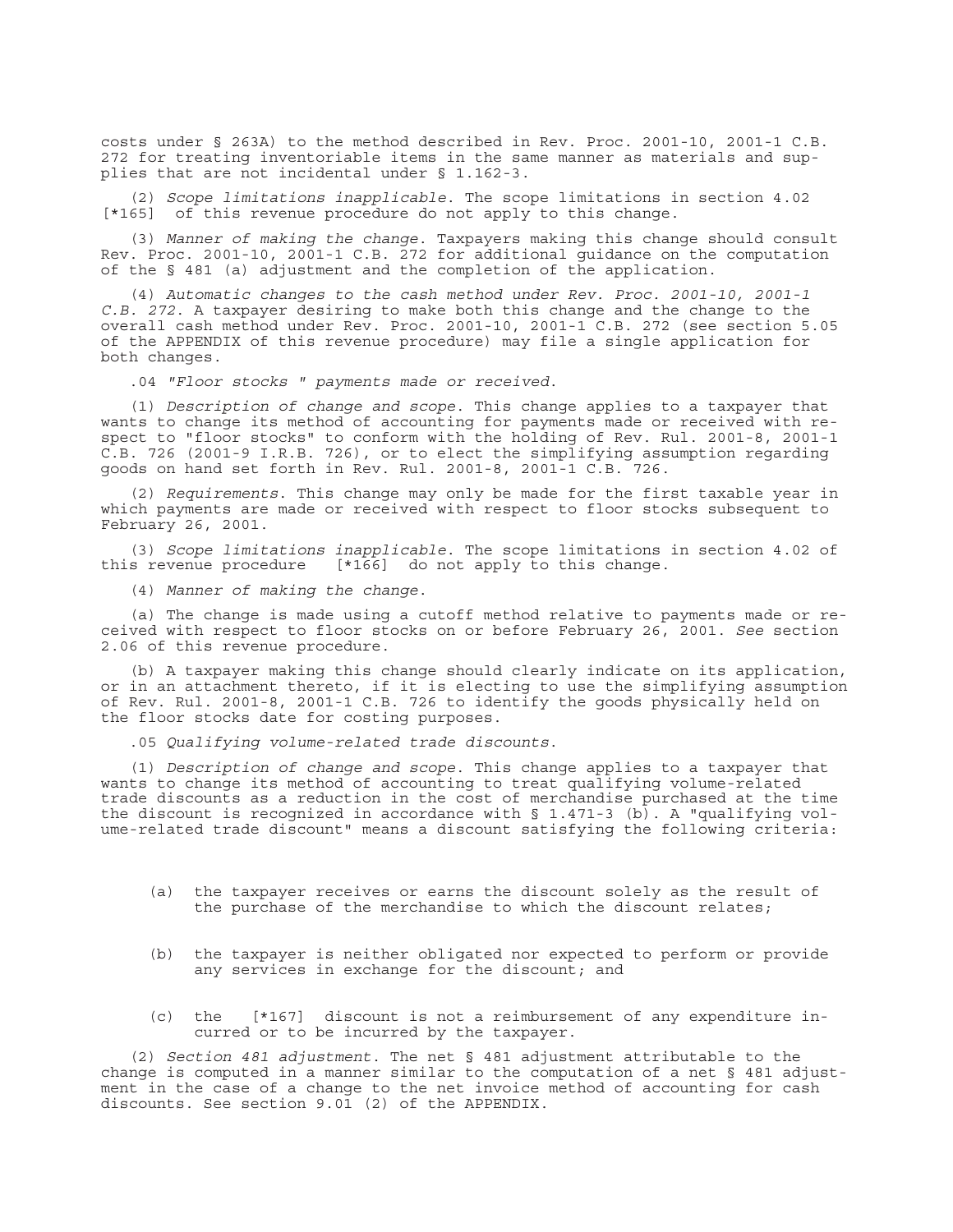.06 *Impermissible methods of valuation*. This change applies to a taxpayer changing a method of accounting to restore a writedown or discontinue maintaining a reserve specifically described within § 1.471-2 (f).

SECTION 10. LAST-IN, FIRST-OUT (LIFO) INVENTORIES (§ 472)

- .01 *Change from the LIFO inventory method*.
- (1) *Description of change and scope*.
- (a) *In general*. This change applies to any taxpayer that wants to:
	- (i) change from the LIFO inventory method for all its LIFO inventory or for a pool or pools within its LIFO inventory; and
	- (ii) change to the permitted method as determined in section 10.01 (1) (b) of this APPENDIX.
- (b) *Method to be used*.

(i) *Determining method to be used*. The inventory method to be used by a taxpayer is determined as follows:

- (A) If the taxpayer has inventoriable goods not included in its LIFO inventory computations [\*168] (non-LIFO inventory) and, for all the taxpayer's non-LIFO inventory, the taxpayer uses an inventory method that is a permitted method, then the taxpayer must use that same inventory method for all of its non-LIFO inventory, including the inventory that is the subject of this accounting method change.
- (B) If the LIFO inventory method is used by the taxpayer with respect to all its inventoriable goods, then the taxpayer must use the same inventory method it used prior to the adoption of the LIFO inventory method, if that prior method is a permitted method.
- (C) If the taxpayer has only LIFO inventory and the method used by the taxpayer prior to the adoption of the LIFO inventory method is not a permitted method, then the taxpayer must use a permitted method.
- (D) If the taxpayer did not use an inventory method prior to the adoption of the LIFO inventory method and has no inventoriable goods other than its LIFO inventory, then the taxpayer must use a permitted method.

(ii) *Permitted method defined*. For purposes of section 10.01 of this APPEN-DIX, a permitted method is a method under which:

- (A) the identification method is either the first-in, first-out (FIFO) inventory method or the specific identification [\*169] inventory method; and
- (B) the valuation method is cost; cost or market, whichever is lower; market (but only if the taxpayer is a dealer in securities, as defined in § 1.471-5); the "farm price method" or the "unit-livestock-price method" (but only if the taxpayer is a farmer permitted to use such methods); or the retail method, reduced to either approximate cost or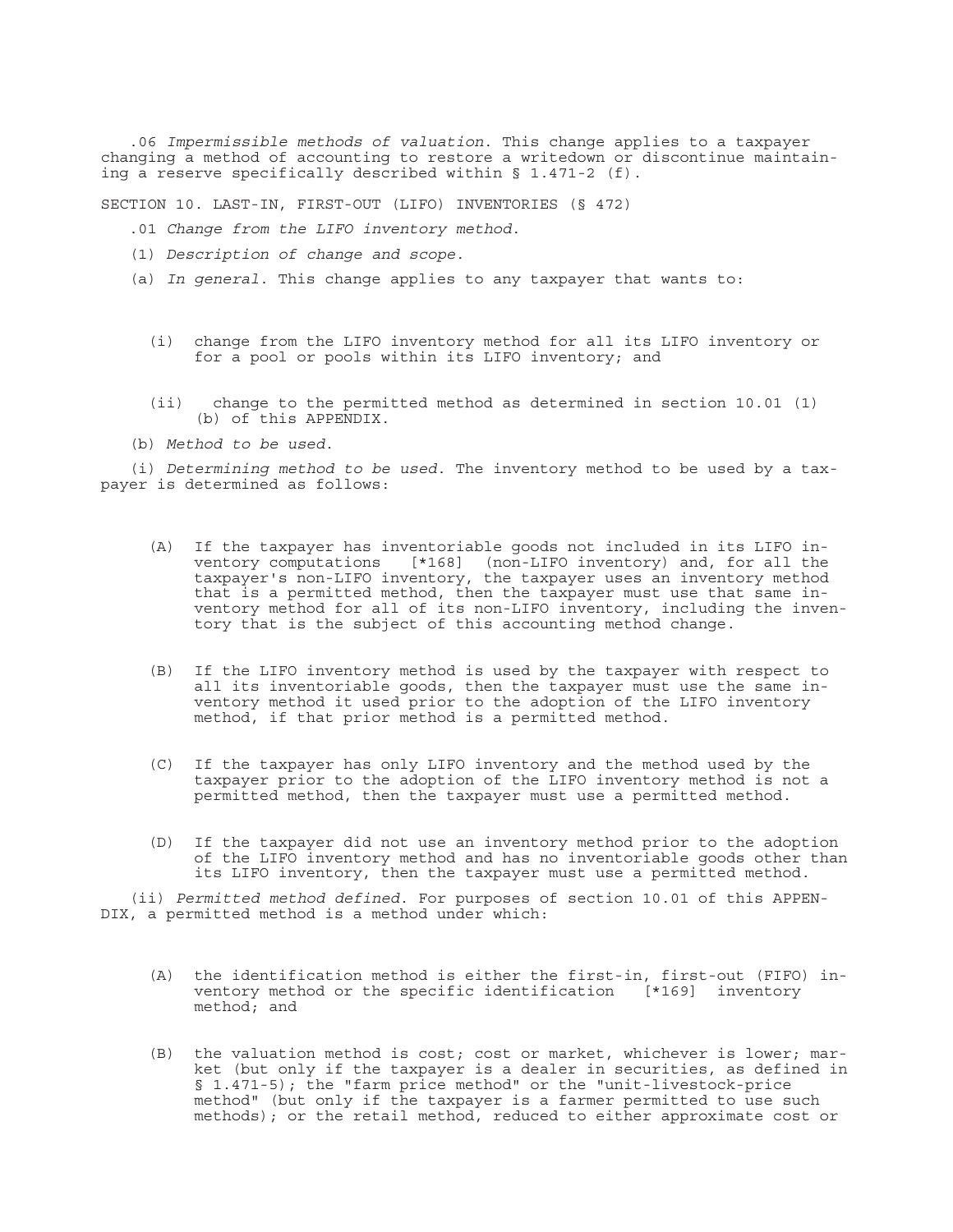approximate cost or market, whichever is lower (but only if the taxpayer is a retail merchant).

(iii) *Method not to be used*. The average cost method (sometimes also referred to as "the rolling average method") described in Rev. Rul. 71-234 (1971-1 C.B. 148), is not a permitted method.

(iv) *Determining permitted method*. Whether an inventory method is a permitted method is determined by the taxpayer's method of inventory identification and valuation, and not by which types and amounts of costs are capitalized under the taxpayer's method of computing inventory cost. *See* § 263A and the regulations thereunder, which govern the types and amounts of costs required to be included in inventory cost for taxpayers subject to those provisions.

(2) *Limitation on LIFO election*. The taxpayer may not re-elect the LIFO inventory method for a period [\*170] of at least five taxable years beginning with the year of change unless, based on a showing of unusual and compelling circumstances, consent is specifically granted by the Commissioner to change the method of accounting at an earlier time. A taxpayer that wants to re-elect the LIFO inventory method within a period of five taxable years (beginning with the year of change) must file a Form 3115 in accordance with Rev. Proc. 97-27 (1997- 1 C.B. 680). A taxpayer that wants to re-elect the LIFO inventory method after a period of five taxable years (beginning with the year of change) is not required to file a Form 3115 in accordance with Rev. Proc. 97-27, 1997-1 C.B. 680, but must file a Form 970, *Application to Use LIFO Inventory Method*, in accordance with § 1.472-3.

(3) *Effect of subchapter S election by corporation*.

(a) *Selection effective for year of LIFO discontinuance*. If a C corporation elects to be treated as an S corporation for the taxable year in which it discontinues use of the LIFO inventory method, § 1363 (d) requires an increase in the taxpayer's gross income for the LIFO recapture amount (as defined in § 1363 (d) (3)) for the taxable year preceding the year of change (the taxpayer's last taxable [\*171] year as a C corporation), and a corresponding adjustment to the basis of the taxpayer's inventory as of the end of the taxable year preceding the year of change. Any increase in income tax as a result of the inclusion of the LIFO recapture amount is payable in four equal installments, beginning with the taxpayer's last taxable year as a C corporation as provided in § 1363 (d) (2). Any corresponding basis adjustment is taken into account in computing the § 481 (a) adjustment (if any) that results upon the discontinuance of the LIFO method by the corporation.

(b) *Selection effective for a year after LIFO discontinuance*. If a C corporation elects to be treated as an S corporation for a taxable year after the taxable year in which it discontinued use of the LIFO inventory method, the remaining balance of any positive § 481 (a) adjustment must be included in its gross income in its last taxable year as a C corporation. If this inclusion results in an increase in tax for its last taxable year as a C corporation, this increase in tax is payable in four equal installments, beginning with the taxpayer's last taxable year as a C corporation as provided in § 1363 (d) (2), unless the taxpayer is required [\*172] to take the remaining balance of the § 481 (a) adjustment into account in the last taxable year as a C corporation under another acceleration provision in section  $5.04$  (3) (c) of this revenue procedure.

(4) *Additional requirements*. The taxpayer must complete the following statements and attach them to the application:

- (a) "The new method of identifying inventory goods is the [insert method; that is, specific identification; FIFO; retail; etc.] method."
- (b) "The new method of valuing inventory goods is [insert method; that is, cost; cost or market, whichever is lower; etc.]."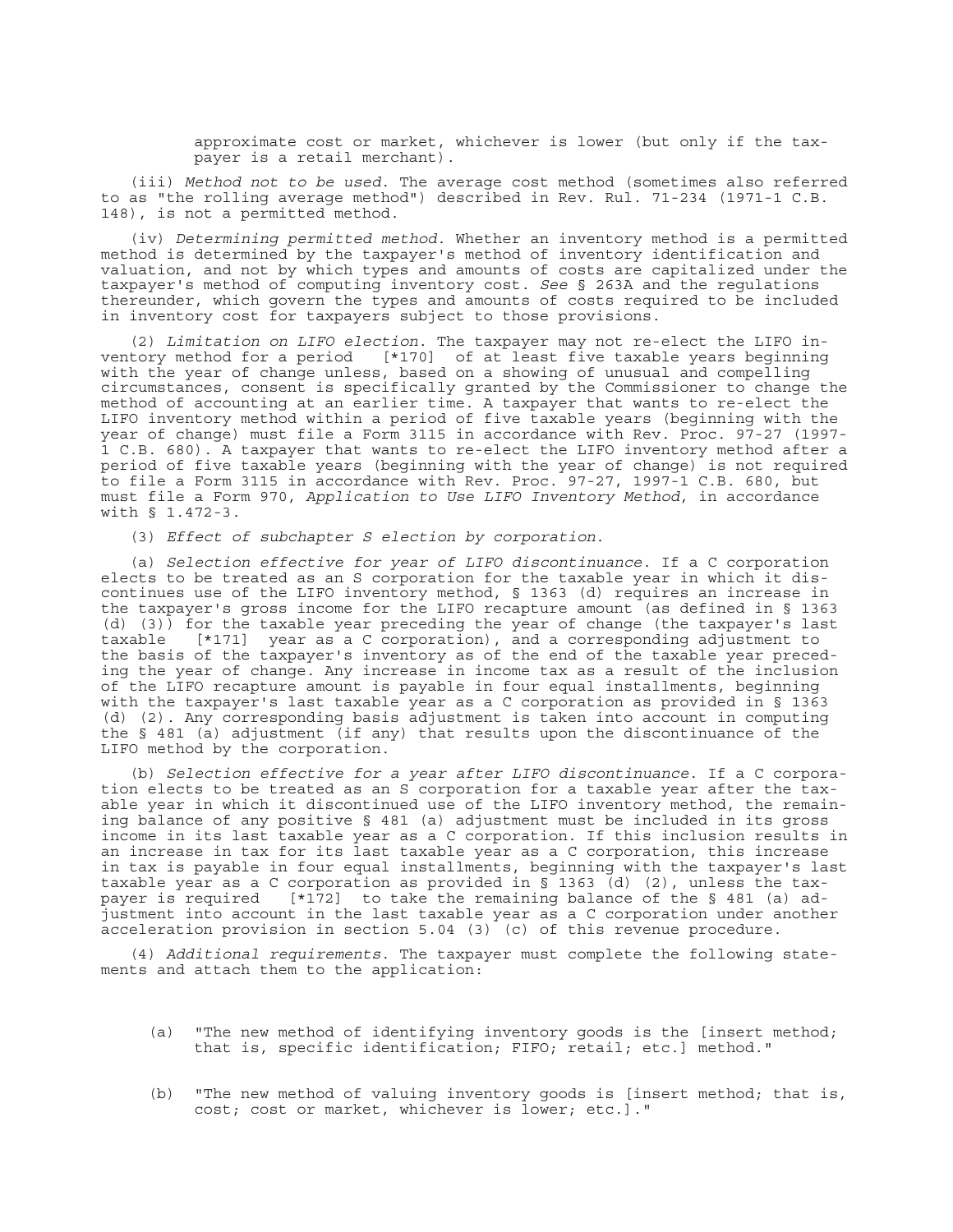(c) "The new method conforms to the requirements of section 10.01 (1) (b) (i) [insert either (A), (B), (C), or (D)] of the APPENDIX of Rev. Proc. 2002-9, 2002-1 C.B. 327 because [explain in detail how the new method conforms to the specific subdivision]."

.02 *Determining current-year cost under the LIFO inventory method*.

(1) *Description of change and scope*. This change applies to a LIFO taxpayer that wants to change to a method of determining current year cost:

- (a) by reference to the actual cost of the goods most recently purchased or produced;
- (b) by reference to the actual cost of the goods purchased or produced during the taxable year in [\*173] the order of acquisition; or
- (c) by application of an average unit cost equal to the aggregate actual cost of all the goods purchased or produced throughout the taxable year divided by the total number of units so purchased or produced. *See* § 1.472-8 (e) (2) (ii).

(2) *Manner of making the change*. This change is made using a cut-off method. *See* section 2.06 of this revenue procedure.

.03 *Alternative LIFO inventory method for retail automobile dealers*.

(1) *Description of change and scope*.

(a) *Applicability*. This change applies to a taxpayer engaged in the trade or business of retail sales of new automobiles or new light-duty trucks ("automobile dealer") that wants to change to the "Alternative LIFO Method" described in section 4 of Rev. Proc. 97-36 (1997-2 C.B. 450), for its LIFO inventories of new automobiles and new light-duty trucks. Light-duty trucks are trucks with a gross vehicle weight of 14,000 pounds or less, which also are referred to as class 1, 2, or 3 trucks.

(b) *Inapplicability*. This change does not apply to an automobile dealer that uses the inventory price index computation (IPIC) method for goods other than new automobiles, new light-duty trucks, parts and accessories, used automobiles, [\*174] and used trucks.

(2) *Manner of making the change*.

(a) *Cut-off method*. This change is made using a cut-off method. *See* section 2.06 of this revenue procedure and section 5.03 (6) of Rev. Proc. 97-36, 1997-2 C.B. 450.

(b) *IPIC method changes*. An automobile dealer that uses the IPIC method also must change from the IPIC method under section 10.03 of this APPENDIX to another acceptable method for its goods other than new automobiles and new light-duty trucks. For parts and accessories, the automobile dealer must change to the dollar-value, index method, with all parts and accessories within each separate trade or business in a separate LIFO pool. For used vehicles, the automobile dealer must change to the dollar-value, link-chain method, with all used automobiles within each separate trade or business in one LIFO pool and all used trucks within each separate trade or business in another separate LIFO pool.

(c) *Additional requirements*. An automobile dealer also must comply with the following: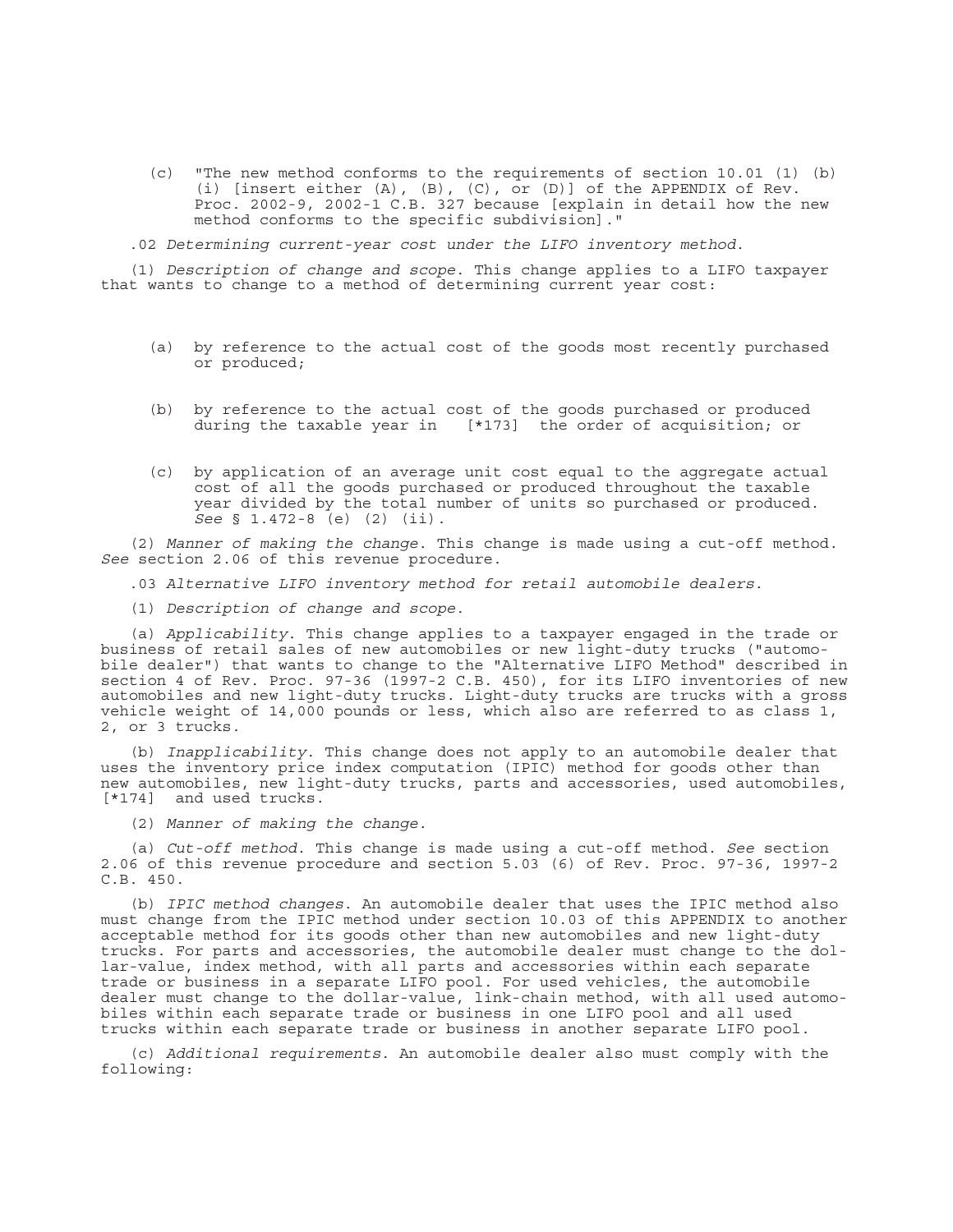- (i) the conditions in section 5.03 of Rev. Proc. 97-36, 1997-2 C.B. 450; and
- (ii) for an automobile dealer changing from the IPIC method, the automobile dealer also must attach to the application a schedule setting<br>forth the classes of goods [\*175] for which the automobile dealer  $[*175]$  for which the automobile dealer has elected to use the LIFO method and the accounting method changes being made under section 10.03 of this APPENDIX for each class of goods.
- .04 *Used vehicle alternative LIFO method*.
- (1) *Description of change and scope*.

(a) *Applicability*. This change applies to a taxpayer that sells used automobiles and used light-duty trucks ("used vehicle dealers") that wishes to change to the "Used Vehicle Alternative LIFO Method" as described in Rev. Proc. 2001-23 (2001-10 I.R.B. 784).

(b) *Inapplicability*. This change does not apply to used vehicle dealers that use the IPIC method and have in inventory goods other than new or used automobiles, new or used light duty trucks, and parts and accessories. *See* section 5.03 (2) of Rev. Proc. 2001-23, 2001-10 I.R.B. 784.

(2) *Additional requirements*. A taxpayer making this change must comply with the additional conditions set forth in section 5.04 of Rev. Proc. 2001-23, 2001- 10 I.R.B. 784.

(3) *Scope limitations inapplicable*. The scope limitations in section 4.02 of this revenue procedure do not apply to this change, provided that the change is made for the first or second taxable year ending on or after December 31, 2000, unless the taxpayer's method of valuing its LIFO [\*176] inventories of used automobiles or used light-duty trucks is an issue pending within the meaning of section 6.01 (6) of Rev. Proc. 2000-38 (2000-40 I.R.B. 310).

(4) *Manner of making change*.

(a) *Cut-off method*. This change must be effected on a cut-off method, which requires that the value of the taxpayer's used automobile and used light-duty truck inventory at the beginning of the year of change must be the same as the value of that inventory at the end of the preceding taxable year, plus cost restorations, if any, required by section 5.04 (5) of Rev. Proc. 2001-23, 2001-10 I.R.B. 784. However, if the taxpayer has previously improperly accounted for a bulk bargain purchase, the taxpayer, as part of a change to the Used Vehicle Alternative LIFO Method, must first change its method of accounting to comply with *Hamilton Industries, Inc. v. Commissioner*, 97 T.C. 120 (1991), and compute a § 481 (a) adjustment for that part of the change (see Announcement 91-173, 1991-47 I.R.B. 29).

(b) *New base year*. In effecting a change to the Used Vehicle Alternative LIFO Method under this revenue procedure, any LIFO inventory cost increments previously determined and the value of those increments must be retained. Instead [\*177] of using the earliest taxable year for which the taxpayer adopted LIFO as the base year, the year of change must be used as the new base year in determining the value of all existing LIFO cost increments for the year of change and later taxable years. (The cumulative index at the beginning of the year of change will be 1.00.) The base-year cost of all LIFO cost increments at the beginning of the year of change must be restated in terms of new base-year costs, using the year of change as the new base year, and the indexes for previously determined inventory increments must be recomputed accordingly. The new baseyear cost of a pool is equal to the total current-year cost of all the vehicles in the pool.

(c) When filing their applications, taxpayers are reminded to complete all applicable parts of the Form 3115, including Part I of Schedule B.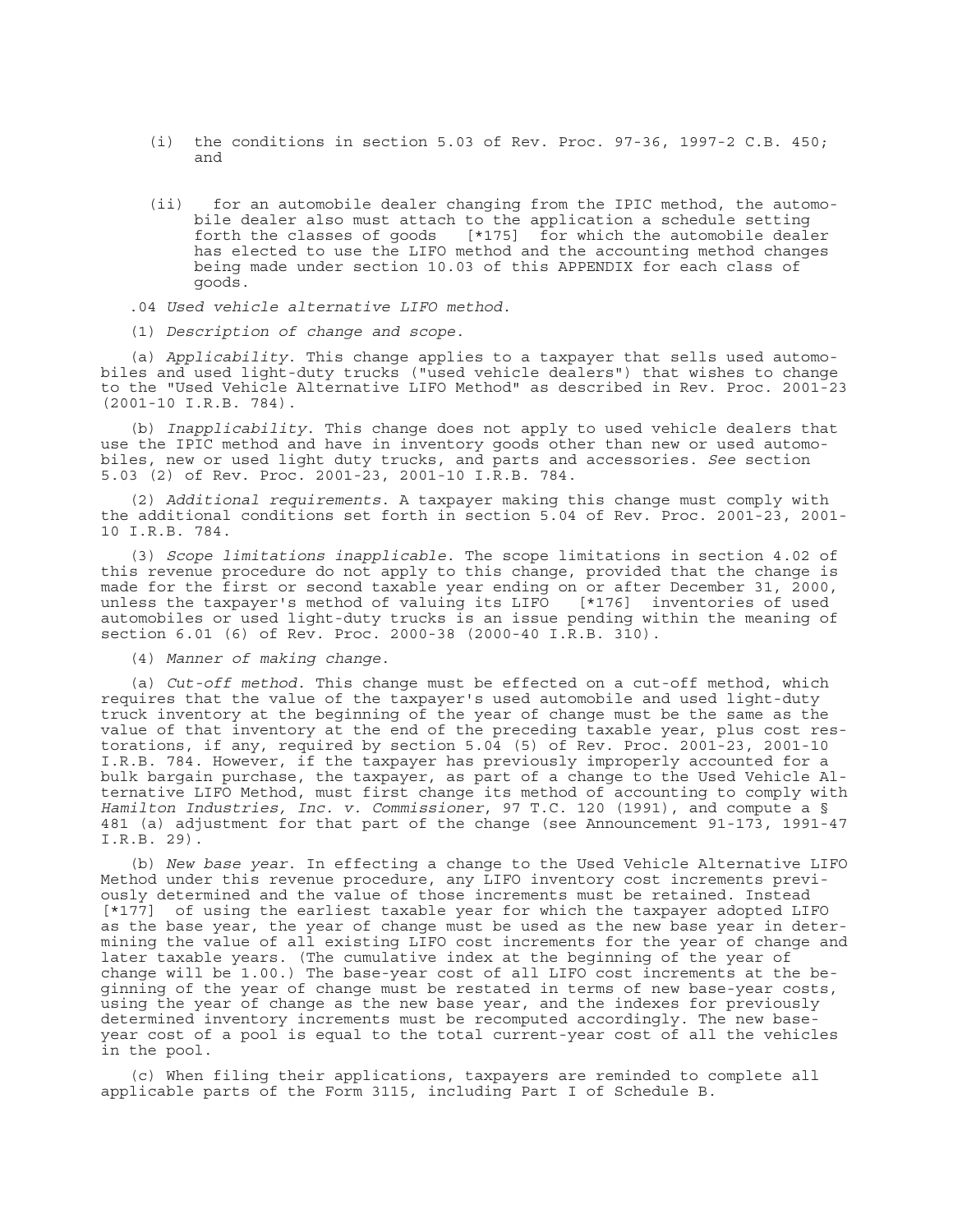(5) *Concurrent change available for certain IPIC taxpayers*. A used vehicle dealer using the IPIC method that also has parts and accessories, new automobiles, or new light-duty trucks in inventory may incorporate a change, using a cut-off method, from IPIC to another acceptable LIFO method for these other goods into this change. When changing from [\*178] IPIC to a dollar-value LIFO method for parts and accessories, new automobiles, or new light-duty trucks, a separate inventory pool must be established for each of these types of inventory.

.05 *Determining the cost of used vehicles purchased or taken as a trade-in*.

- (1) *Description of change and scope*.
- (a) *Applicability*. This change applies to a LIFO taxpayer that wants to:
	- (i) determine the cost of used vehicles acquired by trade-in using the average wholesale price listed by an official used car guide on the date of the trade-in. *See* Rev. Rul. 67-107 (1967-1 C.B. 115). The official used car guide selected must be consistently used;
	- (ii) determine the cost of used vehicles purchased for cash using the actual purchase price of the vehicle; or
	- (iii) reconstruct the beginning-of-the-year cost of used vehicles purchased for cash using values computed by national auto auction companies based on vehicles purchased for cash. The national auto auction company selected must be consistently used.

(b) *Inapplicability*. This change does not apply to taxpayers that have adopted or changed to the Used Vehicle Alternative LIFO Method *(see* section 10.06 of the APPENDIX of this revenue procedure).

(2) *Manner of* [\*179] *making the change*. This change is made using a cutoff method and applies to used vehicles acquired during the year of change and all subsequent years. See section 2.06 of this revenue procedure.

.06 *Change to inventory price index computation (IPIC) method*.

(1) *Description of change and scope*.

(a) This change applies to a taxpayer that wants to change from a non-IPIC LIFO inventory method to the IPIC method in accordance with all relevant provisions of  $\S 1.472-8$  (e)  $(3)$ .

(b) A taxpayer may change its method of determining current-year cost as part of a change made under section 10.06 of this APPENDIX by also following the provisions of section 10.02 of this APPENDIX. These changes may be made using a single application, provided the application is labeled as being filed under both sections 10.02 and 10.06 of this APPENDIX. *See* section 6.02 (4) of this revenue procedure.

(c) A taxpayer may change its method of pooling to a method permitted under § 1.472-8 (b) (4) or § 1.472-8 (c) (2) as part of a change made under section 10.06 of this APPENDIX by also following the provisions of section 10.07 of this APPENDIX. These changes may be made using a single application, provided the application is [\*180] labeled as being filed under both sections 10.06 and 10.07 of this APPENDIX. See section 6.02 (4) of this revenue procedure.

(2) *Manner of making the change*. This change is made using a cut-off method. *See* section 2.06 of this revenue procedure.

(3) *Bargain purchase*. If the taxpayer has previously improperly accounted for a bulk bargain purchase, the taxpayer must, as part of this change, first change its method of accounting to comply with *Hamilton Industries, Inc. v. Commis-*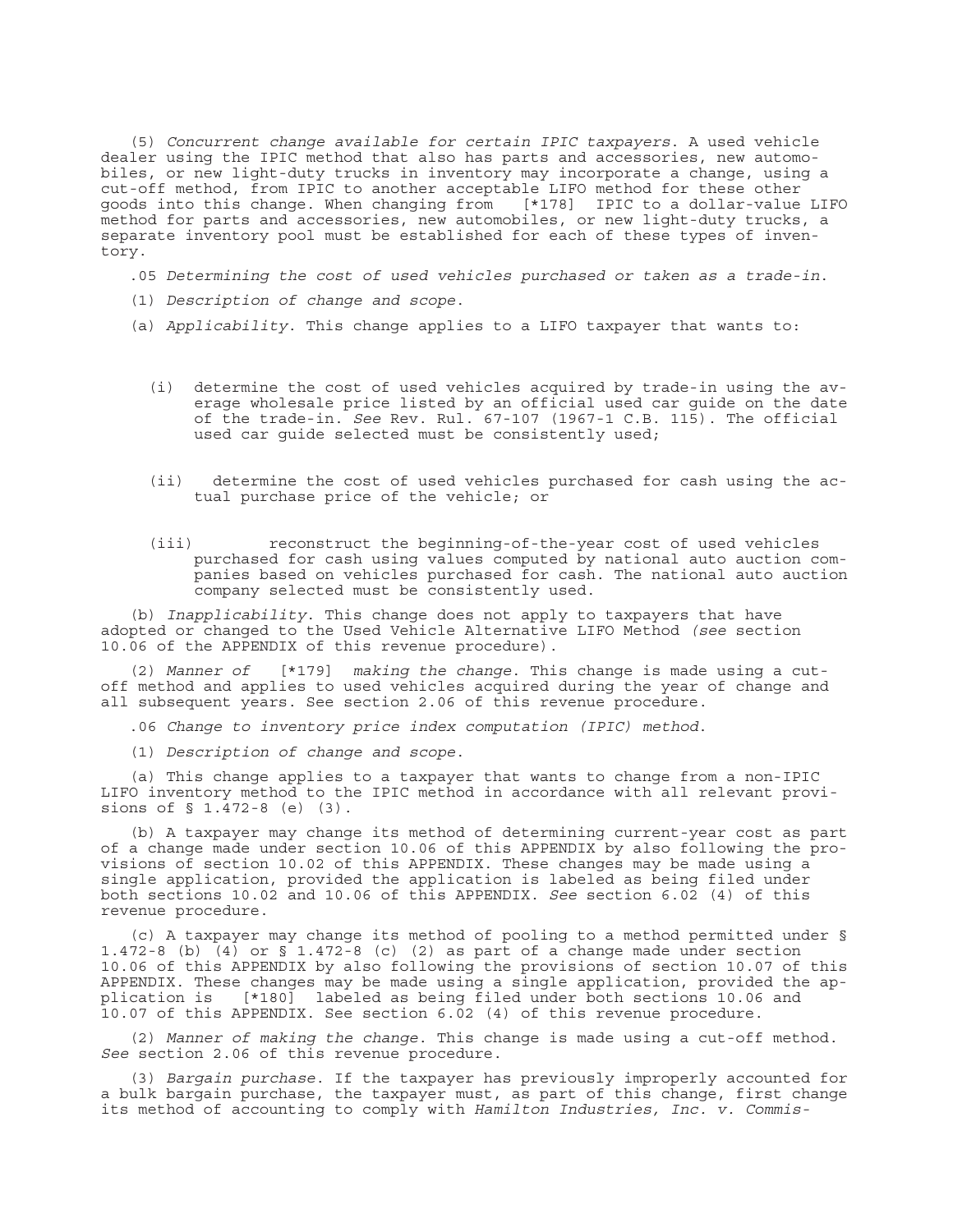*sioner*, 97 T.C. 120 (1991), and compute a § 481 (a) adjustment for that part of the change. *See* Announcement 91-173 (1991-47 I.R.B. 29). Upon examination, if a taxpayer has properly changed under section 10.04 of this APPENDIX except for complying with section 10.04 (3) of this APPENDIX, an examining agent may not deny the taxpayer the change. However, the taxpayer does not receive audit protection under section 7 of this revenue procedure with respect to the improper method of accounting for the bargain purchase. Accordingly, the examining agent may make any necessary adjustments in any open year to effect compliance with *Hamilton Industries, Inc*.

.07 *Changes within inventory price index computation (IPIC) method*.

(1) [\*181] *Description of change and scope*. This change applies to a taxpayer that wants to make one or more of the following changes:

- (a) change from the double-extension IPIC method to the link-chain IPIC method, or vice versa. *See* §§ 1.472-8 (e) (3) (iii) (E) for principles for computing the inventory price index under the double-extension IPIC method and the link-chain IPIC method;
- (b) change to or from the 10 percent method. *See* § 1.472-8 (e) (3) (iii) (C) for principles for assigning items in a dollar-value pool to BLS categories;
- (c) change to a pooling method described in  $\S$  1.472-8 (b) (4) or  $\S$  1.472-8 (c) (2), including a change to begin or discontinue applying one or both of the 5 percent pooling rules;
- (d) combine or separate pools as a result of the application of a 5 percent pooling rule described in § 1.472-8 (b)  $\overline{4}$  or § 1.472-8 (c) (2);
- (e) change its selection of BLS table from Table 3 (Consumer Price Index for All Urban Consumers (CPI-U): U.S. city average, detailed expenditure categories) of the monthly CPI Detailed Report to Table 6 (Producer price indexes and percent changes for commodity groupings and individual items, not seasonally adjusted) of the monthly PPI Detailed Report, or vice versa. [\*182] *See* § 1.472-8 (e) (3) (iii) (B) for principles for selecting a BLS table under the IPIC method; or
- (f) change the representative month when necessitated because of a change in taxable year or a change in method of determining current-year cost made pursuant to section 10.02 of this APPENDIX. *See* § 1.472-8 (e) (3) (iii) (B) for principles for determining a representative month under the IPIC method. A change in method of determining current-year cost and a change of the representative month may be made using a single application, provided the application is labeled as being filed under both sections 10.02 and 10.07 of this APPENDIX. *See* section 6.02 (4) of this revenue procedure.

(2) *Manner of making the change*. Changes made pursuant to section 10.07 of this APPENDIX are made using a cutoff method. *See* section 2.06 of this revenue procedure. A taxpayer that changes pursuant to sections 10.07 (a), (b) and (e) of this APPENDIX must establish a new base year in the year of change.

SECTION 10A. MARK-TO-MARKET ACCOUNTING METHOD FOR DEALERS IN SECURITIES (§ 475)

.01 *Reserved*.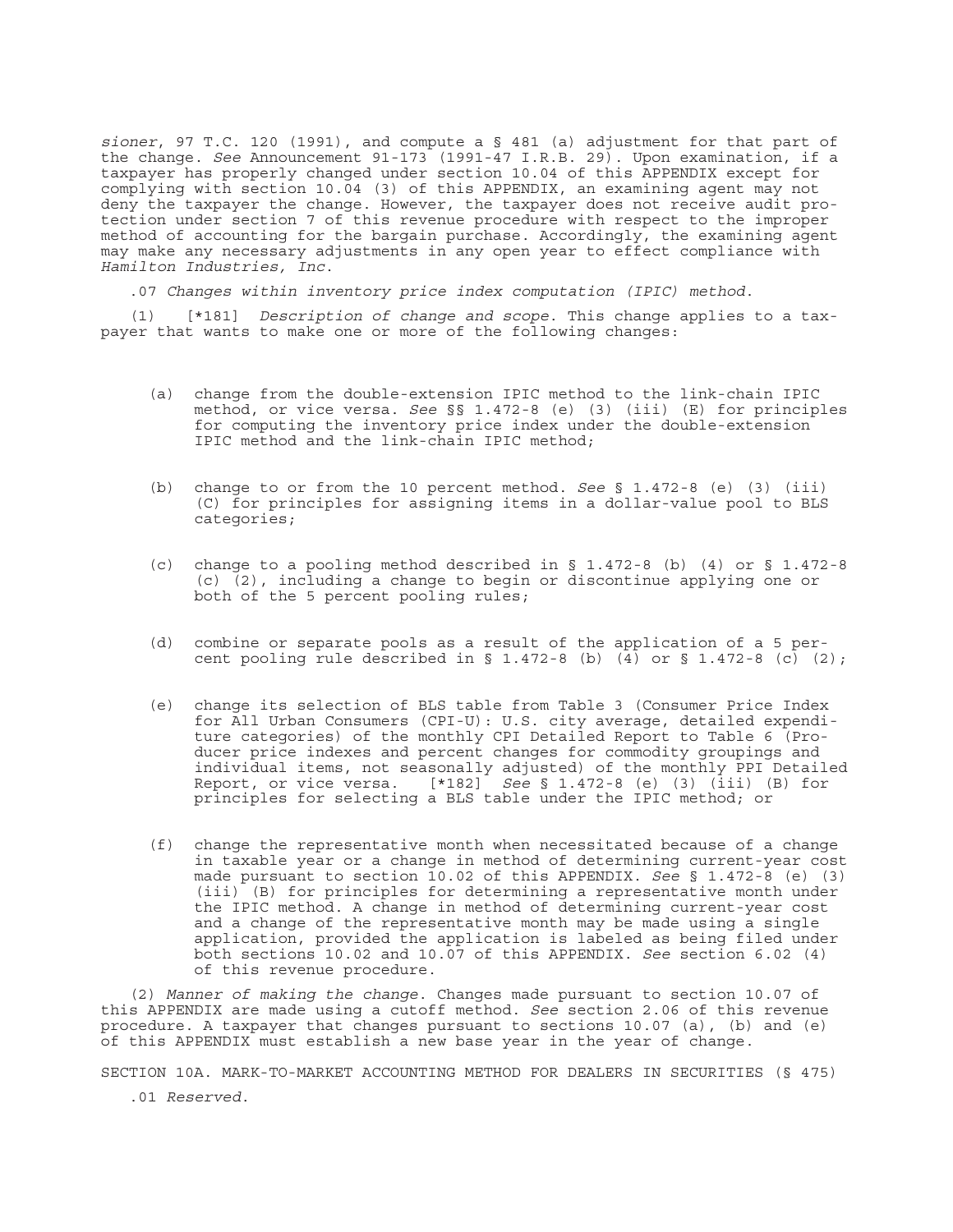.02 *Commodities dealers, securities traders, and commodities traders electing to use the mark-to-market method of accounting* [\*183] *under § 475 (e) or (f)*.

(1) *Description of change*. This change applies to certain taxpayers that have elected to use the mark-to-market method of accounting under § 475 (e) or (f). Under § 475 (e) and (f) and Rev. Proc. 99-17, 1999-1 C.B. 503, if a taxpayer makes an election under § 475 (e) or (f), then beginning with the first taxable year for which the election is effective (election year), mark to market is the only permissible method of accounting for securities or commodities subject to the election. Thus, if the electing taxpayer's method of accounting for its taxable year immediately preceding the election year is inconsistent with § 475, the taxpayer is required to change its method of accounting to comply with the election. A taxpayer that makes a § 475 (e) or (f) election but fails to change its method of accounting to comply with that election is using an impermissible method. *See* section 4 of Rev. Proc. 99-17, 1999-1 C.B. 503.

(2) *Scope*

(a) *Applicability*. This change applies to a taxpayer if all of the following conditions are satisfied:

- (i) The taxpayer is a commodities dealer, securities trader, or commodities trader that has made a valid election under § 475 (e) or (f) *(see* [\*184] of Rev. Proc. 99-17, 1999-1 C.B. 503) and that is required to change its method of accounting to comply with the election;
- (ii) The method of accounting to which the taxpayer changes is in accordance with its election under § 475 (e) or  $(f)$ ; and

(iii) The year of change is the election year.

(b) *Scope limitations inapplicable*. A taxpayer making this change is not subject to the scope limitations in section 4.02 of this revenue procedure.

SECTION 11. BANK RESERVES FOR BAD DEBTS (§ 585)

.01 *Changing from the § 585 reserve method to the § 166 specific charge-off method*.

(1) *Description of change and scope*.

(a) *Applicability*. This change applies to a bank (as defined in § 581, including a bank for which a qualified subchapter S subsidiary (QSSS) election is filed) that wants to change its method of accounting for bad debts from the § 585 reserve method to the § 166 specific charge-off method.

(b) *Certain scope limitations inapplicable*. A bank that changed from the § 593 reserve method under § 593 (g) to the § 585 reserve method will not be prohibited under section 4.02 (6) of this revenue procedure from changing its method of accounting for bad debts under section 11.01 of this APPENDIX solely because of the  $\S$  593 (q) change. [\*185] A bank for which a QSSS election is filed will not be prohibited under section 4.02 (7) of this revenue procedure from changing its method of accounting for bad debts under section 11.01 of this APPENDIX solely because of the deemed liquidation of the bank arising from a QSSS election.

(c) *Inapplicability*. This change I does not apply to a large bank as defined in § 585 (c) (2).

(2) *Section 481 (a) adjustment*. Generally, the amount of the § 481 (a) adjustment for a change in method of accounting under section 11.01 of this APPEN-DIX is the amount of the bank's reserve for bad debts as of the close of the taxable year immediately before the year of change. However, the amount of the §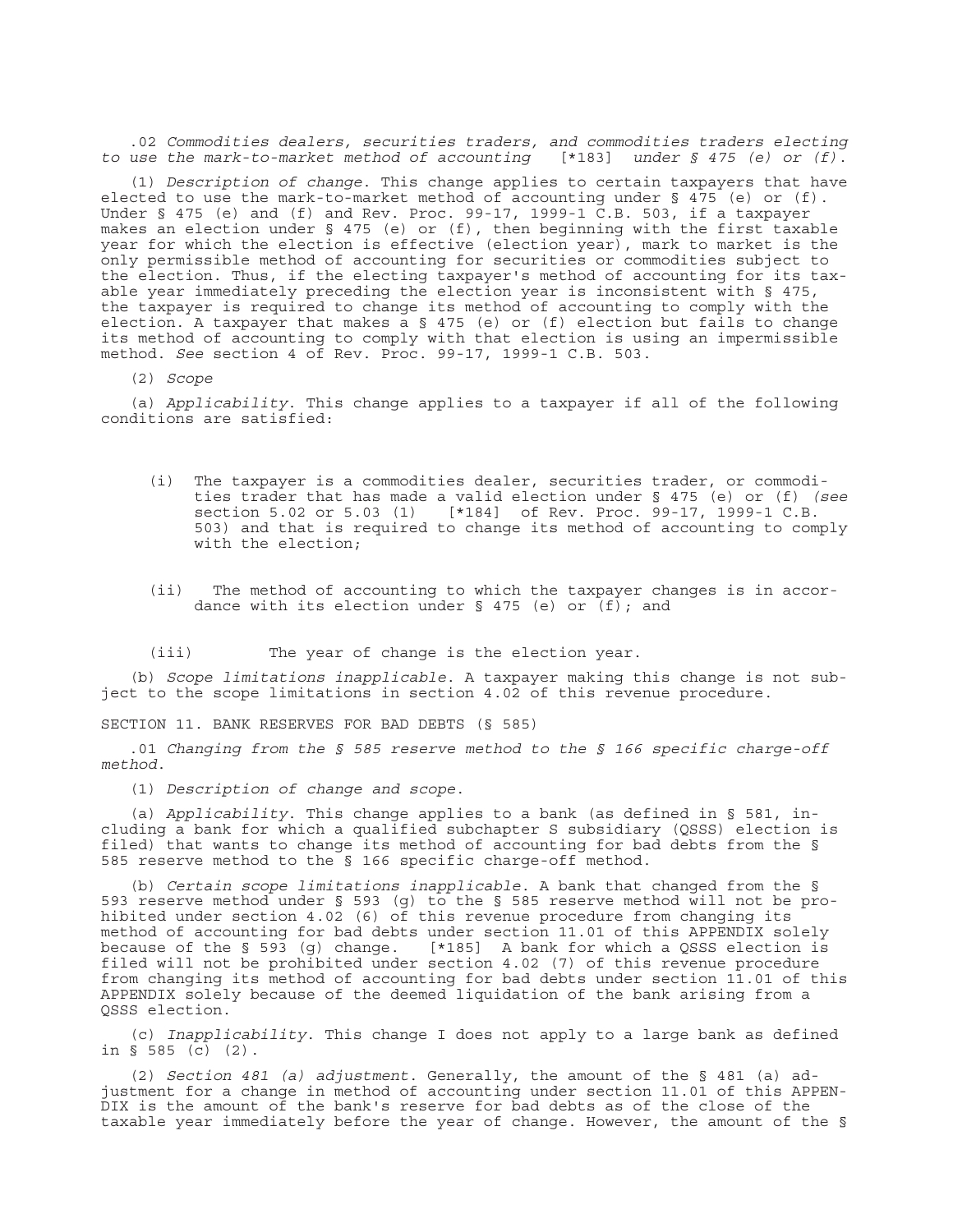481 (a) adjustment does not include the amount of a bank's pre-1988 reserves (as described in § 593 (g) (2) (A) (ii), without taking into account § 593 (g) (2) (B)) if the bank changed in a prior year from the § 593 reserve method to the § 585 reserve method and § 593  $\overline{(g)}$  applied to that change. The deemed liquidation of a bank occurring solely because its parent makes a QSSS election does not accelerate the § 481 (a) adjustment. In accordance with section 5.04 (3) (c) of this revenue procedure, a bank that ceases [\*186] to be a bank under § 581 must accelerate its § 481 (a) adjustment.

(3) *Change from § 585 required when electing S corporation status*. A bank electing S corporation status (or a bank for which a QSSS election is filed) cannot use the § 585 reserve method. The filing by a bank of a Form 2553 *(Election by a Small Business Corporation)* or the filing by a bank's parent of a QSSS election with respect to the bank will constitute an agreement by the bank to change its method of accounting for bad debts from the § 585 reserve method to the § 166 specific charge-off method effective as of the taxable year for which the S corporation election or QSSS election is effective (year of change) in accordance with all of the applicable provisions of this revenue procedure (including section 6 of this revenue procedure, which requires filing a Form 3115 in duplicate). The § 481 (a) adjustment is recognized built-in gain under §1374. See § 1.1374-4 (d).

.02 *Reserved*.

## SECTION 11 A. INCOME FROM SOURCES WITHIN THE UNITED STATES (§ 861)

.01 *Transactions involving computer programs*. This change applies to a taxpayer that wishes to change its method of accounting for transactions involving computer programs to conform to [\*187] the provisions of § 1.861-18 (i) (4). This change applies only to transactions occurring pursuant to contracts entered into on or after December 31, 1998, or, in the case of a taxpayer making an election under § 1.861-18 (i) (2) (ii), to transactions occurring pursuant to contracts entered into in taxable years ending on or after October 2, 1998.

.02 *Reserved*.

SECTION 11 B. FUNCTIONAL CURRENCY (§ 985)

.01 *Change in functional currency*.

(1) *Description of change and scope*. This change applies to a taxpayer that wants to change its functional currency or the functional currency of a qualified business unit (QBU) of the taxpayer.

(2) *Manner of making change*. A taxpayer making this change must make all necessary adjustments required by such change. *See* §§ 1.985-5, 1.985-8 (c).

.02 *Reserved*.

SECTION 12. ORIGINAL ISSUE DISCOUNT (§§ 1272, 1273)

.01 *De minimis original issue discount (OID)*.

(1) *Description of change and scope*.

(a) *Applicability*. This change applies to a taxpayer that wants to change to the principal-reduction method of accounting described in section 5 of Rev. Proc. 97-39 (1997-2 C.B. 485). The principal-reduction method of accounting is an aggregate method of accounting for *de minimis* OID (discount) [\*188] on certain loans originated by the taxpayer.

(b) *Scope limitations inapplicable*. A taxpayer that wants to make this change is not subject to the scope limitations in section 4.02 of this revenue procedure.

(c) *Description*. The principal-reduction method of accounting is a permissible method for use by taxpayers to account for discount on one or more categories of loans described in section 4.02 or 4.03 of Rev. Proc. 97-39, 1997-2 C.B. 485. If the principal-reduction method is used to account for any loans in a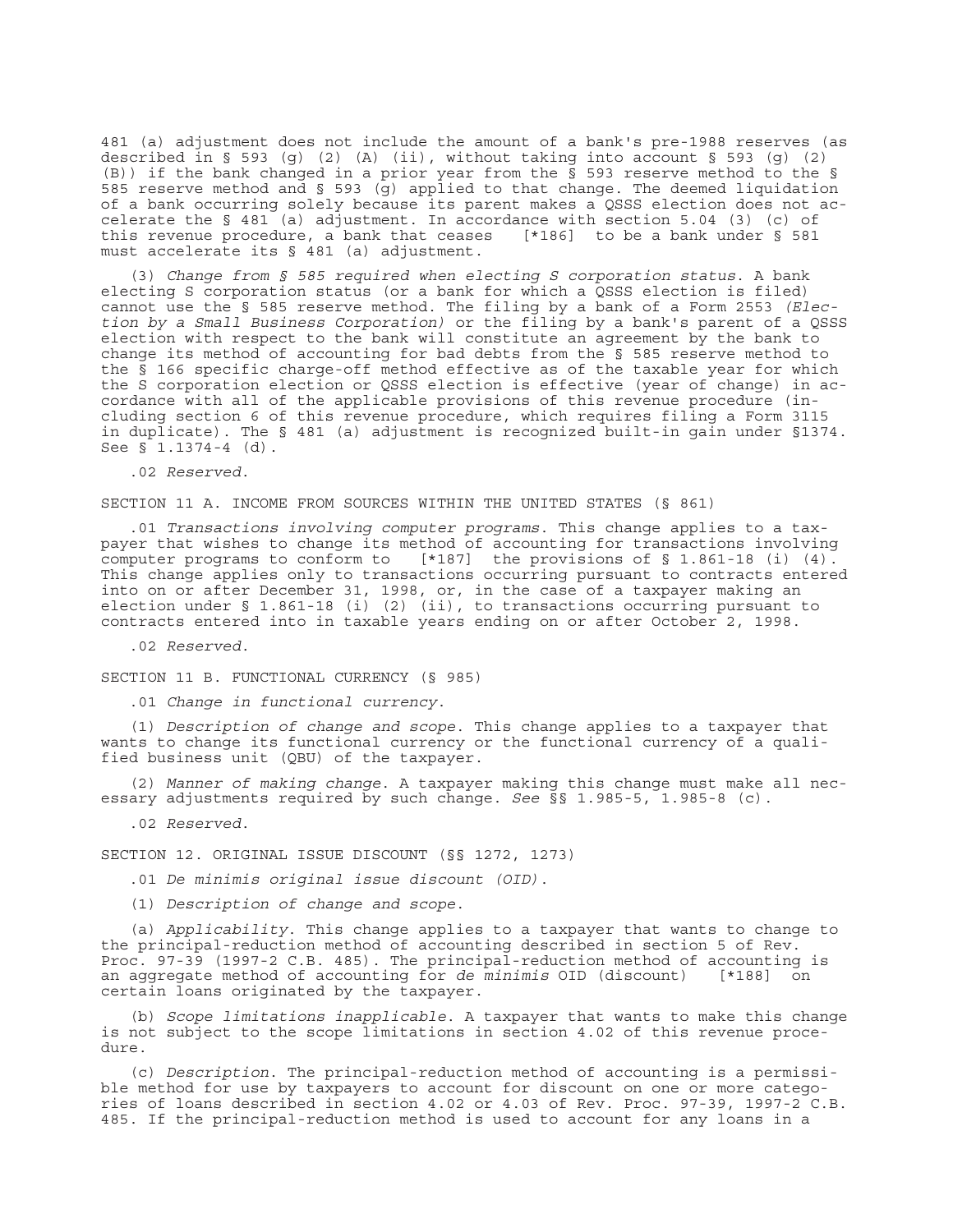category of loans, the method must be used for the entire category of loans. The principal-reduction method applies only to loans described in section 3 of Rev. Proc. 97-39, 1997-2 C.B. 485.

(2) *Manner of making the change*.

(a) This change is made using a cutoff method and applies only to loans described in section 3 of Rev. Proc. 97-39, 1997-2 C.B. 485 that were acquired on or after the first day of the year of change. *See* section 2.06 of this revenue procedure.

(b) The taxpayer must maintain books and records sufficient to satisfy the director that old and new loans have been adequately segregated.

(3) *Additional requirements*. On a statement attached to the application, the taxpayer must:

- (a) identify the categories of loans to which [\*189] the new method will apply; and
- (b) describe any "additional categories" permitted under section 4.03 of Rev. Proc. 97-39, 1997-2 C.B. 485.

(4) *No audit protection*. A taxpayer does not receive audit protection under section 7 of this revenue procedure in connection with this change.

.02 *Reserved*.

SECTION 12A. MARKET DISCOUNT BONDS (§ 1278)

.01 Revocation of § 1278 (b) election.

(1) *Description of change and scope*. This change applies to a taxpayer that wants to change its method of accounting for market discount bonds by revoking its § 1278 (b) election. Under § 1278 (b), a taxpayer may elect a method of accounting under which market discount is currently included in gross income for the taxable years to which the discount is attributable. See Rev. Proc. 92-67 (1992-2 C.B. 429), for the procedures to make a § 1278 (b) election (including a deemed § 1278 (b) election). The procedures for revoking a § 1278 (b) election were formerly provided in section 7 of Rev. Proc. 92-67, 1992-2 C.B. 429.

(2) *Revocation of election*. The revocation of a § 1278 (b) election applies to all market discount bonds that are held by the taxpayer on the first day of the first taxable year for which the revocation is effective (year of change), and to all market [\*190] discount bonds that are subsequently acquired by the taxpayer. If a § 1278 (b) election is revoked, then, for purposes of § 1276 (a), accrued market discount with respect to any bond previously subject to the election means accrued market discount as defined in § 1276 (b) less any market discount included in income while the bond was subject to the § 1278 (b) election.

(3) *Manner of making the change*. This change is made using a cut-off method and applies only to market discount accruing on or after the first day of the year of change. Market discount accruing on a bond prior to the year of change was currently included in income and market discount accruing on the bond on and after the first day of the year of change is included in income generally upon disposition of the bond. See § 1276 (a). Because cut-off treatment is prescribed for this change, the basis of any bond, adjusted for amounts previously included in income during the period of the election, is not affected by the revocation.

(4) *Additional requirements*. On a statement attached to the application, the taxpayer must provide: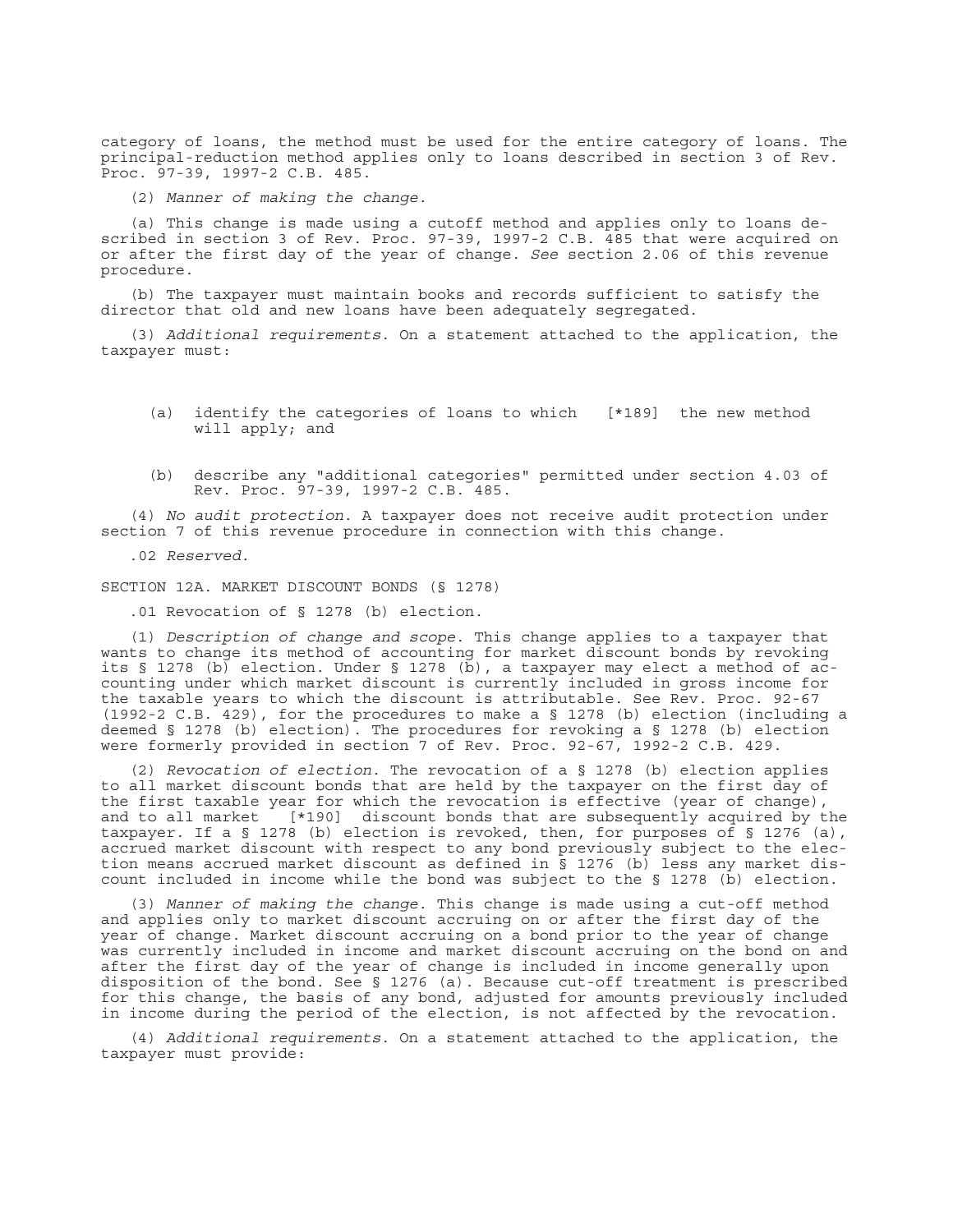- (a) the reason(s) for revoking the § 1278 (b) election (or deemed § 1278 (b) election);
- (b) a description [\*191] of the method by which, and the date on which, the taxpayer made the § 1278 (b) election (or deemed § 1278 (b) election) that is being revoked; and
- (c) a statement that, after the revocation, the taxpayer will not make a constant interest rate election for any bond that has been subject to the § 1278 (b) election (or deemed § 1278 (b) election) being revoked and for which a constant interest rate election was not effective in the year of acquisition.

(5) *Audit protection*, A taxpayer receives audit protection under section 7 of this revenue procedure, in connection with this change. However, the audit protection applicable to this change does not preclude the Commissioner from examining the method used by the taxpayer to determine the amount of accrued market discount under § 1276 (b) for a taxable year prior to the year of change.

.02 *Reserved*.

SECTION 13. SHORT-TERM OBLIGATIONS (§ 1281)

.01 *Interest income on short-term obligations*.

(1) *Description of change and scope*.

(a) This change applies to a taxpayer that wants to change its method of accounting to comply with § 1281 for interest income on short-term obligations.

(b) Under § 1281, a holder of certain short-term obligations, including a bank as [\*192] defined in § 581, must include in gross income any accrued interest income on such obligations, regardless of the holder's overall method of accounting. Section 1281 applies to all types of interest income, including acquisition discount, original issue discount (OID), and stated interest. *See* S. Rep. No. 99-313, 99th Cong., 2d Sess. 903 (1986), 1986-3 (Vol. 3) C.B. 903.

(c) Section 1283 (a) (1) generally defines a short-term obligation as any bond, debenture, note, certificate, or other evidence of indebtedness that matures in one year or less from its issue date.

(d) Under §§ 1281 (a) and 1283 (c), a holder of a short-term obligation subject to § 1281 must include in gross income an amount equal to the sum of the daily portions of the acquisition discount or OID, whichever is applicable, on the obligation for each day during the taxable year that the obligation is held by the holder. See § 1283 (b), as modified by § 1283 (c), to determine the daily portions of acquisition discount or OID. In addition, § 1281 (a) requires the holder to include in gross income any stated interest that is payable on the short-term obligation (other than stated interest taken into account to determine the amount [\*193] of the acquisition discount or OID) as it accrues.

(2) *Section 481 (a) adjustment period*. A taxpayer must take the entire § 481 (a) adjustment into account in computing taxable income for the year of change.

.02 *Stated interest on short-term loans of cash method banks*.

(1) *Description of change and scope*.

(a) *Applicability*. This change applies to a bank that uses the cash receipts and disbursements method of accounting as its overall accounting-method and that wants to change its method of accounting from accruing stated interest on shortterm loans made in the ordinary course of business to using the cash method for that interest. For example, see *Security State Bank v. Commissioner*, 214 F.3d 1254 (10th Cir. 2000), *aff'g* 111 T.C. 210 (1998), *acq*., 2001-5 I.R.B., and *Security Bank Minnesota v. Commissioner*, 994 F.2d 432 (8th Cir. 1993), *aff'g* 98 T.C.